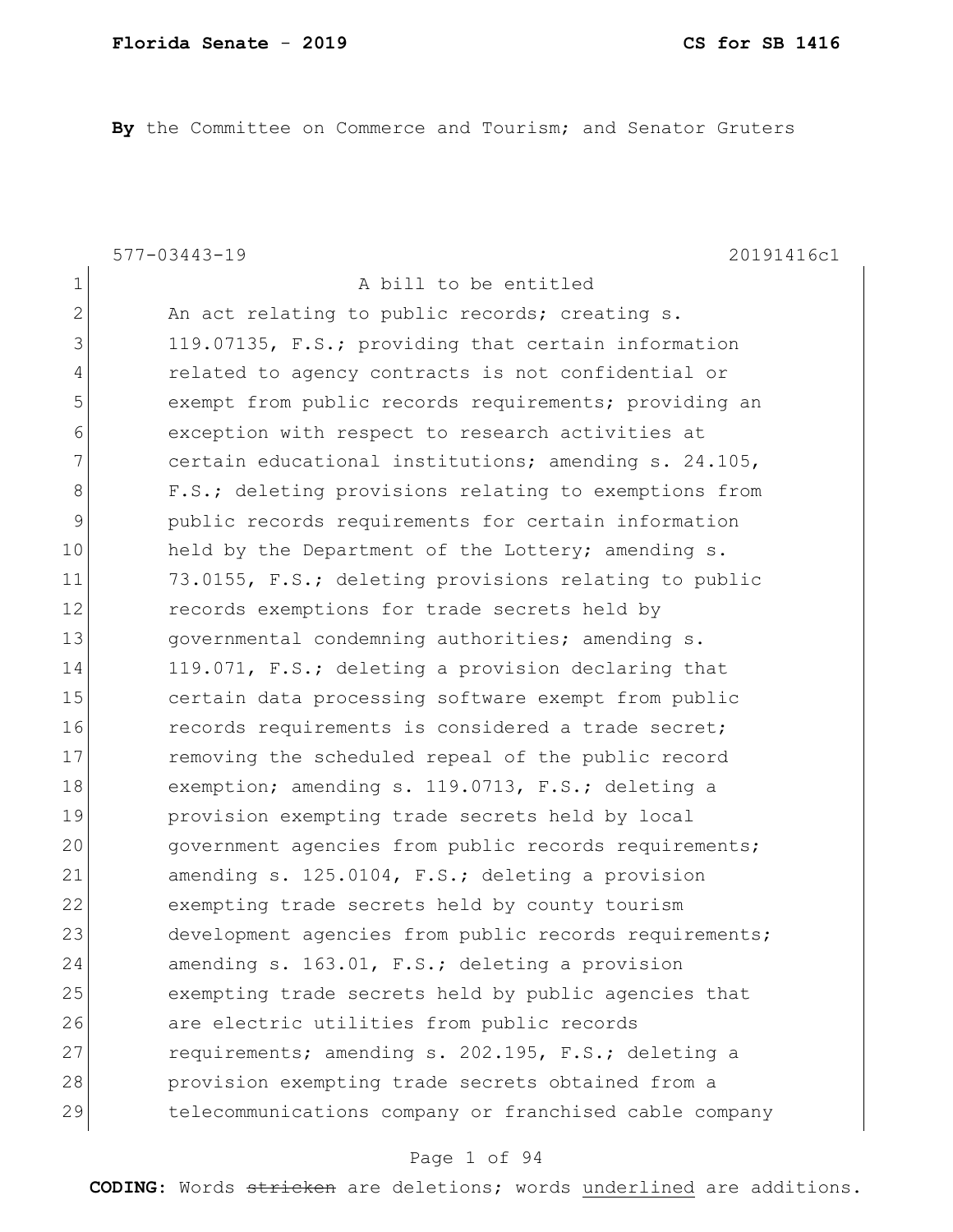|    | $577 - 03443 - 19$<br>20191416c1                       |
|----|--------------------------------------------------------|
| 30 | for certain purposes from public records requirements; |
| 31 | amending s. 215.4401, F.S.; deleting provisions        |
| 32 | relating to confidentiality of trade secrets held by   |
| 33 | the State Board of Administration; amending s. 252.88, |
| 34 | F.S.; deleting provisions exempting certain            |
| 35 | information from public records requirements under the |
| 36 | Florida Emergency Planning and Community Right-to-Know |
| 37 | Act; repealing s. 252.943, F.S., relating to a public  |
| 38 | records exemption under the Florida Accidental Release |
| 39 | Prevention and Risk Management Planning Act; amending  |
| 40 | s. 287.0943, F.S.; deleting provisions relating to     |
| 41 | confidentiality of certain information relating to     |
| 42 | applications for certification of minority business    |
| 43 | enterprises; amending s. 288.047, F.S.; deleting       |
| 44 | provisions exempting potential trade secrets from      |
| 45 | public records requirements; amending s. 288.075,      |
| 46 | F.S.; deleting provisions relating to a public records |
| 47 | exemption for trade secrets held by economic           |
| 48 | development agencies; amending s. 288.1226, F.S.;      |
| 49 | deleting provisions relating to a public records       |
| 50 | exemption for trade secrets held by the Florida        |
| 51 | Tourism Industry Marketing Corporation; amending s.    |
| 52 | 288.776, F.S.; deleting provisions relating to a       |
| 53 | public records exemption for trade secrets held by the |
| 54 | Florida Export Finance Corporation; amending s.        |
| 55 | 288.9520, F.S.; deleting provisions relating to a      |
| 56 | public records exemption for trade secrets and         |
| 57 | potential trade secrets held by Enterprise Florida,    |
| 58 | Inc., and related entities; amending s. 288.9607,      |
|    |                                                        |

# Page 2 of 94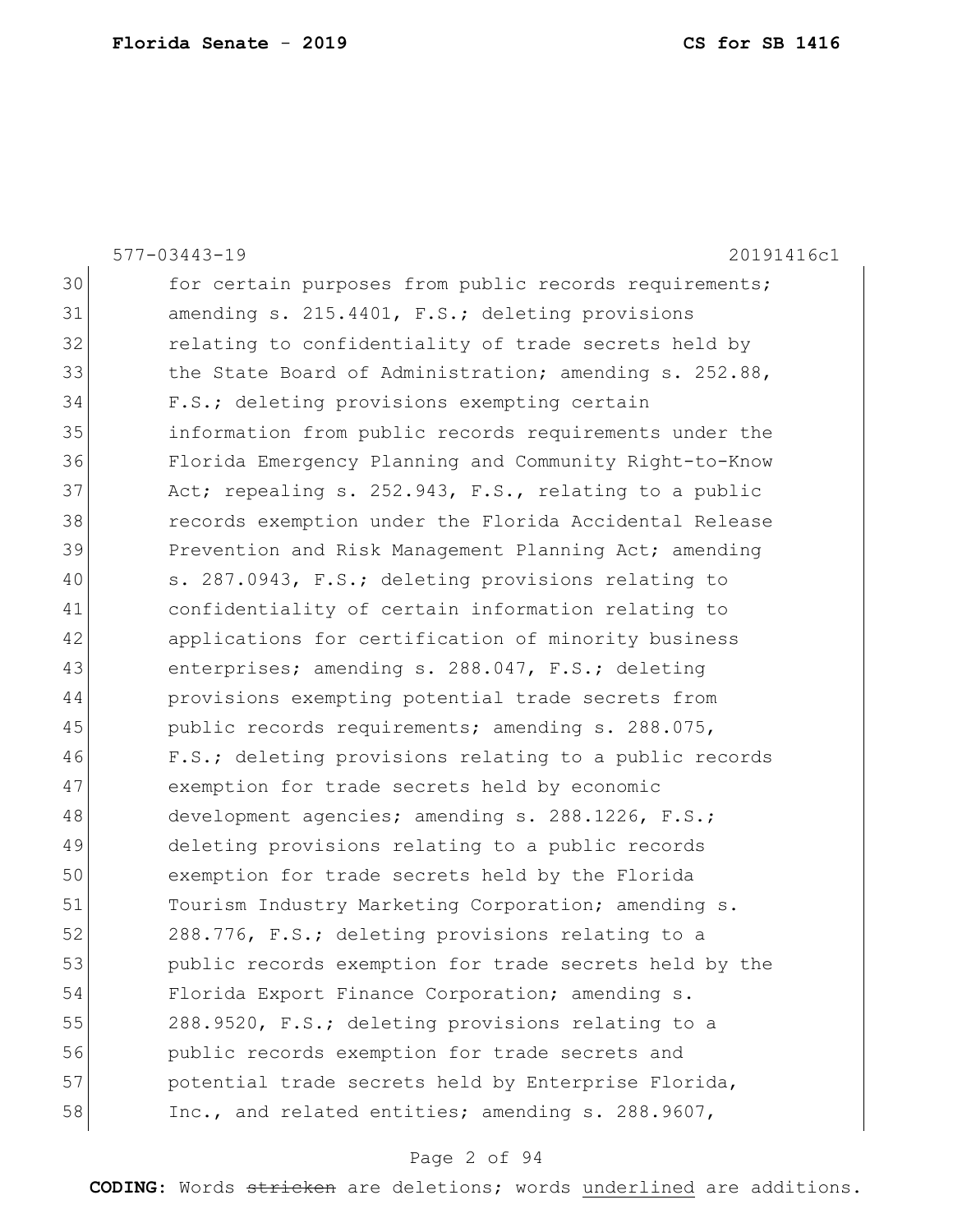|    | $577 - 03443 - 19$<br>20191416c1                       |
|----|--------------------------------------------------------|
| 59 | F.S.; deleting provisions relating to a public records |
| 60 | exemption for trade secrets held by the Florida        |
| 61 | Development Finance Corporation; amending s. 288.9626, |
| 62 | F.S.; deleting provisions relating to a public records |
| 63 | exemption for trade secrets and potential trade        |
| 64 | secrets held by the Florida Opportunity Fund;          |
| 65 | conforming provisions to changes made by the act;      |
| 66 | amending s. 288.9627, F.S.; deleting provisions        |
| 67 | relating to a public records exemption for trade       |
| 68 | secrets and potential trade secrets held by the        |
| 69 | Institute for Commercialization of Florida Technology; |
| 70 | conforming provisions to changes made by the act;      |
| 71 | amending s. 331.326, F.S.; deleting provisions         |
| 72 | relating to a public records exemption for trade       |
| 73 | secrets held by Space Florida; amending s. 334.049,    |
| 74 | F.S.; deleting provisions relating to a public records |
| 75 | exemption for trade secrets held by the Department of  |
| 76 | State; amending ss. 350.121 and 364.183, F.S.;         |
| 77 | deleting provisions relating to public records         |
| 78 | exemptions for trade secrets held by the Florida       |
| 79 | Public Service Commission; amending s. 365.174, F.S.;  |
| 80 | deleting provisions relating to public records         |
| 81 | exemptions for trade secrets held by the E911 Board    |
| 82 | and the Technology Program within the Department of    |
| 83 | Management Services; amending ss. 366.093, 367.156,    |
| 84 | and 368.108, F.S.; deleting provisions relating to     |
| 85 | public records exemptions for trade secrets held by    |
| 86 | the Florida Public Service Commission; repealing s.    |
| 87 | 381.83, F.S., relating to confidentiality of certain   |
|    |                                                        |

# Page 3 of 94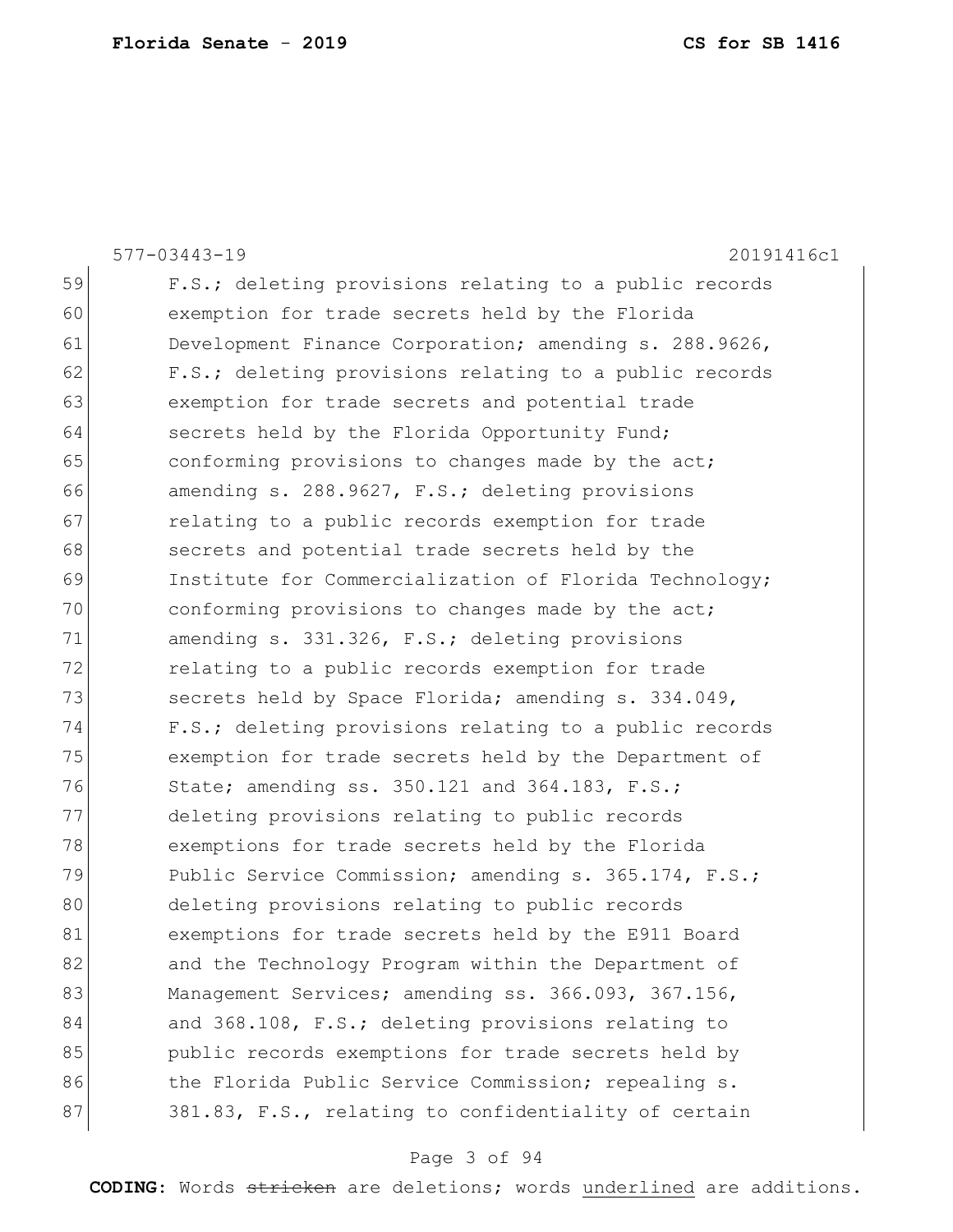|     | 20191416c1<br>$577 - 03443 - 19$                       |
|-----|--------------------------------------------------------|
| 88  | information containing trade secrets obtained by the   |
| 89  | Department of Health; amending s. 403.7046, F.S.;      |
| 90  | revising provisions relating to an exemption for trade |
| 91  | secrets contained in certain reports to the Department |
| 92  | of Environmental Protection; repealing s. 403.73,      |
| 93  | F.S., relating to confidentiality of certain           |
| 94  | information containing trade secrets obtained by the   |
| 95  | Department of Environmental Protection; amending s.    |
| 96  | 408.061, F.S.; deleting a requirement that certain     |
| 97  | trade secret information submitted to the Agency for   |
| 98  | Healthcare Administration be clearly designated as     |
| 99  | such; amending s. 408.185, F.S.; deleting provisions   |
| 100 | relating to public records exemptions for certain      |
| 101 | trade secrets held by the Office of the Attorney       |
| 102 | General; amending s. 408.910, F.S.; deleting           |
| 103 | provisions relating to public records exemptions for   |
| 104 | trade secrets held by the Florida Health Choices       |
| 105 | Program; amending s. 409.91196, F.S.; deleting         |
| 106 | provisions relating to public records exemptions for   |
| 107 | trade secrets held by the Agency for Health Care       |
| 108 | Administration; amending s. 440.108, F.S.; deleting    |
| 109 | provisions relating to public records exemptions for   |
| 110 | trade secrets held by the Department of Financial      |
| 111 | Services; amending s. 494.00125, F.S.; deleting        |
| 112 | provisions relating to public records exemptions for   |
| 113 | trade secrets held by the Office of Financial          |
| 114 | Regulation; amending s. 497.172, F.S.; deleting        |
| 115 | provisions relating to public records exemptions for   |
| 116 | trade secrets held by the Department of Financial      |
|     |                                                        |

# Page 4 of 94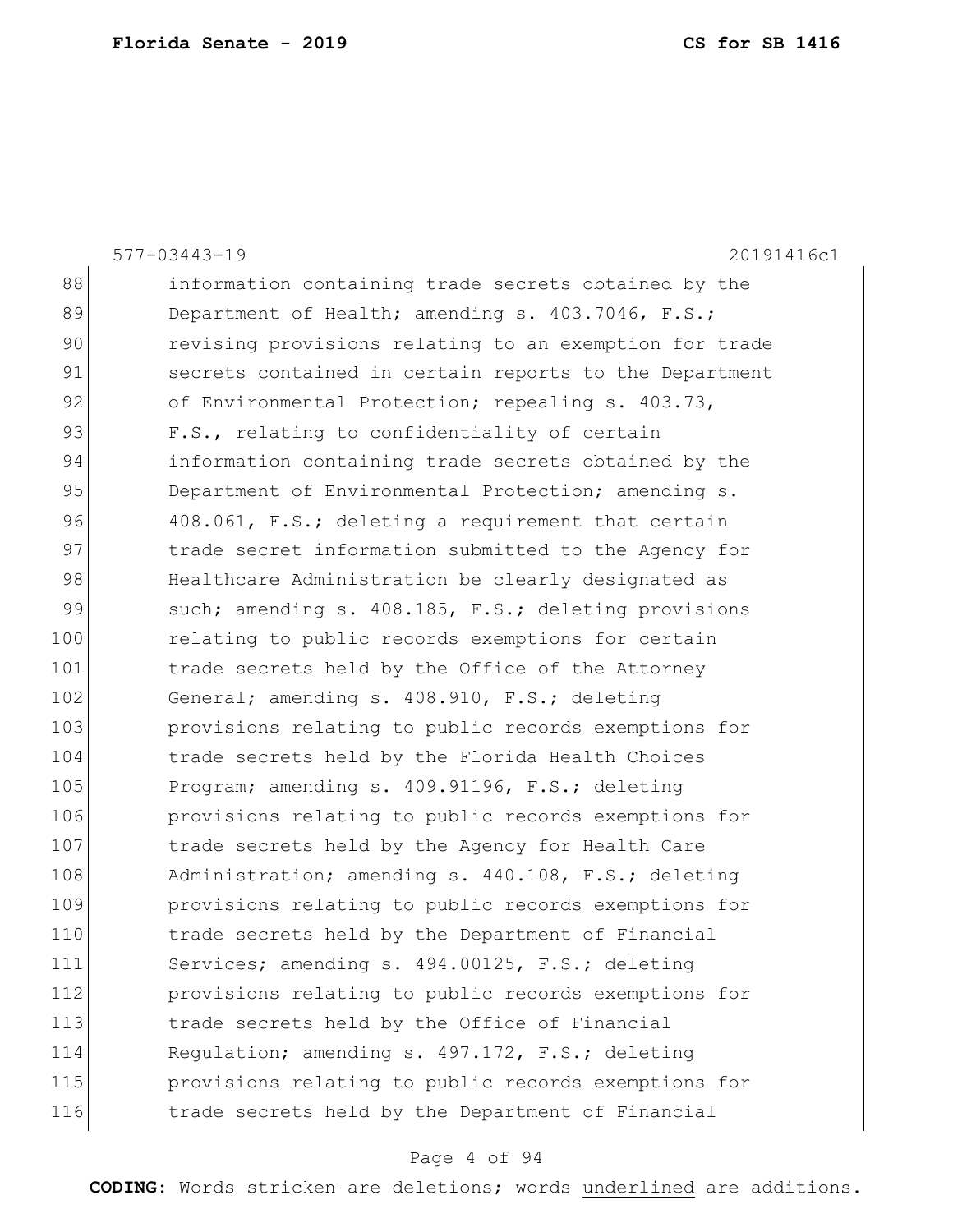|     | 577-03443-19<br>20191416c1                                 |
|-----|------------------------------------------------------------|
| 117 | Services or the Board of Funeral, Cemetery, and            |
| 118 | Consumer Services; amending ss. 499.012, 499.0121,         |
| 119 | 499.05, and 499.051, F.S.; deleting provisions             |
| 120 | relating to public records exemptions for trade            |
| 121 | secrets held by the Department of Business and             |
| 122 | Professional Regulation; repealing s. 499.931, F.S.,       |
| 123 | relating to maintenance of information held by the         |
| 124 | Department of Business and Professional Regulation         |
| 125 | which is deemed to be a trade secret; amending s.          |
| 126 | 501.171, F.S.; deleting provisions relating to public      |
| 127 | records exemptions for trade secrets held by the           |
| 128 | Department of Legal Affairs; repealing s. 502.222,         |
| 129 | F.S., relating to trade secrets of a dairy business        |
| 130 | held by the Department of Agriculture and Consumer         |
| 131 | Services; amending ss. $517.2015$ and $520.9965$ , $F.S.;$ |
| 132 | deleting provisions relating to public records             |
| 133 | exemptions for trade secrets held by the Office of         |
| 134 | Financial Regulation; amending s. 526.311, F.S.;           |
| 135 | deleting provisions relating to public records             |
| 136 | exemptions for trade secrets held by the Department of     |
| 137 | Agriculture and Consumer Services; amending s.             |
| 138 | 548.062, F.S.; deleting provisions relating to public      |
| 139 | records exemptions for trade secrets held by the           |
| 140 | Florida State Boxing Commission; amending s. 556.113,      |
| 141 | F.S.; deleting provisions relating to public records       |
| 142 | exemptions for trade secrets held by Sunshine State        |
| 143 | One-Call of Florida, Inc.; amending s. 559.5558, F.S.;     |
| 144 | deleting provisions relating to public records             |
| 145 | exemptions for trade secrets held by the Office of         |
|     |                                                            |

# Page 5 of 94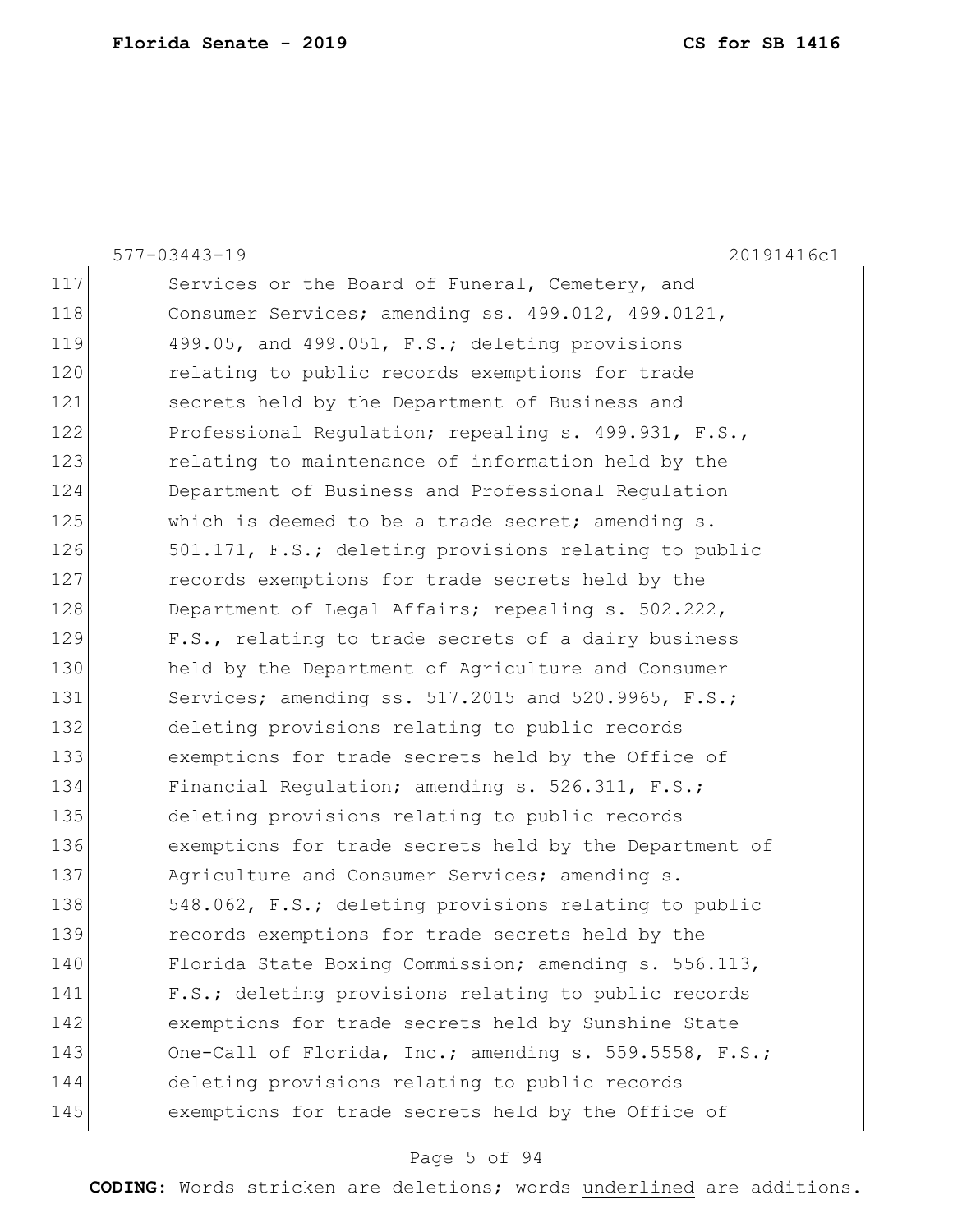|     | 577-03443-19<br>20191416c1                              |
|-----|---------------------------------------------------------|
| 146 | Financial Requlation; amending s. 559.9285, F.S.;       |
| 147 | revising provisions specifying that certain             |
| 148 | information provided to the Department of Agriculture   |
| 149 | and Consumer Services does not constitute a trade       |
| 150 | secret; amending s. 560.129, F.S.; deleting provisions  |
| 151 | relating to public records exemptions for trade         |
| 152 | secrets held by the Office of Financial Regulation;     |
| 153 | amending s. 570.48, F.S.; deleting provisions relating  |
| 154 | to public records exemptions for trade secrets held by  |
| 155 | the Division of Fruit and Vegetables; amending ss.      |
| 156 | 570.544 and 573.123, F.S.; deleting provisions          |
| 157 | relating to public records exemptions for trade         |
| 158 | secrets held by the Division of Consumer Services;      |
| 159 | repealing s. 581.199, F.S., relating to a prohibition   |
| 160 | on the use of trade secret information obtained under   |
| 161 | specified provisions for personal use or gain;          |
| 162 | amending ss. 601.10, 601.15, and 601.152, F.S.;         |
| 163 | deleting provisions relating to public records          |
| 164 | exemptions for trade secrets held by the Department of  |
| 165 | Citrus; amending s. 601.76, F.S.; deleting provisions   |
| 166 | relating to a public records exemption for certain      |
| 167 | formulas filed with the Department of Agriculture;      |
| 168 | amending ss. $607.0505$ and $617.0503$ , F.S.; deleting |
| 169 | provisions relating to public records exemptions for    |
| 170 | certain information that might reveal trade secrets     |
| 171 | held by the Department of Legal Affairs; amending s.    |
| 172 | 624.4212, F.S.; deleting provisions relating to public  |
| 173 | records exemptions for trade secrets held by the        |
| 174 | Office of Insurance Regulation; revising a cross-       |
|     |                                                         |

# Page 6 of 94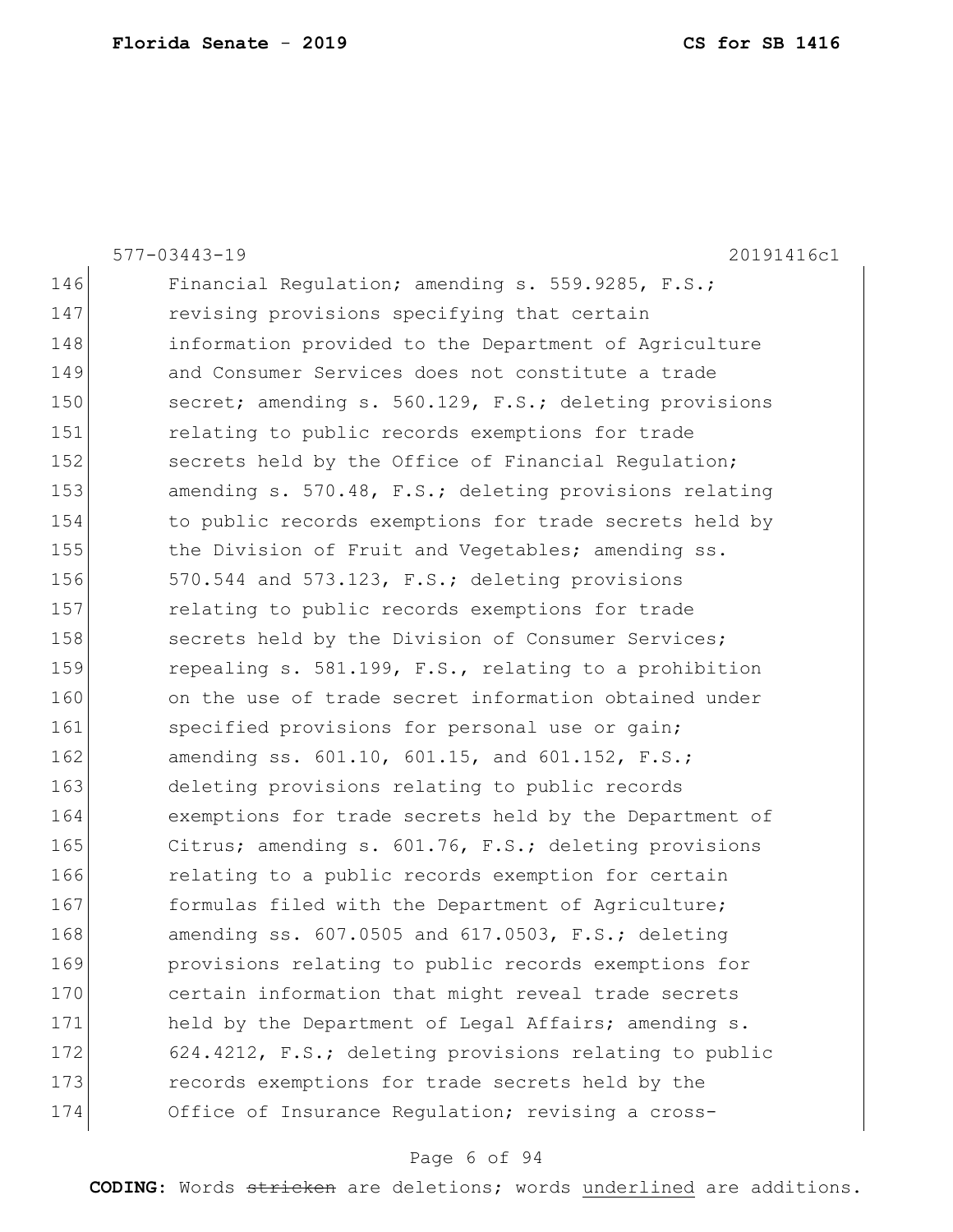| 577-03443-19<br>20191416c1                             |
|--------------------------------------------------------|
| reference; repealing s. 624.4213, F.S., relating to    |
| trade secret documents submitted to the Department of  |
| Financial Services or the Office of Insurance          |
| Regulation; amending ss. 626.84195 and 626.884, F.S.;  |
| deleting provisions relating to public records         |
| exemptions for trade secrets held by the Office of     |
| Insurance Regulation; amending s. 626.9936, F.S.;      |
| revising provisions relating to a public records       |
| exemption for trade secrets held by the Office of      |
| Insurance Regulation; amending ss. 627.0628 and        |
| 627.3518, F.S.; deleting provisions relating to public |
| records exemptions for trade secrets held by the       |
| Department of Financial Services or the Office of      |
| Insurance Regulation; amending s. 655.057, F.S.;       |
| revising provisions relating to a public records       |
| exemption for trade secrets held by the Office of      |
| Financial Regulation; repealing s. 655.0591, F.S.,     |
| relating to trade secret documents held by the Office  |
| of Financial Regulation; amending s. 663.533, F.S.;    |
| revising a cross-reference; repealing s. 721.071,      |
| F.S., relating to trade secret material filed with the |
| Division of Florida Condominiums, Timeshares, and      |
| Mobile Homes of the Department of Business and         |
| Professional Regulation; amending s. 815.04, F.S.;     |
| deleting a public records exemption for certain trade  |
| secret information relating to offenses against        |
| intellectual property; repealing s. 815.045, F.S.,     |
| relating to trade secret information; amending s.      |
| 1004.43, F.S.; revising provisions relating to public  |
|                                                        |

# Page 7 of 94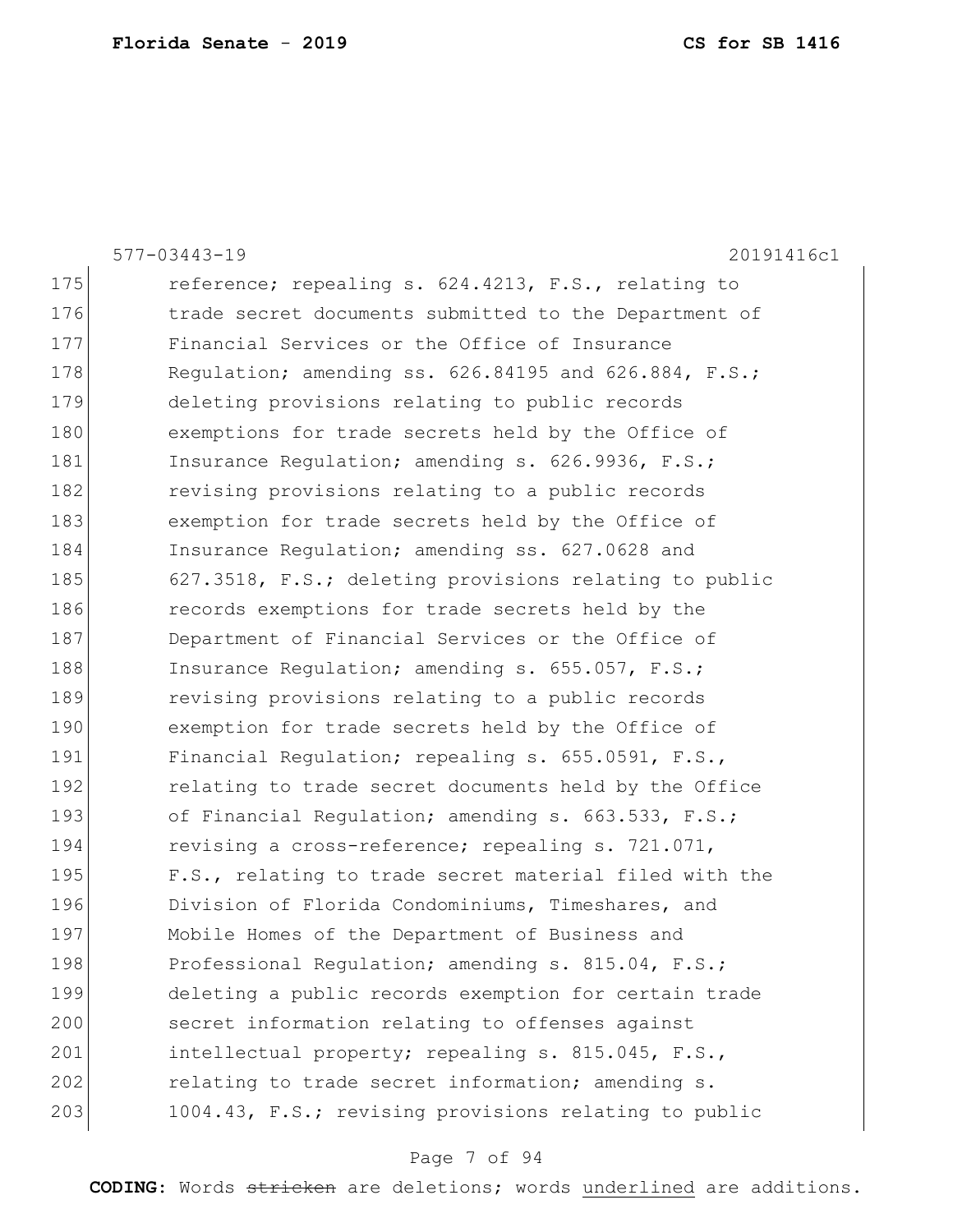|     | $577 - 03443 - 19$<br>20191416c1                                 |
|-----|------------------------------------------------------------------|
| 204 | records exemptions for trade secrets and potential               |
| 205 | trade secrets held by the H. Lee Moffitt Cancer Center           |
| 206 | and Research Institute; amending s. 1004.78, F.S.;               |
| 207 | revising provisions relating to public records                   |
| 208 | exemptions for trade secrets and potential trade                 |
| 209 | secrets held by the technology transfers centers at              |
| 210 | Florida College System institutions; amending s.                 |
| 211 | 601.80, F.S.; correcting a cross-reference; amending             |
| 212 | ss. 663.533, 721.13, and 921.0022, F.S.; conforming              |
| 213 | provisions to changes made by the act; providing a               |
| 214 | contingent effective date.                                       |
| 215 |                                                                  |
| 216 | Be It Enacted by the Legislature of the State of Florida:        |
| 217 |                                                                  |
| 218 | Section 1. Section 119.07135, Florida Statutes, is created       |
| 219 | to read:                                                         |
| 220 | 119.07135 Agency contracts; public records.-                     |
| 221 | (1) Any contract or agreement, or an addendum thereto, to        |
| 222 | which an agency or an entity subject to this chapter is a party, |
| 223 | is a public record, except that confidential or exempt           |
| 224 | information contained therein may be redacted before release of  |
| 225 | the contract or agreement, or an addendum thereto, if the        |
| 226 | specific statutory exemption is identified.                      |
| 227 | (2) Notwithstanding any other provision of law, the              |
| 228 | following information related to any contract or agreement, or   |
| 229 | an addendum thereto, with an agency or an entity subject to this |
| 230 | chapter is not confidential or exempt from s. 119.07(1) and s.   |
| 231 | 24(a), Art. I of the State Constitution:                         |
| 232 | (a) The parties to the contract or agreement, or an              |

# Page 8 of 94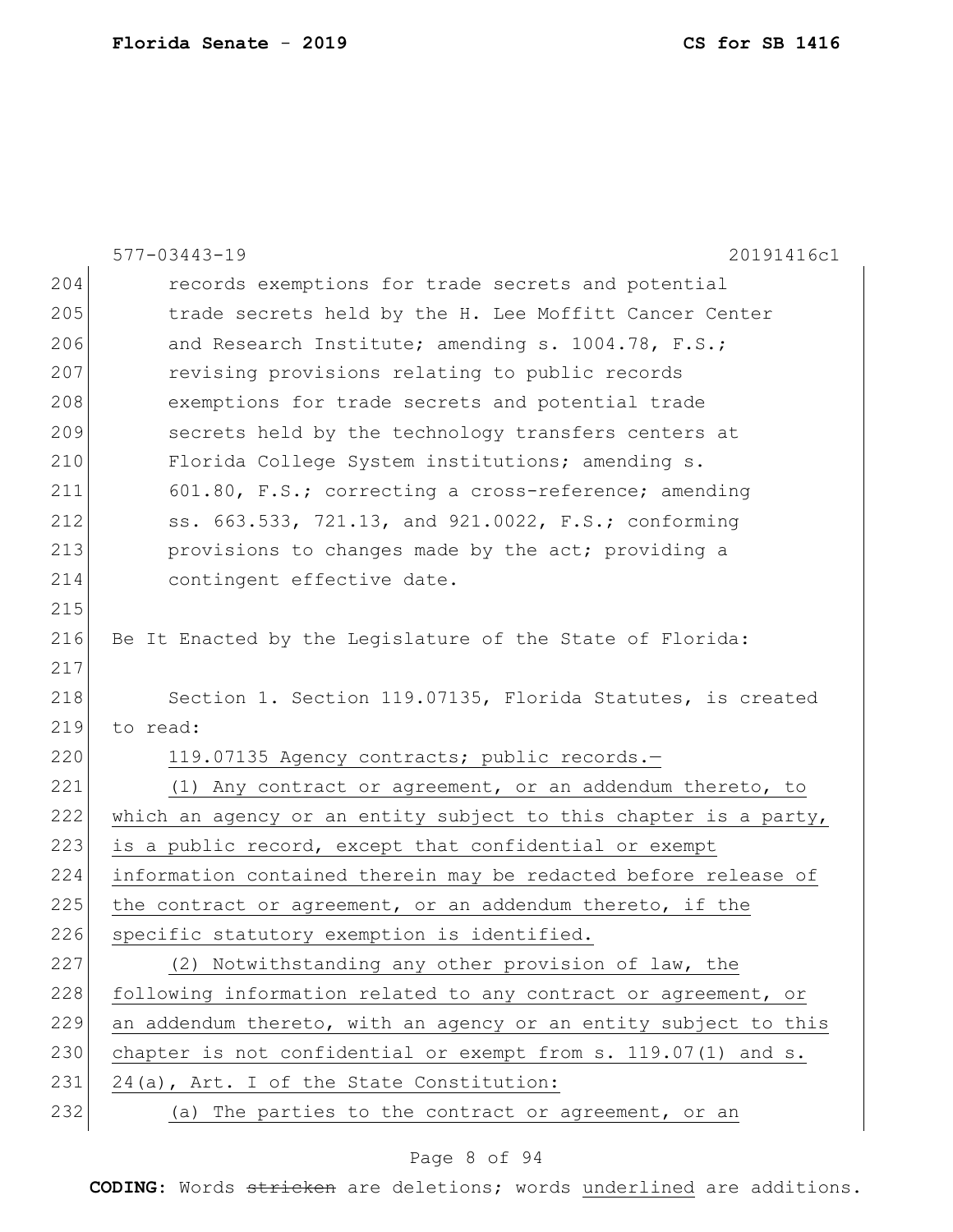|     | 577-03443-19<br>20191416c1                                            |
|-----|-----------------------------------------------------------------------|
| 233 | addendum thereto, if the contract or agreement, or the addendum       |
| 234 | thereto, includes a provision requiring the agency or an entity       |
| 235 | subject to this chapter to expend funds.                              |
| 236 | (b) The amount of money paid, any payment structure or                |
| 237 | plan, expenditures, incentives, bonuses, fees, or penalties.          |
| 238 | (c) The nature or type of the commodities or services                 |
| 239 | purchased.                                                            |
| 240 | (d) Applicable contract unit prices and deliverables.                 |
| 241 | (3) This section does not apply to research institutes                |
| 242 | created or established in law, divisions of sponsored research        |
| 243 | at state universities, or technology transfer centers at Florida      |
| 244 | College System institutions.                                          |
| 245 | Section 2. Subsection (12) of section 24.105, Florida                 |
| 246 | Statutes, is amended to read:                                         |
| 247 | 24.105 Powers and duties of department. The department                |
| 248 | shall:                                                                |
| 249 | $(12)$ (a) Determine by rule information relating to the              |
| 250 | operation of the lottery which is confidential and exempt from        |
| 251 | the provisions of s. $119.07(1)$ and s. $24(a)$ , Art. I of the State |
| 252 | Constitution. Such information includes trade secrets; security       |
| 253 | measures, systems, or procedures; security reports; information       |
| 254 | concerning bids or other contractual data, the disclosure of          |
| 255 | which would impair the efforts of the department to contract for      |
| 256 | goods or services on favorable terms; employee personnel              |
| 257 | information unrelated to compensation, duties, qualifications,        |
| 258 | or responsibilities; and information obtained by the Division of      |
| 259 | Security pursuant to its investigations which is otherwise            |
| 260 | confidential. To be deemed confidential, the information must be      |
| 261 | necessary to the security and integrity of the lottery.               |

# Page 9 of 94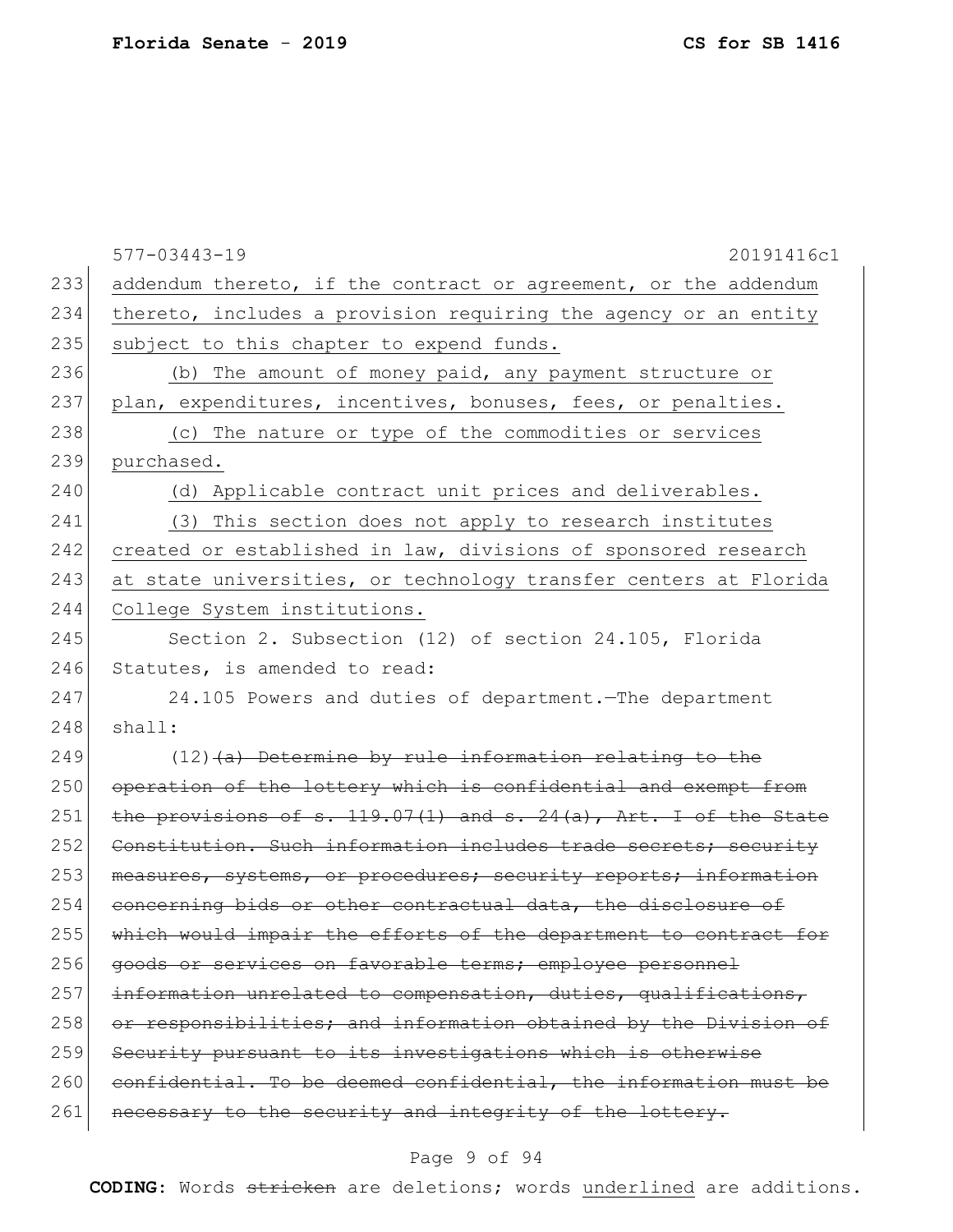577-03443-19 20191416c1

262 Confidential information may be released to other governmental 263 entities as needed in connection with the performance of their 264 duties. The receiving governmental entity shall retain the 265 confidentiality of such information as provided for in this 266 subsection.

267 (a)  $(b)$  Maintain the confidentiality of the street address 268 and the telephone number of a winner, in that such information 269 is confidential and exempt from the provisions of s. 119.07(1) 270 and s. 24(a), Art. I of the State Constitution, unless the 271 winner consents to the release of such information or as 272 provided for in s. 24.115(4) or s. 409.2577.

273 (b) $\left\{ e \right\}$  Any information made confidential and exempt from 274 the provisions of s. 119.07(1) under this subsection shall be 275 disclosed to the Auditor General, to the Office of Program 276 Policy Analysis and Government Accountability, or to the 277 independent auditor selected under s. 24.123 upon such person's 278 request therefor. If the President of the Senate or the Speaker 279 of the House of Representatives certifies that information made 280 confidential under this subsection is necessary for effecting 281 legislative changes, the requested information shall be 282 disclosed to him or her, and he or she may disclose such 283 information to members of the Legislature and legislative staff 284 as necessary to effect such purpose.

285 Section 3. Paragraph (e) of subsection (1) of section 286 73.0155, Florida Statutes, is amended to read:

287 73.0155 Confidentiality; business information provided to a 288 governmental condemning authority.-

289 (1) The following business information provided by the 290 owner of a business to a governmental condemning authority as

#### Page 10 of 94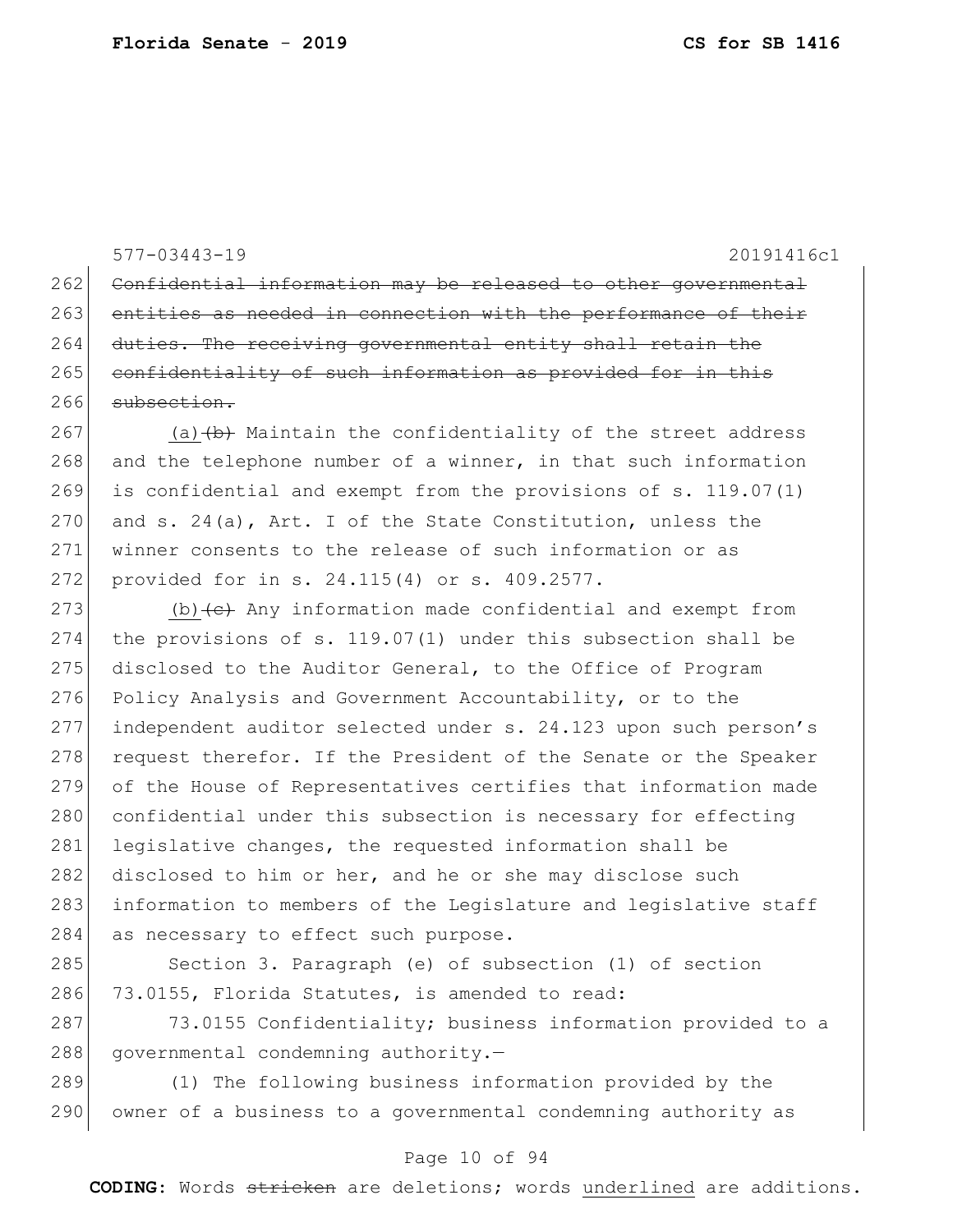|     | 20191416c1<br>$577 - 03443 - 19$                                         |
|-----|--------------------------------------------------------------------------|
| 291 | part of an offer of business damages under s. 73.015 is                  |
| 292 | confidential and exempt from s. $119.07(1)$ and s. $24(a)$ , Art. I      |
| 293 | of the State Constitution if the owner requests in writing that          |
| 294 | the business information be held confidential and exempt:                |
| 295 | (e) Materials that relate to methods of manufacture or                   |
| 296 | production or, potential trade secrets, patentable material, or          |
| 297 | actual trade secrets as defined in s. 688.002.                           |
| 298 | Section 4. Paragraph (f) of subsection (1) of section                    |
| 299 | 119.071, Florida Statutes, is amended to read:                           |
| 300 | 119.071 General exemptions from inspection or copying of                 |
| 301 | public records.-                                                         |
| 302 | (1) AGENCY ADMINISTRATION.-                                              |
| 303 | (f) Data processing software obtained by an agency under a               |
| 304 | licensing agreement that prohibits its disclosure and which              |
| 305 | software is a trade secret, as defined in s. 812.081, and                |
| 306 | Agency-produced data processing software that is sensitive is            |
| 307 | $\frac{1}{2}$ exempt from s. 119.07(1) and s. 24(a), Art. I of the State |
| 308 | Constitution. The designation of agency-produced software as             |
| 309 | sensitive does not prohibit an agency head from sharing or               |
| 310 | exchanging such software with another public agency. This                |
| 311 | paragraph is subject to the Open Government Sunset Review Act in         |
| 312 | accordance with s. 119.15 and shall stand repealed on October 2,         |
| 313 | 2021, unless reviewed and saved from repeal through reenactment          |
| 314 | by the Legislature.                                                      |
| 315 | Section 5. Paragraph (a) of subsection (4) of section                    |
| 316 | 119.0713, Florida Statutes, is amended to read:                          |
| 317 | 119.0713 Local government agency exemptions from inspection              |
| 318 | or copying of public records.-                                           |

319 (4)(a) Proprietary confidential business information means

## Page 11 of 94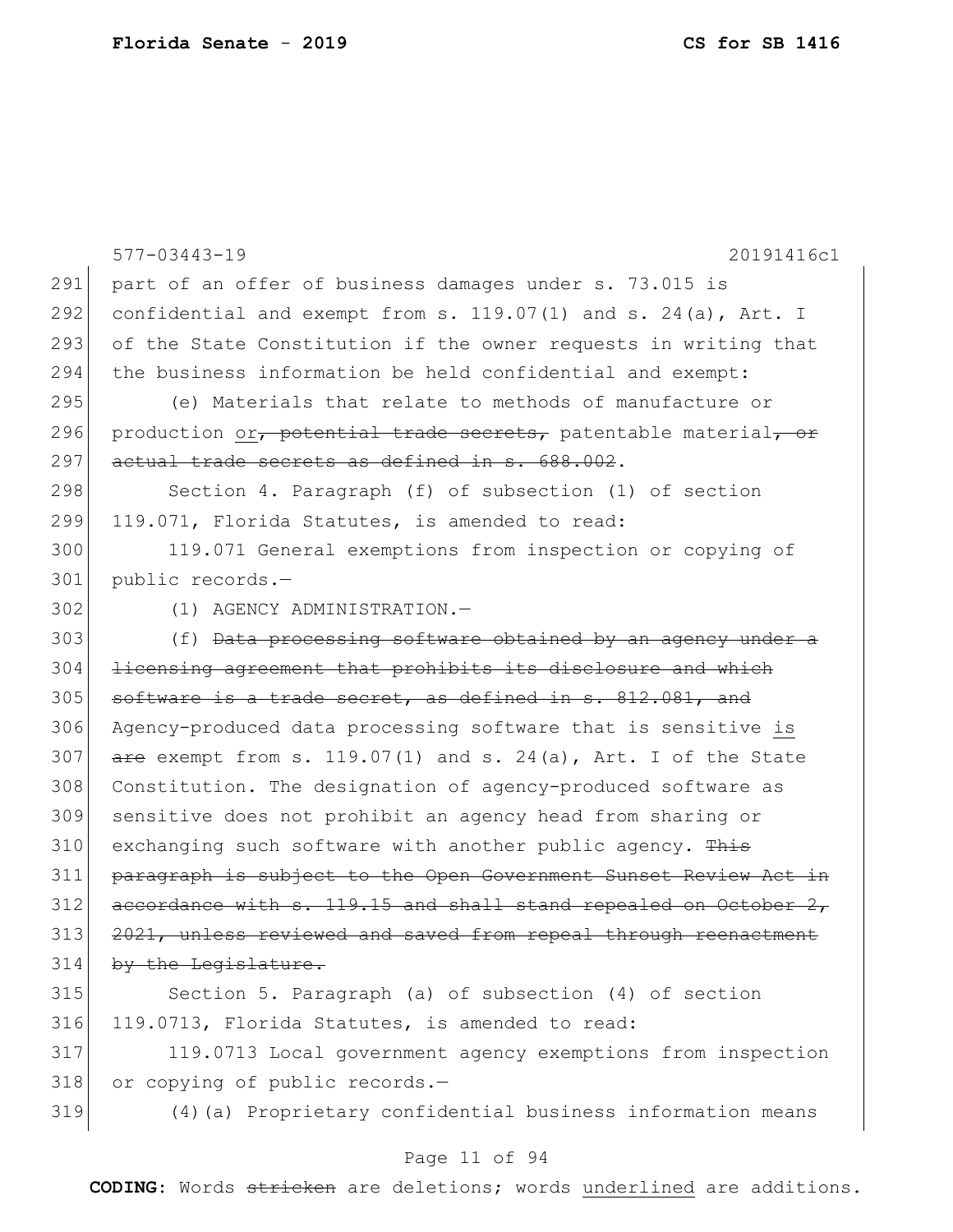|     | $577 - 03443 - 19$<br>20191416c1                                 |
|-----|------------------------------------------------------------------|
| 320 | information, regardless of form or characteristics, which is     |
| 321 | held by an electric utility that is subject to this chapter, is  |
| 322 | intended to be and is treated by the entity that provided the    |
| 323 | information to the electric utility as private in that the       |
| 324 | disclosure of the information would cause harm to the entity     |
| 325 | providing the information or its business operations, and has    |
| 326 | not been disclosed unless disclosed pursuant to a statutory      |
| 327 | provision, an order of a court or administrative body, or a      |
| 328 | private agreement that provides that the information will not be |
| 329 | released to the public. Proprietary confidential business        |
| 330 | information includes:                                            |
| 331 | 1. Trade secrets, as defined in s. 688.002.                      |
| 332 | 2. Internal auditing controls and reports of internal            |
| 333 | auditors.                                                        |
| 334 | 2.3. Security measures, systems, or procedures.                  |
| 335 | 3.4. Information concerning bids or other contractual data,      |
| 336 | the disclosure of which would impair the efforts of the electric |
| 337 | utility to contract for goods or services on favorable terms.    |
| 338 | 4.5. Information relating to competitive interests, the          |
| 339 | disclosure of which would impair the competitive business of the |
| 340 | provider of the information.                                     |
| 341 | Section 6. Paragraph (d) of subsection (9) of section            |
| 342 | 125.0104, Florida Statutes, is amended to read:                  |
| 343 | 125.0104 Tourist development tax; procedure for levying;         |
| 344 | authorized uses; referendum; enforcement.-                       |
| 345 | (9) COUNTY TOURISM PROMOTION AGENCIES. - In addition to any      |
| 346 | other powers and duties provided for agencies created for the    |
| 347 | purpose of tourism promotion by a county levying the tourist     |

## Page 12 of 94

348 development tax, such agencies are authorized and empowered to: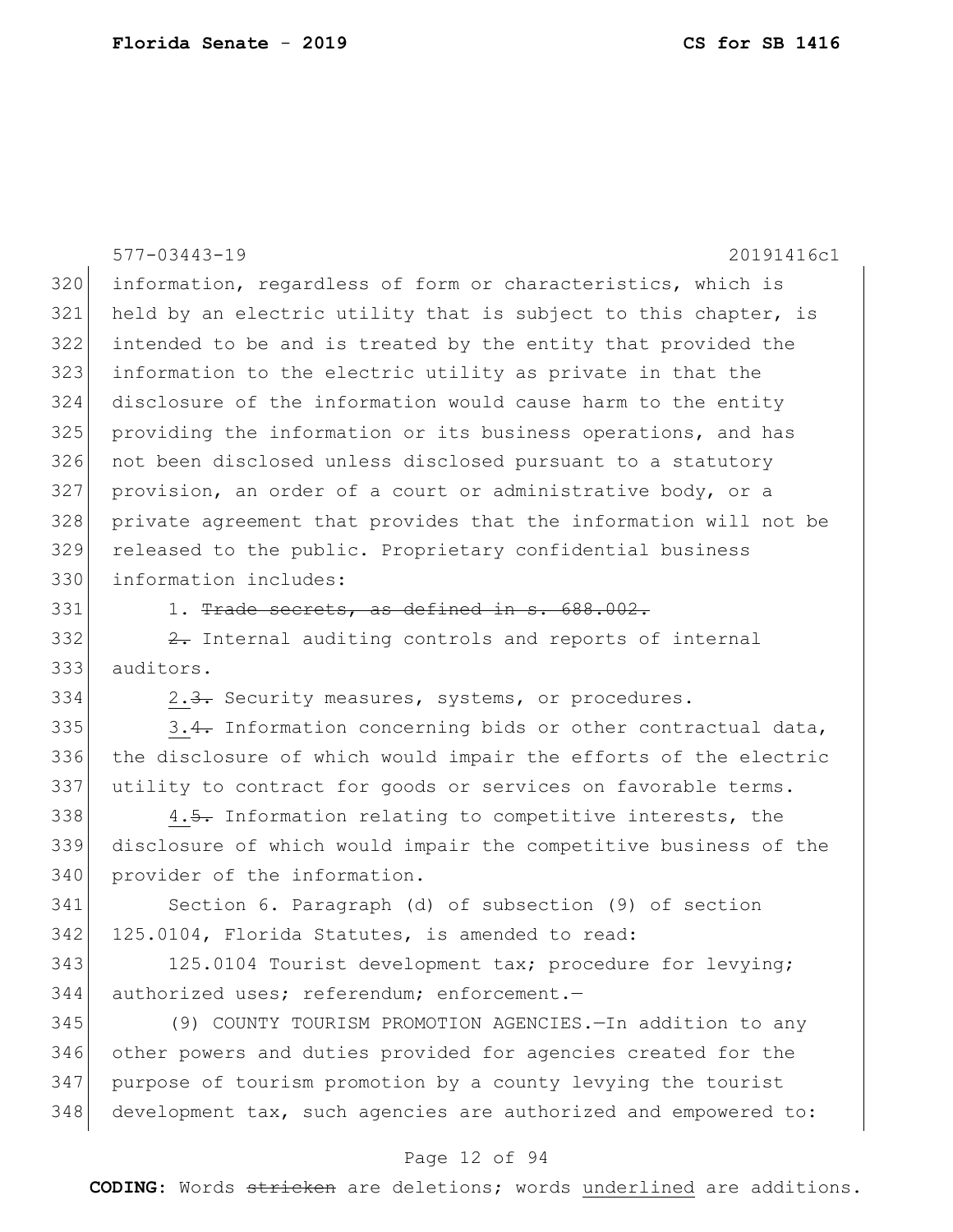577-03443-19 20191416c1 349 (d) Undertake marketing research and advertising research 350 studies and provide reservations services and convention and 351 meetings booking services consistent with the authorized uses of 352 revenue as set forth in subsection (5). 353 1. Information given to a county tourism promotion agency 354 which, if released, would reveal the identity of persons or 355 entities who provide data or other information as a response to 356 a sales promotion effort, an advertisement, or a research 357 project or whose names, addresses, meeting or convention plan 358 information or accommodations or other visitation needs become 359 booking or reservation list data, is exempt from s. 119.07(1) 360 and s. 24(a), Art. I of the State Constitution.  $361$  2. The following information, When held by a county tourism 362 promotion agency, booking business records, as defined in s. 363 255.047, are  $\frac{1}{19}$  exempt from s. 119.07(1) and s. 24(a), Art. I of 364 the State Constitution.: 365 a. Booking business records, as defined in s. 255.047. 366 b. Trade secrets and commercial or financial information 367 gathered from a person and privileged or confidential, as 368 defined and interpreted under  $5 \text{ U.S.C. s. } 552 \text{ (b) (4)}$ , or any 369 amendments thereto.  $370$   $3.$  A trade secret, as defined in s.  $812.081$ , held by a 371 county tourism promotion agency is exempt from s. 119.07(1) and  $372$  s.  $24(a)$ , Art. I of the State Constitution. This subparagraph is 373 subject to the Open Government Sunset Review Act in accordance  $374$  with s. 119.15 and shall stand repealed on October 2, 2021, 375 unless reviewed and saved from repeal through reenactment by the 376 Legislature. 377 Section 7. Paragraph (m) of subsection (15) of section

## Page 13 of 94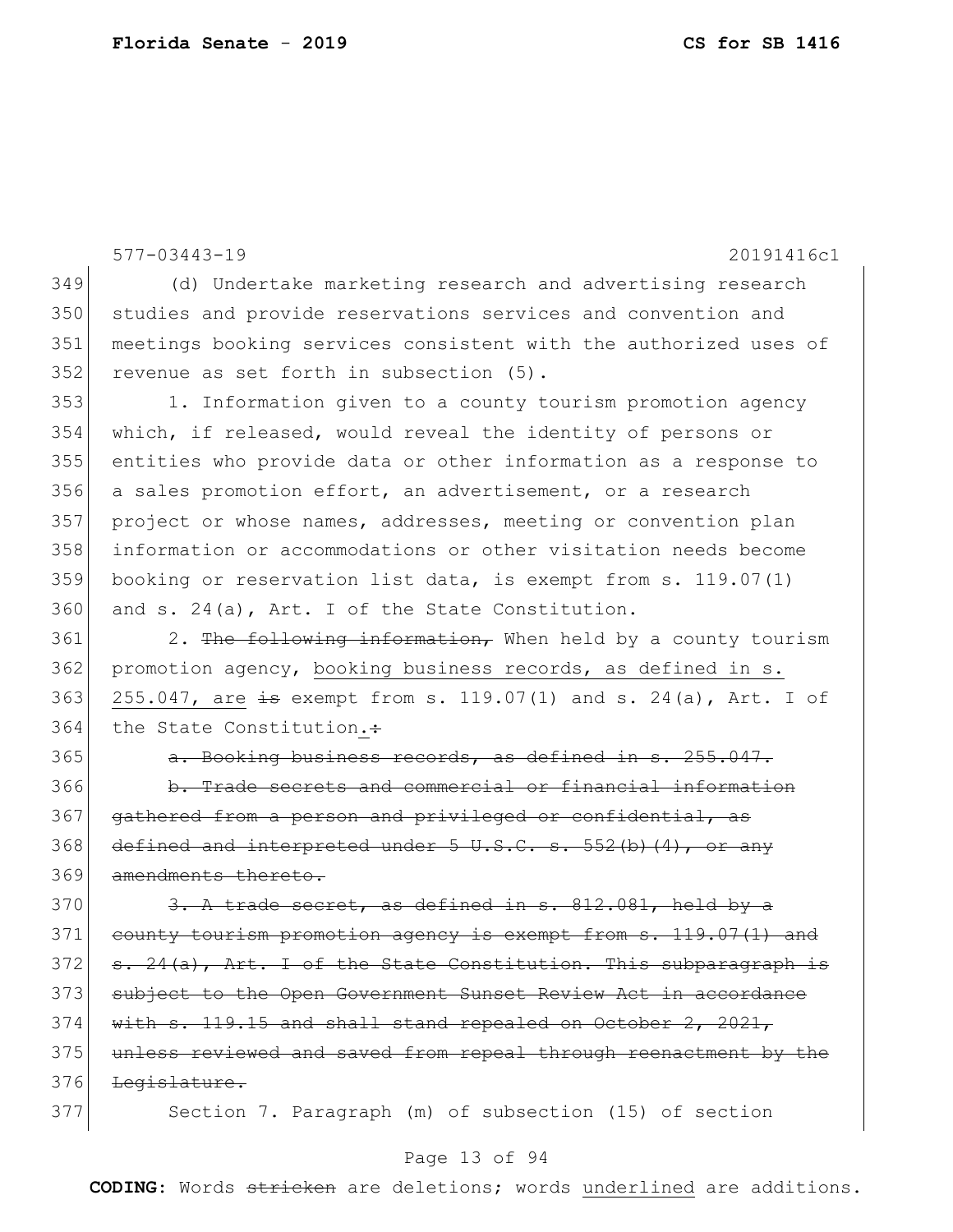577-03443-19 20191416c1 378 163.01, Florida Statutes, is amended to read: 379 163.01 Florida Interlocal Cooperation Act of 1969.-380 (15) Notwithstanding any other provision of this section or 381 of any other law except s. 361.14, any public agency of this  $382$  state which is an electric utility, or any separate legal entity 383 created pursuant to the provisions of this section, the 384 membership of which consists only of electric utilities, and 385 which exercises or proposes to exercise the powers granted by 386 part II of chapter 361, the Joint Power Act, may exercise any or 387 all of the following powers: 388 (m) In the event that any public agency or any such legal 389 entity, or both, should receive, in connection with its joint 390 ownership or right to the services, output, capacity, or energy 391 of an electric project, as defined in paragraph  $(3)(d)$ , any 392 material which is designated by the person supplying such 393 material as proprietary confidential business information or 394 which a court of competent jurisdiction has designated as 395 confidential or secret shall be kept confidential and shall be 396 exempt from the provisions of s.  $119.07(1)$ . As used in this 397 paragraph, "proprietary confidential business information" 398 includes, but is not limited to, trade secrets; internal 399 auditing controls and reports of internal auditors; security 400 measures, systems, or procedures; information concerning bids or 401 other contractual data, the disclosure of which would impair the 402 efforts of the utility to contract for services on favorable 403 terms; employee personnel information unrelated to compensation, 404 duties, qualifications, or responsibilities; and formulas, 405 patterns, devices, combinations of devices, contract costs, or

#### Page 14 of 94

406 other information the disclosure of which would injure the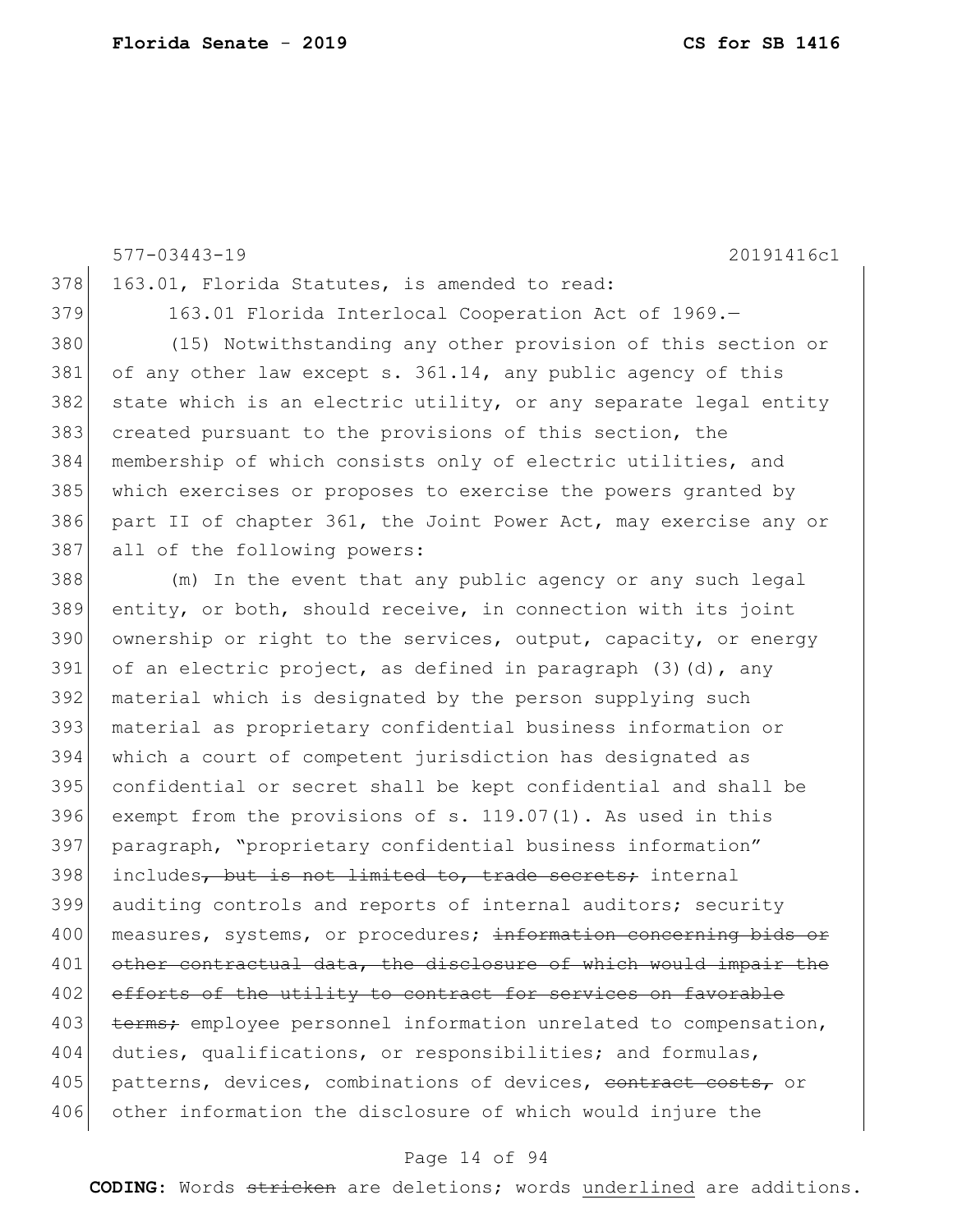|     | $577 - 03443 - 19$<br>20191416c1                                    |
|-----|---------------------------------------------------------------------|
| 407 | affected entity in the marketplace.                                 |
| 408 | Section 8. Subsection (2) of section 202.195, Florida               |
| 409 | Statutes, is amended to read:                                       |
| 410 | 202.195 Proprietary confidential business information;              |
| 411 | public records exemption.-                                          |
| 412 | (2) For the purposes of this exemption, "proprietary                |
| 413 | confidential business information" includes maps, plans, billing    |
| 414 | and payment records, trade secrets, or other information            |
| 415 | relating to the provision of or facilities for communications       |
| 416 | service:                                                            |
| 417 | (a) That is intended to be and is treated by the company as         |
| 418 | confidential;                                                       |
| 419 | (b) The disclosure of which would be reasonably likely to           |
| 420 | be used by a competitor to harm the business interests of the       |
| 421 | company; and                                                        |
| 422 | (c) That is not otherwise readily ascertainable or publicly         |
| 423 | available by proper means by other persons from another source      |
| 424 | in the same configuration as requested by the local governmental    |
| 425 | entity.                                                             |
| 426 |                                                                     |
| 427 | Proprietary confidential business information does not include      |
| 428 | schematics indicating the location of facilities for a specific     |
| 429 | site that are provided in the normal course of the local            |
| 430 | governmental entity's permitting process.                           |
| 431 | Section 9. Paragraphs $(a)$ , $(c)$ , and $(d)$ of subsection $(3)$ |
| 432 | of section 215.4401, Florida Statutes, are amended to read:         |
| 433 | 215.4401 Board of Administration; public record                     |
| 434 | exemptions.-                                                        |
| 435 | $(3)$ (a) As used in this subsection, the term:                     |

# Page 15 of 94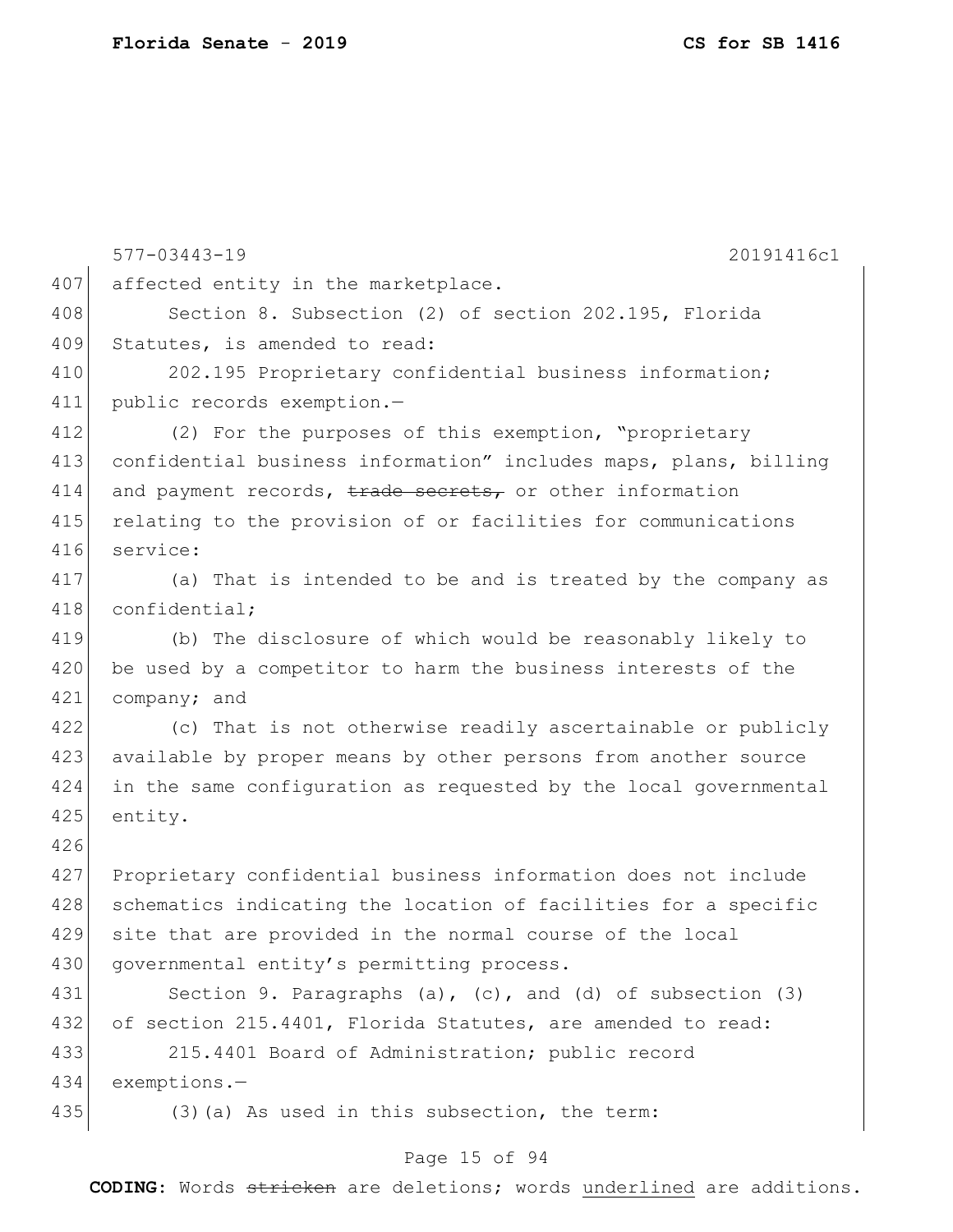577-03443-19 20191416c1 436 1. "Alternative investment" means an investment by the 437 State Board of Administration in a private equity fund, venture 438 fund, hedge fund, or distress fund or a direct investment in a 439 portfolio company through an investment manager. 440 2. "Alternative investment vehicle" means the limited 441 partnership, limited liability company, or similar legal 442 structure or investment manager through which the State Board of 443 Administration invests in a portfolio company. 444 3. "Portfolio company" means a corporation or other issuer, 446 vehicle or the State Board of Administration and any subsidiary 447 of such corporation or other issuer. 458 6. "Proprietary confidential business information" means

445 any of whose securities are owned by an alternative investment

448 4. "Portfolio positions" means individual investments in 449 portfolio companies which are made by the alternative investment 450 vehicles, including information or specific investment terms 451 associated with any portfolio company investment.

452 5. "Proprietor" means an alternative investment vehicle, a 453 portfolio company in which the alternative investment vehicle is 454 invested, or an outside consultant, including the respective 455 authorized officers, employees, agents, or successors in 456 interest, which controls or owns information provided to the 457 State Board of Administration.

459 information that has been designated by the proprietor when 460 provided to the State Board of Administration as information 461 that is owned or controlled by a proprietor; that is intended to 462 be and is treated by the proprietor as private, the disclosure 463 of which would harm the business operations of the proprietor 464 and has not been intentionally disclosed by the proprietor

#### Page 16 of 94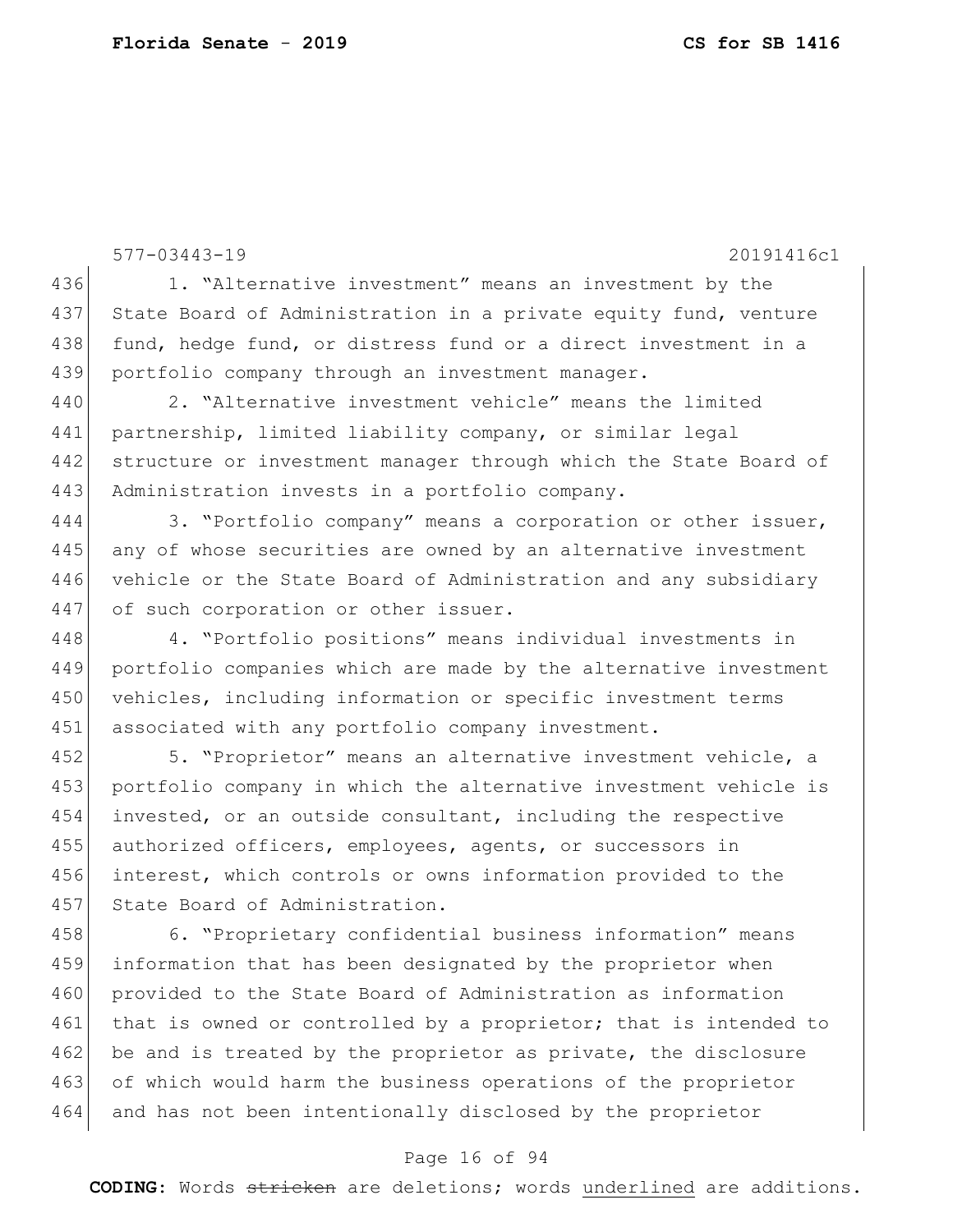|     | $577 - 03443 - 19$<br>20191416c1                                 |
|-----|------------------------------------------------------------------|
| 465 | unless pursuant to a private agreement that provides that the    |
| 466 | information will not be released to the public except as         |
| 467 | required by law or legal process, or pursuant to law or an order |
| 468 | of a court or administrative body; and that concerns:            |
| 469 | a. Trade secrets as defined in s. 688.002.                       |
| 470 | b. Information provided to the State Board of                    |
| 471 | Administration regarding a prospective investment in a private   |
| 472 | equity fund, venture fund, hedge fund, distress fund, or         |
| 473 | portfolio company which is proprietary to the provider of the    |
| 474 | information.                                                     |
| 475 | b.e. Financial statements and auditor reports of an              |
| 476 | alternative investment vehicle.                                  |
| 477 | c.d. Meeting materials of an alternative investment vehicle      |
| 478 | relating to financial, operating, or marketing information of    |
| 479 | the alternative investment vehicle.                              |
| 480 | d.e. Information regarding the portfolio positions in which      |
| 481 | the alternative investment vehicles invest.                      |
| 482 | e. f. Capital call and distribution notices to investors of      |
| 483 | an alternative investment vehicle.                               |
| 484 | f.g. Alternative investment agreements and related records.      |
| 485 | g.h. Information concerning investors, other than the State      |
| 486 | Board of Administration, in an alternative investment vehicle.   |
| 487 | 7. "Proprietary confidential business information" does not      |
| 488 | include:                                                         |
| 489 | a. The name, address, and vintage year of an alternative         |
| 490 | investment vehicle and the identity of the principals involved   |
| 491 | in the management of the alternative investment vehicle.         |
| 492 | b. The dollar amount of the commitment made by the State         |
| 493 | Board of Administration to each alternative investment vehicle   |
|     |                                                                  |

# Page 17 of 94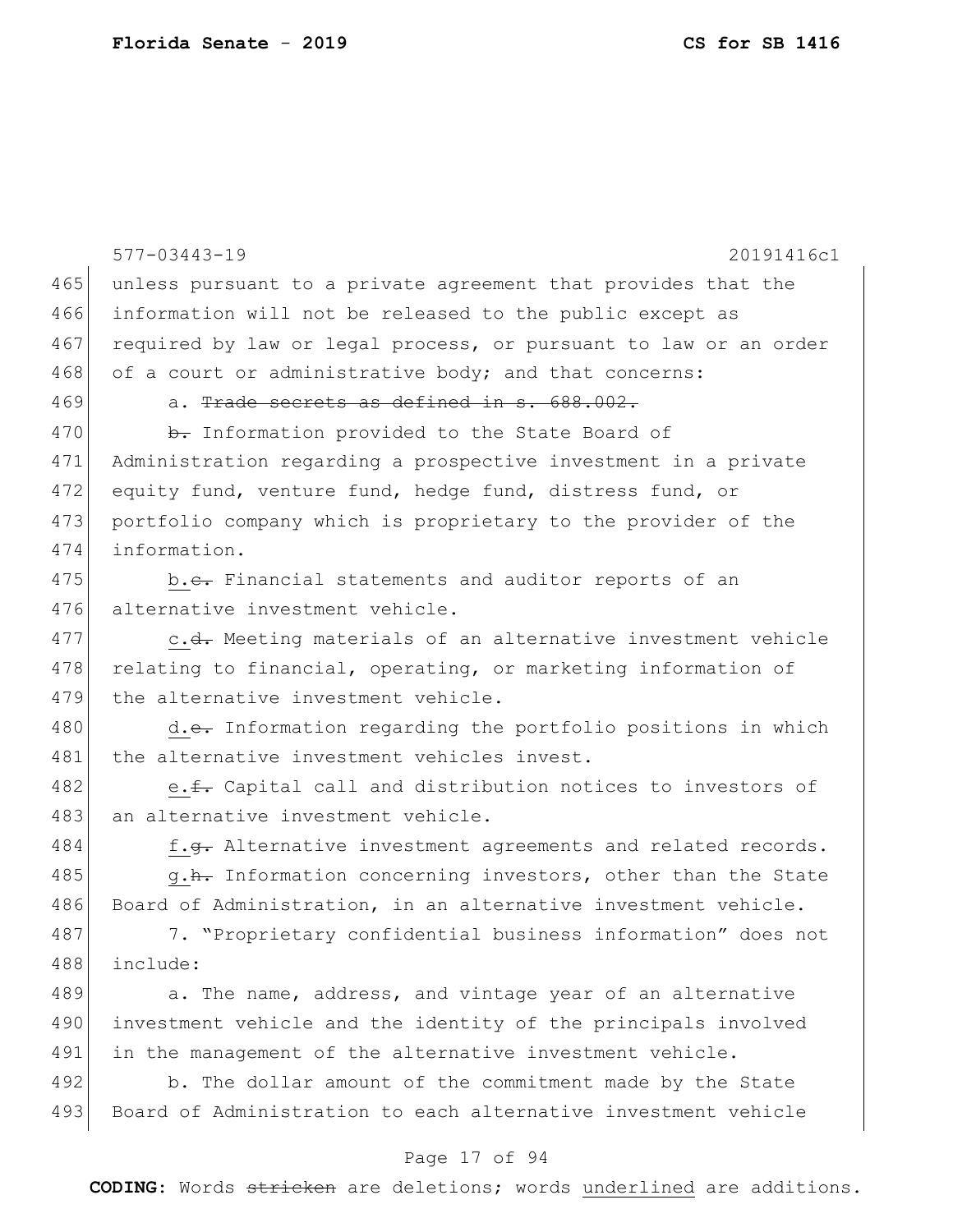577-03443-19 20191416c1 494 since inception. 495 c. The dollar amount and date of cash contributions made by 496 the State Board of Administration to each alternative investment 497 vehicle since inception. 498 d. The dollar amount, on a fiscal-year-end basis, of cash 499 distributions received by the State Board of Administration from 500 each alternative investment vehicle. 501 e. The dollar amount, on a fiscal-year-end basis, of cash 502 distributions received by the State Board of Administration plus 503 the remaining value of alternative-vehicle assets that are 504 attributable to the State Board of Administration's investment 505 in each alternative investment vehicle. 513 i. The dollar amount of cash profit received by the State 516 **j.** A description of any compensation, fees, or expenses, 517 including the amount or value, paid or agreed to be paid by a 518 proprietor to any person to solicit the board to make an 519 alternative investment or investment through an alternative 520 investment vehicle. This does not apply to an executive officer, 521 general partner, managing member, or other employee of the 522 proprietor, who is paid by the proprietor to solicit the board

## Page 18 of 94

**CODING**: Words stricken are deletions; words underlined are additions.

506 f. The net internal rate of return of each alternative 507 investment vehicle since inception.

508 g. The investment multiple of each alternative investment 509 vehicle since inception.

510 h. The dollar amount of the total management fees and costs 511 paid on an annual fiscal-year-end basis by the State Board of 512 Administration to each alternative investment vehicle.

514 Board of Administration from each alternative investment vehicle 515 on a fiscal-year-end basis.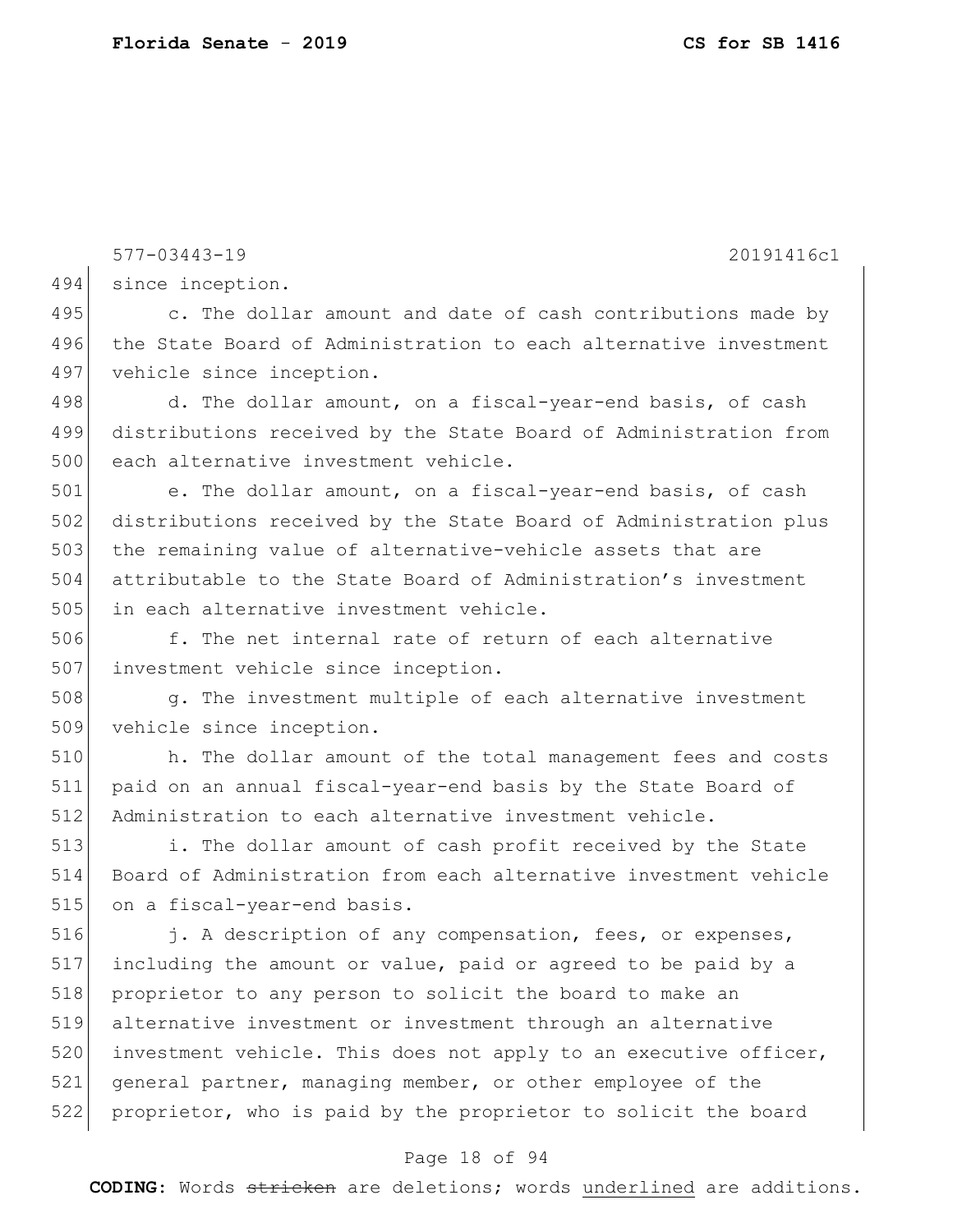577-03443-19 20191416c1 523 to make such investments. 524 (c)1. Notwithstanding the provisions of paragraph (b), a 525 request to inspect or copy a record under s. 119.07(1) that 526 contains proprietary confidential business information shall be

527 granted if the proprietor of the information fails, within a 528 reasonable period of time after the request is received by the 529 State Board of Administration, to verify the following to the 530 State Board of Administration through a written declaration in 531 the manner provided by s. 92.525:

532 a. That the requested record contains proprietary 533 confidential business information and the specific location of 534 such information within the record;

535 b. If the proprictary confidential business information 536 a trade secret, a verification that it is a trade secret as 537 defined in s. 688.002:

538  $\epsilon$ . That the proprietary confidential business information 539 is intended to be and is treated by the proprietor as private, 540 is the subject of efforts of the proprietor to maintain its 541 privacy, and is not readily ascertainable or publicly available 542 from any other source; and

543 c.<del>d.</del> That the disclosure of the proprietary confidential 544 business information to the public would harm the business 545 operations of the proprietor.

546 2. The State Board of Administration shall maintain a list 547 and a description of the records covered by any verified, 548 written declaration made under this paragraph.

549 (d) Any person may petition a court of competent 550 jurisdiction for an order for the public release of those 551 portions of any record made confidential and exempt by paragraph

#### Page 19 of 94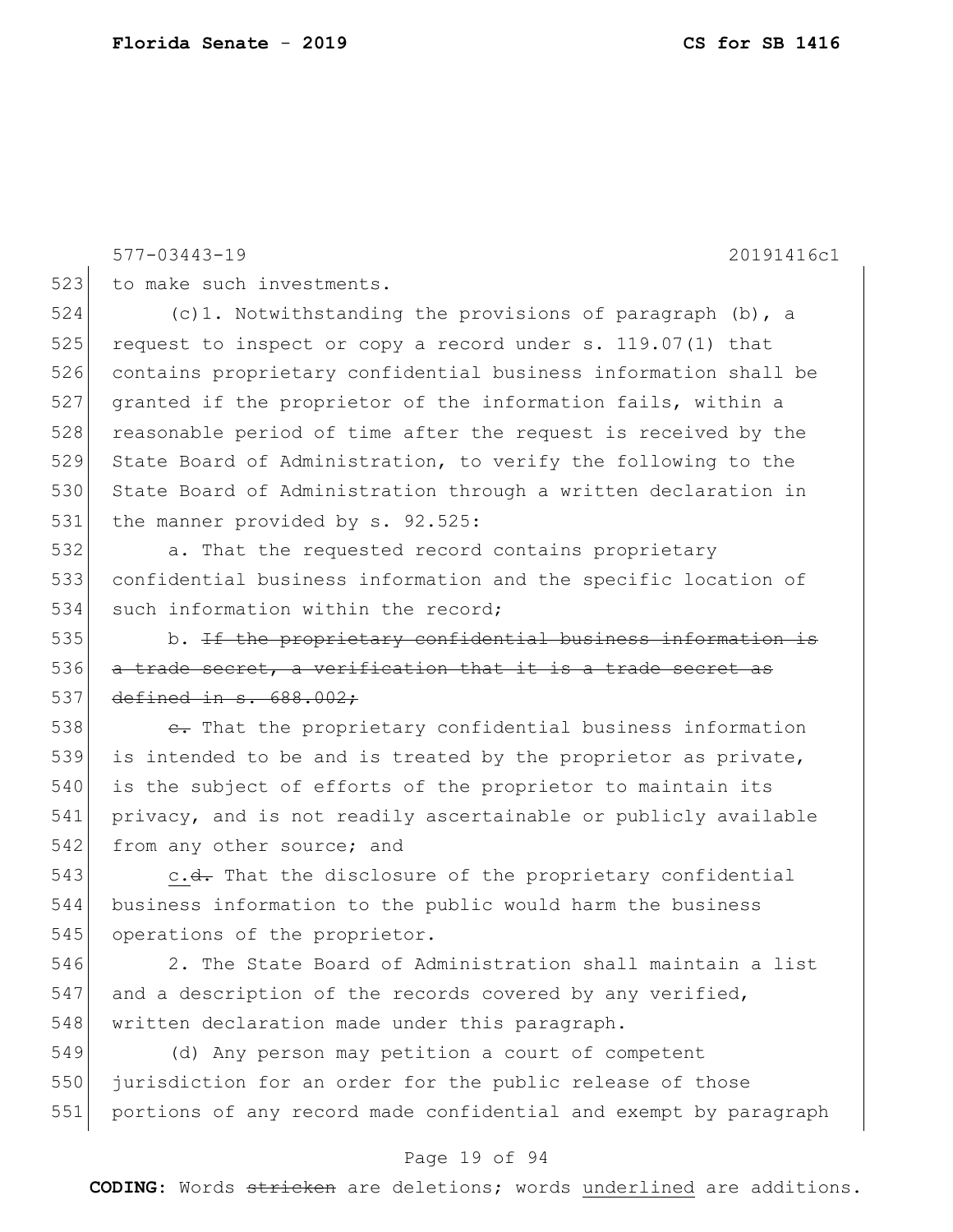577-03443-19 20191416c1 552 (b). Any action under this paragraph must be brought in Leon 553 County, Florida, and the petition or other initial pleading 554 shall be served on the State Board of Administration and, if 555 determinable upon diligent inquiry, on the proprietor of the 556 information sought to be released. In any order for the public 557 release of a record under this paragraph, the court shall make a 558 finding that the record or portion thereof is not a trade secret 559 as defined in s.  $688.002$ , that a compelling public interest is 560 served by the release of the record or portions thereof which 561 exceed the public necessity for maintaining the confidentiality 562 of such record<sub>7</sub> and that the release of the record will not 563 cause damage to or adversely affect the interests of the 564 proprietor of the released information, other private persons or 565 business entities, the State Board of Administration, or any 566 trust fund, the assets of which are invested by the State Board 567 of Administration. 568 Section 10. Subsection (1) of section 252.88, Florida

569 Statutes, is amended to read:

570 252.88 Public records.

571 (1) Whenever EPCRA authorizes an employer to exclude trade 572 secret information from its submittals, the employer shall 573 furnish the information so excluded to the commission upon 574 request. Such information shall be confidential and exempt from  $575$  the provisions of s. 119.07(1). The commission shall not 576 disclose such information except pursuant to a final 577 determination under s. 322 of EPCRA by the Administrator of the 578 Environmental Protection Agency that such information is not 579 entitled to trade secret protection, or pursuant to an order of  $580$  court.

## Page 20 of 94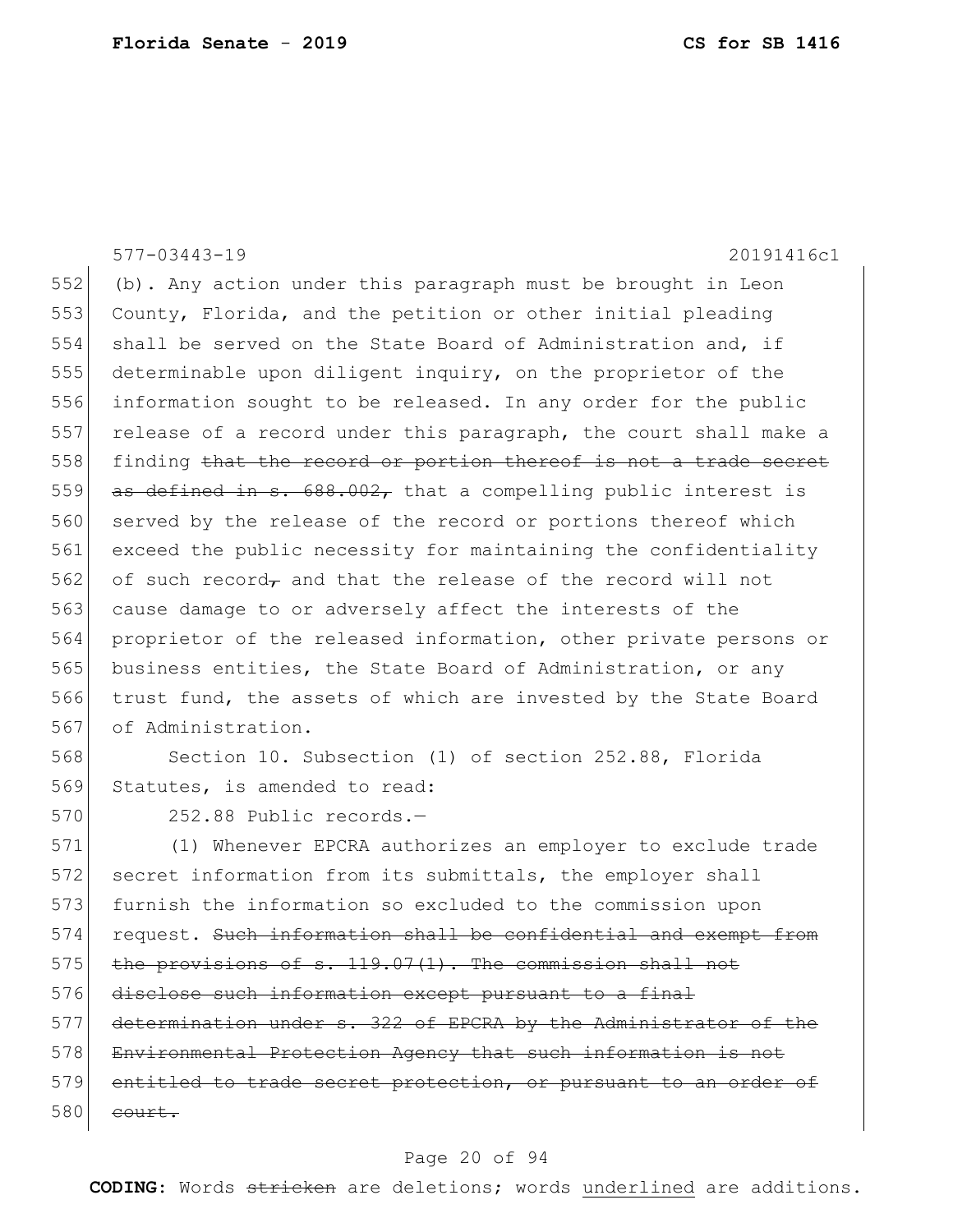577-03443-19 20191416c1 581 Section 11. Section 252.943, Florida Statutes, is repealed. 582 Section 12. Paragraph (h) of subsection (2) of section 583 287.0943, Florida Statutes, is amended to read: 584 287.0943 Certification of minority business enterprises.— 585 (2) 586 (h) The certification procedures should allow an applicant 587 seeking certification to designate on the application form the 588 information the applicant considers to be proprietary, 589 confidential business information. As used in this paragraph, 590 | "proprietary, confidential business information" includes<del>, but</del> 591  $\pm$  <del>is not limited to,</del> any information that would be exempt from 592 public inspection pursuant to the provisions of chapter 119; 593 **trade secrets;** internal auditing controls and reports; contract 594 costs; or other information the disclosure of which would injure 595 the affected party in the marketplace or otherwise violate s. 596 286.041. The executor in receipt of the application shall issue 597 written and final notice of any information for which 598 noninspection is requested but not provided for by law. 599 Section 13. Subsection (7) of section 288.047, Florida 600 Statutes, is amended to read:

601 288.047 Quick-response training for economic development.—

602 (7) In providing instruction pursuant to this section, 603 materials that relate to methods of manufacture or production,  $604$  potential trade secrets, business transactions, or proprietary 605 information received, produced, ascertained, or discovered by 606 employees of the respective departments, district school boards, 607 community college district boards of trustees, or other 608 personnel employed for the purposes of this section is 609 confidential and exempt from the provisions of s. 119.07(1). The

### Page 21 of 94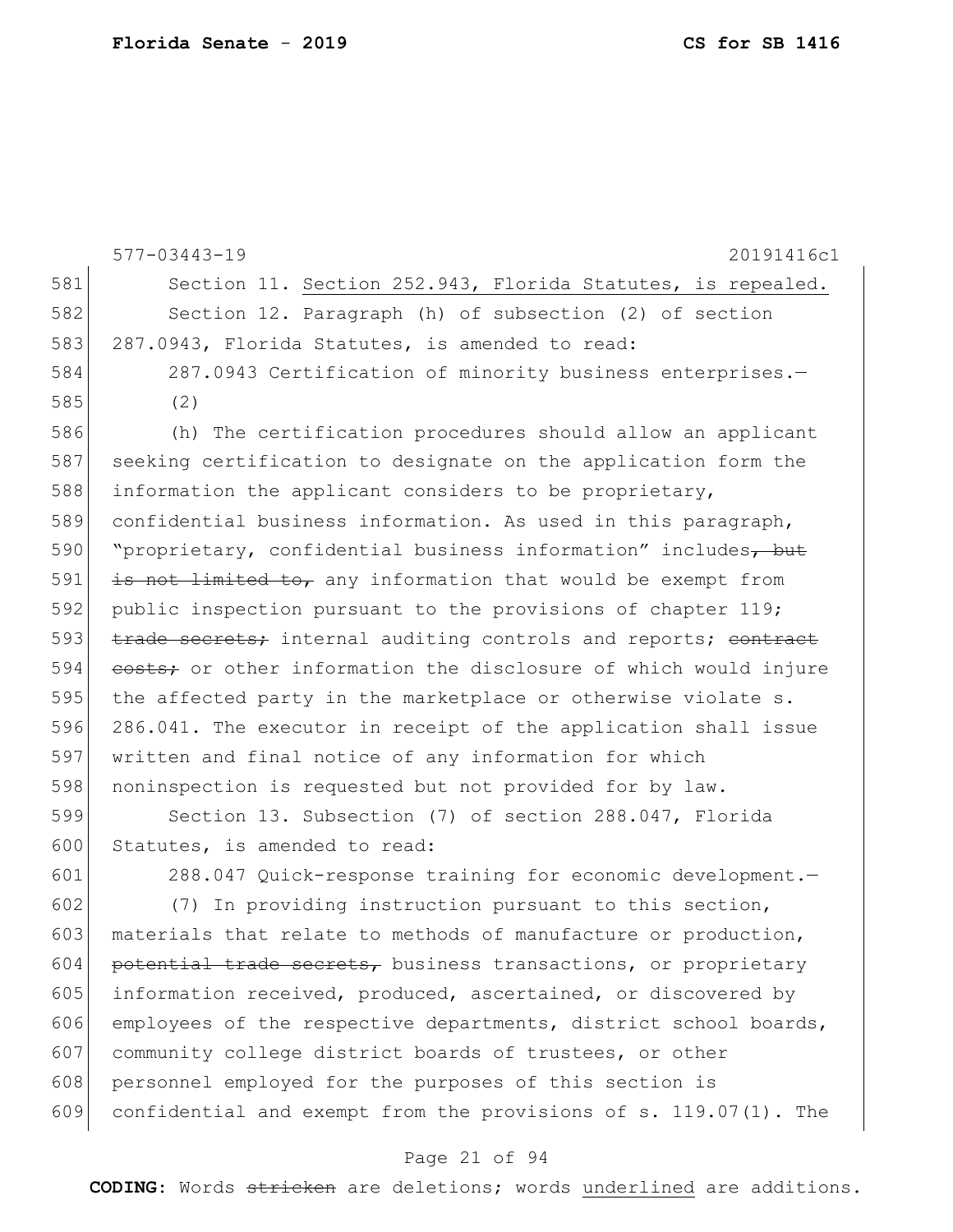|     | $577 - 03443 - 19$<br>20191416c1                                 |
|-----|------------------------------------------------------------------|
| 610 | state may seek copyright protection for instructional materials  |
| 611 | and ancillary written documents developed wholly or partially    |
| 612 | with state funds as a result of instruction provided pursuant to |
| 613 | this section, except for materials that are confidential and     |
| 614 | exempt from the provisions of s. 119.07(1).                      |
| 615 | Section 14. Paragraph (c) of subsection (1) and subsection       |
| 616 | (3) of section 288.075, Florida Statutes, are amended, and       |
| 617 | present subsections (4) through (7) of that section are          |
| 618 | renumbered as subsections (3) through (6), respectively, to      |
| 619 | read:                                                            |
| 620 | 288.075 Confidentiality of records.-                             |
| 621 | (1) DEFINITIONS. - As used in this section, the term:            |
| 622 | (e) "Trade secret" has the same meaning as in s. 688.002.        |
| 623 | (3) TRADE SECRETS. Trade secrets held by an economic             |
| 624 | development agency are confidential and exempt from s. 119.07(1) |
| 625 | and $s. 24(a)$ , Art. I of the State Constitution.               |
| 626 | Section 15. Subsection (9) of section 288.1226, Florida          |
| 627 | Statutes, is amended to read:                                    |
| 628 | 288.1226 Florida Tourism Industry Marketing Corporation;         |
| 629 | use of property; board of directors; duties; audit.-             |
| 630 | (9) PUBLIC RECORDS EXEMPTION. The identity of any person         |
| 631 | who responds to a marketing project or advertising research      |
| 632 | project conducted by the corporation in the performance of its   |
| 633 | duties on behalf of Enterprise Florida, Inc., is or trade        |
| 634 | secrets as defined by s. 812.081 obtained pursuant to such       |
| 635 | activities, are exempt from s. 119.07(1) and s. 24(a), Art. I of |
| 636 | the State Constitution. This subsection is subject to the Open   |
| 637 | Government Sunset Review Act in accordance with s. 119.15 and    |
| 638 | shall stand repealed on October 2, 2021, unless reviewed and     |

# Page 22 of 94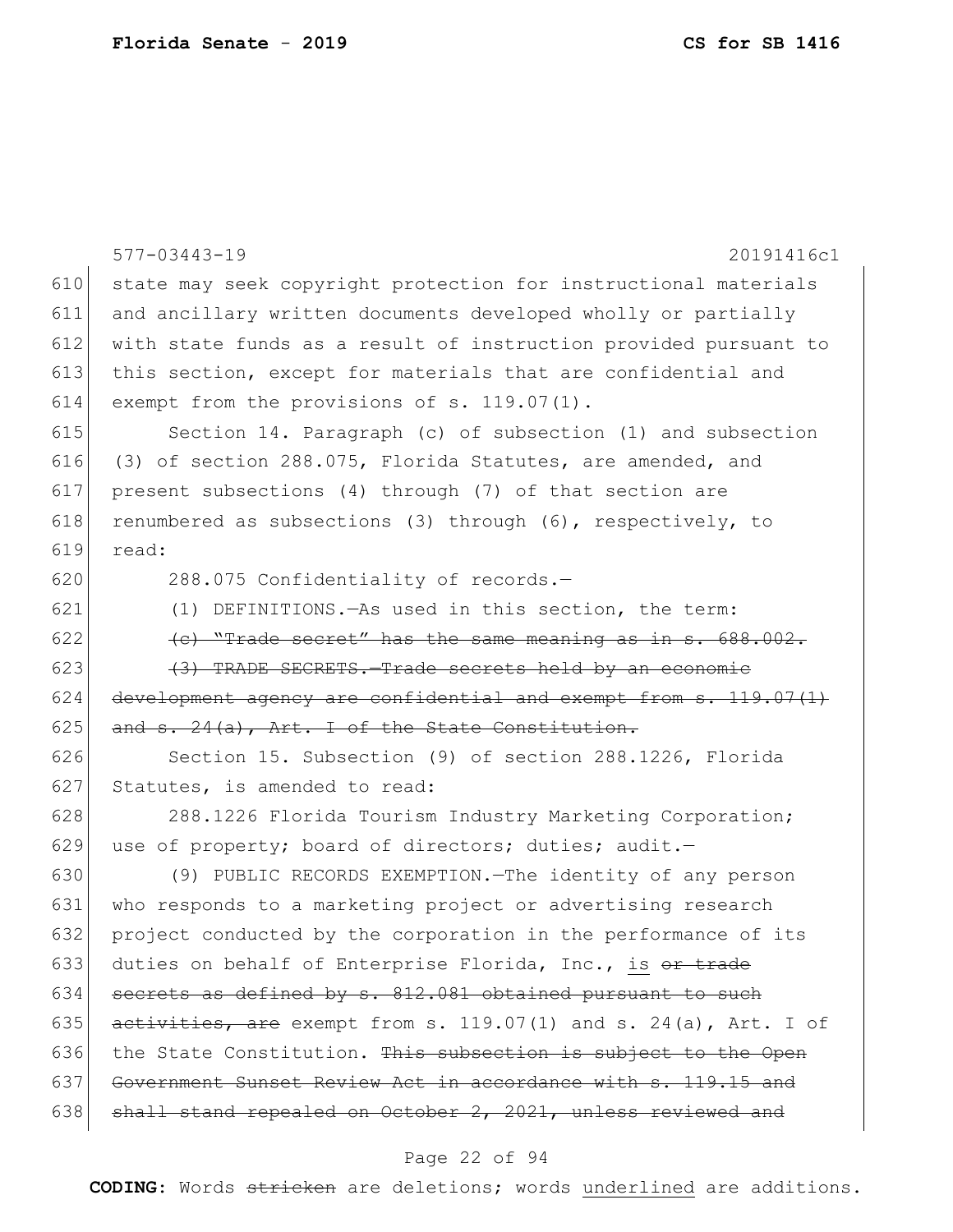|     | $577 - 03443 - 19$<br>20191416c1                                 |
|-----|------------------------------------------------------------------|
| 639 | saved from repeal through reenactment by the Legislature.        |
| 640 | Section 16. Paragraph (d) of subsection (3) of section           |
| 641 | 288.776, Florida Statutes, is amended to read:                   |
| 642 | 288.776 Board of directors; powers and duties.-                  |
| 643 | (3) The board shall:                                             |
| 644 | (d) Adopt policies, including criteria, establishing which       |
| 645 | exporters and export transactions shall be eligible for          |
| 646 | insurance, coinsurance, loan quarantees, and direct, quaranteed, |
| 647 | or collateralized loans which may be extended by the             |
| 648 | corporation. Pursuant to this subsection, the board shall        |
| 649 | include the following criteria:                                  |
| 650 | 1. Any individual signing any corporation loan application       |
| 651 | and loan or guarantee agreement shall have an equity in the      |
| 652 | business applying for financial assistance.                      |
| 653 | 2. Each program shall exclusively support the export of          |
| 654 | goods and services by small and medium-sized businesses which    |
| 655 | are domiciled in this state. Priority shall be given to goods    |
| 656 | which have value added in this state.                            |
| 657 | 3. Financial assistance shall only be extended when at           |
| 658 | least one of the following circumstances exists:                 |
| 659 | a. The assistance is required to secure the participation        |
| 660 | of small and medium-sized export businesses in federal, state,   |
| 661 | or private financing programs.                                   |
| 662 | b. No conventional source of lender support is available         |
| 663 | for the business from public or private financing sources.       |
| 664 |                                                                  |
| 665 | Personal financial records, trade secrets, or proprietary        |
| 666 | information of applicants shall be confidential and exempt from  |
| 667 | the provisions of $s. 119.07(1)$ .                               |
|     | Daga 00 af 04                                                    |

## Page 23 of 94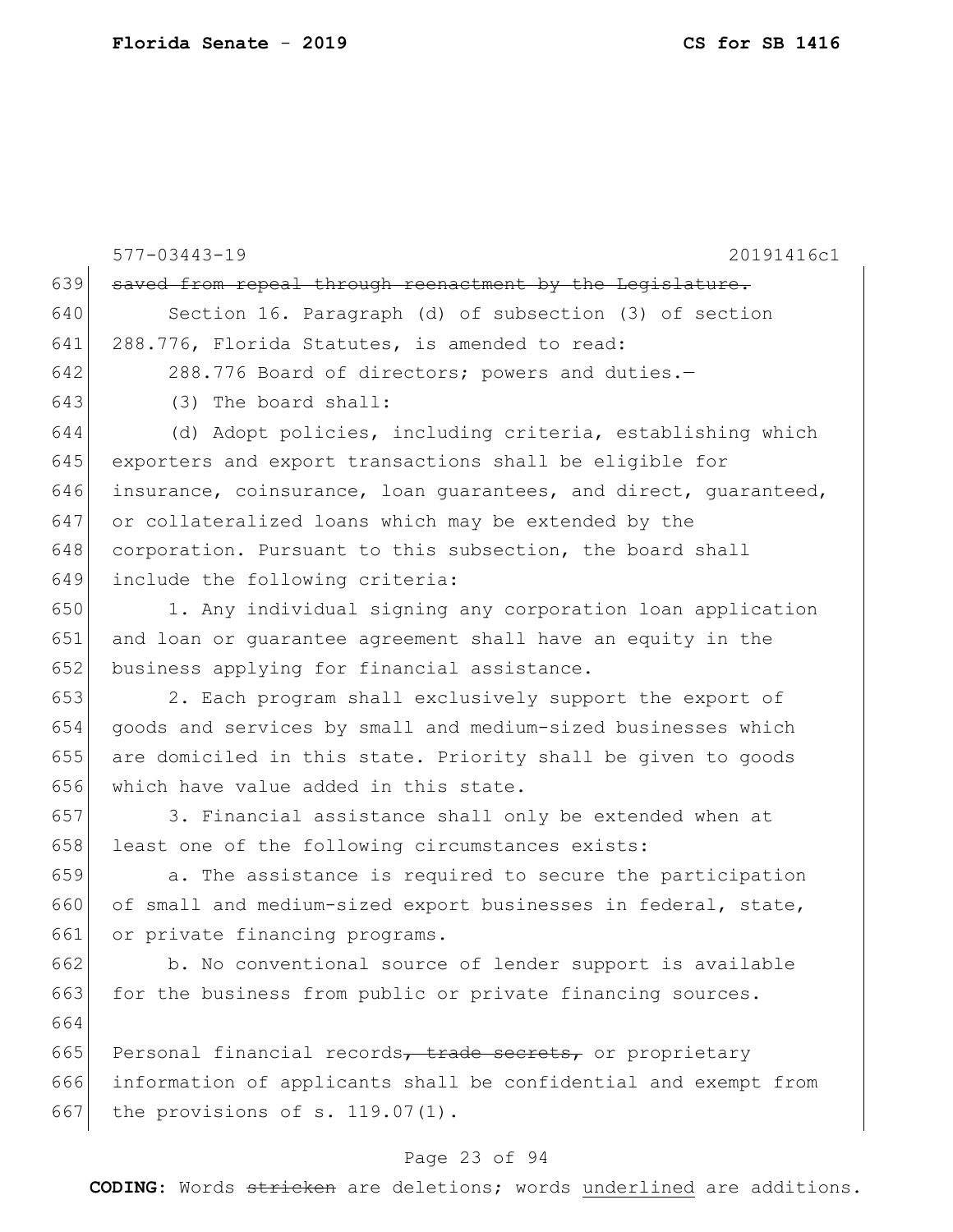577-03443-19 20191416c1 668 Section 17. Section 288.9520, Florida Statutes, is amended 669 to read: 670 288.9520 Public records exemption.—Materials that relate to 671 methods of manufacture or production, potential trade secrets, 672 potentially patentable material,  $\alpha$  actual trade secrets, business 673 transactions, financial and proprietary information, and 674 agreements or proposals to receive funding that are received, 675 generated, ascertained, or discovered by Enterprise Florida,  $676$  Inc., including its affiliates or subsidiaries and partnership 677 participants, such as private enterprises, educational 678 institutions, and other organizations, are confidential and 679 exempt from the provisions of s.  $119.07(1)$  and s.  $24(a)$ , Art. I 680 of the State Constitution, except that a recipient of Enterprise 681 Florida, Inc., research funds shall make available, upon 682 request, the title and description of the research project, the 683 name of the researcher, and the amount and source of funding 684 provided for the project.

685 Section 18. Subsection (5) of section 288.9607, Florida 686 Statutes, is amended to read:

687 288.9607 Guaranty of bond issues.-

688 (5) Personal financial records, trade secrets, or 689 proprietary information of applicants delivered to or obtained 690 by the corporation shall be confidential and exempt from the 691 provisions of s. 119.07(1).

692 Section 19. Paragraph (f) of subsection (1), paragraph (a) 693 of subsection  $(2)$ , paragraph  $(a)$  of subsection  $(3)$ , and 694 paragraphs (b) and (c) of subsection (4) of section 288.9626, 695 Florida Statutes, are amended to read:

696 288.9626 Exemptions from public records and public meetings

#### Page 24 of 94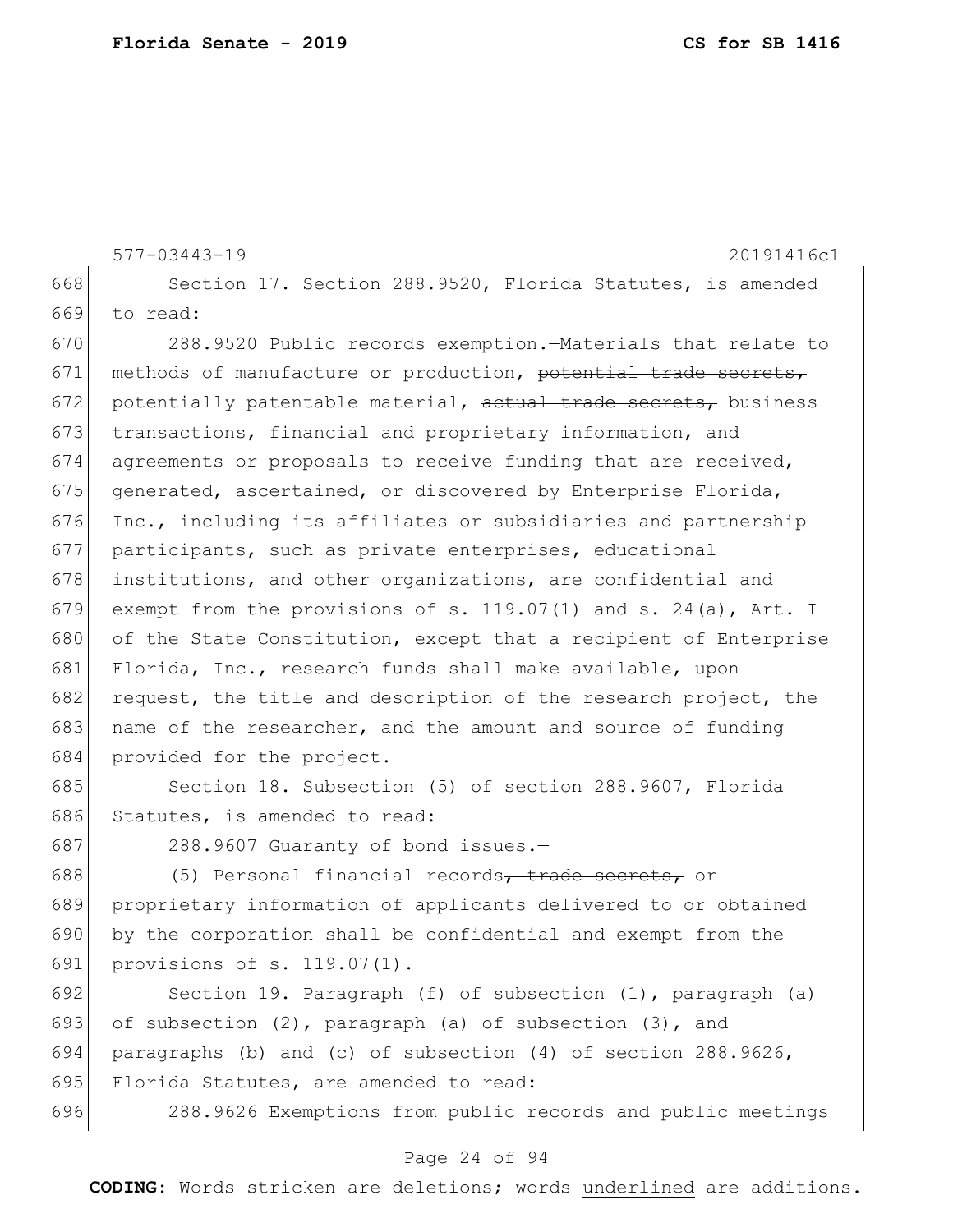577-03443-19 20191416c1 697 requirements for the Florida Opportunity Fund.-698 (1) DEFINITIONS. —As used in this section, the term: 699 (f)1. "Proprietary confidential business information" means 700 information that has been designated by the proprietor when 701 provided to the Florida Opportunity Fund as information that is 702 owned or controlled by a proprietor; that is intended to be and 703 is treated by the proprietor as private, the disclosure of which 704 would harm the business operations of the proprietor and has not 705 been intentionally disclosed by the proprietor unless pursuant 706 to a private agreement that provides that the information will 707 not be released to the public except as required by law or legal 708 process, or pursuant to law or an order of a court or 709 administrative body; and that concerns: 710 a. Trade secrets as defined in s. 688.002.

711 b. Information provided to the Florida Opportunity Fund 712 regarding an existing or prospective alternative investment in a 713 private equity fund, venture capital fund, angel fund, or 714 portfolio company that is proprietary to the provider of the 715 information.

716 b.c. Financial statements and auditor reports of an 717 alternative investment vehicle or portfolio company, unless 718 publicly released by the alternative investment vehicle or 719 portfolio company.

720 c.<del>d.</del> Meeting materials of an alternative investment vehicle or portfolio company relating to financial, operating, or marketing information of the alternative investment vehicle or portfolio company.

724 d.e. Information regarding the portfolio positions in which 725 the alternative investment vehicles or Florida Opportunity Fund

## Page 25 of 94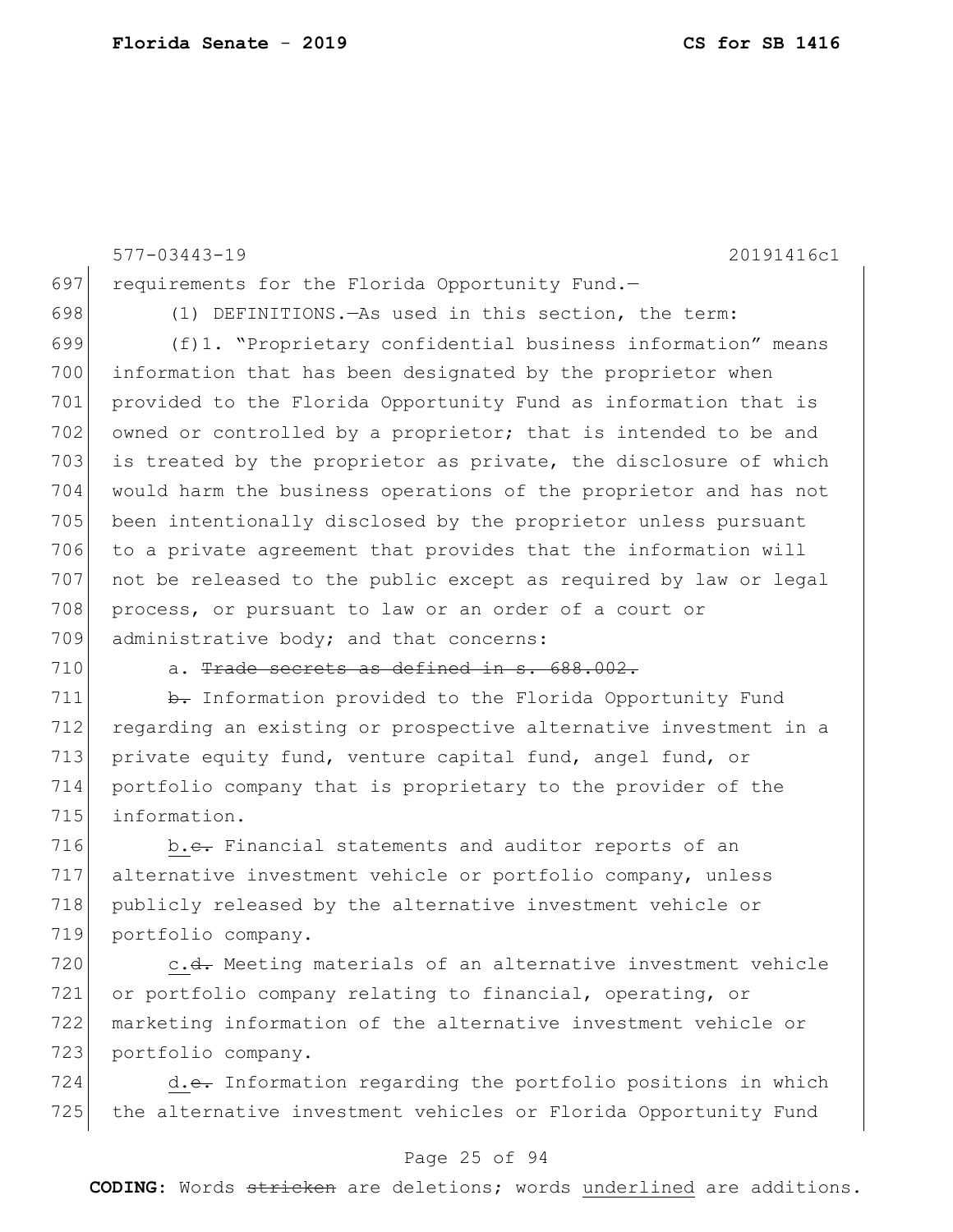577-03443-19 20191416c1 726 invest. 727 e.f. Capital call and distribution notices to investors or 728 the Florida Opportunity Fund of an alternative investment 729 vehicle. 730  $f.\overline{g}$ . Alternative investment agreements and related records. 731 g.h. Information concerning investors, other than the 732 Florida Opportunity Fund, in an alternative investment vehicle 733 or portfolio company. 734 2. "Proprietary confidential business information" does not 735 include: 736  $\vert$  a. The name, address, and vintage year of an alternative 737 investment vehicle or Florida Opportunity Fund and the identity 738 of the principals involved in the management of the alternative 739 investment vehicle or Florida Opportunity Fund. 740 b. The dollar amount of the commitment made by the Florida 741 Opportunity Fund to each alternative investment vehicle since 742 inception, if any. 743 c. The dollar amount and date of cash contributions made by 744 the Florida Opportunity Fund to each alternative investment 745 vehicle since inception, if any. 746 d. The dollar amount, on a fiscal-year-end basis, of cash 747 or other fungible distributions received by the Florida 748 Opportunity Fund from each alternative investment vehicle. 749 e. The dollar amount, on a fiscal-year-end basis, of cash 750 or other fungible distributions received by the Florida 751 Opportunity Fund plus the remaining value of alternative-vehicle 752 assets that are attributable to the Florida Opportunity Fund's 753 investment in each alternative investment vehicle. 754 f. The net internal rate of return of each alternative

## Page 26 of 94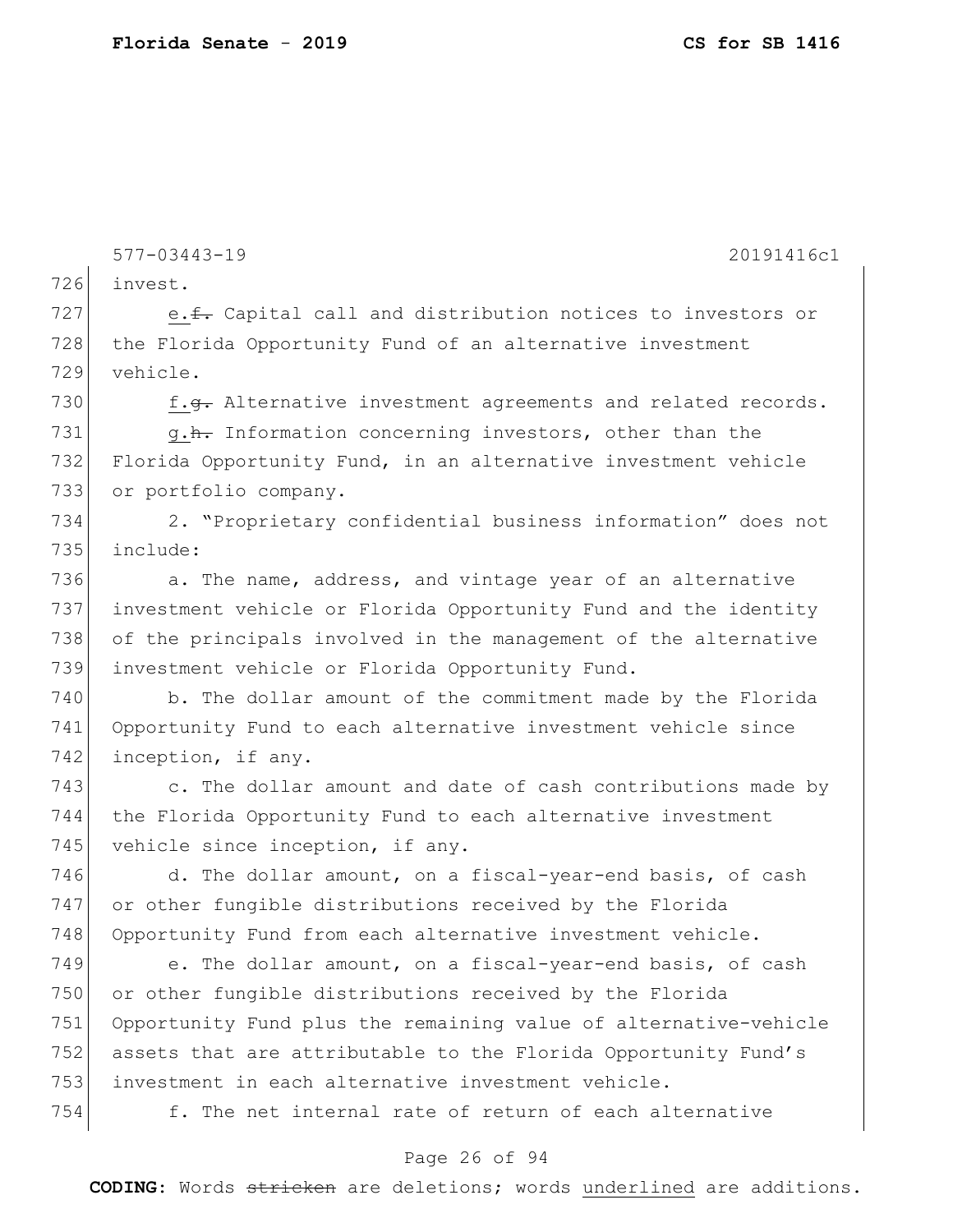577-03443-19 20191416c1 755 investment vehicle since inception. 756 g. The investment multiple of each alternative investment 757 vehicle since inception. 758 h. The dollar amount of the total management fees and costs 759 paid on an annual fiscal-year-end basis by the Florida 760 Opportunity Fund to each alternative investment vehicle. 761 i. The dollar amount of cash profit received by the Florida 762 Opportunity Fund from each alternative investment vehicle on a 763 fiscal-year-end basis. 764 (2) PUBLIC RECORDS EXEMPTION.— 765 (a) The following records held by the Florida Opportunity 766 Fund are confidential and exempt from s. 119.07(1) and s. 24(a), 767 Art. I of the State Constitution: 768 1. Materials that relate to methods of manufacture or 769 production<del>, potential trade secrets,</del> or patentable material 770 received, generated, ascertained, or discovered during the 771 course of research or through research projects and that are 772 provided by a proprietor. 773 2. Information that would identify an investor or potential 774 investor who desires to remain anonymous in projects reviewed by 775 the Florida Opportunity Fund. 776 3. Proprietary confidential business information regarding 777 alternative investments for 7 years after the termination of the 778 alternative investment. 779 (3) PUBLIC MEETINGS EXEMPTION. 780 (a) That portion of a meeting of the board of directors of 781 the Florida Opportunity Fund at which information is discussed 782 which is confidential and exempt under subsection (2) or s. 783 688.01 is exempt from s. 286.011 and s. 24(b), Art. I of the

## Page 27 of 94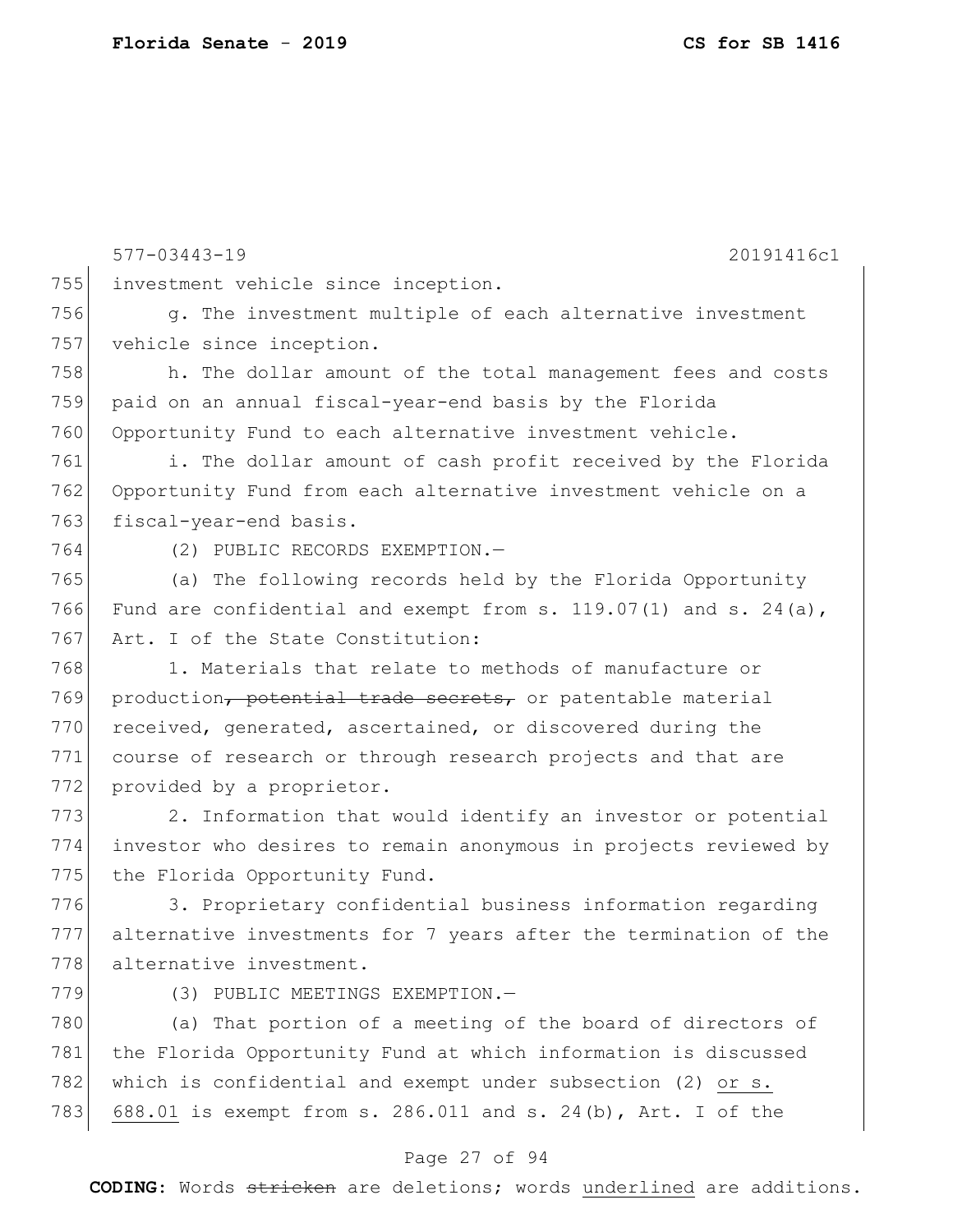577-03443-19 20191416c1 784 State Constitution. 785 (4) REQUEST TO INSPECT OR COPY A RECORD. 786 (b) Notwithstanding the provisions of paragraph  $(2)$  (a), a 787 request to inspect or copy a public record that contains 788 proprietary confidential business information shall be granted 789 if the proprietor of the information fails, within a reasonable 790 period of time after the request is received by the Florida 791 Opportunity Fund, to verify the following to the Florida 792 Opportunity Fund through a written declaration in the manner 793 provided by s. 92.525: 794 1. That the requested record contains proprietary 795 confidential business information and the specific location of 796 such information within the record; 797 2. If the proprietary confidential business information is 798 a trade secret, a verification that it is a trade secret as 799 defined in s. 688.002; 800 3. That the proprietary confidential business information  $801$  is intended to be and is treated by the proprietor as private, 802 is the subject of efforts of the proprietor to maintain its 803 privacy, and is not readily ascertainable or publicly available 804 from any other source; and 805 3.4. That the disclosure of the proprietary confidential 806 business information to the public would harm the business 807 operations of the proprietor. 808 (c)1. Any person may petition a court of competent 809 jurisdiction for an order for the public release of those 810 portions of any record made confidential and exempt by

812 2. Any action under this subsection must be brought in

## Page 28 of 94

**CODING**: Words stricken are deletions; words underlined are additions.

811 subsection (2).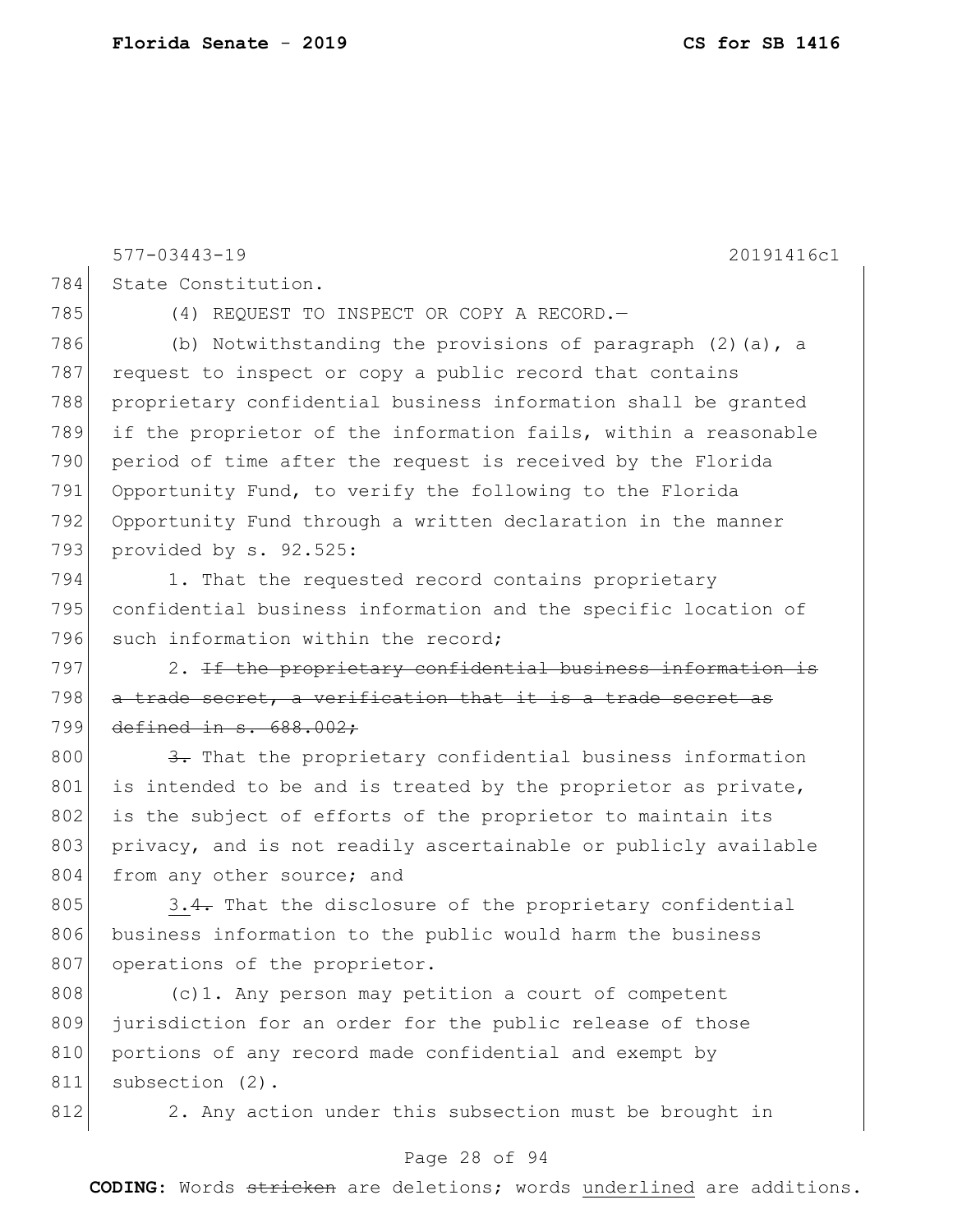|     | $577 - 03443 - 19$<br>20191416c1                                 |
|-----|------------------------------------------------------------------|
| 813 | Orange County, and the petition or other initial pleading shall  |
| 814 | be served on the Florida Opportunity Fund and, if determinable   |
| 815 | upon diligent inquiry, on the proprietor of the information      |
| 816 | sought to be released.                                           |
| 817 | 3. In any order for the public release of a record under         |
| 818 | this subsection, the court shall make a finding that:            |
| 819 | a. The record or portion thereof is not a trade secret as        |
| 820 | defined in $s.688.002;$                                          |
| 821 | b. A compelling public interest is served by the release of      |
| 822 | the record or portions thereof which exceed the public necessity |
| 823 | for maintaining the confidentiality of such record; and          |
| 824 | b.e. The release of the record will not cause damage to or       |
| 825 | adversely affect the interests of the proprietor of the released |
| 826 | information, other private persons or business entities, or the  |
| 827 | Florida Opportunity Fund.                                        |
| 828 | Section 20. Paragraph (b) of subsection (1), paragraph (a)       |
| 829 | of subsection $(2)$ , paragraph $(a)$ of subsection $(3)$ , and  |
| 830 | paragraphs (b) and (c) of subsection $(4)$ of section 288.9627,  |
| 831 | Florida Statutes, are amended to read:                           |
| 832 | 288.9627 Exemptions from public records and public meetings      |
| 833 | requirements for the Institute for Commercialization of Florida  |
| 834 | $Technology. -$                                                  |
| 835 | (1) DEFINITIONS. - As used in this section, the term:            |
| 836 | (b) 1. "Proprietary confidential business information" means     |
| 837 | information that has been designated by the proprietor when      |
| 838 | provided to the institute as information that is owned or        |
| 839 | controlled by a proprietor; that is intended to be and is        |
| 840 | treated by the proprietor as private, the disclosure of which    |
| 841 | would harm the business operations of the proprietor and has not |
|     | Page 29 of 94                                                    |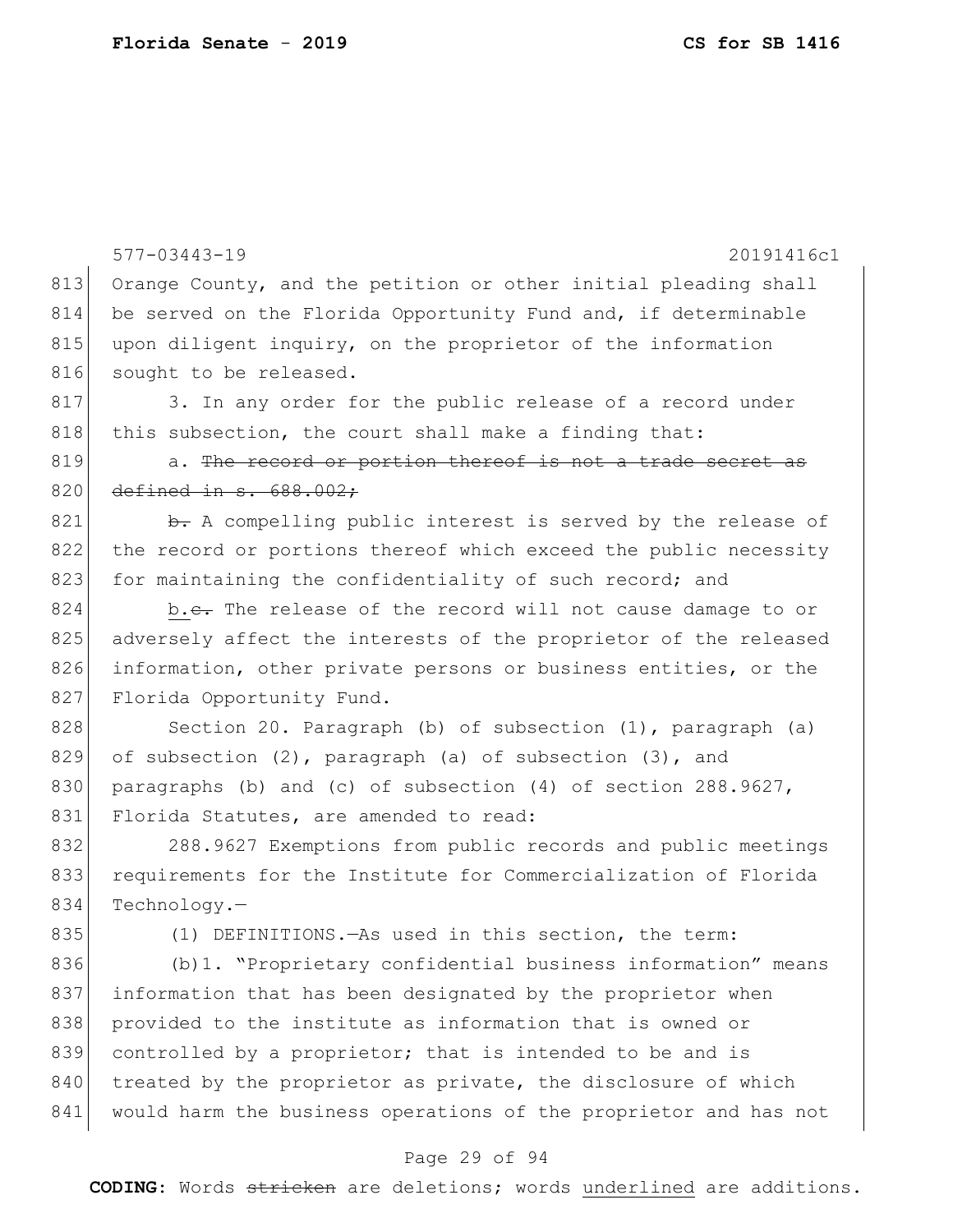|     | $577 - 03443 - 19$<br>20191416c1                                 |
|-----|------------------------------------------------------------------|
| 842 | been intentionally disclosed by the proprietor unless pursuant   |
| 843 | to a private agreement that provides that the information will   |
| 844 | not be released to the public except as required by law or legal |
| 845 | process, or pursuant to law or an order of a court or            |
| 846 | administrative body; and that concerns:                          |
| 847 | a. Trade secrets as defined in s. 688.002.                       |
| 848 | b. Financial statements and internal or external auditor         |
| 849 | reports of a proprietor corporation, partnership, or person      |
| 850 | requesting confidentiality under this statute, unless publicly   |
| 851 | released by the proprietor.                                      |
| 852 | b.e. Meeting materials related to financial, operating,          |
| 853 | investment, or marketing information of the proprietor           |
| 854 | corporation, partnership, or person.                             |
| 855 | c. <del>d.</del> Information concerning private investors in the |
| 856 | proprietor corporation, partnership, or person.                  |
| 857 | 2. "Proprietary confidential business information" does not      |
| 858 | include:                                                         |
| 859 | a. The identity and primary address of the proprietor's          |
| 860 | principals.                                                      |
| 861 | b. The dollar amount and date of the financial commitment        |
| 862 | or contribution made by the institute.                           |
| 863 | c. The dollar amount, on a fiscal-year-end basis, of cash        |
| 864 | repayments or other fungible distributions received by the       |
| 865 | institute from each proprietor.                                  |
| 866 | d. The dollar amount, if any, of the total management fees       |
| 867 | and costs paid on an annual fiscal-year-end basis by the         |
| 868 | institute.                                                       |
| 869 | (2) PUBLIC RECORDS EXEMPTION.-                                   |
| 870 | (a) The following records held by the institute are              |

# Page 30 of 94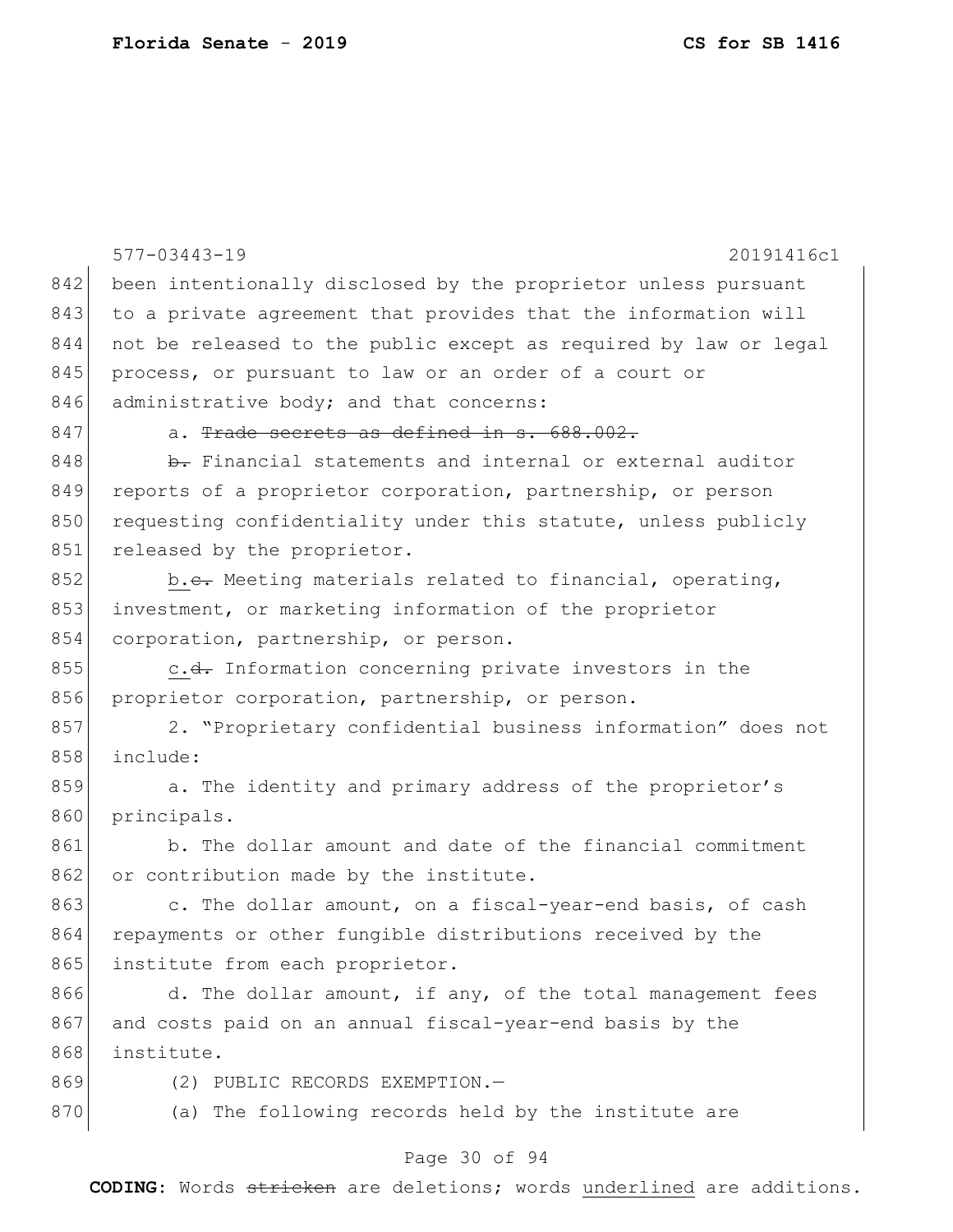577-03443-19 20191416c1 871 confidential and exempt from s. 119.07(1) and s. 24(a), Art. I 872 of the State Constitution: 873 1. Materials that relate to methods of manufacture or 874 production, potential trade secrets, or patentable material 875 received, generated, ascertained, or discovered during the 876 course of research or through research projects conducted by 877 universities and other publicly supported organizations in this  $878$  state and that are provided to the institute by a proprietor. 879 2. Information that would identify an investor or potential 880 investor who desires to remain anonymous in projects reviewed by 881 the institute for assistance. 882 3. Any information received from a person from another 883 state or nation or the Federal Government which is otherwise 884 confidential or exempt pursuant to the laws of that state or 885 nation or pursuant to federal law. 886 4. Proprietary confidential business information for 7 887 years after the termination of the institute's financial 888 commitment to the company. 889 (3) PUBLIC MEETINGS EXEMPTION. 890 (a) That portion of a meeting of the institute's board of 891 directors at which information is discussed which is 892 confidential and exempt under subsection (2) or s. 688.01 is 893 exempt from s. 286.011 and s. 24(b), Art. I of the State 894 Constitution. 895 (4) REQUEST TO INSPECT OR COPY A RECORD.

896 (b) Notwithstanding the provisions of paragraph  $(2)$  (a), a 897 request to inspect or copy a public record that contains 898 proprietary confidential business information shall be granted 899 if the proprietor of the information fails, within a reasonable

#### Page 31 of 94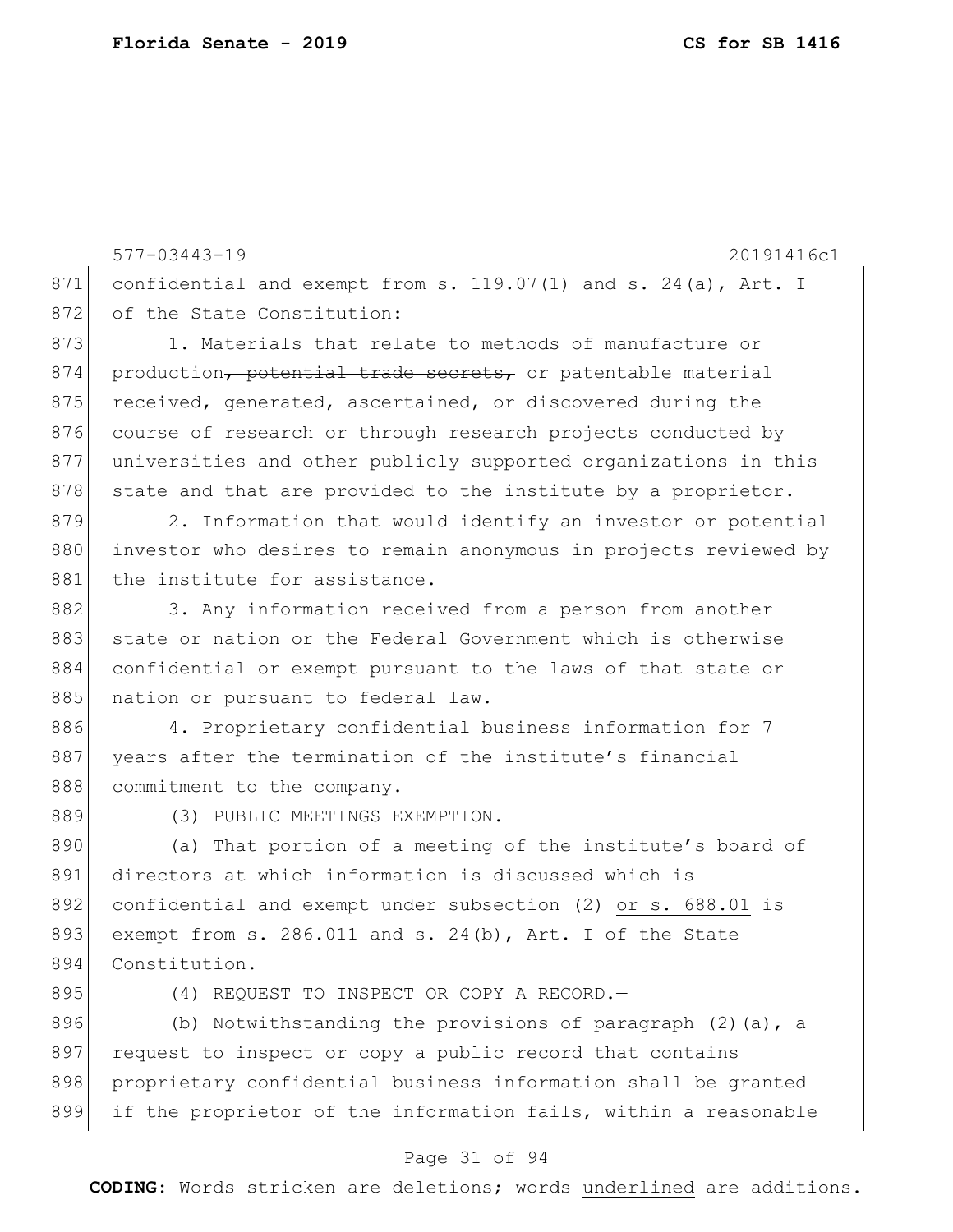577-03443-19 20191416c1 900 period of time after the request is received by the institute, 901 to verify the following to the institute through a written 902 declaration in the manner provided by s. 92.525: 903 1. That the requested record contains proprietary 904 confidential business information and the specific location of 905 such information within the record: 906 2. If the proprictary confidential business information is  $907$  a trade secret, a verification that it is a trade secret as 908 defined in s. 688.002; 909  $\left\vert \frac{3}{2} \right\vert$  That the proprietary confidential business information  $910$  is intended to be and is treated by the proprietor as private, 911 is the subject of efforts of the proprietor to maintain its 912 privacy, and is not readily ascertainable or publicly available 913 from any other source; and 914 3.4. That the disclosure of the proprietary confidential 915 business information to the public would harm the business 916 operations of the proprietor. 917 (c)1. Any person may petition a court of competent 918 jurisdiction for an order for the public release of those 919 portions of any record made confidential and exempt by 920 subsection (2). 921 2. Any action under this subsection must be brought in Palm 922 Beach County or Alachua County, and the petition or other 923 initial pleading shall be served on the institute and, if 924 determinable upon diligent inquiry, on the proprietor of the 925 information sought to be released. 926 3. In any order for the public release of a record under

927 this subsection, the court shall make a finding that:

 $928$  a. The record or portion thereof is not a trade secret as

#### Page 32 of 94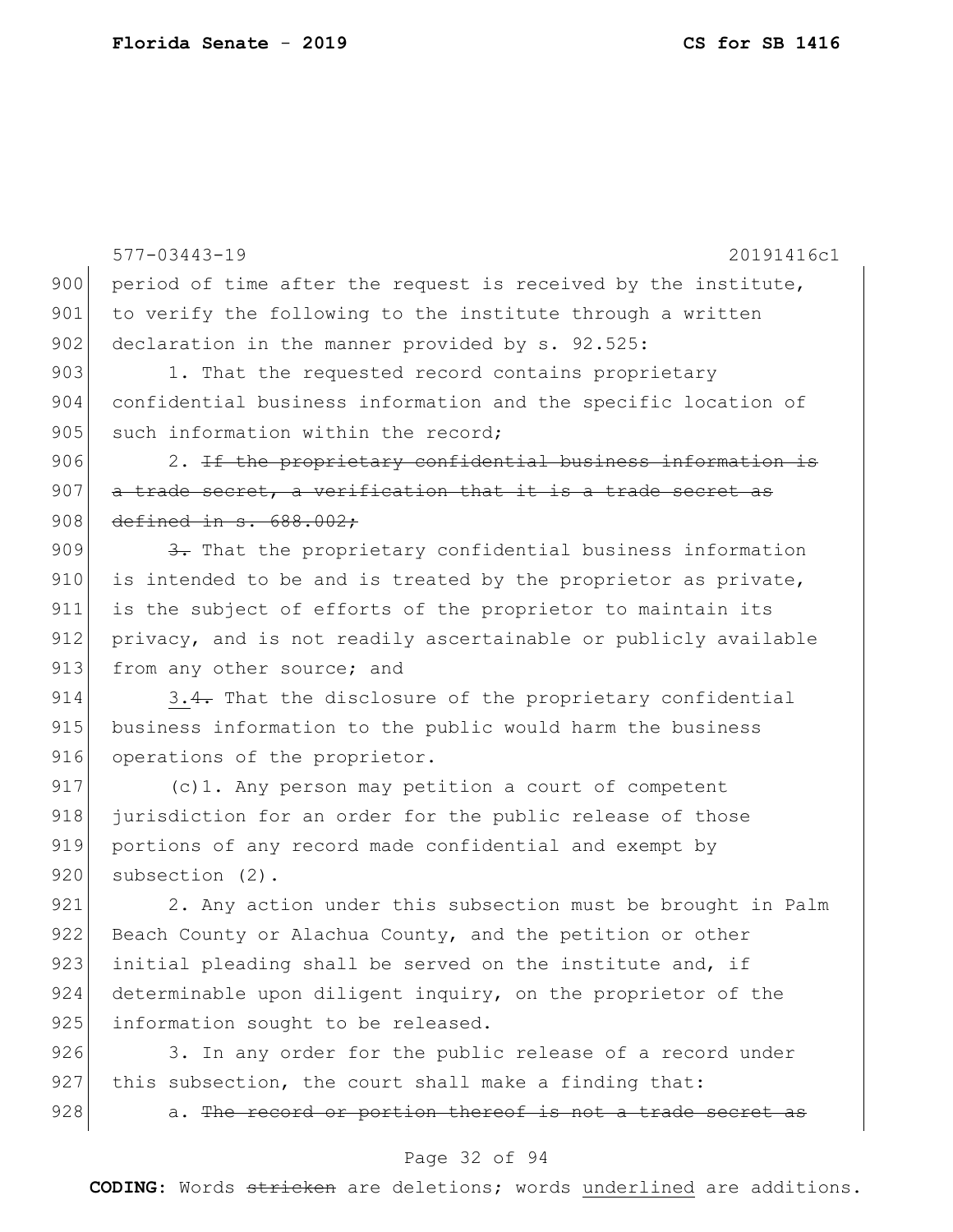577-03443-19 20191416c1 929 defined in s. 688.002; 930 b. A compelling public interest is served by the release of 931 the record or portions thereof which exceed the public necessity 932 for maintaining the confidentiality of such record; and 933 b.c. The release of the record will not cause damage to or 934 adversely affect the interests of the proprietor of the released 935 information, other private persons or business entities, or the 936 institute. 937 Section 21. Section 331.326, Florida Statutes, is amended 938 to read: 939 331.326 Information relating to trade secrets 940 confidential.—The records of Space Florida regarding matters 941 encompassed by this act are public records subject to chapter 942 119. Any information held by Space Florida which is a trade 943 secret, as defined in s. 812.081, including trade secrets of 944 Space Florida, any spaceport user, or the space industry  $945$  business, is confidential and exempt from s. 119.07(1) and s. 946  $24(a)$ , Art. I of the State Constitution and may not be 947 disclosed. If Space Florida determines that any information 948 requested by the public will reveal a trade secret, it shall, in 949 writing, inform the person making the request of that 950 determination. The determination is a final order as defined in 951 s. 120.52. Any meeting or portion of a meeting of Space 952 Florida's board is exempt from s. 286.011 and s. 24(b), Art. I 953 of the State Constitution when the board is discussing trade 954 secrets as defined in s. 688.01. Any public record generated 955 during the closed portions of the meetings, such as minutes, 956 tape recordings, and notes, is confidential and exempt from s. 957 119.07(1) and s. 24(a), Art. I of the State Constitution. This

#### Page 33 of 94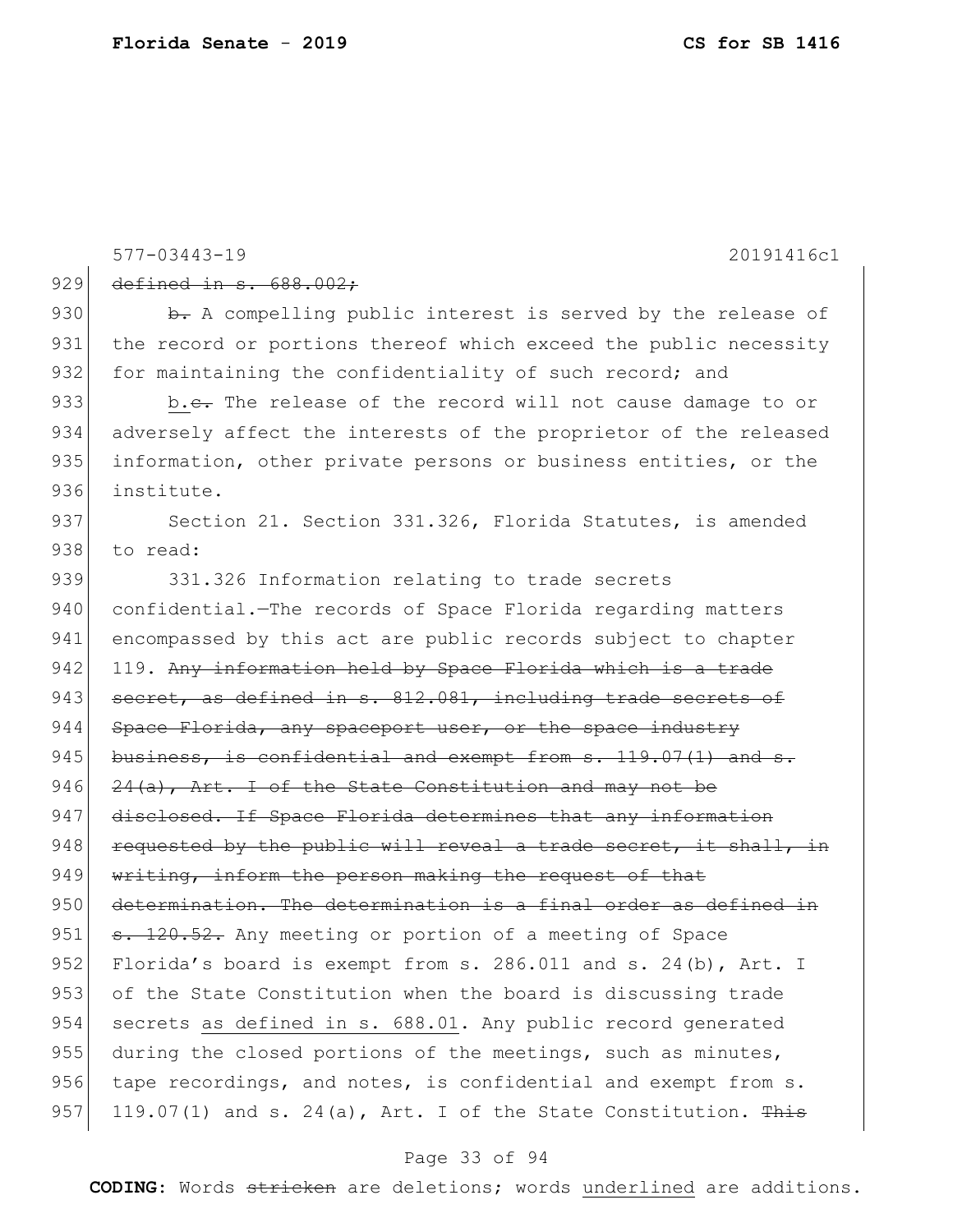577-03443-19 20191416c1 958 section is subject to the Open Government Sunset Review Act in 959  $\vert$  accordance with s. 119.15 and shall stand repealed on October 2, 960 2021, unless reviewed and saved from repeal through reenactment 961 by the Legislature. 962 Section 22. Present subsection (4) of section 334.049, 963 Florida Statutes, is amended, and present subsection (5) of that 964 section is renumbered as subsection (4), to read: 965 334.049 Patents, copyrights, trademarks; notice to 966 Department of State<del>; confidentiality of trade secrets</del>.  $967$  (4) Any information obtained by the department as a result 968 of research and development projects and revealing a method of 969 process, production, or manufacture which is a trade secret as 970 defined in s. 688.002, is confidential and exempt from the 971 provisions of s. 119.07(1). 972 Section 23. Section 350.121, Florida Statutes, is amended 973 to read: 974 350.121 Commission inquiries; confidentiality of business 975 material.—If the commission undertakes an inquiry, any records, 976 documents, papers, maps, books, tapes, photographs, files, sound 977 recordings, or other business material, regardless of form or 978 characteristics, obtained by the commission incident to the 979 inquiry are considered confidential and exempt from s. 119.07(1) 980 while the inquiry is pending. If at the conclusion of an inquiry 981 the commission undertakes a formal proceeding, any matter 982 determined by the commission or by a judicial or administrative 983 body, federal or state, to be trade secrets or proprietary 984 confidential business information coming into its possession 985 pursuant to such inquiry shall be considered confidential and 986 exempt from s.  $119.07(1)$ . Such material may be used in any

#### Page 34 of 94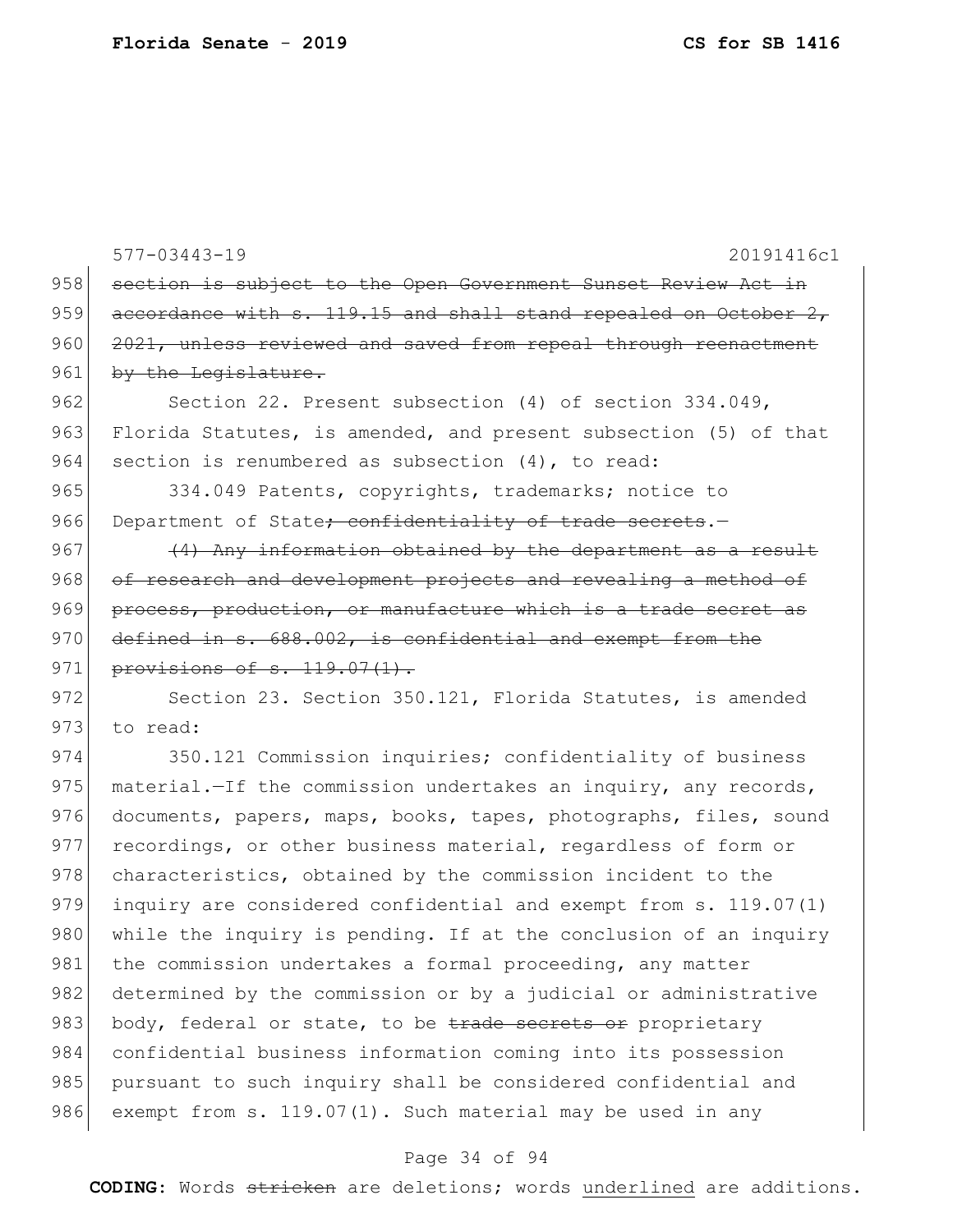577-03443-19 20191416c1 987 administrative or judicial proceeding so long as the 988 confidential or proprietary nature of the material is 989 maintained. 990 Section 24. Subsection (3) of section 364.183, Florida 991 Statutes, is amended to read: 992 364.183 Access to company records. 993 (3) The term "proprietary confidential business 994 information" means information, regardless of form or 995 characteristics, which is owned or controlled by the person or 996 company, is intended to be and is treated by the person or 997 company as private in that the disclosure of the information 998 would cause harm to the ratepayers or the person's or company's 999 business operations, and has not been disclosed unless disclosed 1000 pursuant to a statutory provision, an order of a court or 1001 administrative body, or private agreement that provides that the 1002 information will not be released to the public. The term 1003 includes, but is not limited to:

1004 (a) Trade secrets.

 $1005$  (b) Internal auditing controls and reports of internal 1006 auditors.

1007 (b) $\left\langle e\right\rangle$  Security measures, systems, or procedures.

 $1008$  (c) $\left(\frac{d}{d}\right)$  Information concerning bids or other contractual 1009 data, the disclosure of which would impair the efforts of the 1010 company or its affiliates to contract for goods or services on 1011 favorable terms.

1012 (d)  $\left(e\right)$  Information relating to competitive interests, the 1013 disclosure of which would impair the competitive business of the 1014 provider of information.

1015 (e) $(f)$  Employee personnel information unrelated to

## Page 35 of 94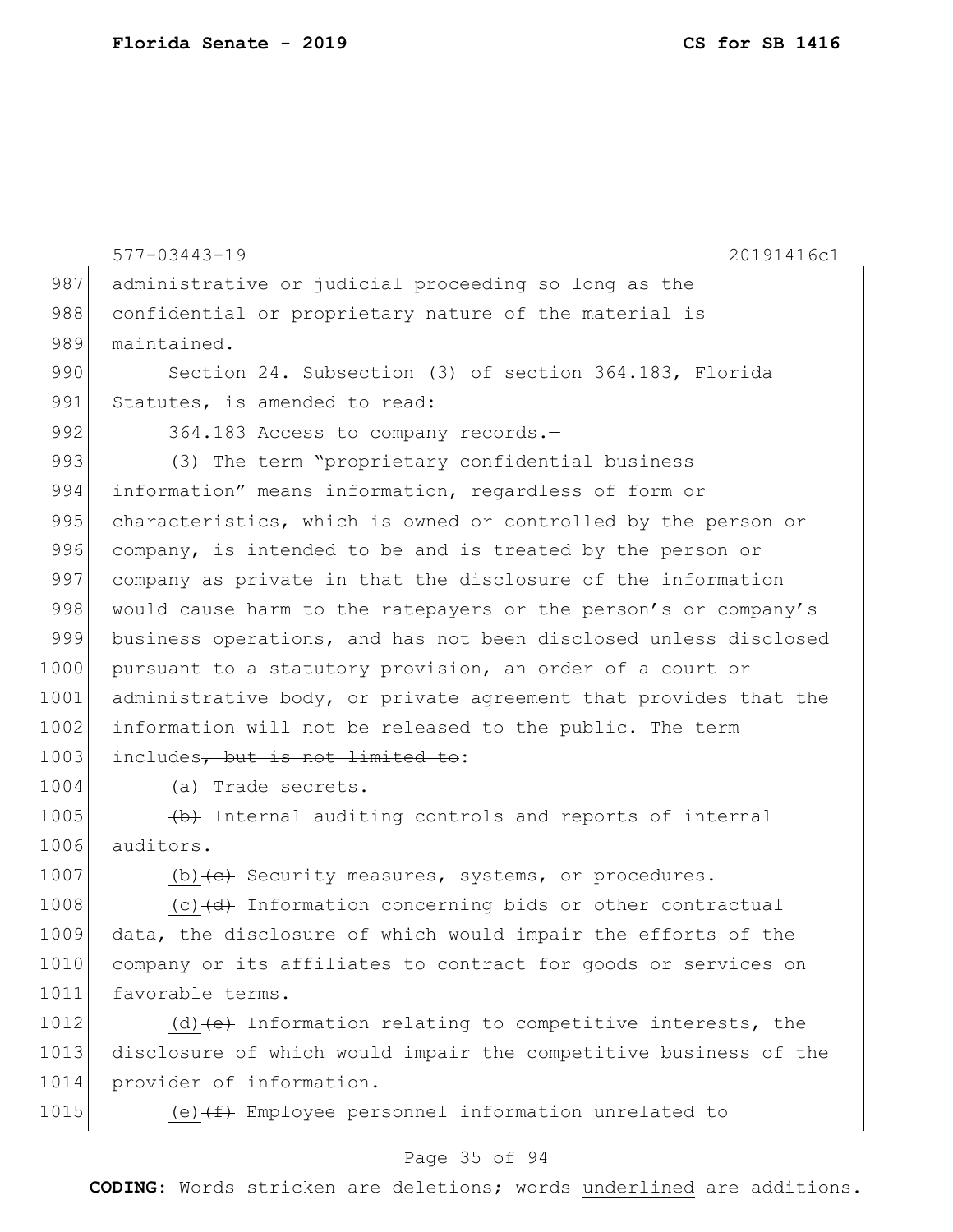577-03443-19 20191416c1 1016 compensation, duties, qualifications, or responsibilities. 1017 Section 25. Subsection (3) of section 365.174, Florida 1018 Statutes, is amended to read: 1019 365.174 Proprietary confidential business information.-1020 (3) As used in this section, the term "proprietary 1021 confidential business information" means customer lists, 1022 customer numbers, individual or aggregate customer data by 1023 location, usage and capacity data, network facilities used to 1024 serve subscribers, technology descriptions, or technical 1025 information, or trade secrets, including trade secrets as 1026 defined in s. 812.081, and the actual or developmental costs of 1027 E911 systems that are developed, produced, or received 1028 internally by a provider or by a provider's employees, 1029 directors, officers, or agents. 1030 Section 26. Subsection (3) of section 366.093, Florida 1031 Statutes, is amended to read: 1032 366.093 Public utility records; confidentiality. 1033 (3) Proprietary confidential business information means 1034 information, regardless of form or characteristics, which is 1035 owned or controlled by the person or company, is intended to be 1036 and is treated by the person or company as private in that the 1037 disclosure of the information would cause harm to the ratepayers 1038 or the person's or company's business operations, and has not 1039 been disclosed unless disclosed pursuant to a statutory 1040 provision, an order of a court or administrative body, or 1041 private agreement that provides that the information will not be 1042 released to the public. Proprietary confidential business 1043 information includes, but is not limited to: 1044 (a) Trade secrets.

#### Page 36 of 94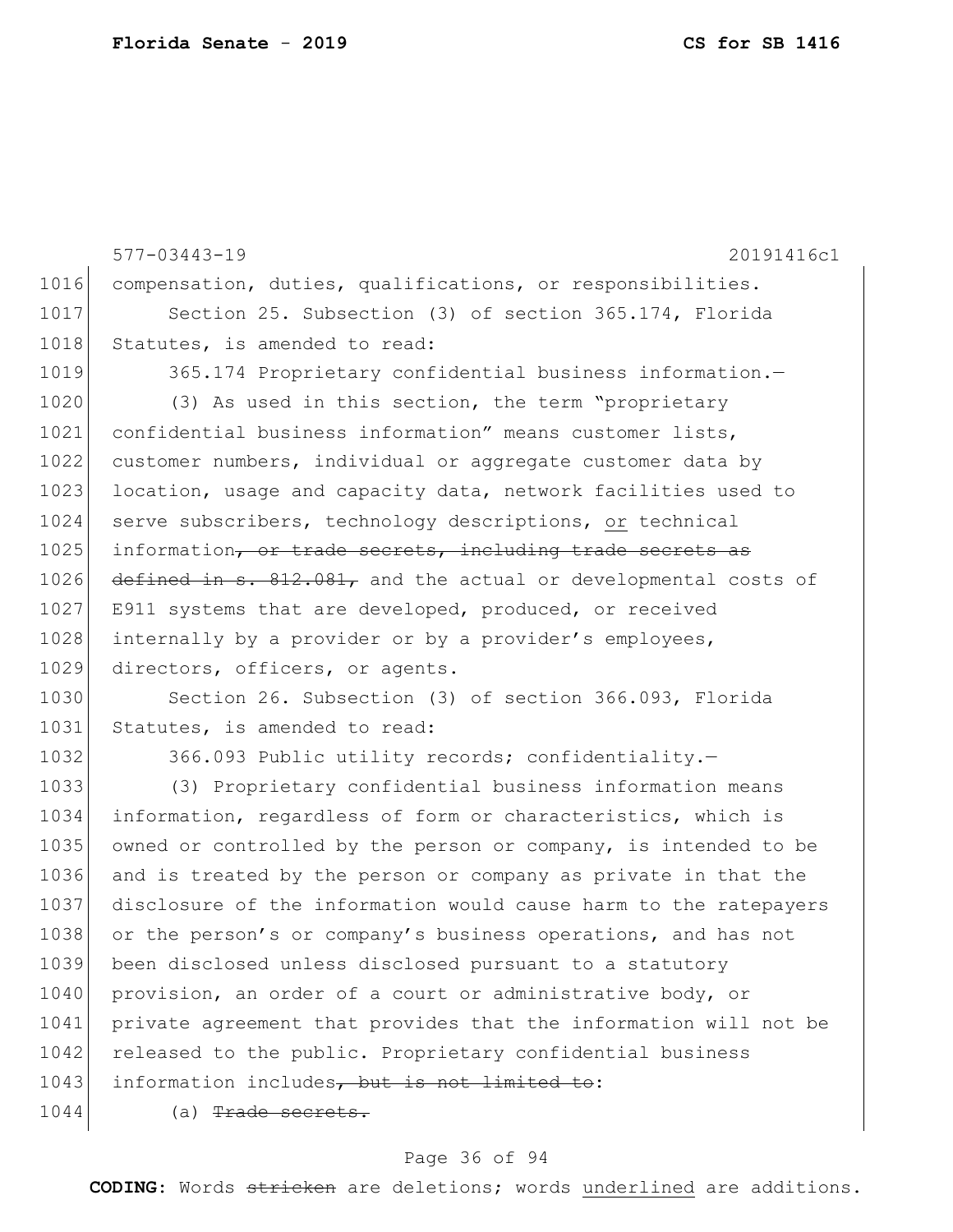577-03443-19 20191416c1 1045  $\leftarrow$  +b+ Internal auditing controls and reports of internal 1046 auditors. 1047 (b)  $\left\langle e\right\rangle$  Security measures, systems, or procedures. 1048  $(c)$  (c)  $(d)$  Information concerning bids or other contractual 1049 data, the disclosure of which would impair the efforts of the 1050 public utility or its affiliates to contract for goods or 1051 services on favorable terms. 1052 (d) $\left\{ e \right\}$  Information relating to competitive interests, the 1053 disclosure of which would impair the competitive business of the 1054 provider of the information. 1055 (e) $(f+$  Employee personnel information unrelated to 1056 compensation, duties, qualifications, or responsibilities. 1057 Section 27. Subsection (3) of section 367.156, Florida 1058 Statutes, is amended to read: 1059 367.156 Public utility records; confidentiality. 1060 (3) Proprietary confidential business information means 1061 information, regardless of form or characteristics, which is 1062 owned or controlled by the person or company, is intended to be 1063 and is treated by the person or company as private in that the 1064 disclosure of the information would cause harm to the ratepayers 1065 or the person's or company's business operations, and has not 1066 been disclosed unless disclosed pursuant to a statutory 1067 provision, an order of a court or administrative body, or a 1068 private agreement that provides that the information will not be 1069 released to the public. Proprietary business information 1070 includes, but is not limited to: 1071 (a) Trade secrets.

 $1072$  (b) Internal auditing controls and reports of internal 1073 auditors.

## Page 37 of 94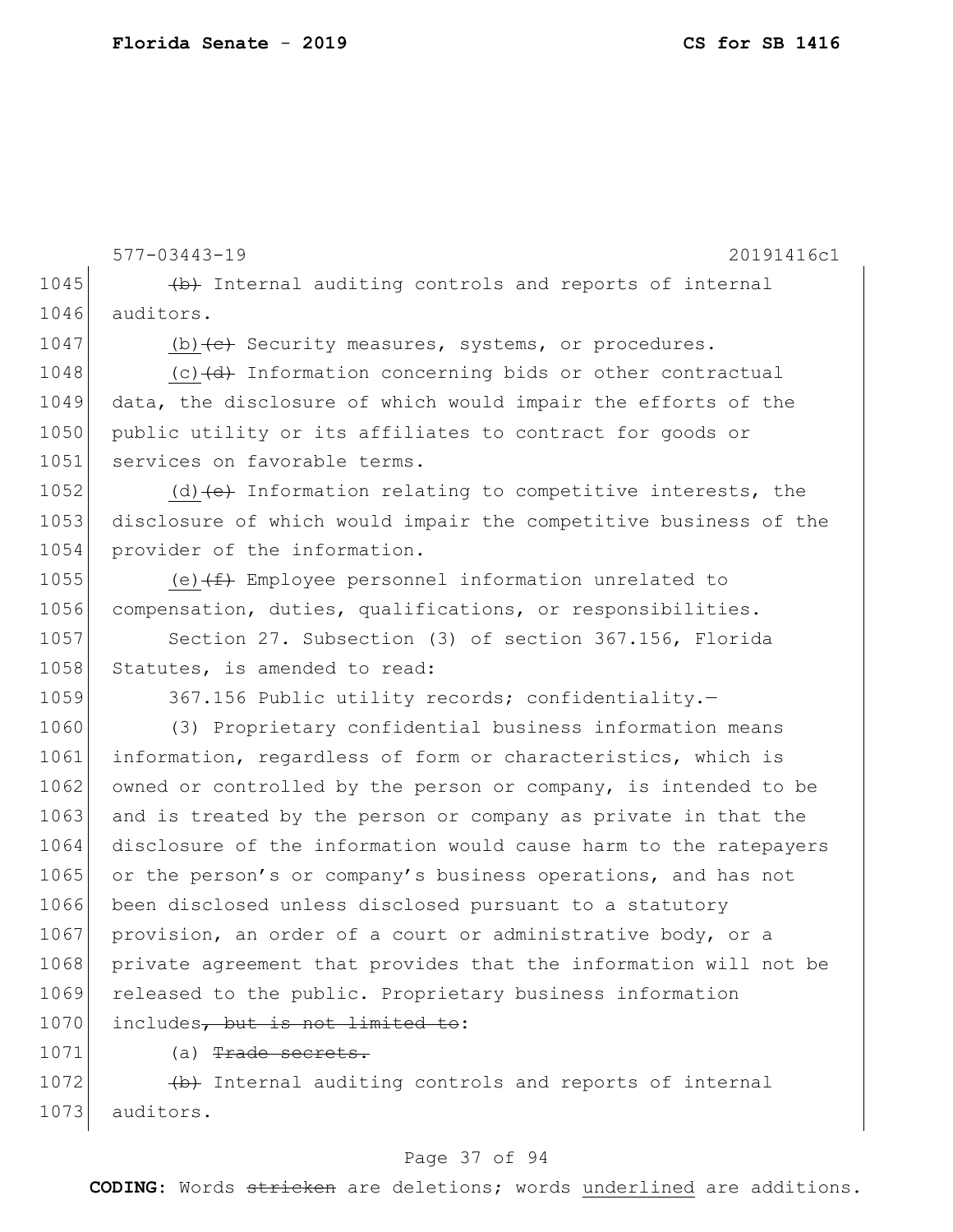577-03443-19 20191416c1 1074 (b)  $\left\langle e\right\rangle$  Security measures, systems, or procedures. 1075  $(c)$  (c)  $(d)$  Information concerning bids or other contractual 1076 data, the disclosure of which would impair the efforts of the 1077 utility or its affiliates to contract for goods or services on 1078 favorable terms. 1079 (d) $\left\{ e \right\}$  Information relating to competitive interests, the 1080 disclosure of which would impair the competitive businesses of 1081 the provider of the information. 1082 (e) $(f+$  Employee personnel information unrelated to 1083 compensation, duties, qualifications, or responsibilities. 1084 Section 28. Subsection (3) of section 368.108, Florida 1085 Statutes, is amended to read: 1086 368.108 Confidentiality; discovery.-1087 (3) "Proprietary confidential business information" means 1088 information, regardless of form or characteristics, which is 1089 owned or controlled by the person or company, is intended to be 1090 and is treated by the person or company as private in that the 1091 disclosure of the information would cause harm to the ratepayers 1092 or the person's or company's business operations, and has not 1093 been disclosed unless disclosed pursuant to a statutory 1094 provision, an order of a court or administrative body, or a 1095 private agreement that provides that the information will not be 1096 released to the public. "Proprietary confidential business 1097 information" includes, but is not limited to: 1098 (a) Trade secrets.

 $1099$  (b) Internal auditing controls and reports of internal 1100 auditors.

1101 (b) $\left\langle e\right\rangle$  Security measures, systems, or procedures. 1102  $(c)$  (c)  $(d)$  Information concerning bids or other contractual

## Page 38 of 94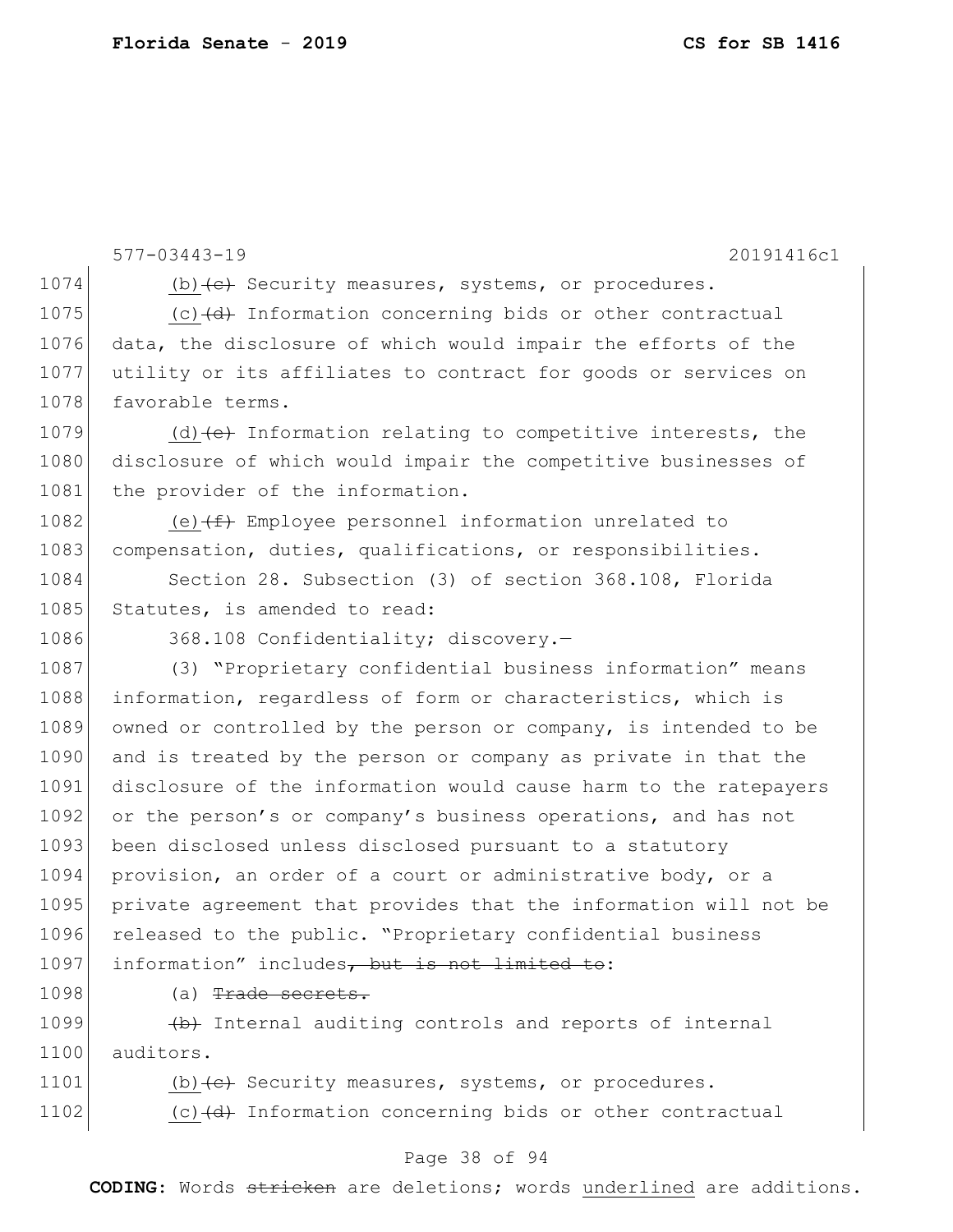577-03443-19 20191416c1 1103 data, the disclosure of which would impair the efforts of the 1104 | natural gas transmission company or its affiliates to contract 1105 for goods or services on favorable terms. 1106 (d) $\left\{ e\right\}$  Information relating to competitive interests, the 1107 disclosure of which would impair the competitive business of the 1108 provider of the information. 1109 (e) $(f)$  Employee personnel information unrelated to 1110 compensation, duties, qualifications, or responsibilities. 1111 Section 29. Section 381.83, Florida Statutes, is repealed. 1112 Section 30. Subsection (2) and paragraph (b) of subsection 1113 (3) of section 403.7046, Florida Statutes, are amended to read: 1114 403.7046 Regulation of recovered materials.-1115 (2) Notwithstanding s. 688.01, information reported 1116 pursuant to this section or any rule adopted pursuant to this 1117 section which, if disclosed, would reveal a trade secret, as 1118 defined in s.  $688.01$ , may be provided by the department  $s$ .  $1119$   $812.081$ , is confidential and exempt from s.  $119.07(1)$  and s. 1120 24(a), Art. I of the State Constitution. For reporting or 1121 information purposes, however, the department may provide this 1122 information in such form that the names of the persons reporting 1123 such information and the specific information reported are not 1124 revealed. This subsection is subject to the Open Government 1125 Sunset Review Act in accordance with s. 119.15 and shall stand 1126 repealed on October 2, 2021, unless reviewed and saved from 1127 repeal through reenactment by the Legislature. 1128 (3) Except as otherwise provided in this section or 1129 pursuant to a special act in effect on or before January 1, 1130 1993, a local government may not require a commercial

## Page 39 of 94

1131 establishment that generates source-separated recovered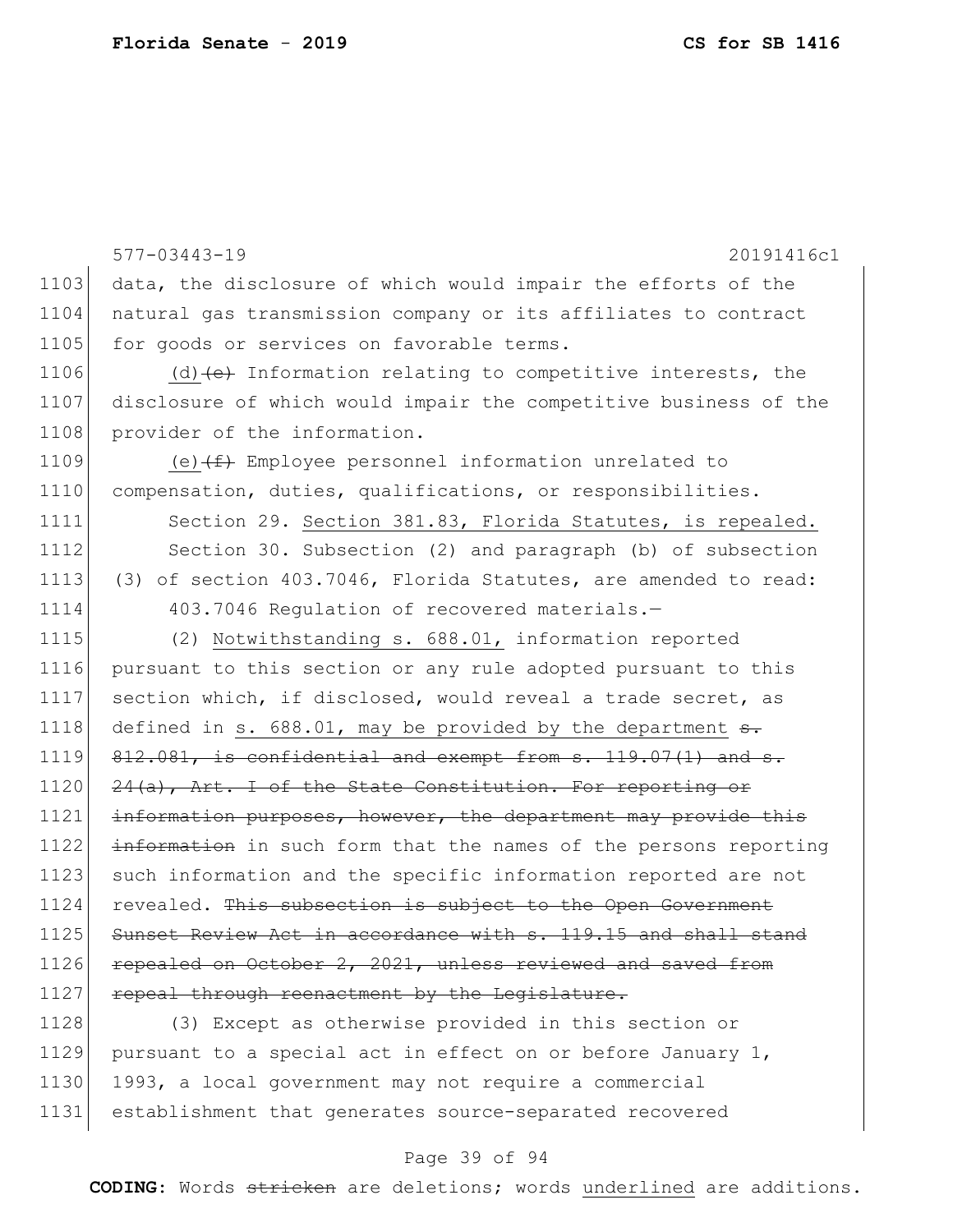577-03443-19 20191416c1

 materials to sell or otherwise convey its recovered materials to the local government or to a facility designated by the local government, nor may the local government restrict such a generator's right to sell or otherwise convey such recovered materials to any properly certified recovered materials dealer 1137 who has satisfied the requirements of this section. A local 1138 government may not enact any ordinance that prevents such a dealer from entering into a contract with a commercial 1140 establishment to purchase, collect, transport, process, or receive source-separated recovered materials.

1142 (b) $\pm$ . Before engaging in business within the jurisdiction 1143 of the local government, a recovered materials dealer or 1144 pyrolysis facility must provide the local government with a copy 1145 of the certification provided for in this section. In addition, 1146 the local government may establish a registration process 1147 whereby a recovered materials dealer or pyrolysis facility must 1148 register with the local government before engaging in business 1149 within the jurisdiction of the local government. Such 1150 registration process is limited to requiring the dealer or 1151 pyrolysis facility to register its name, including the owner or 1152 operator of the dealer or pyrolysis facility, and, if the dealer 1153 or pyrolysis facility is a business entity, its general or 1154 limited partners, its corporate officers and directors, its 1155 permanent place of business, evidence of its certification under 1156 this section, and a certification that the recovered materials 1157 or post-use polymers will be processed at a recovered materials 1158 processing facility or pyrolysis facility satisfying the 1159 requirements of this section. The local government may not use 1160 the information provided in the registration application to

## Page 40 of 94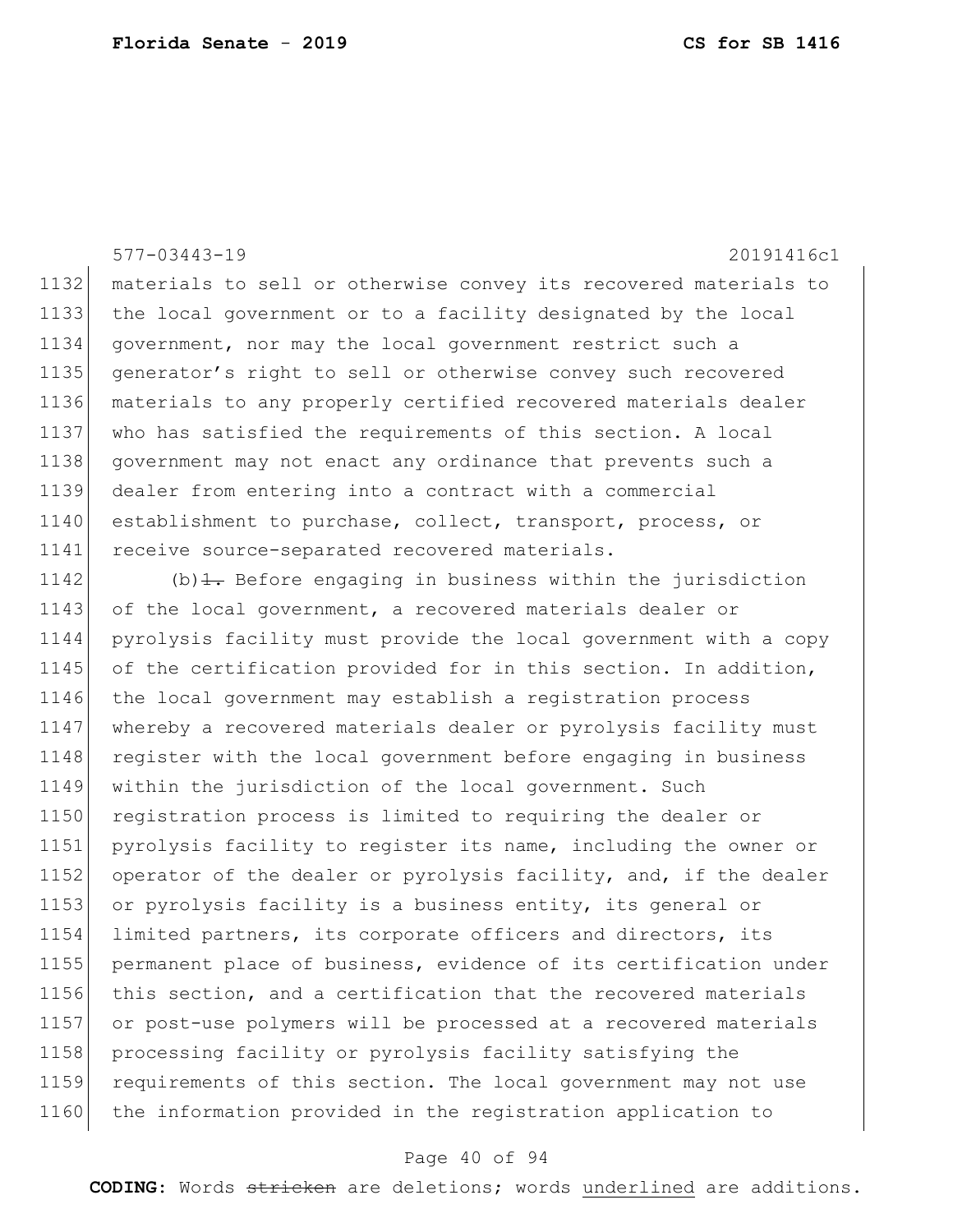|      | $577 - 03443 - 19$<br>20191416c1                                 |
|------|------------------------------------------------------------------|
| 1161 | compete unfairly with the recovered materials dealer until 90    |
| 1162 | days after receipt of the application. All counties, and         |
| 1163 | municipalities whose population exceeds 35,000 according to the  |
| 1164 | population estimates determined pursuant to s. 186.901, may      |
| 1165 | establish a reporting process that must be limited to the        |
| 1166 | regulations, reporting format, and reporting frequency           |
| 1167 | established by the department pursuant to this section, which    |
| 1168 | must, at a minimum, include requiring the dealer or pyrolysis    |
| 1169 | facility to identify the types and approximate amount of         |
| 1170 | recovered materials or post-use polymers collected, recycled, or |
| 1171 | reused during the reporting period; the approximate percentage   |
| 1172 | of recovered materials or post-use polymers reused, stored, or   |
| 1173 | delivered to a recovered materials processing facility or        |
| 1174 | pyrolysis facility or disposed of in a solid waste disposal      |
| 1175 | facility; and the locations where any recovered materials or     |
| 1176 | post-use polymers were disposed of as solid waste. The local     |
| 1177 | government may charge the dealer or pyrolysis facility a         |
| 1178 | registration fee commensurate with and no greater than the cost  |
| 1179 | incurred by the local government in operating its registration   |
| 1180 | program. Registration program costs are limited to those costs   |
| 1181 | associated with the activities described in this paragraph       |
| 1182 | subparagraph. Any reporting or registration process established  |
| 1183 | by a local government with regard to recovered materials or      |
| 1184 | post-use polymers is governed by this section and department     |
| 1185 | rules adopted pursuant thereto.                                  |
| 1186 | 2. Information reported under this subsection which, if          |

1187 disclosed, would reveal a trade secret, as defined in s.  $812.081$ , is confidential and exempt from s. 119.07(1) and s. 1189 24(a), Art. I of the State Constitution. This subparagraph is

## Page 41 of 94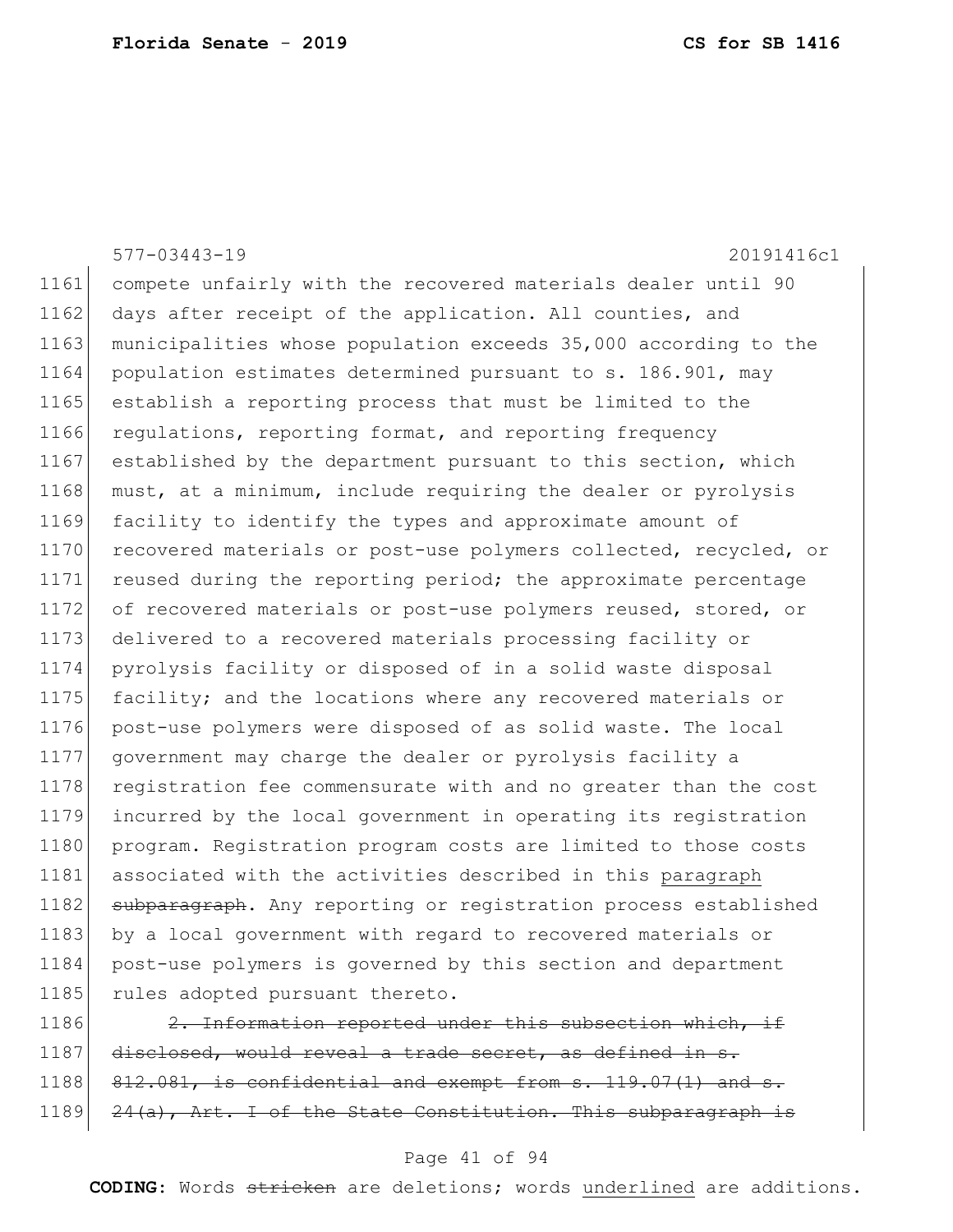1190 subject to the Open Government Sunset Review Act in accordance 1191 with s. 119.15 and shall stand repealed on October 2, 2021, 1192 unless reviewed and saved from repeal through reenactment by the 1193 <del>Legislature.</del> 1194 Section 31. Section 403.73, Florida Statutes, is repealed. 1195 Section 32. Paragraph (c) of subsection (1) of section 1196 408.061, Florida Statutes, is amended to read: 1197 408.061 Data collection; uniform systems of financial 1198 reporting; information relating to physician charges; 1199 confidential information; immunity.— 1200 (1) The agency shall require the submission by health care 1201 facilities, health care providers, and health insurers of data 1202 necessary to carry out the agency's duties and to facilitate 1203 transparency in health care pricing data and quality measures. 1204 Specifications for data to be collected under this section shall 1205 be developed by the agency and applicable contract vendors, with 1206 the assistance of technical advisory panels including 1207 representatives of affected entities, consumers, purchasers, and 1208 such other interested parties as may be determined by the 1209 agency. 1210 (c) Data to be submitted by health insurers may include, 1211 but are not limited to: claims, payments to health care 1212 facilities and health care providers as specified by rule,

577-03443-19 20191416c1

1214 submitted shall be certified by the chief financial officer, an 1215 appropriate and duly authorized representative, or an employee 1216 of the insurer that the information submitted is true and  $1217$  accurate. <del>Information that is considered a trade secret under</del> 1218 812.081 shall be clearly designated.

1213 premium, administration, and financial information. Data

### Page 42 of 94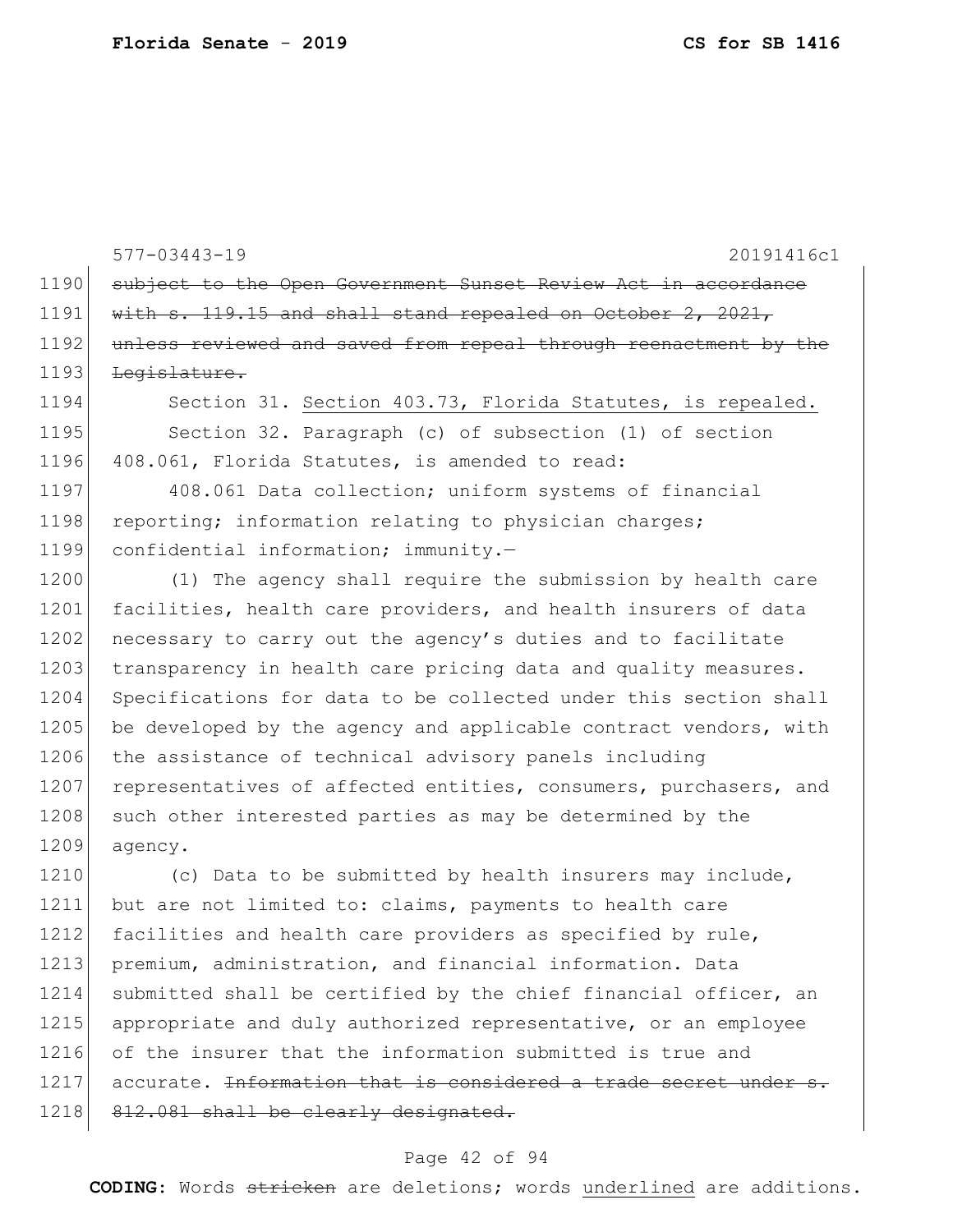577-03443-19 20191416c1 1219 Section 33. Present subsection (1) of section 408.185, 1220 Florida Statutes, is amended, and present subsections (2) 1221 through (5) of that section are renumbered as subsections (1) 1222 through (4), respectively, to read: 1223 408.185 Information submitted for review of antitrust 1224 issues; confidentiality.—The following information held by the 1225 Office of the Attorney General, which is submitted by a member 1226 of the health care community pursuant to a request for an 1227 antitrust no-action letter shall be confidential and exempt from 1228 the provisions of s. 119.07(1) and s. 24(a), Art. I of the State 1229 Constitution for 1 year after the date of submission.  $1230$  (1) Documents that reveal trade secrets as defined in 1231 688.002. 1232 Section 34. Paragraph (a) of subsection (14) of section 1233 408.910, Florida Statutes, is amended to read: 1234 408.910 Florida Health Choices Program.-1235 (14) EXEMPTION FROM PUBLIC RECORDS REQUIREMENTS. 1236 (a) *Definitions.*—For purposes of this subsection, the term: 1237 1. "Buyer's representative" means a participating insurance 1238 agent as described in paragraph (4)(g). 1239 2. "Enrollee" means an employer who is eligible to enroll 1240 in the program pursuant to paragraph  $(4)$   $(a)$ . 1241 3. "Participant" means an individual who is eligible to 1242 participate in the program pursuant to paragraph  $(4)(b)$ . 1243 4. "Proprietary confidential business information" means 1244 information, regardless of form or characteristics, that is 1245 owned or controlled by a vendor requesting confidentiality under 1246 this section; that is intended to be and is treated by the 1247 vendor as private in that the disclosure of the information

## Page 43 of 94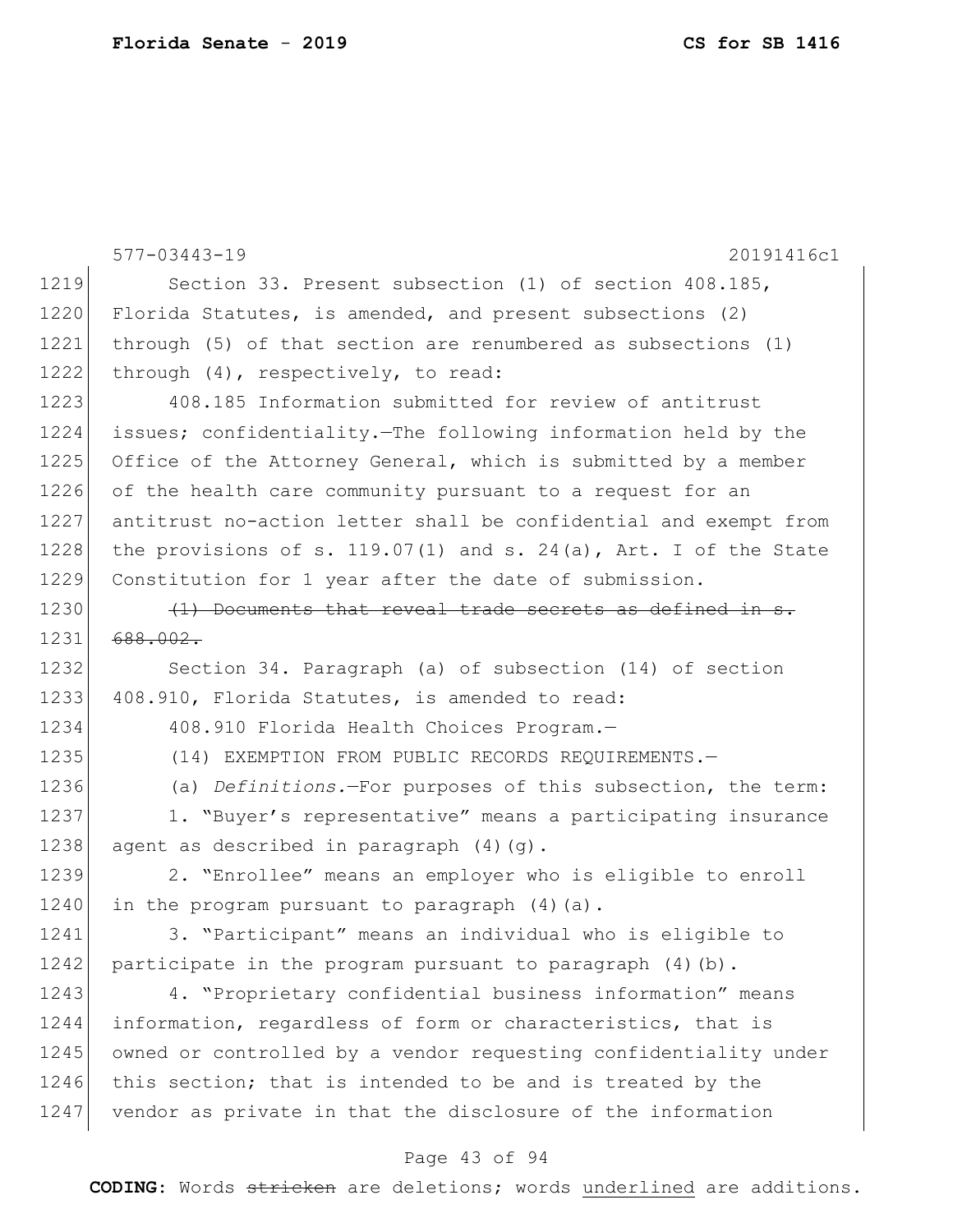|      | $577 - 03443 - 19$<br>20191416c1                                 |
|------|------------------------------------------------------------------|
| 1248 | would cause harm to the business operations of the vendor; that  |
| 1249 | has not been disclosed unless disclosed pursuant to a statutory  |
| 1250 | provision, an order of a court or administrative body, or a      |
| 1251 | private agreement providing that the information may be released |
| 1252 | to the public; and that is information concerning:               |
| 1253 | a. Business plans.                                               |
| 1254 | b. Internal auditing controls and reports of internal            |
| 1255 | auditors.                                                        |
| 1256 | c. Reports of external auditors for privately held               |
| 1257 | companies.                                                       |
| 1258 | d. Client and customer lists.                                    |
| 1259 | e. Potentially patentable material.                              |
| 1260 | f. A trade secret as defined in s. 688.002.                      |
| 1261 | 5. "Vendor" means a participating insurer or other provider      |
| 1262 | of services as described in paragraph (4)(d).                    |
| 1263 | Section 35. Section 409.91196, Florida Statutes, is amended      |
| 1264 | to read:                                                         |
| 1265 | 409.91196 Supplemental rebate agreements; public records         |
| 1266 | and public meetings exemption.-                                  |
| 1267 | (1) The rebate amount, percent of rebate, manufacturer's         |
| 1268 | pricing, and supplemental rebate, and other trade secrets as     |
| 1269 | defined in s. 688.002 that the agency has identified for use in  |
| 1270 | negotiations, held by the Agency for Health Care Administration  |
| 1271 | under s. $409.912(5)$ (a)7. are confidential and exempt from s.  |
| 1272 | $119.07(1)$ and s. 24(a), Art. I of the State Constitution.      |
| 1273 | (2) That portion of a meeting of the Medicaid                    |
| 1274 | Pharmaceutical and Therapeutics Committee at which the rebate    |
| 1275 | amount, percent of rebate, manufacturer's pricing, or            |
| 1276 | supplemental rebate, or confidential and exempt other trade      |

# Page 44 of 94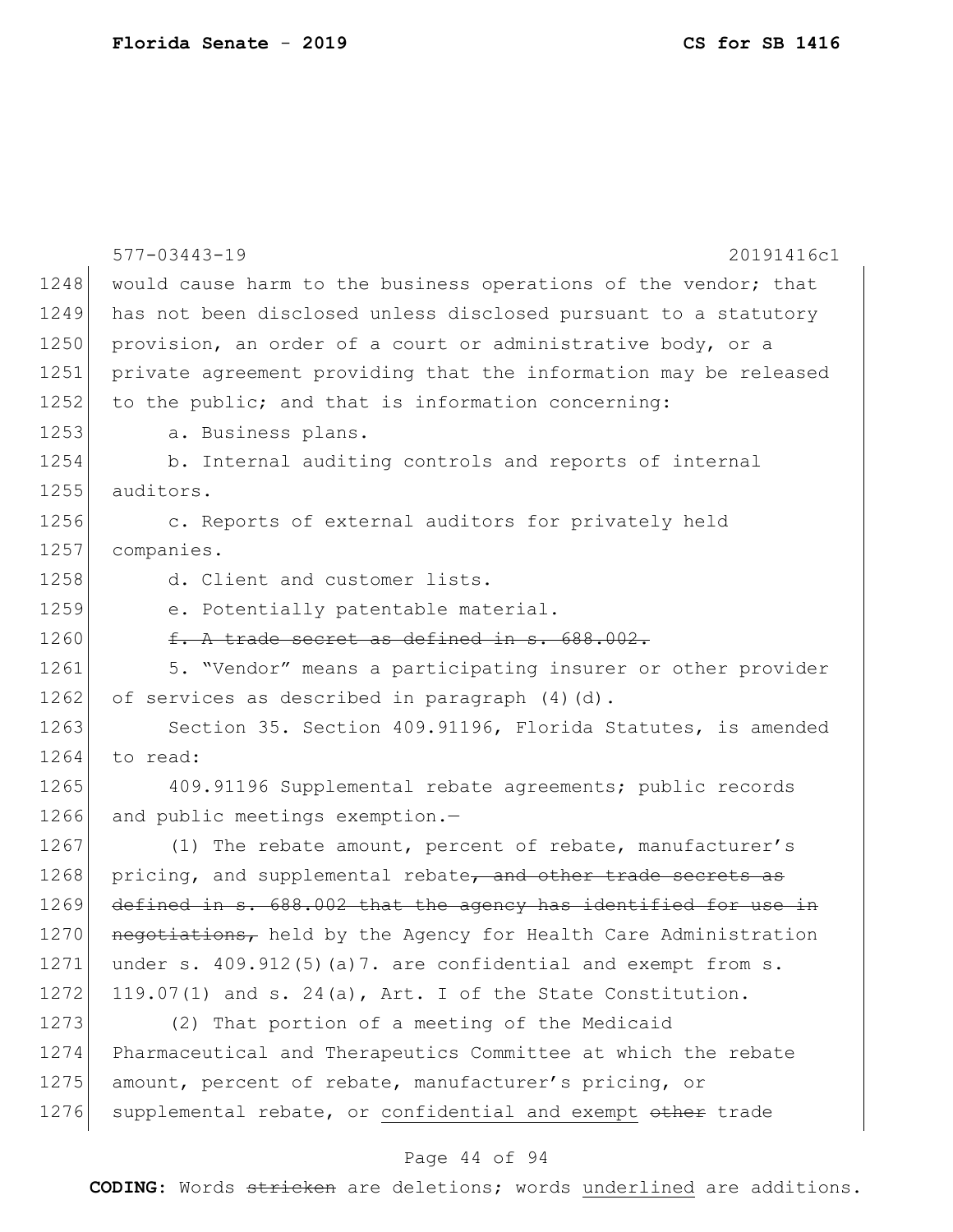|      | $577 - 03443 - 19$<br>20191416c1                                                         |
|------|------------------------------------------------------------------------------------------|
| 1277 | secrets as provided for in s. 688.01 defined in s. 688.002 that                          |
| 1278 | the agency has identified for use in negotiations, are discussed                         |
| 1279 | is exempt from s. 286.011 and s. 24(b), Art. I of the State                              |
| 1280 | Constitution. A record shall be made of each exempt portion of a                         |
| 1281 | meeting. Such record must include the times of commencement and                          |
| 1282 | termination, all discussions and proceedings, the names of all                           |
| 1283 | persons present at any time, and the names of all persons                                |
| 1284 | speaking. No exempt portion of a meeting may be held off the                             |
| 1285 | record.                                                                                  |
| 1286 | Section 36. Subsection (2) of section 440.108, Florida                                   |
| 1287 | Statutes, is amended to read:                                                            |
| 1288 | 440.108 Investigatory records relating to workers'                                       |
| 1289 | compensation employer compliance; confidentiality.-                                      |
| 1290 | (2) After an investigation is completed or ceases to be                                  |
| 1291 | active, information in records relating to the investigation                             |
| 1292 | remains confidential and exempt from the provisions of s.                                |
| 1293 | 119.07(1) and s. 24(a), Art. I of the State Constitution if                              |
| 1294 | disclosure of that information would:                                                    |
| 1295 | (a) Jeopardize the integrity of another active                                           |
| 1296 | investigation;                                                                           |
| 1297 | (b) Reveal a trade secret, as defined in $s. 688.002$ ;                                  |
| 1298 | (e) Reveal business or personal financial information;                                   |
| 1299 | (c) (d) Reveal personal identifying information regarding                                |
| 1300 | the identity of a confidential source;                                                   |
| 1301 | (d) $\left\{\leftrightarrow\right\}$ Defame or cause unwarranted damage to the good name |
| 1302 | or reputation of an individual or jeopardize the safety of an                            |
| 1303 | individual; or                                                                           |
| 1304 | (e) $(f+)$ Reveal investigative techniques or procedures.                                |
| 1305 | Section 37. Paragraph (c) of subsection (1) of section                                   |
|      |                                                                                          |

# Page 45 of 94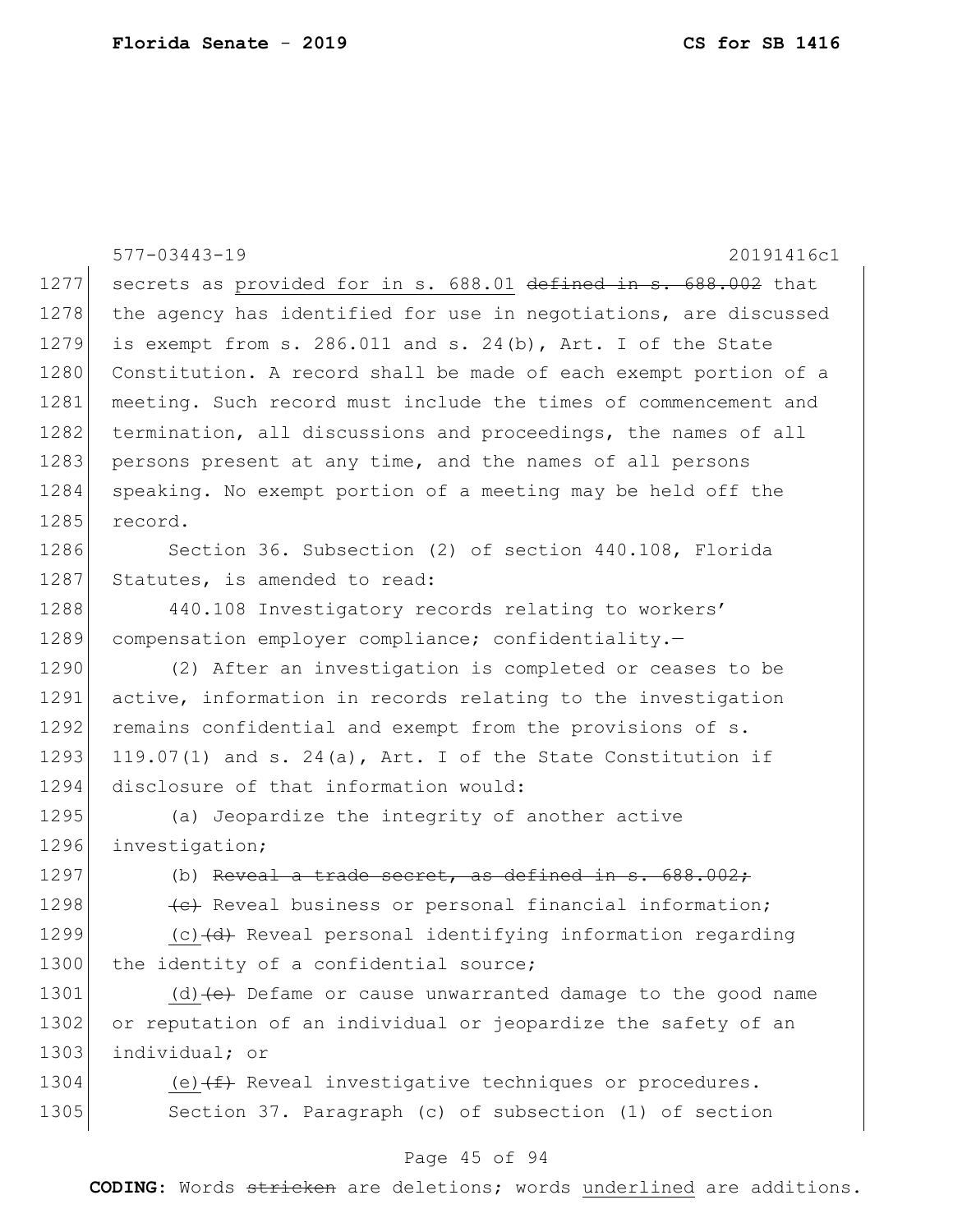|      | $577 - 03443 - 19$<br>20191416c1                                 |
|------|------------------------------------------------------------------|
| 1306 | 494.00125, Florida Statutes, is amended to read:                 |
| 1307 | 494.00125 Public records exemptions.-                            |
| 1308 | (1) INVESTIGATIONS OR EXAMINATIONS.-                             |
| 1309 | (c) Except as necessary for the office to enforce the            |
| 1310 | provisions of this chapter, a consumer complaint and other       |
| 1311 | information relative to an investigation or examination shall    |
| 1312 | remain confidential and exempt from s. 119.07(1) after the       |
| 1313 | investigation or examination is completed or ceases to be active |
| 1314 | to the extent disclosure would:                                  |
| 1315 | 1. Jeopardize the integrity of another active investigation      |
| 1316 | or examination.                                                  |
| 1317 | 2. Reveal the name, address, telephone number, social            |
| 1318 | security number, or any other identifying number or information  |
| 1319 | of any complainant, customer, or account holder.                 |
| 1320 | 3. Disclose the identity of a confidential source.               |
| 1321 | 4. Disclose investigative techniques or procedures.              |
| 1322 | 5. Reveal a trade secret as defined in s. 688.002.               |
| 1323 | Section 38. Subsection (4) of section 497.172, Florida           |
| 1324 | Statutes, is amended to read:                                    |
| 1325 | 497.172 Public records exemptions; public meetings               |
| 1326 | $exemptions. -$                                                  |
| 1327 | (4) TRADE SECRETS. Trade secrets, as defined in s. 688.002,      |
| 1328 | held by the department or board, are confidential and exempt     |
| 1329 | from s. 119.07(1) and s. 24(a), Art. I of the State              |
| 1330 | Constitution.                                                    |
| 1331 | Section 39. Paragraph (c) of subsection (3) of section           |
| 1332 | 499.012, Florida Statutes, is amended to read:                   |
| 1333 | 499.012 Permit application requirements.-                        |
| 1334 | (3)                                                              |
|      |                                                                  |

# Page 46 of 94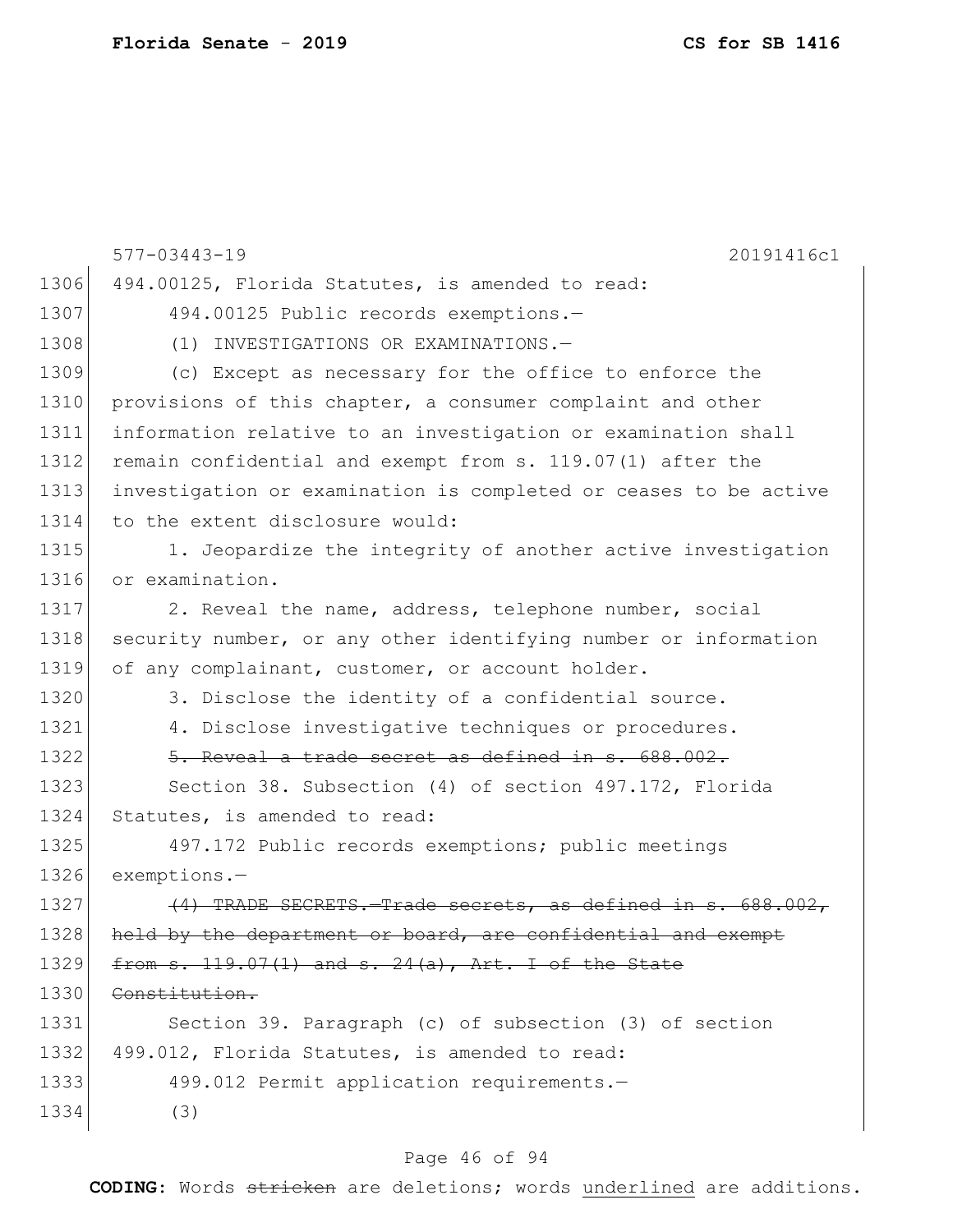577-03443-19 20191416c1 1335 (c) Information submitted by an applicant on an application 1336 required pursuant to this subsection which is a trade secret, as 1337 defined in s.  $812.081$ , shall be maintained by the department as 1338 trade secret information pursuant to s. 499.051(7). 1339 Section 40. Subsection (7) of section 499.0121, Florida 1340 Statutes, is amended to read: 1341 499.0121 Storage and handling of prescription drugs; 1342 recordkeeping.—The department shall adopt rules to implement 1343 this section as necessary to protect the public health, safety, 1344 and welfare. Such rules shall include, but not be limited to, 1345 requirements for the storage and handling of prescription drugs 1346 and for the establishment and maintenance of prescription drug 1347 distribution records. 1348 (7) PRESCRIPTION DRUG PURCHASE LIST. 1349  $\left(4\right)$  Each wholesale distributor, except for a manufacturer, 1350 shall annually provide the department with a written list of all 1351 wholesale distributors and manufacturers from whom the wholesale 1352 distributor purchases prescription drugs. A wholesale 1353 distributor, except a manufacturer, shall notify the department 1354 not later than 10 days after any change to either list. 1355 (b) Such portions of the information required pursuant to 1356 this subsection which are a trade secret, as defined in 1357 812.081, shall be maintained by the department as trade secret 1358 information is required to be maintained under s. 499.051. This 1359 paragraph is subject to the Open Government Sunset Review Act in 1360 accordance with s. 119.15 and shall stand repealed on October 2, 1361 2021, unless reviewed and saved from repeal through reenactment 1362 by the Legislature. 1363 Section 41. Paragraph (g) of subsection (1) of section

## Page 47 of 94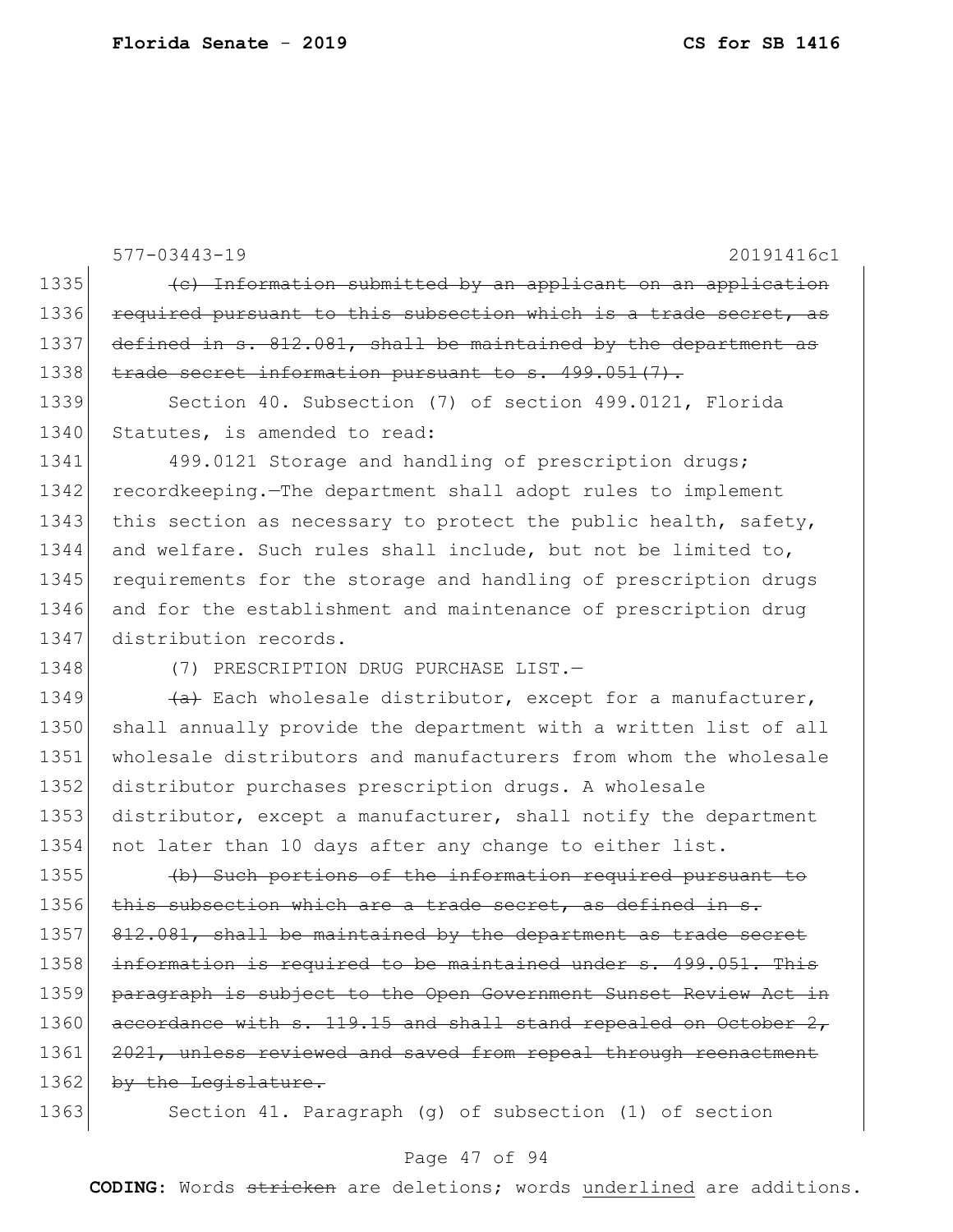|      | 20191416c1                                                             |
|------|------------------------------------------------------------------------|
|      | $577 - 03443 - 19$                                                     |
| 1364 | 499.05, Florida Statutes, is amended to read:                          |
| 1365 | 499.05 Rules.-                                                         |
| 1366 | (1) The department shall adopt rules to implement and                  |
| 1367 | enforce this chapter with respect to:                                  |
| 1368 | $(q)$ Inspections and investigations conducted under s.                |
| 1369 | 499.051 or s. 499.93, and the identification of information            |
| 1370 | elaimed to be a trade secret and exempt from the public records        |
| 1371 | law as provided in s. 499.051(7).                                      |
| 1372 | Section 42. Subsection (7) of section 499.051, Florida                 |
| 1373 | Statutes, is amended to read:                                          |
| 1374 | 499.051 Inspections and investigations.-                               |
| 1375 | (7) (a) The complaint and all information obtained pursuant            |
| 1376 | to the investigation by the department are confidential and            |
| 1377 | exempt from s. 119.07(1) and s. 24(a), Art. I of the State             |
| 1378 | Constitution until the investigation and the enforcement action        |
| 1379 | are completed.                                                         |
| 1380 | (b) <del>Information that constitutes a trade secret, as defined</del> |
| 1381 | in s. 812.081, contained in the complaint or obtained by the           |
| 1382 | department pursuant to the investigation must remain                   |
| 1383 | confidential and exempt from $s. 119.07(1)$ and $s. 24(a)$ , Art. I    |
| 1384 | of the State Constitution as long as the information is held by        |
| 1385 | the department. This paragraph is subject to the Open Government       |
| 1386 | Sunset Review Act in accordance with s. 119.15 and shall stand         |
| 1387 | repealed on October 2, 2021, unless reviewed and saved from            |
| 1388 | repeal through reenactment by the Legislature.                         |
| 1389 | (e) This subsection does not prohibit the department from              |
| 1390 | using such information for regulatory or enforcement proceedings       |
| 1391 | under this chapter or from providing such information to any law       |
| 1392 | enforcement agency or any other regulatory agency. However, the        |

# Page 48 of 94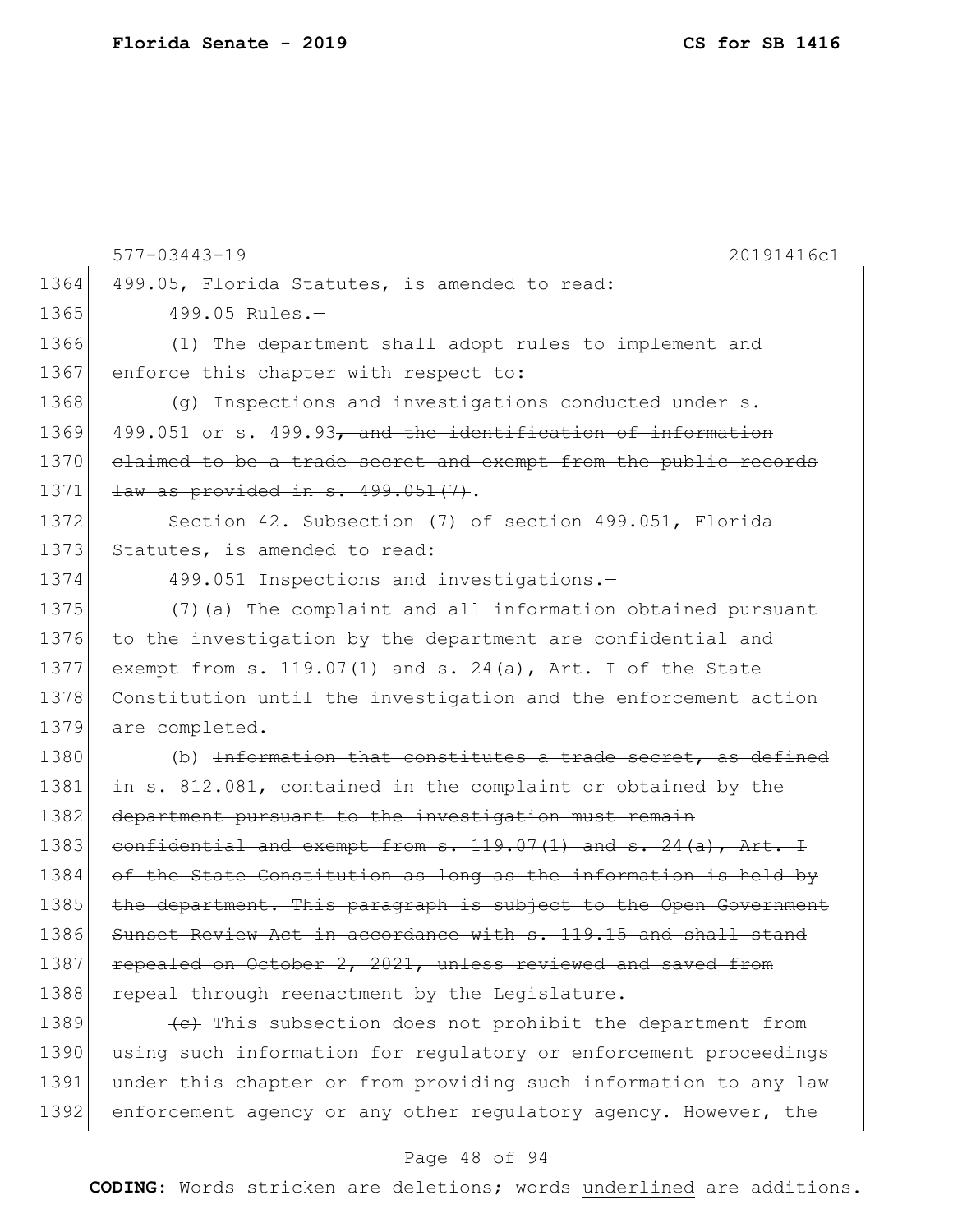|      | $577 - 03443 - 19$<br>20191416c1                                 |
|------|------------------------------------------------------------------|
| 1393 | receiving agency shall keep such records confidential and exempt |
| 1394 | as provided in this subsection.                                  |
| 1395 | Section 43. Section 499.931, Florida Statutes, is repealed.      |
| 1396 | Section 44. Paragraph (d) of subsection (11) of section          |
| 1397 | 501.171, Florida Statutes, is amended to read:                   |
| 1398 | 501.171 Security of confidential personal information.-          |
| 1399 | (11) PUBLIC RECORDS EXEMPTION.-                                  |
| 1400 | (d) For purposes of this subsection, the term "proprietary       |
| 1401 | information" means information that:                             |
| 1402 | 1. Is owned or controlled by the covered entity.                 |
| 1403 | 2. Is intended to be private and is treated by the covered       |
| 1404 | entity as private because disclosure would harm the covered      |
| 1405 | entity or its business operations.                               |
| 1406 | 3. Has not been disclosed except as required by law or a         |
| 1407 | private agreement that provides that the information will not be |
| 1408 | released to the public.                                          |
| 1409 | 4. Is not publicly available or otherwise readily                |
| 1410 | ascertainable through proper means from another source in the    |
| 1411 | same configuration as received by the department.                |
| 1412 | 5. Includes:                                                     |
| 1413 | a. Trade secrets as defined in s. 688.002.                       |
| 1414 | b. competitive interests, the disclosure of which would          |
| 1415 | impair the competitive business of the covered entity who is the |
| 1416 | subject of the information.                                      |
| 1417 | Section 45. Section 502.222, Florida Statutes, is repealed.      |
| 1418 | Section 46. Paragraph (b) of subsection (1) of section           |
| 1419 | 517.2015, Florida Statutes, is amended to read:                  |
| 1420 | 517.2015 Confidentiality of information relating to              |
| 1421 | investigations and examinations.-                                |

# Page 49 of 94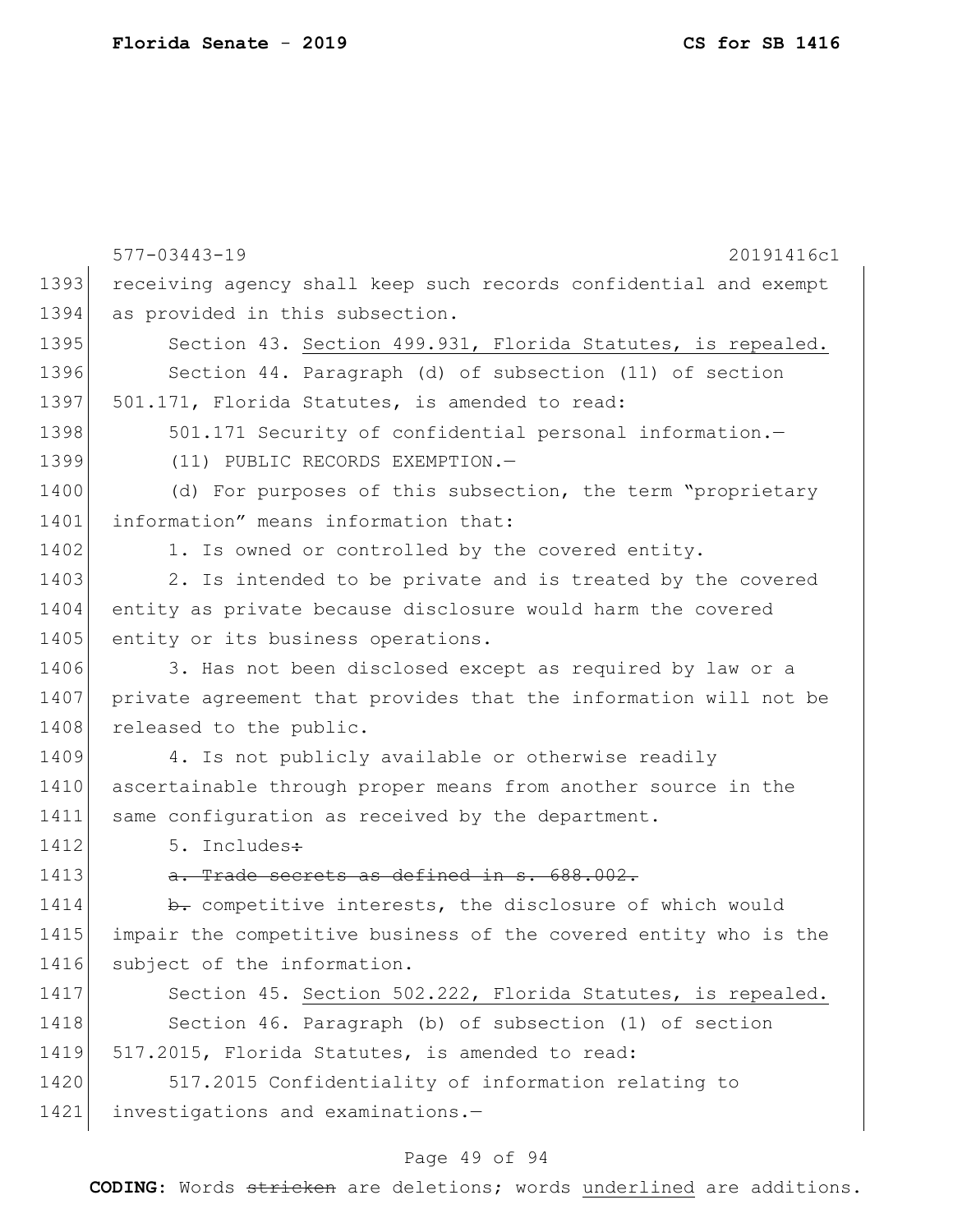|      | $577 - 03443 - 19$<br>20191416c1                                 |
|------|------------------------------------------------------------------|
| 1422 | (1)                                                              |
| 1423 | (b) Except as necessary for the office to enforce the            |
| 1424 | provisions of this chapter, a consumer complaint and other       |
| 1425 | information relative to an investigation or examination shall    |
| 1426 | remain confidential and exempt from s. 119.07(1) after the       |
| 1427 | investigation or examination is completed or ceases to be active |
| 1428 | to the extent disclosure would:                                  |
| 1429 | 1. Jeopardize the integrity of another active investigation      |
| 1430 | or examination.                                                  |
| 1431 | 2. Reveal the name, address, telephone number, social            |
| 1432 | security number, or any other identifying number or information  |
| 1433 | of any complainant, customer, or account holder.                 |
| 1434 | 3. Disclose the identity of a confidential source.               |
| 1435 | 4. Disclose investigative techniques or procedures.              |
| 1436 | 5. Reveal a trade secret as defined in s. 688.002.               |
| 1437 | Section 47. Paragraph (b) of subsection (1) of section           |
| 1438 | 520.9965, Florida Statutes, is amended to read:                  |
| 1439 | 520.9965 Confidentiality of information relating to              |
| 1440 | investigations and examinations.-                                |
| 1441 | (1)                                                              |
| 1442 | (b) Except as necessary for the office to enforce the            |
| 1443 | provisions of this chapter, a consumer complaint and other       |
| 1444 | information relative to an investigation or examination shall    |
| 1445 | remain confidential and exempt from s. 119.07(1) after the       |
| 1446 | investigation or examination is completed or ceases to be active |
| 1447 | to the extent disclosure would:                                  |
| 1448 | 1. Jeopardize the integrity of another active investigation      |
| 1449 | or examination.                                                  |
| 1450 | 2. Reveal the name, address, telephone number, social            |

# Page 50 of 94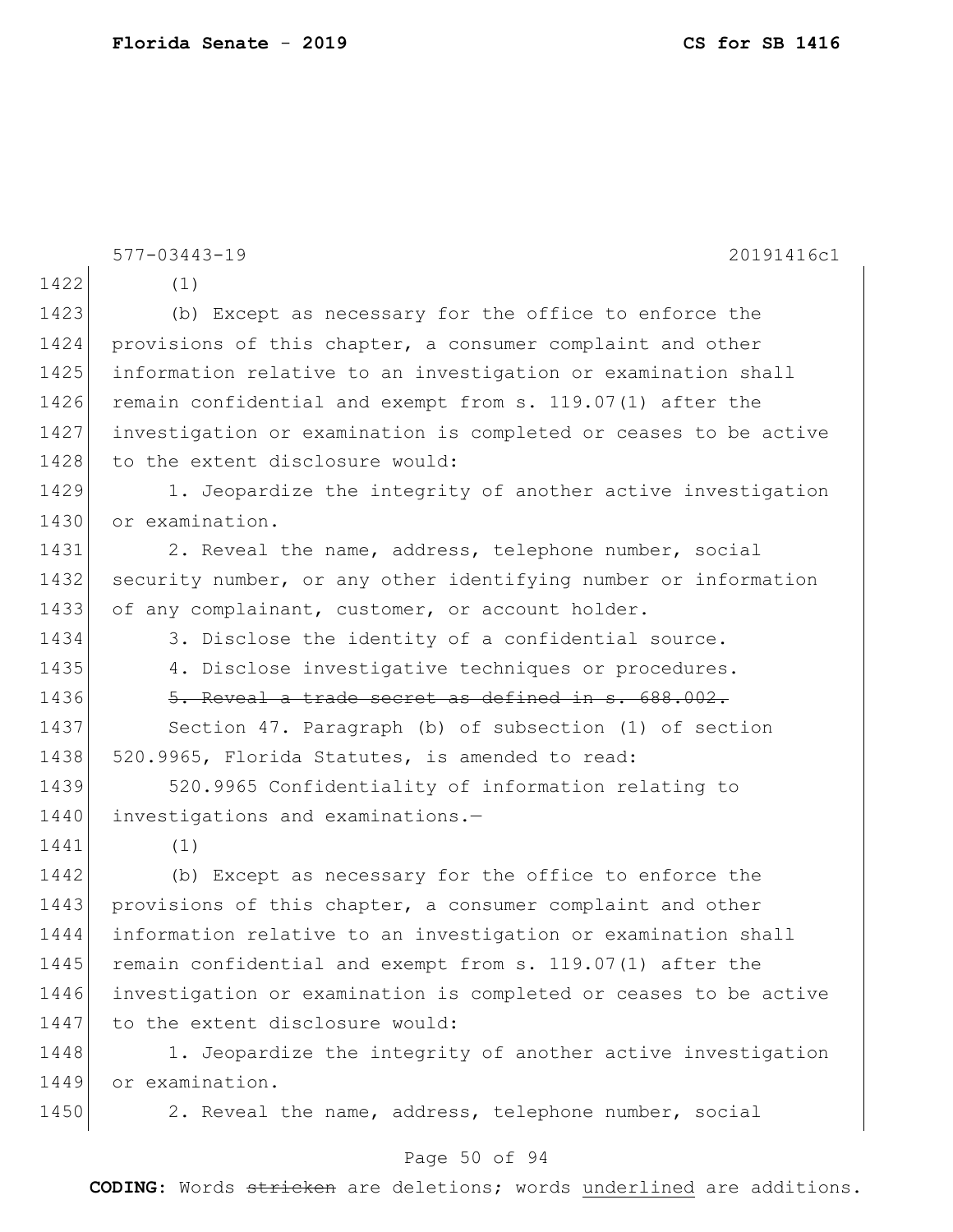|      | $577 - 03443 - 19$<br>20191416c1                                 |
|------|------------------------------------------------------------------|
| 1451 | security number, or any other identifying number or information  |
| 1452 | of any complainant, customer, or account holder.                 |
| 1453 | 3. Disclose the identity of a confidential source.               |
| 1454 | 4. Disclose investigative techniques or procedures.              |
| 1455 | 5. Reveal a trade secret as defined in s. 688.002.               |
| 1456 | Section 48. Subsection (2) of section 526.311, Florida           |
| 1457 | Statutes, is amended to read:                                    |
| 1458 | 526.311 Enforcement; civil penalties; injunctive relief.-        |
| 1459 | (2) The Department of Agriculture and Consumer Services          |
| 1460 | shall investigate any complaints regarding violations of this    |
| 1461 | act and may request in writing the production of documents and   |
| 1462 | records as part of its investigation of a complaint. If the      |
| 1463 | person upon whom such request was made fails to produce the      |
| 1464 | documents or records within 30 days after the date of the        |
| 1465 | request, the department, through the department's office of      |
| 1466 | general counsel, may issue and serve a subpoena to compel the    |
| 1467 | production of such documents and records. If any person shall    |
| 1468 | refuse to comply with a subpoena issued under this section, the  |
| 1469 | department may petition a court of competent jurisdiction to     |
| 1470 | enforce the subpoena and assess such sanctions as the court may  |
| 1471 | direct. Refiners shall afford the department reasonable access   |
| 1472 | to the refiners' posted terminal price. Any records, documents,  |
| 1473 | papers, maps, books, tapes, photographs, files, sound            |
| 1474 | recordings, or other business material, regardless of form or    |
| 1475 | characteristics, obtained by the department are confidential and |
| 1476 | exempt from the provisions of s. 119.07(1) and s. 24(a), Art. I  |
| 1477 | of the State Constitution while the investigation is pending. At |
| 1478 | the conclusion of an investigation, any matter determined by the |
| 1479 | department or by a judicial or administrative body, federal or   |

# Page 51 of 94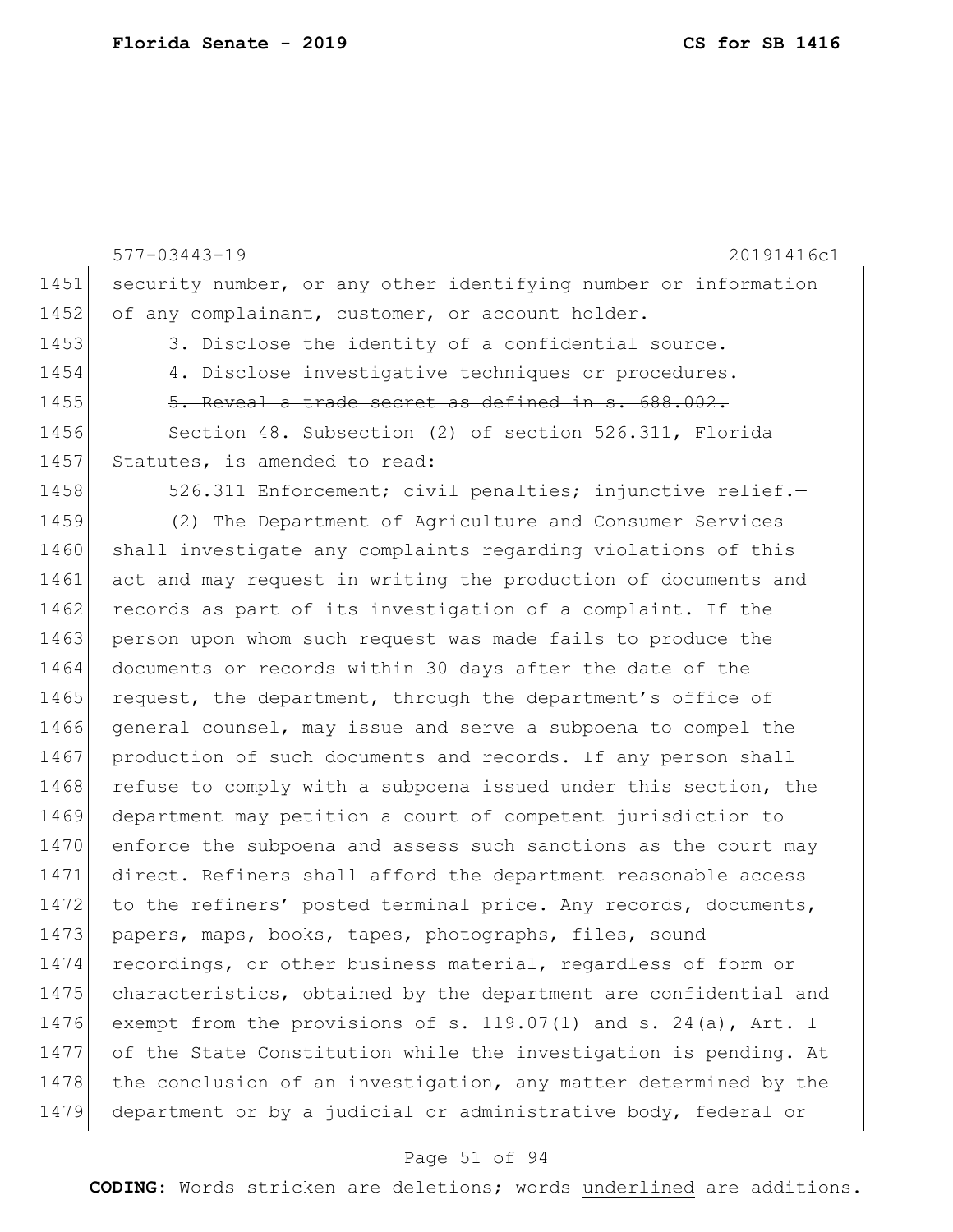|      | $577 - 03443 - 19$<br>20191416c1                                 |
|------|------------------------------------------------------------------|
| 1480 | state, to be a trade secret or proprietary confidential business |
| 1481 | information held by the department pursuant to such              |
| 1482 | investigation shall be considered confidential and exempt from   |
| 1483 | the provisions of s. 119.07(1) and s. 24(a), Art. I of the State |
| 1484 | Constitution. Such materials may be used in any administrative   |
| 1485 | or judicial proceeding so long as the confidential or            |
| 1486 | proprietary nature of the material is maintained.                |
| 1487 | Section 49. Paragraph (e) of subsection (1) of section           |
| 1488 | 548.062, Florida Statutes, is amended to read:                   |
| 1489 | 548.062 Public records exemption.-                               |
| 1490 | (1) As used in this section, the term "proprietary               |
| 1491 | confidential business information" means information that:       |
| 1492 | (e) Concerns any of the following:                               |
| 1493 | 1. The number of ticket sales for a match;                       |
| 1494 | 2. The amount of gross receipts after a match;                   |
| 1495 | 3. A trade secret, as defined in s. 688.002;                     |
| 1496 | 4. Business plans;                                               |
| 1497 | 4.5. Internal auditing controls and reports of internal          |
| 1498 | auditors; or                                                     |
| 1499 | 5.6. Reports of external auditors.                               |
| 1500 | Section 50. Paragraph (a) of subsection (1) of section           |
| 1501 | 556.113, Florida Statutes, is amended to read:                   |
| 1502 | 556.113 Sunshine State One-Call of Florida, Inc.; public         |
| 1503 | records exemption.-                                              |
| 1504 | (1) As used in this section, the term "proprietary               |
| 1505 | confidential business information" means information provided    |
| 1506 | by:                                                              |
| 1507 | (a) A member operator which is a map, plan, facility             |
| 1508 | location diagram, internal damage investigation report or        |

# Page 52 of 94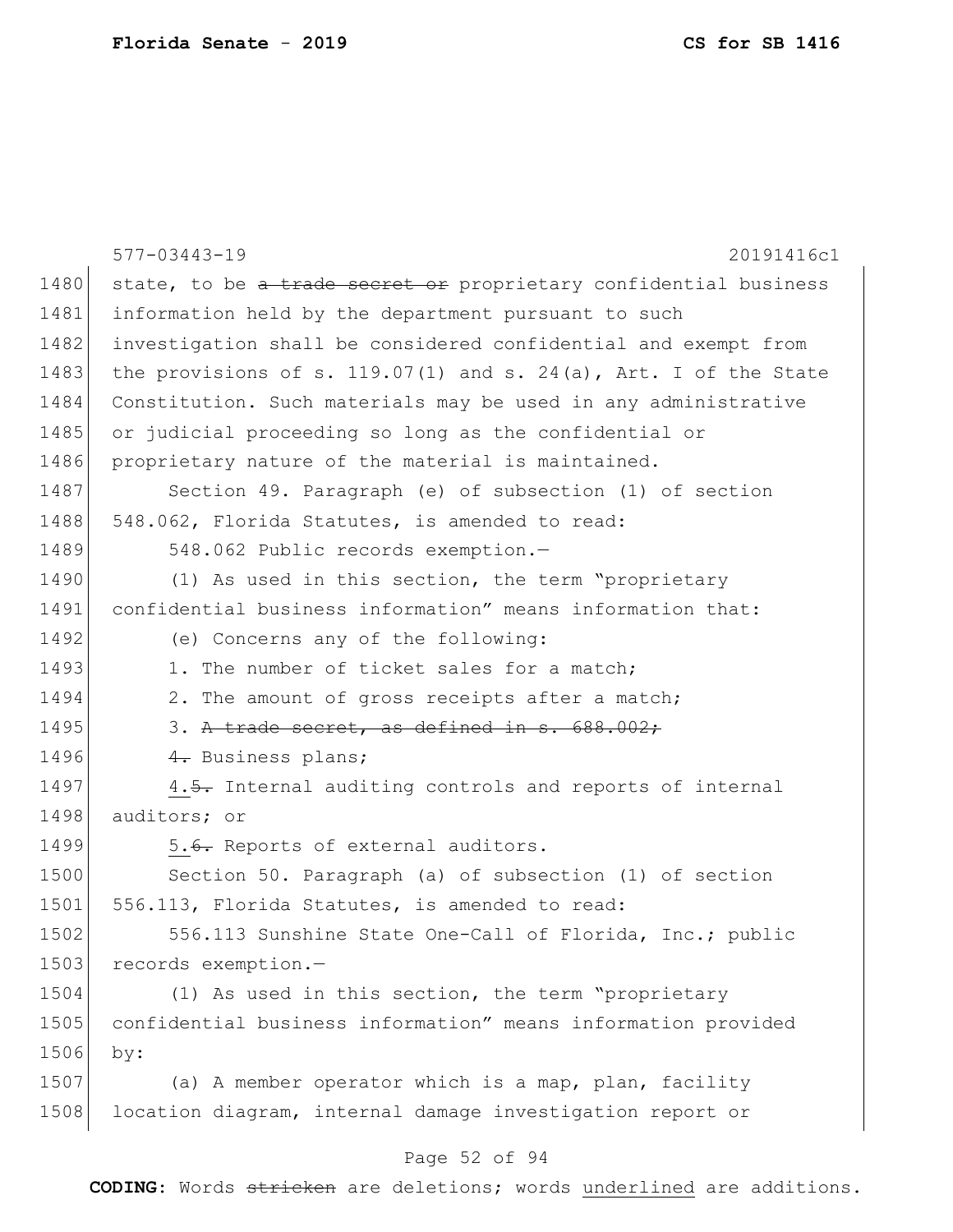577-03443-19 20191416c1 Page 53 of 94 1509 analysis, or dispatch methodology, or trade secret as defined in  $\sigma$ . 688.002, or which describes the exact location of a utility underground facility or the protection, repair, or restoration 1512 thereof, and: 1513 1. Is intended to be and is treated by the member operator as confidential; 1515 2. The disclosure of which would likely be used by a competitor to harm the business interests of the member operator or could be used for the purpose of inflicting damage on 1518 underground facilities; and 1519 3. Is not otherwise readily ascertainable or publicly 1520 available by proper means by other persons from another source in the same configuration as provided to Sunshine State One-Call of Florida, Inc. 1523 Section 51. Paragraph (b) of subsection (2) of section 559.5558, Florida Statutes, is amended to read: 1525 559.5558 Public records exemption; investigations and examinations.— 1527 (2) (b) Information made confidential and exempt pursuant to this section is no longer confidential and exempt once the investigation or examination is completed or ceases to be active unless disclosure of the information would: 1. Jeopardize the integrity of another active investigation or examination. 2. Reveal the personal identifying information of a consumer, unless the consumer is also the complainant. A complainant's personal identifying information is subject to disclosure after the investigation or examination is completed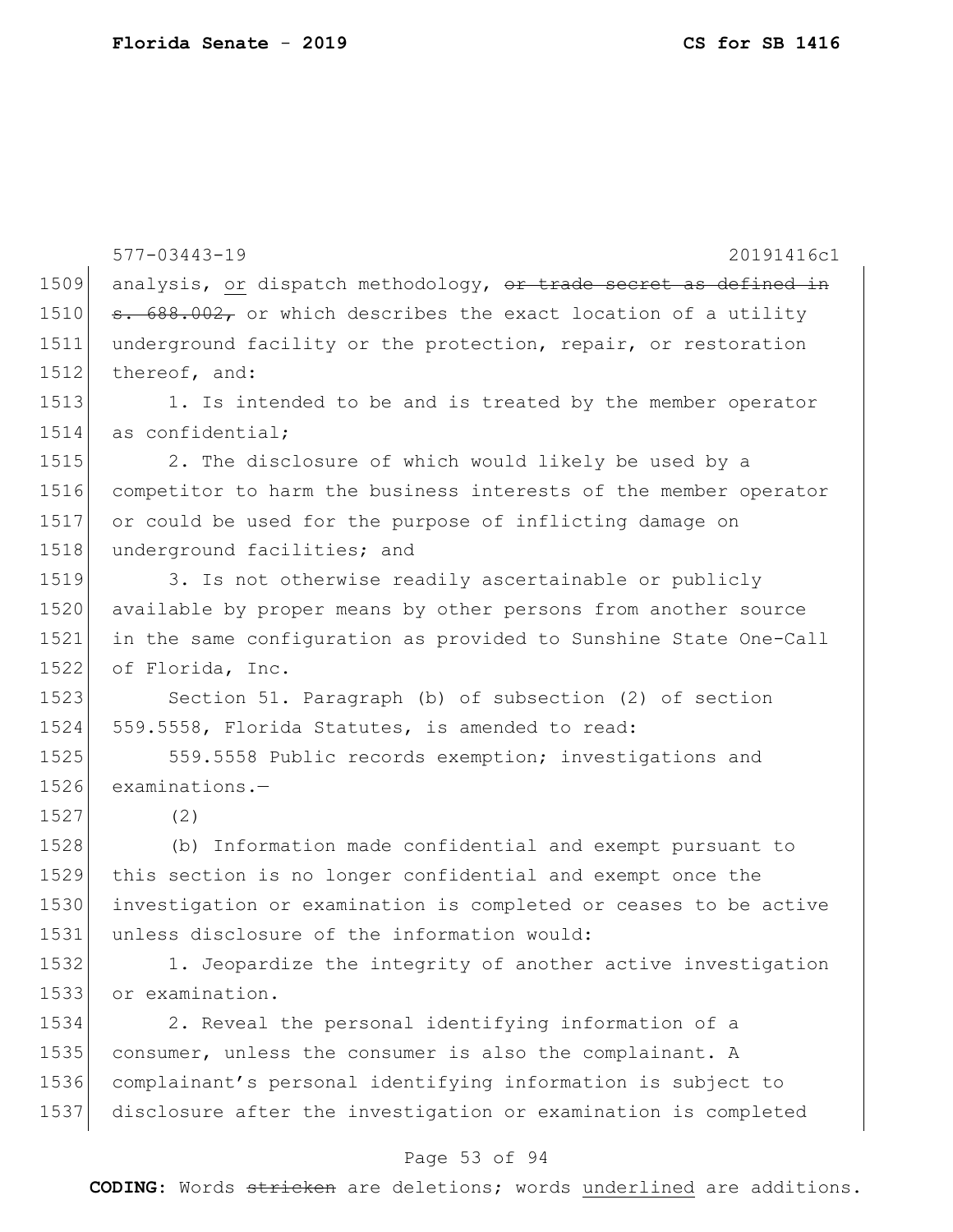577-03443-19 20191416c1 1538 or ceases to be active. However, a complainant's personal 1539 financial and health information remains confidential and 1540 exempt. 1541 3. Reveal the identity of a confidential source. 1542 4. Reveal investigative or examination techniques or 1543 procedures. 1544 5. Reveal trade secrets, as defined in s. 688.002. 1545 Section 52. Paragraph (c) of subsection (3) of section 1546 559.9285, Florida Statutes, is amended to read: 1547 559.9285 Certification of business activities.-1548 (3) The department shall specify by rule the form of each 1549 certification under this section which shall include the 1550 following information: 1551 (c) The legal name, any trade names or fictitious names, 1552 mailing address, physical address, telephone number or numbers, 1553 facsimile number or numbers, and all Internet and electronic 1554 contact information of every other commercial entity with which 1555 the certifying party engages in business or commerce that is 1556 related in any way to the certifying party's business or 1557 commerce with any terrorist state. The information disclosed 1558 pursuant to this paragraph does not constitute customer lists 1559 or $_{\tau}$  customer names, or trade secrets protected under s. 1560 570.544(8) or trade secrets protected under s. 688.01. 1561 Section 53. Subsection (2) of section 560.129, Florida 1562 Statutes, is amended to read: 1563 560.129 Confidentiality.-1564 (2) All information obtained by the office in the course of 1565 its investigation or examination which is a trade secret, as 1566 defined in s. 688.002, or which is personal financial

## Page 54 of 94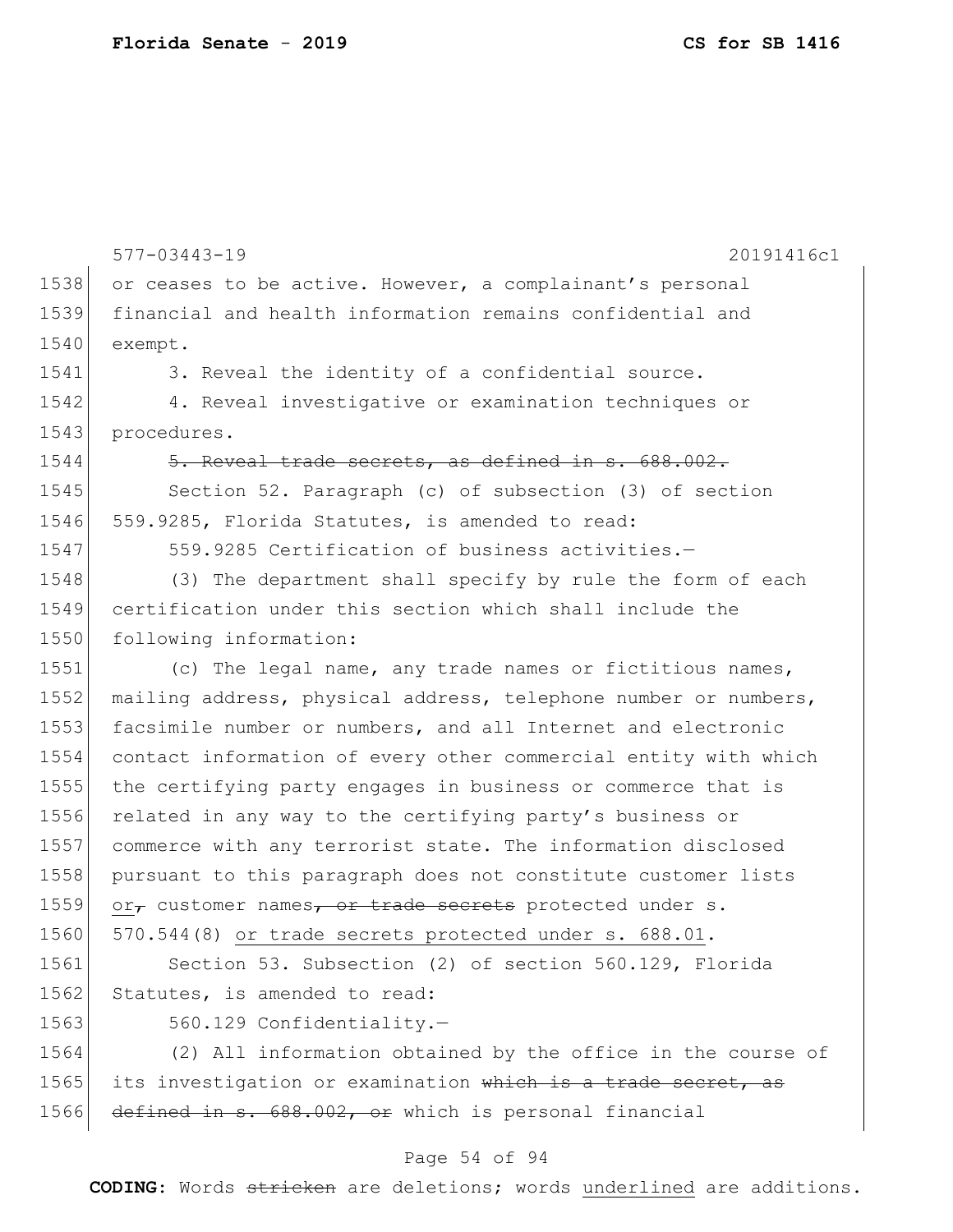|      | $577 - 03443 - 19$<br>20191416c1                                 |
|------|------------------------------------------------------------------|
| 1567 | information shall remain confidential and exempt from s.         |
| 1568 | 119.07(1) and s. 24(a), Art. I of the State Constitution. If any |
| 1569 | administrative, civil, or criminal proceeding against a money    |
| 1570 | services business, its authorized vendor, or an affiliated party |
| 1571 | is initiated and the office seeks to use matter that a licensee  |
| 1572 | believes to be a trade secret or personal financial information, |
| 1573 | such records shall be subject to an in camera review by the      |
| 1574 | administrative law judge, if the matter is before the Division   |
| 1575 | of Administrative Hearings, or a judge of any court of this      |
| 1576 | state, any other state, or the United States, as appropriate,    |
| 1577 | for the purpose of determining if the matter is a trade secret   |
| 1578 | or is personal financial information. If it is determined that   |
| 1579 | the matter is a trade secret, the matter shall remain            |
| 1580 | confidential. If it is determined that the matter is personal    |
| 1581 | financial information, the matter shall remain confidential      |
| 1582 | unless the administrative law judge or judge determines that, in |
| 1583 | the interests of justice, the matter should become public.       |
| 1584 | Section 54. Subsection (3) of section 570.48, Florida            |
| 1585 | Statutes, is amended to read:                                    |
| 1586 | 570.48 Division of Fruit and Vegetables; powers and duties;      |
| 1587 | records. The duties of the Division of Fruit and Vegetables      |
| 1588 | include, but are not limited to:                                 |
| 1589 | (3) Maintaining the records of the division. The records of      |
| 1590 | the division are public records; however, trade secrets as       |
| 1591 | defined in s. 812.081 are confidential and exempt from s.        |
| 1592 | $119.07(1)$ and s. 24(a), Art. I of the State Constitution. This |
| 1593 | subsection is subject to the Open Government Sunset Review Act   |

1594 in accordance with s. 119.15 and shall stand repealed on October 1595 2, 2021, unless reviewed and saved from repeal through

## Page 55 of 94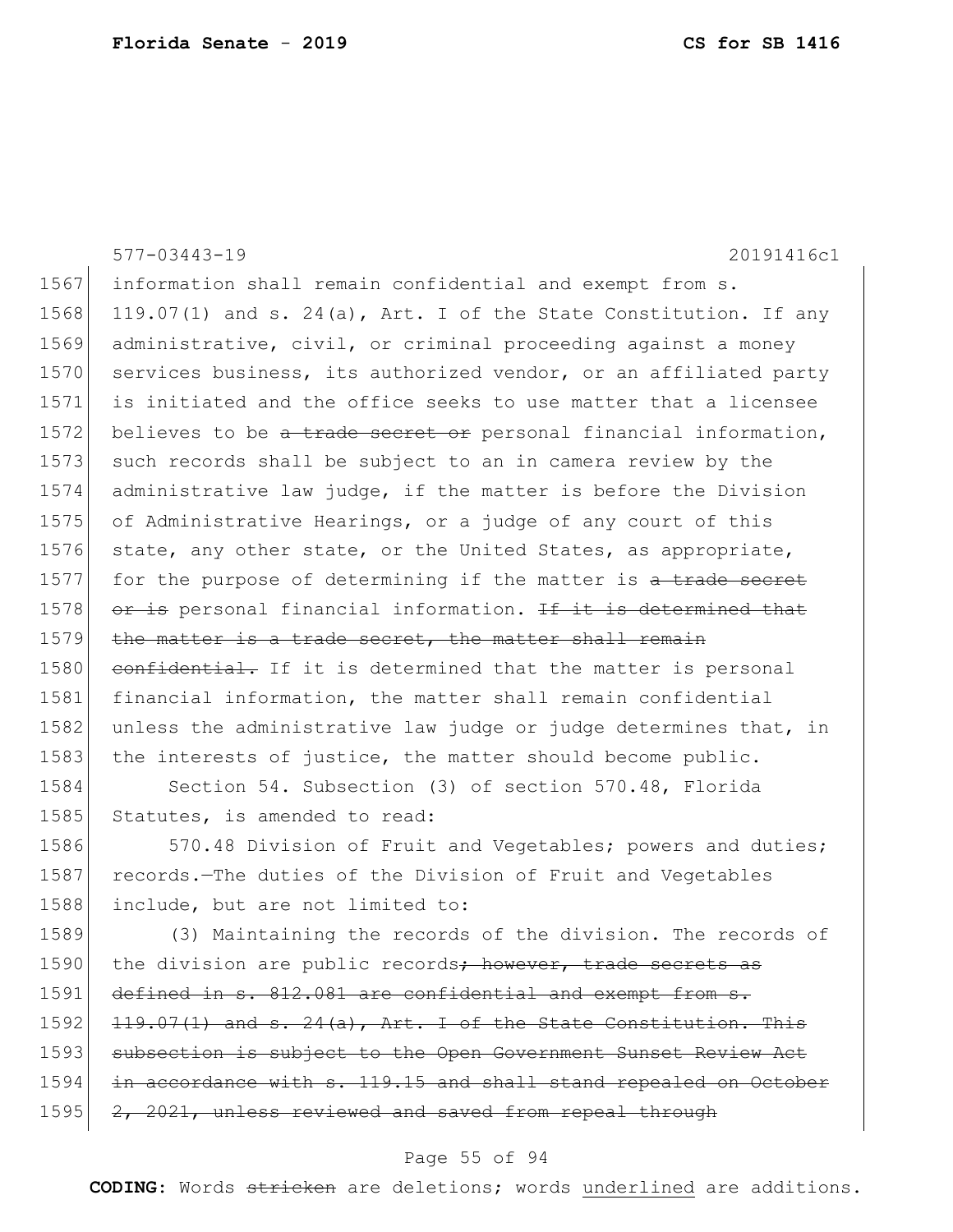577-03443-19 20191416c1 1596 reenactment by the Legislature. This Section 688.01 may not be 1597 construed to prohibit:  $1598$  (a) A disclosure necessary to enforcement procedures. 1599 (b) The department from releasing information to other 1600 governmental agencies. Other governmental agencies that receive 1601 confidential information from the department under this 1602 subsection shall maintain the confidentiality of that 1603 information.  $1604$  (e) the department or other agencies from compiling and 1605 publishing appropriate data regarding procedures, yield, 1606 recovery, quality, and related matters, provided such released 1607 data do not reveal by whom the activity to which the data relate 1608 was conducted. 1609 Section 55. Subsection (8) of section 570.544, Florida 1610 Statutes, is amended to read: 1611 570.544 Division of Consumer Services; director; powers; 1612 processing of complaints; records.-1613 (8) The records of the Division of Consumer Services are 1614 public records. However, customer lists and customer names, and 1615 trade secrets are confidential and exempt from the provisions of 1616 s. 119.07(1). Disclosure necessary to enforcement procedures 1617 does not violate this prohibition. 1618 Section 56. Present subsection (2) of section 573.123, 1619 Florida Statutes, is amended, and present subsections (3) and 1620 (4) of that subsection are renumbered as subsections (2) and 1621 (3), respectively, to read: 1622 573.123 Maintenance and production of records.  $1623$  (2) Information that, if disclosed, would reveal a trade 1624 secret, as defined in s. 812.081, of any person subject to a

## Page 56 of 94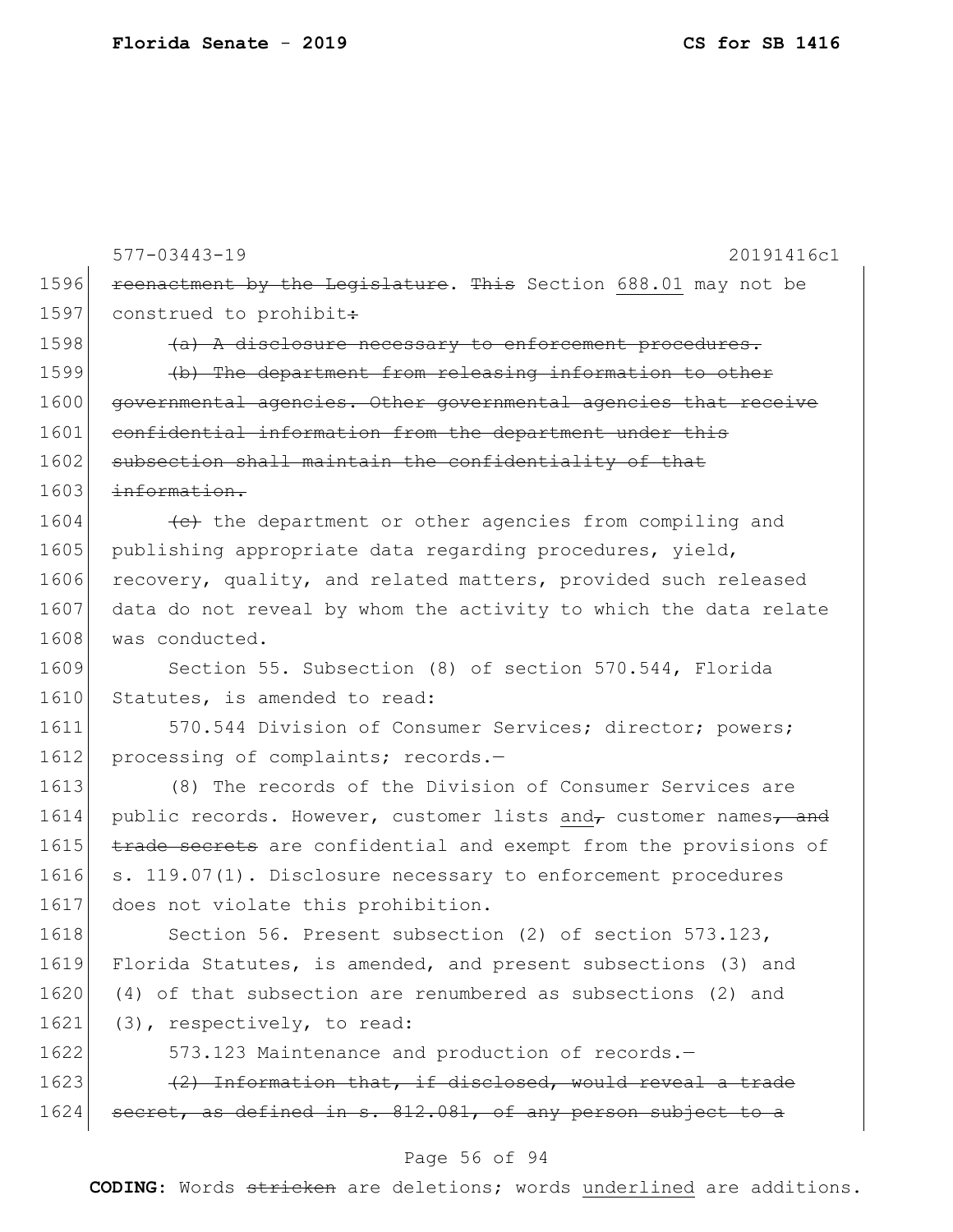|      | 577-03443-19<br>20191416c1                                               |
|------|--------------------------------------------------------------------------|
| 1625 | marketing order is confidential and exempt from s. 119.07(1) and         |
| 1626 | s. 24(a), Art. I of the State Constitution and may not be                |
| 1627 | disclosed except to an attorney who provides legal advice to the         |
| 1628 | division about enforcing a marketing order or by court order. A          |
| 1629 | person who receives confidential information under this                  |
| 1630 | subsection shall maintain the confidentiality of that                    |
| 1631 | information. This subsection is subject to the Open Government           |
| 1632 | Sunset Review Act in accordance with s. 119.15 and shall stand           |
| 1633 | repealed on October 2, 2021, unless reviewed and saved from              |
| 1634 | repeal through reenactment by the Legislature.                           |
| 1635 | Section 57. Section 581.199, Florida Statutes, is repealed.              |
| 1636 | Section 58. Present paragraph (b) of subsection (8) of                   |
| 1637 | section 601.10, Florida Statutes, is amended, and present                |
| 1638 | paragraph (c) of that subsection is redesignated as paragraph            |
| 1639 | $(b)$ , to read:                                                         |
| 1640 | 601.10 Powers of the Department of Citrus. The department                |
| 1641 | shall have and shall exercise such general and specific powers           |
| 1642 | as are delegated to it by this chapter and other statutes of the         |
| 1643 | state, which powers shall include, but are not limited to, the           |
| 1644 | following:                                                               |
| 1645 | (8)                                                                      |
| 1646 | Any information provided to the department<br>$\left( \mathrm{b}\right)$ |
| 1647 | constitutes a trade secret as defined in s. 812.081 is                   |
| 1648 | confidential and exempt from s. 119.07(1) and s. 24(a), Art. I           |
| 1649 | of the State Constitution. This paragraph is subject to the Open         |
| 1650 | Government Sunset Review Act in accordance with s. 119.15 and            |
| 1651 | shall stand repealed on October 2, 2021, unless reviewed and             |
| 1652 | saved from repeal through reenactment by the Legislature.                |
| 1653 | Section 59. Paragraph (d) of subsection (7) of section                   |

# Page 57 of 94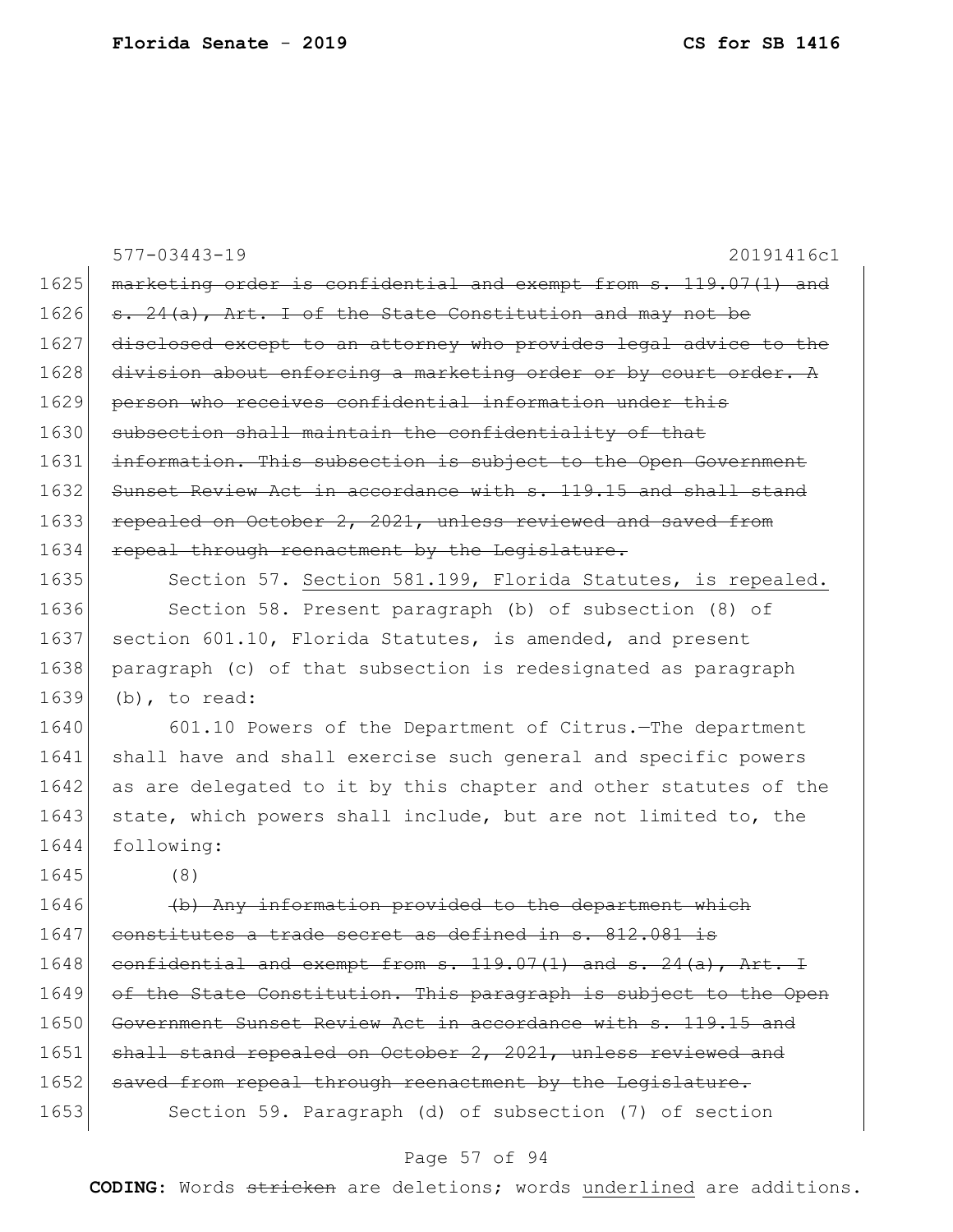577-03443-19 20191416c1 1654 601.15, Florida Statutes, is amended to read: 1655 601.15 Advertising campaign; methods of conducting; 1656 assessments; emergency reserve fund; citrus research. 1657 (7) All assessments levied and collected under this chapter 1658 shall be paid into the State Treasury on or before the 15th day 1659 of each month. Such moneys shall be accounted for in a special 1660 fund to be designated as the Florida Citrus Advertising Trust 1661 Fund, and all moneys in such fund are appropriated to the 1662 department for the following purposes: 1663 (d)1. The pro rata portion of moneys allocated to each type 1664 of citrus product in noncommodity programs shall be used by the 1665 department to encourage substantial increases in the 1666 effectiveness, frequency, and volume of noncommodity 1667 advertising, merchandising, publicity, and sales promotion of 1668 such citrus products through rebates and incentive payments to 1669 handlers and trade customers for these activities. The 1670 department shall adopt rules providing for the use of such 1671 moneys. The rules shall establish alternate incentive programs, 1672 including at least one incentive program for product sold under 1673 advertised brands, one incentive program for product sold under 1674 private label brands, and one incentive program for product sold 1675 in bulk. For each incentive program, the rules must establish 1676 eligibility and performance requirements and must provide 1677 appropriate limitations on amounts payable to a handler or trade 1678 customer for a particular season. Such limitations may relate to 1679 the amount of citrus assessments levied and collected on the 1680 citrus product handled by such handler or trade customer during 1681| a 12-month representative period.

1682 2. The department may require from participants in

## Page 58 of 94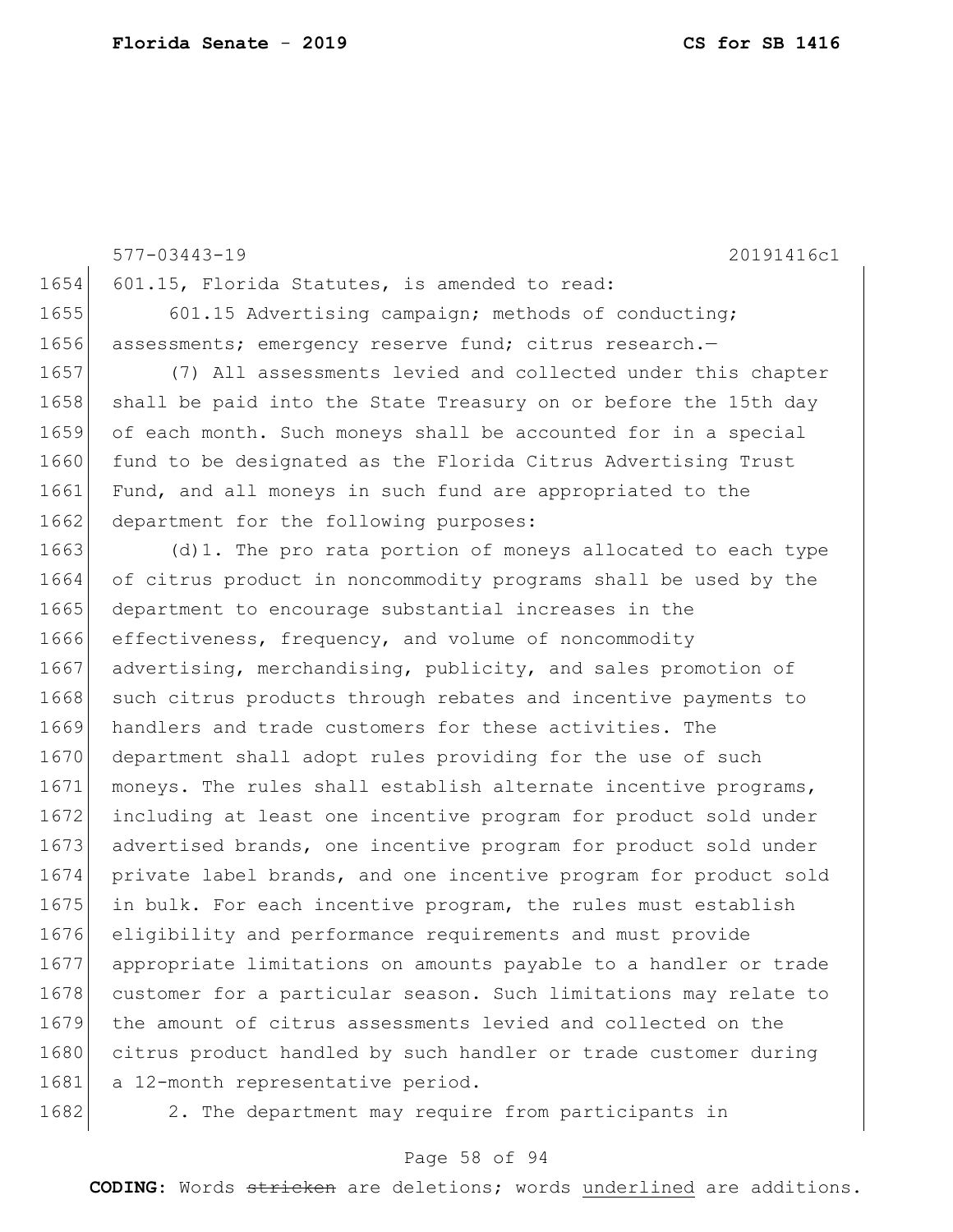|      | $577 - 03443 - 19$<br>20191416c1                                           |
|------|----------------------------------------------------------------------------|
| 1683 | noncommodity advertising and promotional programs commercial               |
| 1684 | information necessary to determine eligibility for and                     |
| 1685 | performance in such programs. Any information required which               |
| 1686 | constitutes a trade secret as defined in s. 812.081 is                     |
| 1687 | confidential and exempt from $s. 119.07(1)$ and $s. 24(a)$ , Art. I        |
| 1688 | of the State Constitution. This subparagraph is subject to the             |
| 1689 | Open Government Sunset Review Act in accordance with s. 119.15             |
| 1690 | and shall stand repealed on October 2, 2021, unless reviewed and           |
| 1691 | saved from repeal through reenactment by the Legislature.                  |
| 1692 | Section 60. Paragraph (c) of subsection (8) of section                     |
| 1693 | 601.152, Florida Statutes, is amended to read:                             |
| 1694 | 601.152 Special marketing orders.-                                         |
| 1695 | (8)                                                                        |
| 1696 | $(c)$ $\frac{1}{1}$ . Every handler shall, at such times as the department |
| 1697 | may require, file with the department a return, not under oath,            |
| 1698 | on forms to be prescribed and furnished by the department,                 |
| 1699 | certified as true and correct, stating the quantity of the type,           |
| 1700 | variety, and form of citrus fruit or citrus product specified in           |
| 1701 | the marketing order first handled in the primary channels of               |
| 1702 | trade in the state by such handler during the period of time               |
| 1703 | specified in the marketing order. Such returns must contain any            |
| 1704 | further information deemed by the department to be reasonably              |
| 1705 | necessary to properly administer or enforce this section or any            |
| 1706 | marketing order implemented under this section.                            |

1707  $\left| \right|$  2. Information that, if disclosed, would reveal a trade 1708 secret, as defined in s. 812.081, of any person subject to a 1709 marketing order is confidential and exempt from s. 119.07(1) and 1710 s. 24(a), Art. I of the State Constitution. This subparagraph is 1711 subject to the Open Government Sunset Review Act in accordance

## Page 59 of 94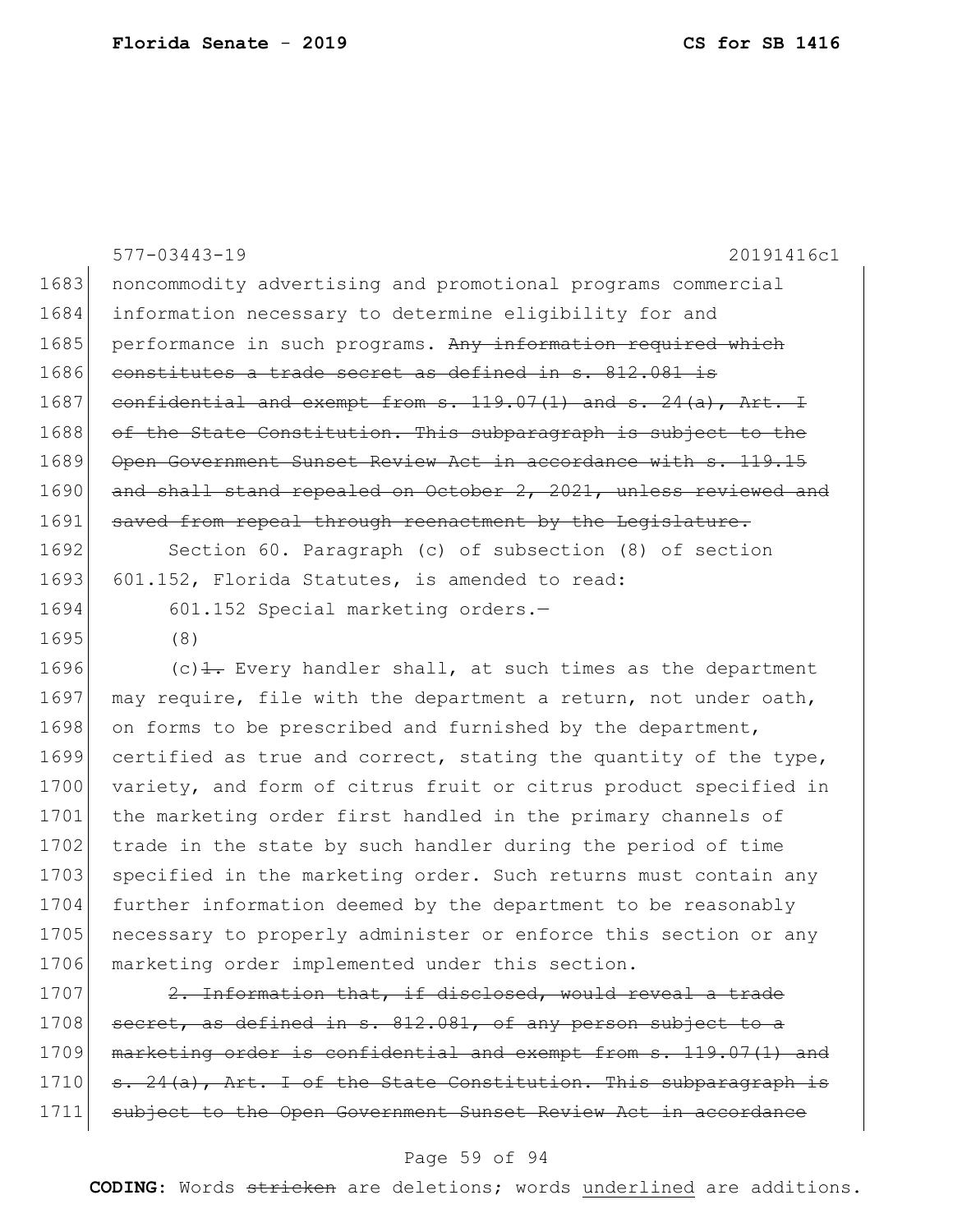577-03443-19 20191416c1 1712  $\text{with } s. 119.15 \text{ and shall stand repeated on October } 2, 2021,$ 1713 unless reviewed and saved from repeal through reenactment by the 1714 Legislature. 1715 Section 61. Section 601.76, Florida Statutes, is amended to 1716 read: 1717 601.76 Manufacturer to furnish formula and other 1718 information.—Any formula required to be filed with the 1719 Department of Agriculture shall be deemed a trade secret as 1720 defined in s. 812.081, is confidential and exempt from s. 1721 119.07(1) and s. 24(a), Art. I of the State Constitution, and 1722 may be divulged only to the Department of Agriculture or to its 1723 duly authorized representatives or upon court order when 1724 necessary in the enforcement of this law. A person who receives 1725 such a formula from the Department of Agriculture under this 1726 section shall maintain the confidentiality of the formula. This 1727 section is subject to the Open Government Sunset Review Act in 1728  $\vert$  accordance with s. 119.15 and shall stand repealed on October 2, 1729 2021, unless reviewed and saved from repeal through reenactment 1730 by the Legislature.

1731 Section 62. Subsection (6) of section 607.0505, Florida 1732 Statutes, is amended to read:

1733 607.0505 Registered agent; duties.-

1734 (6) Information provided to, and records and transcriptions 1735 of testimony obtained by, the Department of Legal Affairs 1736 pursuant to this section are confidential and exempt from the 1737 provisions of s. 119.07(1) while the investigation is active. 1738 For purposes of this section, an investigation shall be 1739 considered "active" while such investigation is being conducted 1740 with a reasonable, good faith belief that it may lead to the

## Page 60 of 94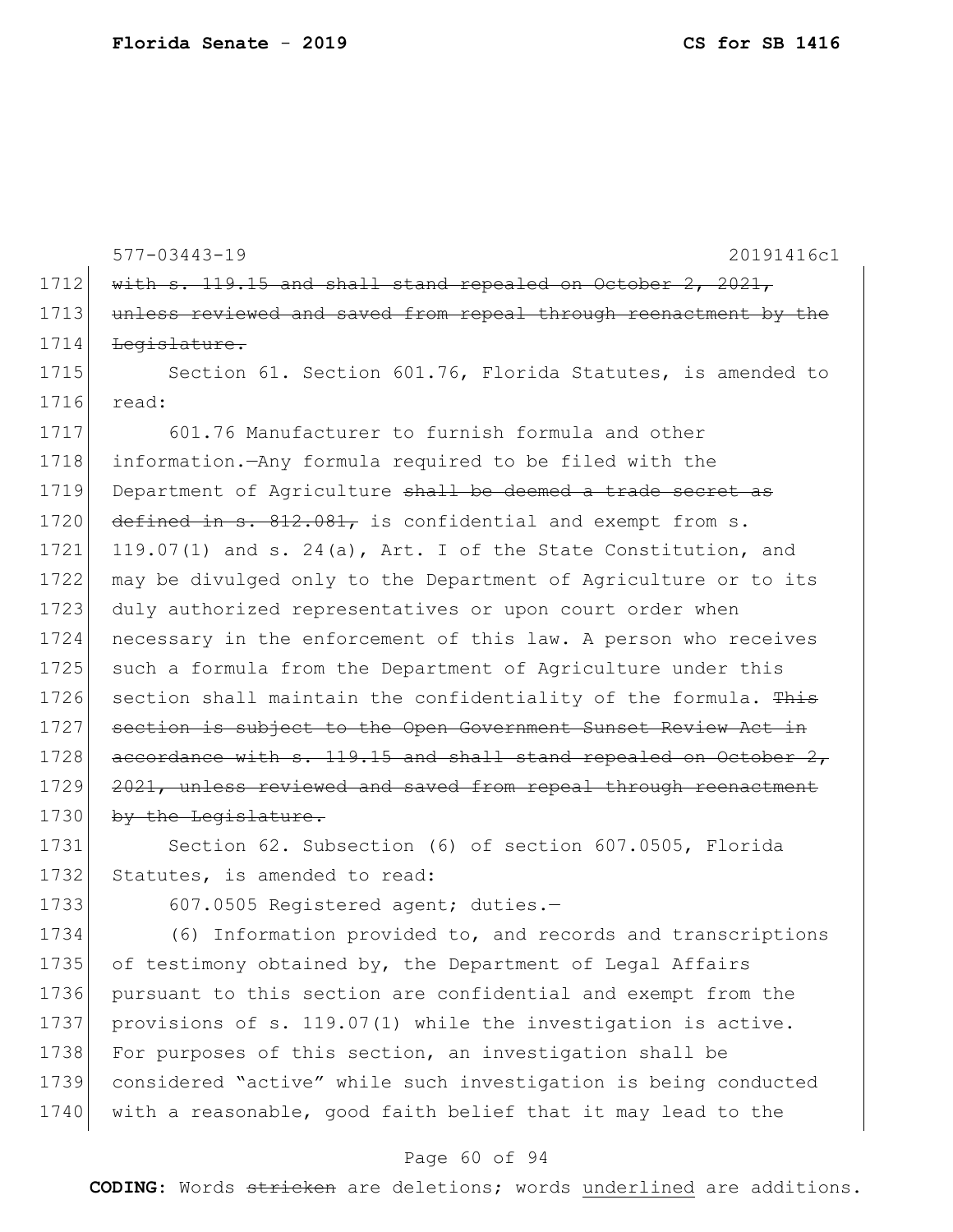|      | $577 - 03443 - 19$<br>20191416c1                                 |
|------|------------------------------------------------------------------|
| 1741 | filing of an administrative, civil, or criminal proceeding. An   |
| 1742 | investigation does not cease to be active so long as the         |
| 1743 | department is proceeding with reasonable dispatch and there is a |
| 1744 | good faith belief that action may be initiated by the department |
| 1745 | or other administrative or law enforcement agency. Except for    |
| 1746 | active criminal intelligence or criminal investigative           |
| 1747 | information, as defined in s. 119.011, and information which, if |
| 1748 | disclosed, would reveal a trade secret, as defined in s.         |
| 1749 | 688.002, or would jeopardize the safety of an individual, all    |
| 1750 | information, records, and transcriptions become public record    |
| 1751 | when the investigation is completed or ceases to be active. The  |
| 1752 | department shall not disclose confidential information, records, |
| 1753 | or transcriptions of testimony except pursuant to the            |
| 1754 | authorization by the Attorney General in any of the following    |
| 1755 | circumstances:                                                   |
| 1756 | (a) To a law enforcement agency participating in or              |
| 1757 | conducting a civil investigation under chapter 895, or           |
| 1758 | participating in or conducting a criminal investigation.         |
| 1759 | (b) In the course of filing, participating in, or                |
| 1760 | conducting a judicial proceeding instituted pursuant to this     |
| 1761 | section or chapter 895.                                          |
| 1762 | (c) In the course of filing, participating in, or                |
| 1763 | conducting a judicial proceeding to enforce an order or judgment |
| 1764 | entered pursuant to this section or chapter 895.                 |
| 1765 | (d) In the course of a criminal or civil proceeding.             |
| 1766 |                                                                  |
| 1767 | A person or law enforcement agency which receives any            |
| 1768 | information, record, or transcription of testimony that has been |
| 1769 | made confidential by this subsection shall maintain the          |

# Page 61 of 94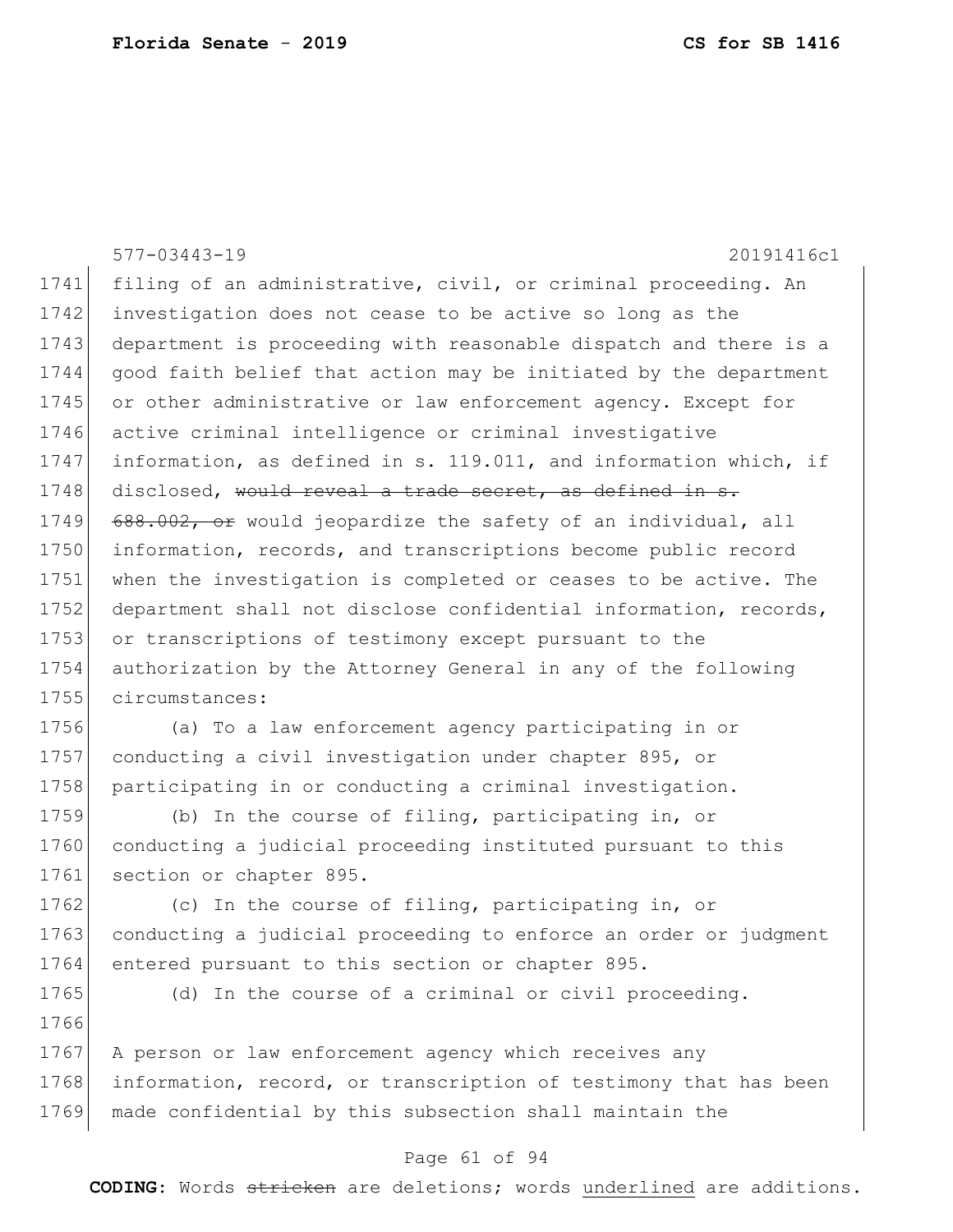577-03443-19 20191416c1 1770 confidentiality of such material and shall not disclose such 1771 information, record, or transcription of testimony except as 1772 provided for herein. Any person who willfully discloses any 1773 information, record, or transcription of testimony that has been 1774 made confidential by this subsection, except as provided for 1775 herein, is quilty of a misdemeanor of the first degree, 1776 punishable as provided in s. 775.082 or s. 775.083. If any 1777 information, record, or testimony obtained pursuant to 1778 subsection (2) is offered in evidence in any judicial 1779 proceeding, the court may, in its discretion, seal that portion 1780 of the record to further the policies of confidentiality set 1781 forth herein. 1782 Section 63. Subsection (6) of section 617.0503, Florida 1783 Statutes, is amended to read: 1784 617.0503 Registered agent; duties; confidentiality of 1785 investigation records.-1786 (6) Information provided to, and records and transcriptions 1787 of testimony obtained by, the Department of Legal Affairs 1788 pursuant to this section are confidential and exempt from the 1789 provisions of s. 119.07(1) and s. 24(a), Art. I of the State 1790 Constitution while the investigation is active. For purposes of 1791 this section, an investigation shall be considered "active" 1792 while such investigation is being conducted with a reasonable, 1793 good faith belief that it may lead to the filing of an 1794 administrative, civil, or criminal proceeding. An investigation 1795 does not cease to be active so long as the department is 1796 proceeding with reasonable dispatch and there is a good faith 1797 belief that action may be initiated by the department or other 1798 administrative or law enforcement agency. Except for active

## Page 62 of 94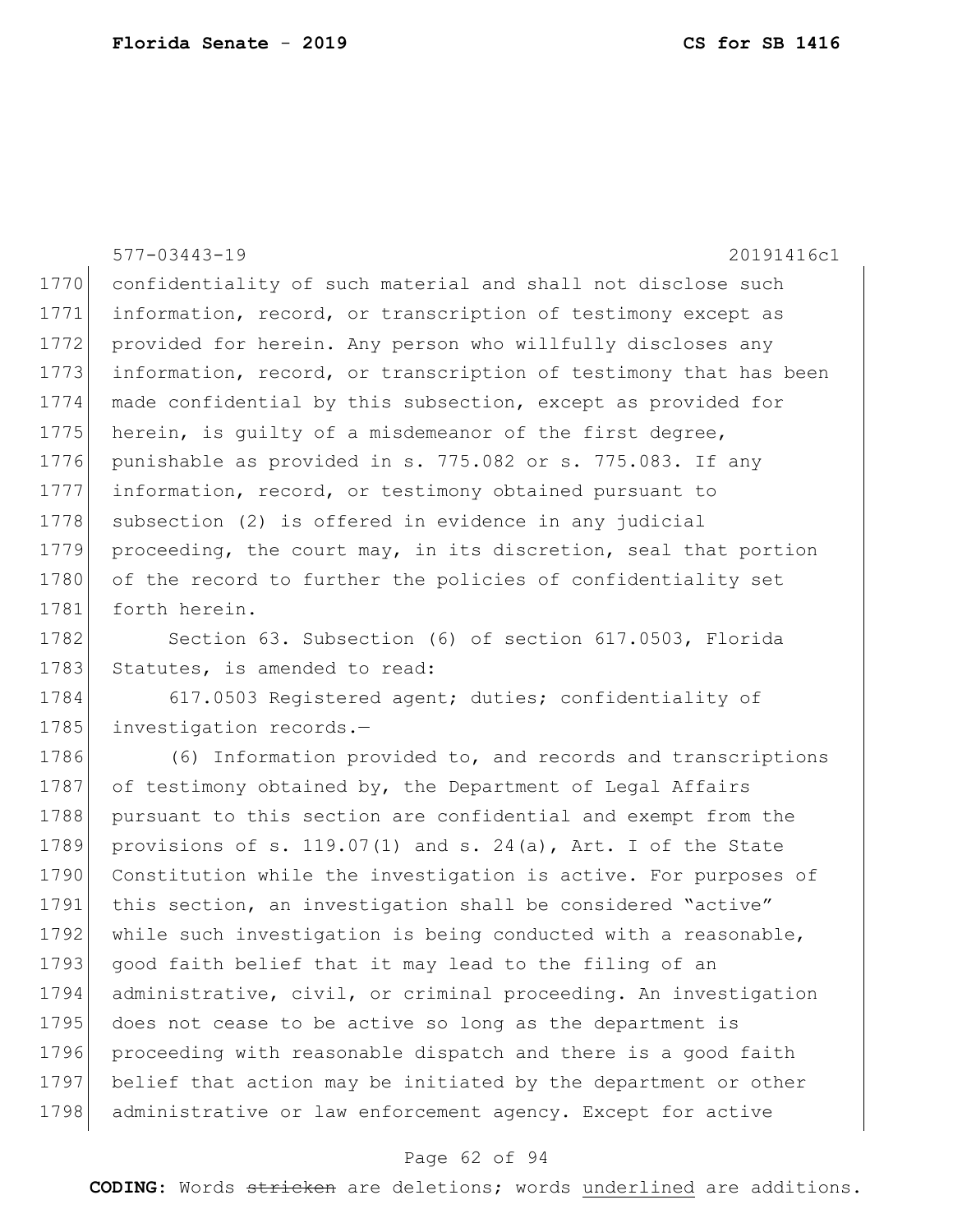|      | 577-03443-19<br>20191416c1                                       |
|------|------------------------------------------------------------------|
| 1799 | criminal intelligence or criminal investigative information, as  |
| 1800 | defined in s. 119.011, and information which, if disclosed,      |
| 1801 | would reveal a trade secret, as defined in s. 688.002, or would  |
| 1802 | jeopardize the safety of an individual, all information,         |
| 1803 | records, and transcriptions become available to the public when  |
| 1804 | the investigation is completed or ceases to be active. The       |
| 1805 | department shall not disclose confidential information, records, |
| 1806 | or transcriptions of testimony except pursuant to authorization  |
| 1807 | by the Attorney General in any of the following circumstances:   |
| 1808 | (a) To a law enforcement agency participating in or              |
| 1809 | conducting a civil investigation under chapter 895, or           |
| 1810 | participating in or conducting a criminal investigation.         |
| 1811 | (b) In the course of filing, participating in, or                |
| 1812 | conducting a judicial proceeding instituted pursuant to this     |
| 1813 | section or chapter 895.                                          |
| 1814 | (c) In the course of filing, participating in, or                |
| 1815 | conducting a judicial proceeding to enforce an order or judgment |
| 1816 | entered pursuant to this section or chapter 895.                 |
| 1817 | (d) In the course of a criminal proceeding.                      |
| 1818 |                                                                  |
| 1819 | A person or law enforcement agency that receives any             |
| 1820 | information, record, or transcription of testimony that has been |
| 1821 | made confidential by this subsection shall maintain the          |
| 1822 | confidentiality of such material and shall not disclose such     |
| 1823 | information, record, or transcription of testimony except as     |
| 1824 | provided for herein. Any person who willfully discloses any      |
| 1825 | information, record, or transcription of testimony that has been |
| 1826 | made confidential by this subsection, except as provided for in  |
| 1827 | this subsection, commits a misdemeanor of the first degree,      |

# Page 63 of 94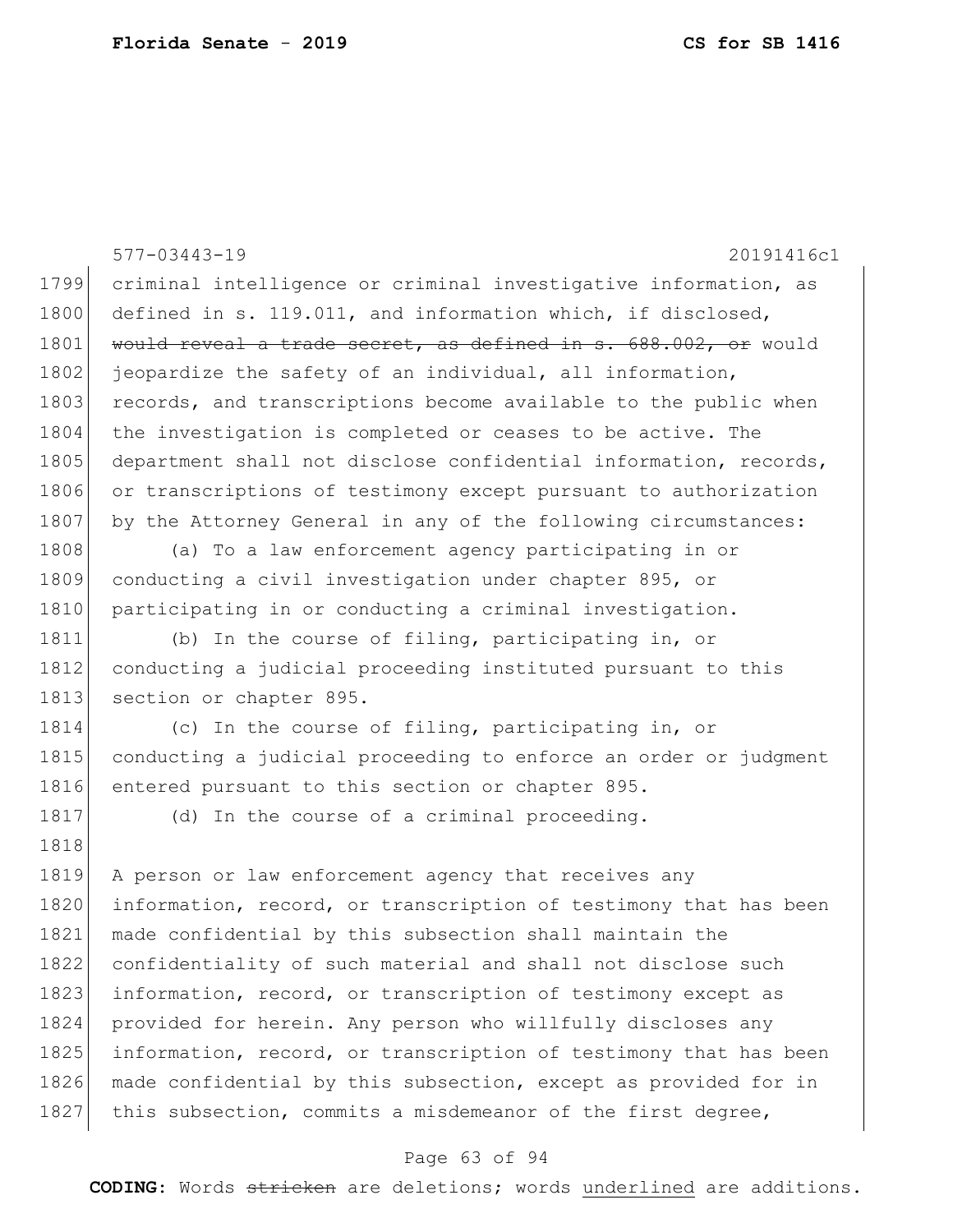|      | $577 - 03443 - 19$<br>20191416c1                                 |
|------|------------------------------------------------------------------|
| 1828 | punishable as provided in s. 775.082 or s. 775.083. If any       |
| 1829 | information, record, or testimony obtained pursuant to           |
| 1830 | subsection (2) is offered in evidence in any judicial            |
| 1831 | proceeding, the court may, in its discretion, seal that portion  |
| 1832 | of the record to further the policies of confidentiality set     |
| 1833 | forth in this subsection.                                        |
| 1834 | Section 64. Paragraph (c) of subsection (1) and subsection       |
| 1835 | (5) of section 624.4212, Florida Statutes, are amended to read:  |
| 1836 | 624.4212 Confidentiality of proprietary business and other       |
| 1837 | information.-                                                    |
| 1838 | (1) As used in this section, the term "proprietary business      |
| 1839 | information" means information, regardless of form or            |
| 1840 | characteristics, which is owned or controlled by an insurer, or  |
| 1841 | a person or an affiliated person who seeks acquisition of        |
| 1842 | controlling stock in a domestic stock insurer or controlling     |
| 1843 | company, and which:                                              |
| 1844 | (c) Includes:                                                    |
| 1845 | 1. Trade secrets as defined in s. 688.002 which comply with      |
| 1846 | s. 624.4213.                                                     |
| 1847 | 2. Information relating to competitive interests, the            |
| 1848 | disclosure of which would impair the competitive business of the |
| 1849 | provider of the information.                                     |
| 1850 | 2.3. The source, nature, and amount of the consideration         |
| 1851 | used or to be used in carrying out a merger or other acquisition |
| 1852 | of control in the ordinary course of business, including the     |
| 1853 | identity of the lender, if the person filing a statement         |
| 1854 | regarding consideration so requests.                             |
| 1855 | 3.4. Information relating to bids or other contractual           |
| 1856 | data, the disclosure of which would impair the efforts of the    |

# Page 64 of 94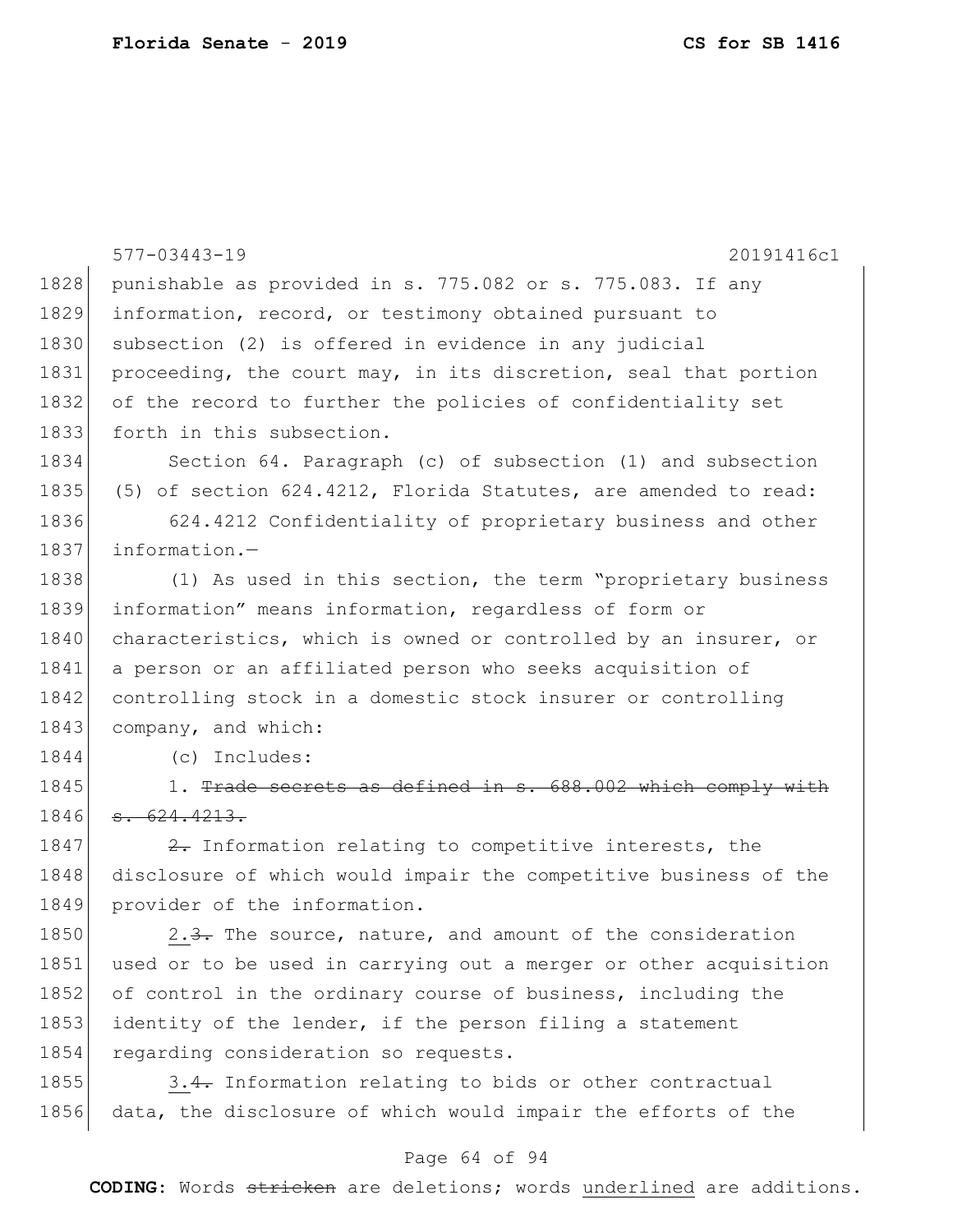1885 repealed.

577-03443-19 20191416c1 1857 insurer or its affiliates to contract for goods or services on 1858 favorable terms. 1859 4.5. Internal auditing controls and reports of internal 1860 auditors. 1861 (5) The office may disclose information made confidential 1862 and exempt under this section or s. 688.01: 1863 (a) If the insurer to which it pertains gives prior written 1864 consent; 1865 (b) Pursuant to a court order; 1866 (c) To the Actuarial Board for Counseling and Discipline 1867 upon a request stating that the information is for the purpose 1868 of professional disciplinary proceedings and specifying 1869 procedures satisfactory to the office for preserving the 1870 confidentiality of the information; 1871 (d) To other states, federal and international agencies, 1872 the National Association of Insurance Commissioners and its 1873 affiliates and subsidiaries, and state, federal, and 1874 international law enforcement authorities, including members of 1875 a supervisory college described in s. 628.805 if the recipient 1876 agrees in writing to maintain the confidential and exempt status 1877 of the document, material, or other information and has 1878 certified in writing its legal authority to maintain such 1879 confidentiality; or 1880 (e) For the purpose of aggregating information on an 1881 industrywide basis and disclosing the information to the public 1882 only if the specific identities of the insurers, or persons or 1883 affiliated persons, are not revealed. 1884 Section 65. Section 624.4213, Florida Statutes, is

## Page 65 of 94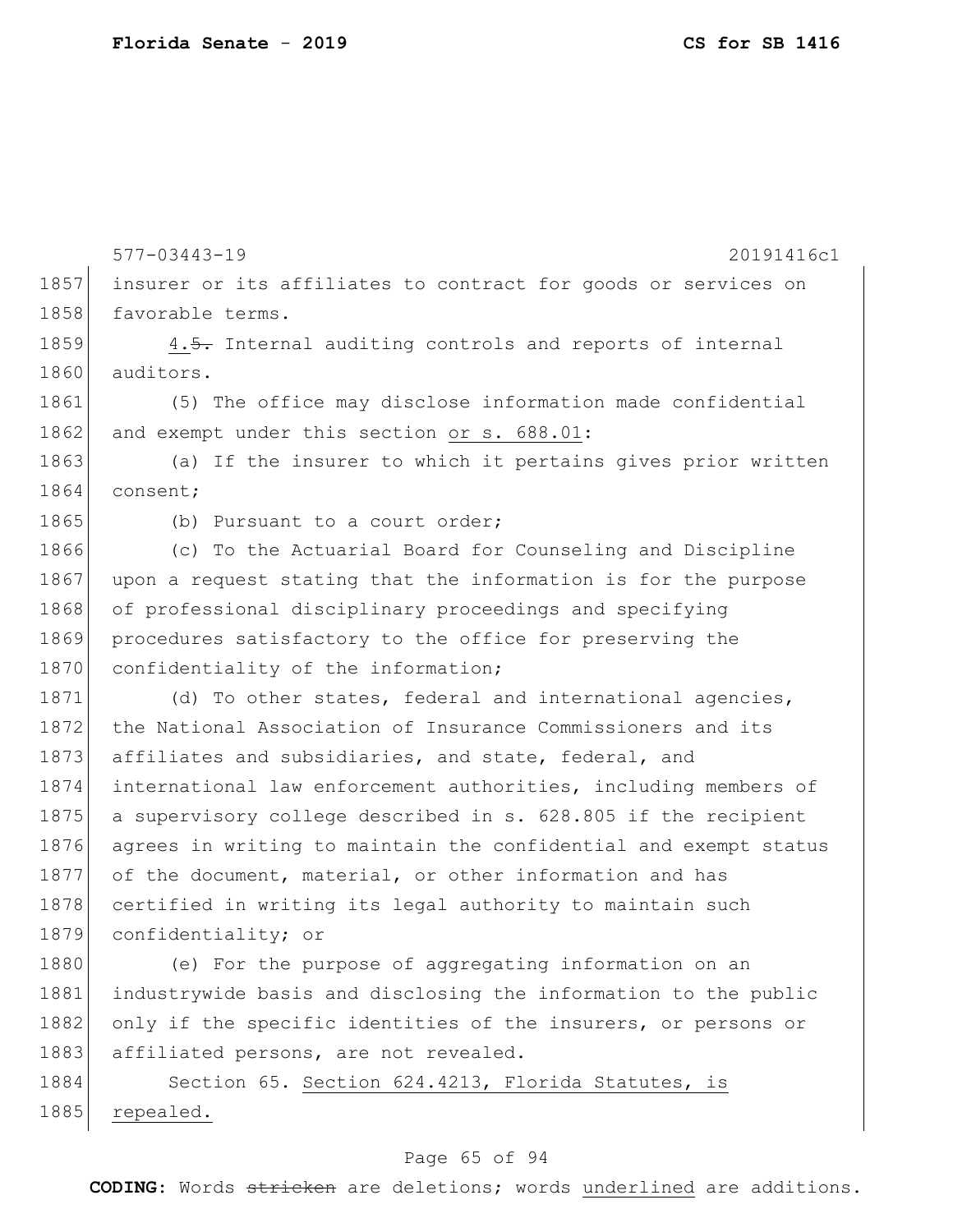577-03443-19 20191416c1 1886 Section 66. Paragraph (d) of subsection (1) of section 1887 626.84195, Florida Statutes, is amended to read: 1888 626.84195 Confidentiality of information supplied by title 1889 insurance agencies and insurers.— 1890 (1) As used in this section, the term "proprietary business 1891 information" means information that: 1892 (d) Concerns: 1893 1. Business plans; 1894 2. Internal auditing controls and reports of internal 1895 auditors; 1896 3. Reports of external auditors for privately held 1897 companies; 1898 4. Trade secrets, as defined in s. 688.002; or 1899  $\overline{5}$ . Financial information, including revenue data, loss 1900 expense data, gross receipts, taxes paid, capital investment, 1901 and employee wages. 1902 Section 67. Subsection (2) of section 626.884, Florida 1903 Statutes, is amended to read: 1904 626.884 Maintenance of records by administrator; access; 1905 confidentiality.-1906 (2) The office shall have access to books and records 1907 maintained by the administrator for the purpose of examination, 1908 audit, and inspection. <del>Information contained in such books and</del> 1909 records is confidential and exempt from the provisions of s. 1910 119.07(1) if the disclosure of such information would reveal a 1911 trade secret as defined in s. 688.002. However, The office may 1912 use such information in any proceeding instituted against the 1913 administrator. 1914 Section 68. Subsection (1) of section 626.9936, Florida

## Page 66 of 94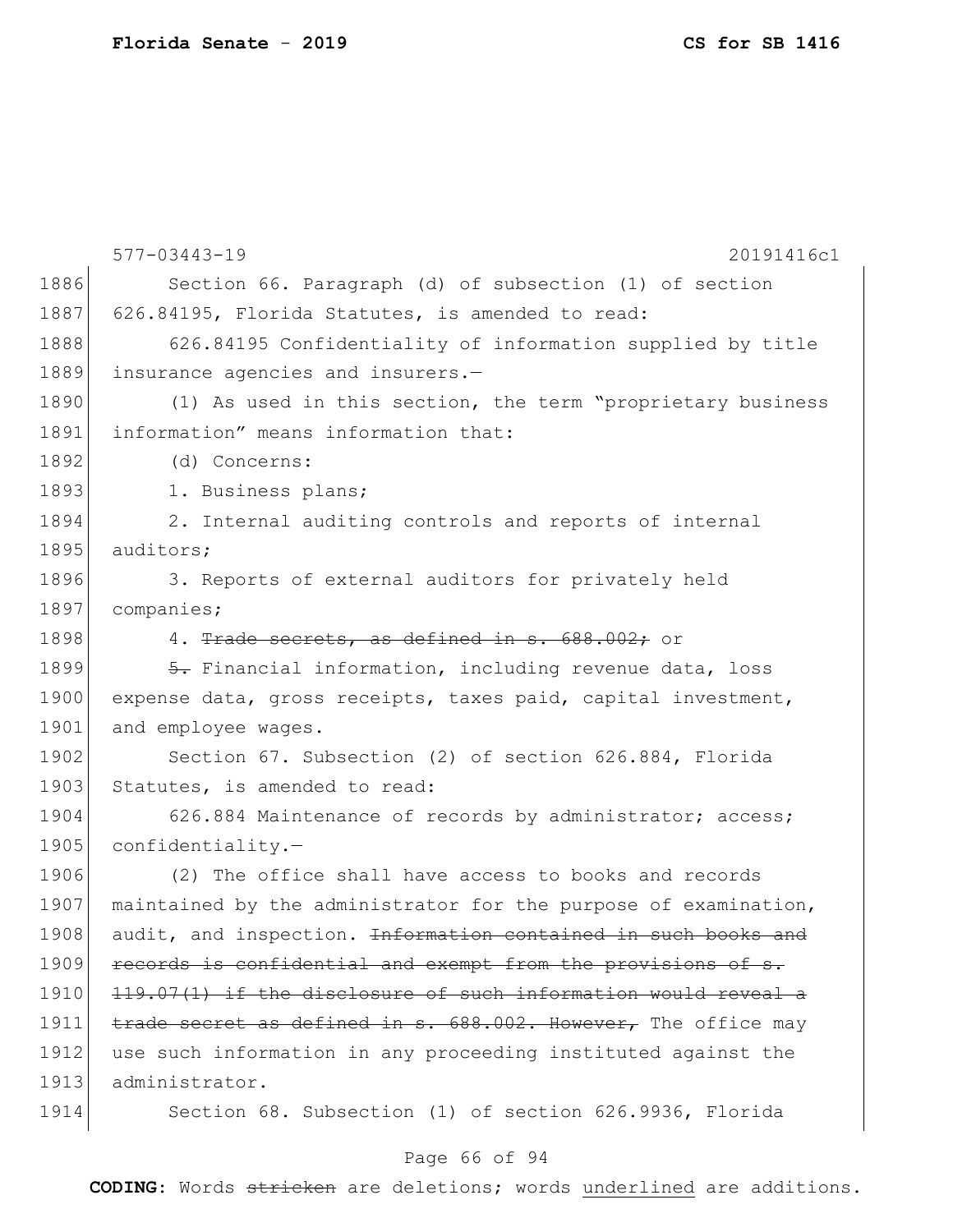|      | $577 - 03443 - 19$<br>20191416c1                                 |
|------|------------------------------------------------------------------|
| 1915 | Statutes, is amended to read:                                    |
| 1916 | 626.9936 Access to records.-                                     |
| 1917 | (1) Notwithstanding subsections (1) and (2) of Article           |
| 1918 | VIII, subsection (2) of Article X, and subsection (6) of Article |
| 1919 | XII of the Interstate Insurance Product Regulation Compact, a    |
| 1920 | request by a resident of this state for public inspection and    |
| 1921 | copying of information, data, or official records that includes: |
| 1922 | (a) An insurer's trade secrets shall be referred to the          |
| 1923 | commissioner who shall respond to the request, with the          |
| 1924 | cooperation and assistance of the commission, in accordance with |
| 1925 | s. 688.01 <del>s. 624.4213</del> ; or                            |
| 1926 | (b) Matters of privacy of individuals shall be referred to       |
| 1927 | the commissioner who shall respond to the request, with the      |
| 1928 | cooperation and assistance of the commission, in accordance with |
| 1929 | $s. 119.07(1)$ .                                                 |
| 1930 | Section 69. Paragraph (q) of subsection (3) of section           |
| 1931 | 627.0628, Florida Statutes, is amended to read:                  |
| 1932 | 627.0628 Florida Commission on Hurricane Loss Projection         |
| 1933 | Methodology; public records exemption; public meetings           |
| 1934 | exemption.-                                                      |
| 1935 | (3) ADOPTION AND EFFECT OF STANDARDS AND GUIDELINES.-            |
| 1936 | $(q)$ 1. A trade secret, as defined in s. 688.002, which is      |
| 1937 | used in designing and constructing a hurricane or flood loss     |
| 1938 | model and which is provided pursuant to this section, by a       |
| 1939 | private company, to the commission, office, or consumer advocate |
| 1940 | appointed pursuant to s. 627.0613 is confidential and exempt     |
| 1941 | from s. 119.07(1) and s. 24(a), Art. I of the State              |
| 1942 | Constitution.                                                    |
| 1943 | 2.a. That portion of a meeting of the commission or of a         |

# Page 67 of 94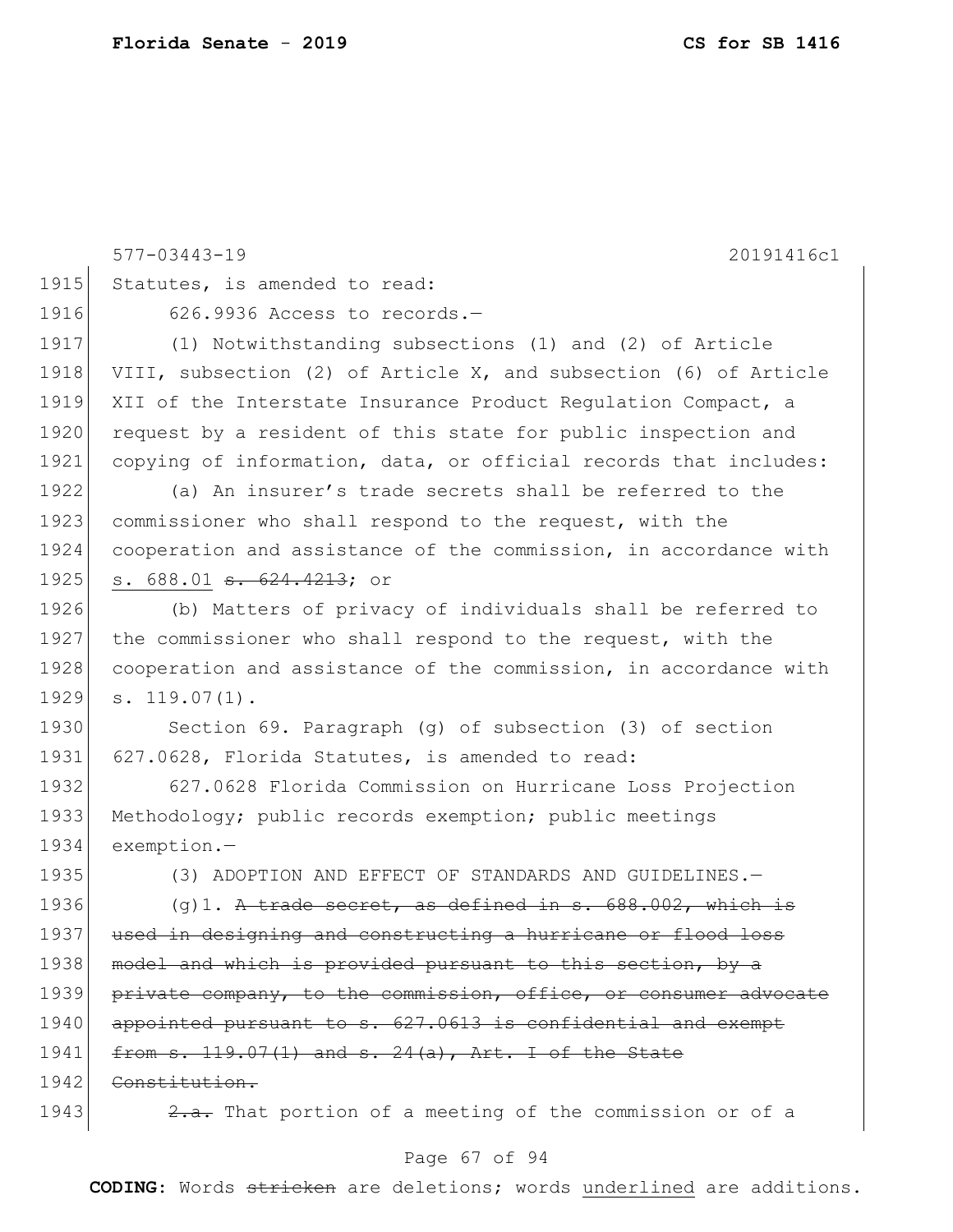|      | $577 - 03443 - 19$<br>20191416c1                                    |
|------|---------------------------------------------------------------------|
| 1944 | rate proceeding on an insurer's rate filing at which a trade        |
| 1945 | secret made confidential and exempt pursuant to s. 688.01 by        |
| 1946 | this paragraph is discussed is exempt from s. 286.011 and s.        |
| 1947 | 24(b), Art. I of the State Constitution. The closed meeting must    |
| 1948 | be recorded, and no portion of the closed meeting may be off the    |
| 1949 | record.                                                             |
| 1950 | 2.b. The recording of a closed portion of a meeting is              |
| 1951 | exempt from s. $119.07(1)$ and s. $24(a)$ , Art. I of the State     |
| 1952 | Constitution.                                                       |
| 1953 | e. This paragraph is subject to the Open Government Sunset          |
| 1954 | Review Act in accordance with s. 119.15 and shall stand repealed    |
| 1955 | on October 2, 2019, unless reviewed and saved from repeal           |
| 1956 | through reenactment by the Legislature.                             |
| 1957 | Section 70. Paragraphs (a) and (c) of subsection (11) of            |
| 1958 | section 627.3518, Florida Statutes, are amended to read:            |
| 1959 | 627.3518 Citizens Property Insurance Corporation                    |
| 1960 | policyholder eligibility clearinghouse program. The purpose of      |
| 1961 | this section is to provide a framework for the corporation to       |
| 1962 | implement a clearinghouse program by January 1, 2014.               |
| 1963 | (11) Proprietary business information provided to the               |
| 1964 | corporation's clearinghouse by insurers with respect to             |
| 1965 | identifying and selecting risks for an offer of coverage is         |
| 1966 | confidential and exempt from s. $119.07(1)$ and s. $24(a)$ , Art. I |
| 1967 | of the State Constitution.                                          |
| 1968 | (a) As used in this subsection, the term "proprietary               |
| 1969 | business information" means information, regardless of form or      |
| 1970 | characteristics, which is owned or controlled by an insurer and:    |
| 1971 | 1. Is identified by the insurer as proprietary business             |
| 1972 | information and is intended to be and is treated by the insurer     |

# Page 68 of 94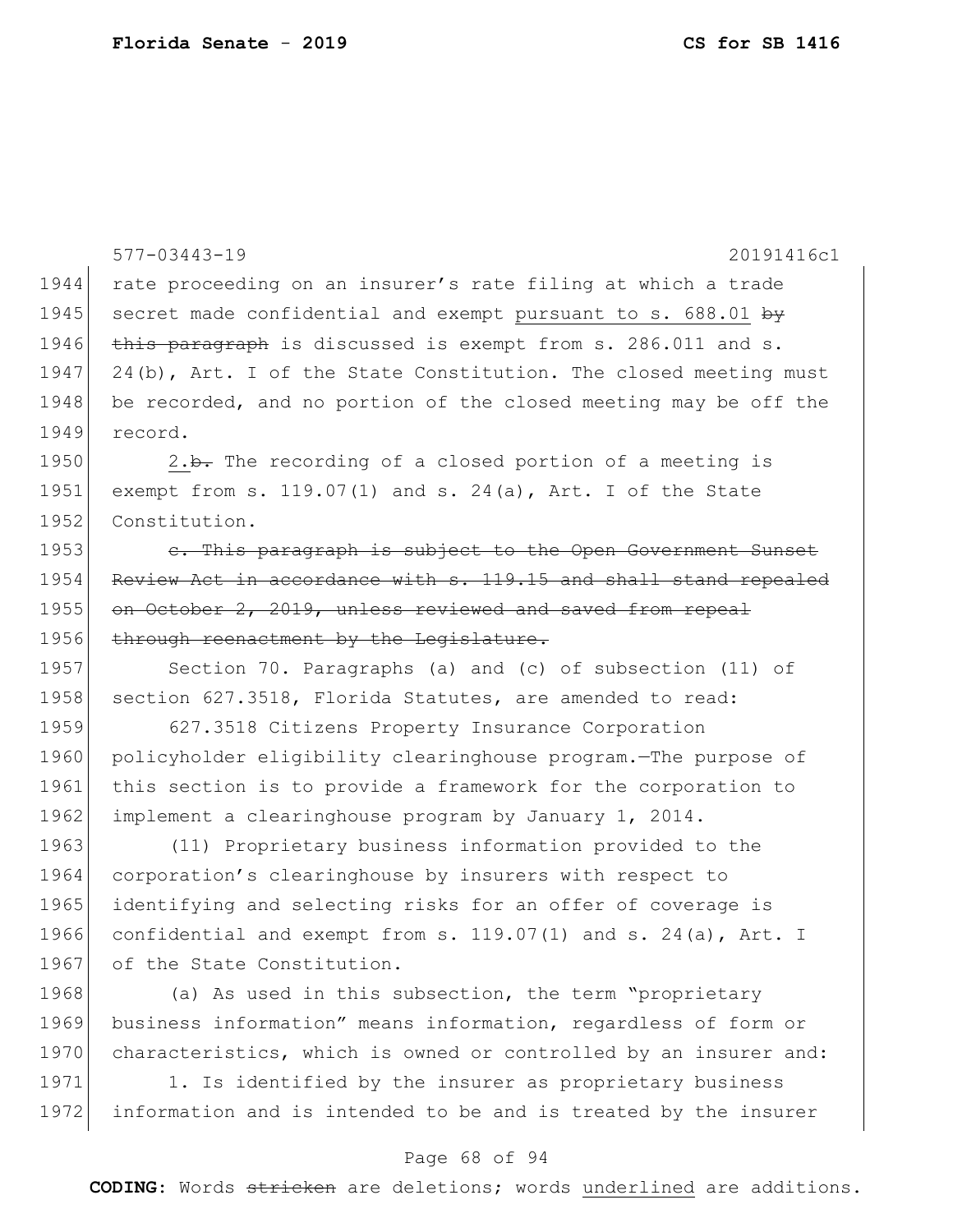|      | $577 - 03443 - 19$<br>20191416c1                                       |
|------|------------------------------------------------------------------------|
| 1973 | as private in that the disclosure of the information would cause       |
| 1974 | harm to the insurer, an individual, or the company's business          |
| 1975 | operations and has not been disclosed unless disclosed pursuant        |
| 1976 | to a statutory requirement, an order of a court or                     |
| 1977 |                                                                        |
| 1978 | administrative body, or a private agreement that provides that         |
| 1979 | the information will not be released to the public;                    |
|      | 2. Is not otherwise readily ascertainable or publicly                  |
| 1980 | available by proper means by other persons from another source         |
| 1981 | in the same configuration as provided to the clearinghouse; and        |
| 1982 | 3. Includes:                                                           |
| 1983 | a. Trade secrets, as defined in s. 688.002.                            |
| 1984 | b. information relating to competitive interests, the                  |
| 1985 | disclosure of which would impair the competitive business of the       |
| 1986 | provider of the information.                                           |
| 1987 |                                                                        |
| 1988 | Proprietary business information may be found in underwriting          |
| 1989 | criteria or instructions which are used to identify and select         |
| 1990 | risks through the program for an offer of coverage and are             |
| 1991 | shared with the clearinghouse to facilitate the shopping of            |
| 1992 | risks with the insurer.                                                |
| 1993 | Section 71. Present subsections $(4)$ , $(5)$ , $(14)$ , and $(15)$ of |
| 1994 | section 655.057, Florida Statutes, are amended, present                |
| 1995 | subsections (6) through (13) of that section are renumbered as         |
| 1996 | subsections (5) through (12), respectively, and a new subsection       |
| 1997 | (13) is added to that section, to read:                                |
| 1998 | 655.057 Records; limited restrictions upon public access.-             |
| 1999 | (4) Except as otherwise provided in this section and except            |
| 2000 | for those portions that are otherwise public record, trade             |
| 2001 | secrets as defined in s. 688.002 which comply with s. 655.0591         |
|      |                                                                        |
|      | Page 69 of 94                                                          |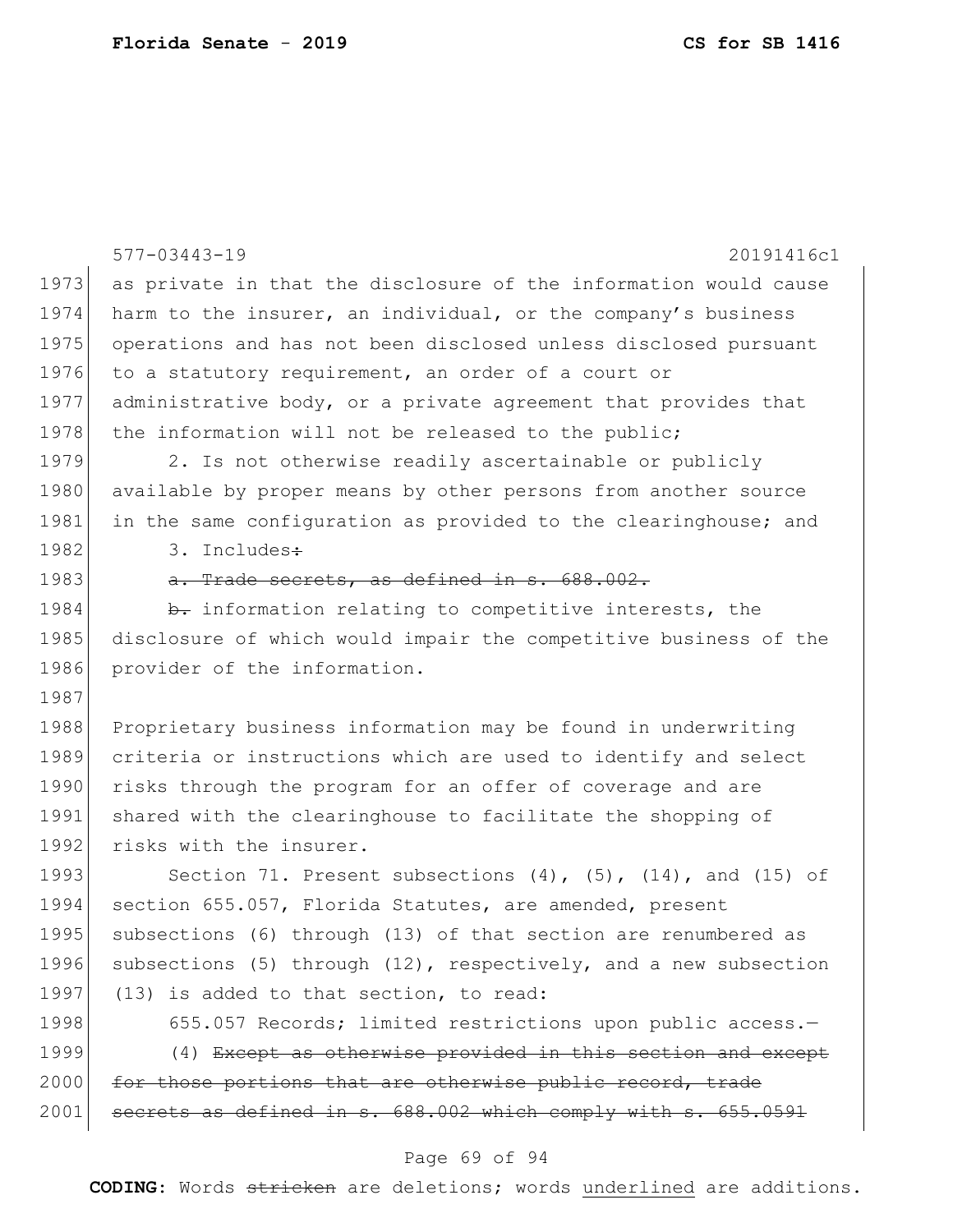2030

577-03443-19 20191416c1  $2002$  and which are held by the office in accordance with its 2003 statutory duties with respect to the financial institutions  $2004$  codes are confidential and exempt from s. 119.07(1) and s.  $2005$   $24(a)$ , Art. I of the State Constitution. 2006  $(5)$  Neither this section nor s. 688.01 prevents does not 2007 prevent or restricts restrict: 2008 (a) Publishing reports that are required to be submitted to 2009 the office pursuant to s.  $655.045(2)$  or required by applicable 2010 federal statutes or requiations to be published. 2011 (b) Furnishing records or information to any other state, 2012 federal, or foreign agency responsible for the regulation or 2013 supervision of financial institutions. 2014 (c) Disclosing or publishing summaries of the condition of 2015 financial institutions and general economic and similar 2016 statistics and data, provided that the identity of a particular 2017 financial institution is not disclosed. 2018 (d) Reporting any suspected criminal activity, with 2019 supporting documents and information, to appropriate law 2020 enforcement and prosecutorial agencies. 2021 (e) Furnishing information upon request to the Chief 2022 Financial Officer or the Division of Treasury of the Department 2023 of Financial Services regarding the financial condition of any  $2024$  financial institution that is, or has applied to be, designated 2025 as a qualified public depository pursuant to chapter 280. 2026 (f) Furnishing information to Federal Home Loan Banks 2027 regarding its member institutions pursuant to an information 2028 sharing agreement between the Federal Home Loan Banks and the 2029 office.

## Page 70 of 94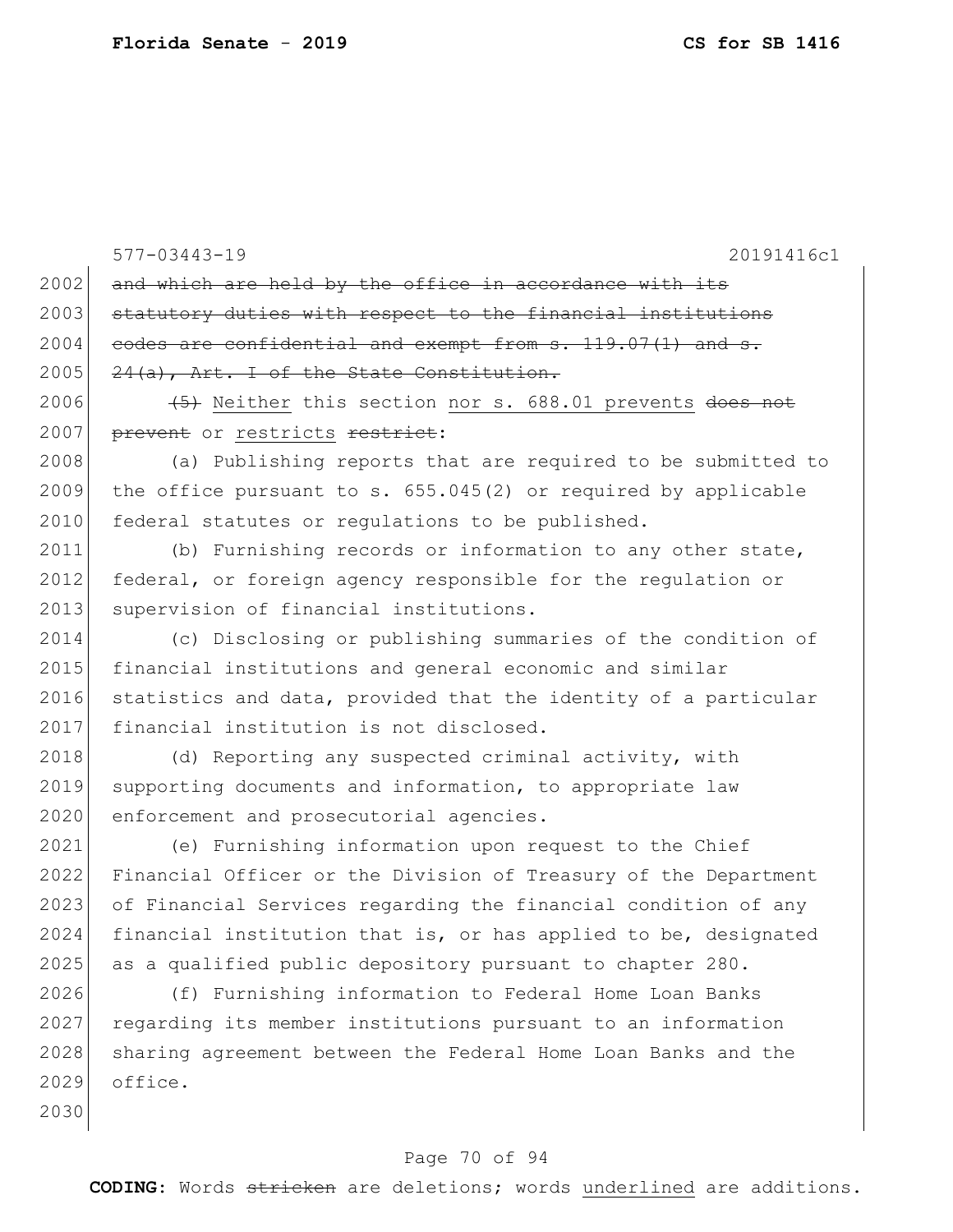577-03443-19 20191416c1 2031 Any confidential information or records obtained from the office 2032 pursuant to this subsection shall be maintained as confidential 2033 and exempt from s. 119.07(1) and s. 24(a), Art. I of the State 2034 Constitution. 2035 (13) This section is  $(14)$  Subsections  $(3)$  and  $(4)$  are 2036 subject to the Open Government Sunset Review Act in accordance 2037 with s. 119.15 and are repealed on October 2, 2019, unless 2038 reviewed and saved from repeal through reenactment by the 2039 Legislature. 2040  $(15)$  Subsections  $(1)$ ,  $(2)$ ,  $(5)$ , and  $(9)$  are subject to the 2041 Open Government Sunset Review Act in accordance with s. 119.15 2042 and is  $\frac{1}{2}$  are repealed on October 2, 2022, unless reviewed and 2043 saved from repeal through reenactment by the Legislature. 2044 Section 72. Section 655.0591, Florida Statutes, is 2045 repealed. 2046 Section 73. Subsection (11) of section 663.533, Florida 2047 Statutes, is amended to read: 2048 663.533 Applicability of the financial institutions codes.-2049 A qualified limited service affiliate is subject to the 2050 financial institutions codes. Without limiting the foregoing, 2051 the following provisions are applicable to a qualified limited 2052 service affiliate: 2053 (11) Section 688.01 655.0591, relating to trade secret 2054 documents. 2055 2056 This section does not prohibit the office from investigating or 2057 examining an entity to ensure that it is not in violation of 2058 this chapter or applicable provisions of the financial 2059 institutions codes.

## Page 71 of 94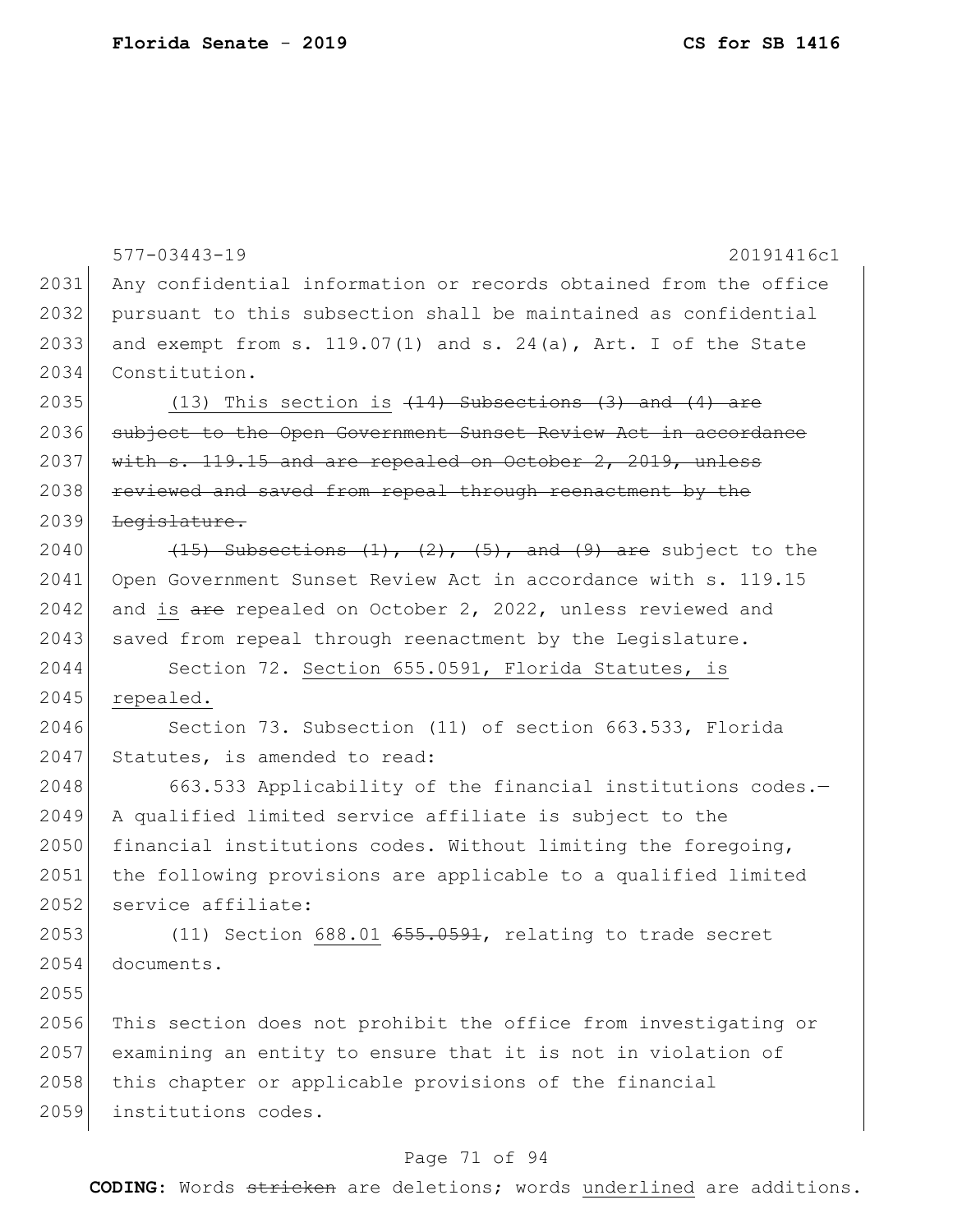577-03443-19 20191416c1 2060 Section 74. Section 721.071, Florida Statutes, is repealed. 2061 Section 75. Subsection (3) and present subsection (4) of  $2062$  section 815.04, Florida Statutes, are amended, and present 2063 subsection (5) of that section is renumbered as subsection  $(4)$ , 2064 to read: 2065 815.04 Offenses against intellectual property<del>; public</del> 2066 records exemption. 2067 (3) Data, programs, or supporting documentation that is a 2068  $t$  trade secret as defined in s. 812.081, that is held by an agency 2069 as defined in chapter 119, and that resides or exists internal 2070 or external to a computer, computer system, computer network, or 2071 electronic device is confidential and exempt from the provisions  $2072$  of s. 119.07(1) and s. 24(a), Art. I of the State Constitution. 2073 This subsection is subject to the Open Government Sunset Review 2074 Act in accordance with s. 119.15 and shall stand repealed on  $2075$  October 2, 2021, unless reviewed and saved from repeal through 2076 reenactment by the Legislature. 2077  $(4)$  A person who willfully, knowingly, and without 2078 authorization discloses or takes data, programs, or supporting 2079 documentation that is a trade secret as defined in s. 812.081  $\leftrightarrow$  $2080$  is confidential as provided by law residing or existing internal 2081 or external to a computer, computer system, computer network, or 2082 electronic device commits an offense against intellectual 2083 property. 2084 Section 76. Section 815.045, Florida Statutes, is repealed. 2085 Section 77. Paragraph (b) of subsection (8) of section 2086 1004.43, Florida Statutes, is amended to read: 2087 1004.43 H. Lee Moffitt Cancer Center and Research 2088 Institute.—There is established the H. Lee Moffitt Cancer Center

## Page 72 of 94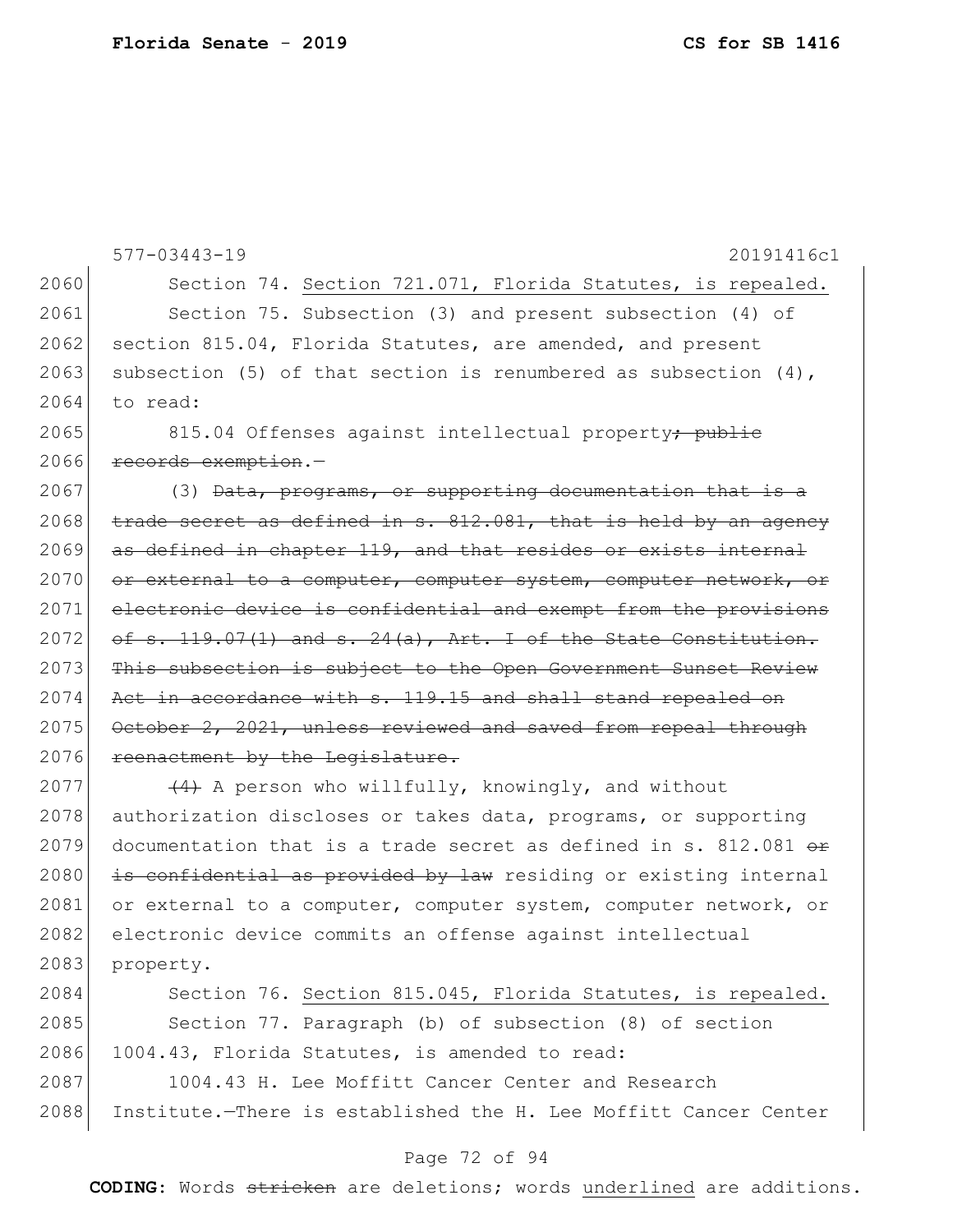577-03443-19 20191416c1 2089 and Research Institute, a statewide resource for basic and 2090 clinical research and multidisciplinary approaches to patient 2091 care. 2092 (8) 2093 (b) Proprietary confidential business information is 2094 confidential and exempt from the provisions of s. 119.07(1) and 2095  $\vert$  s. 24(a), Art. I of the State Constitution. However, the Auditor 2096 General, the Office of Program Policy Analysis and Government 2097 Accountability, and the Board of Governors, pursuant to their 2098 oversight and auditing functions, must be given access to all 2099 proprietary confidential business information upon request and 2100 without subpoena and must maintain the confidentiality of 2101 information so received. As used in this paragraph, the term 2102 "proprietary confidential business information" means 2103 information, regardless of its form or characteristics, which is 2104 owned or controlled by the not-for-profit corporation or its 2105 subsidiaries; is intended to be and is treated by the not-for-2106 profit corporation or its subsidiaries as private and the 2107 disclosure of which would harm the business operations of the 2108 not-for-profit corporation or its subsidiaries; has not been 2109 intentionally disclosed by the corporation or its subsidiaries 2110 unless pursuant to law, an order of a court or administrative 2111 body, a legislative proceeding pursuant to s. 5, Art. III of the 2112 State Constitution, or a private agreement that provides that 2113 the information may be released to the public; and which is 2114 information concerning:

2115 1. Internal auditing controls and reports of internal 2116 auditors;

2117 2. Matters reasonably encompassed in privileged attorney-

#### Page 73 of 94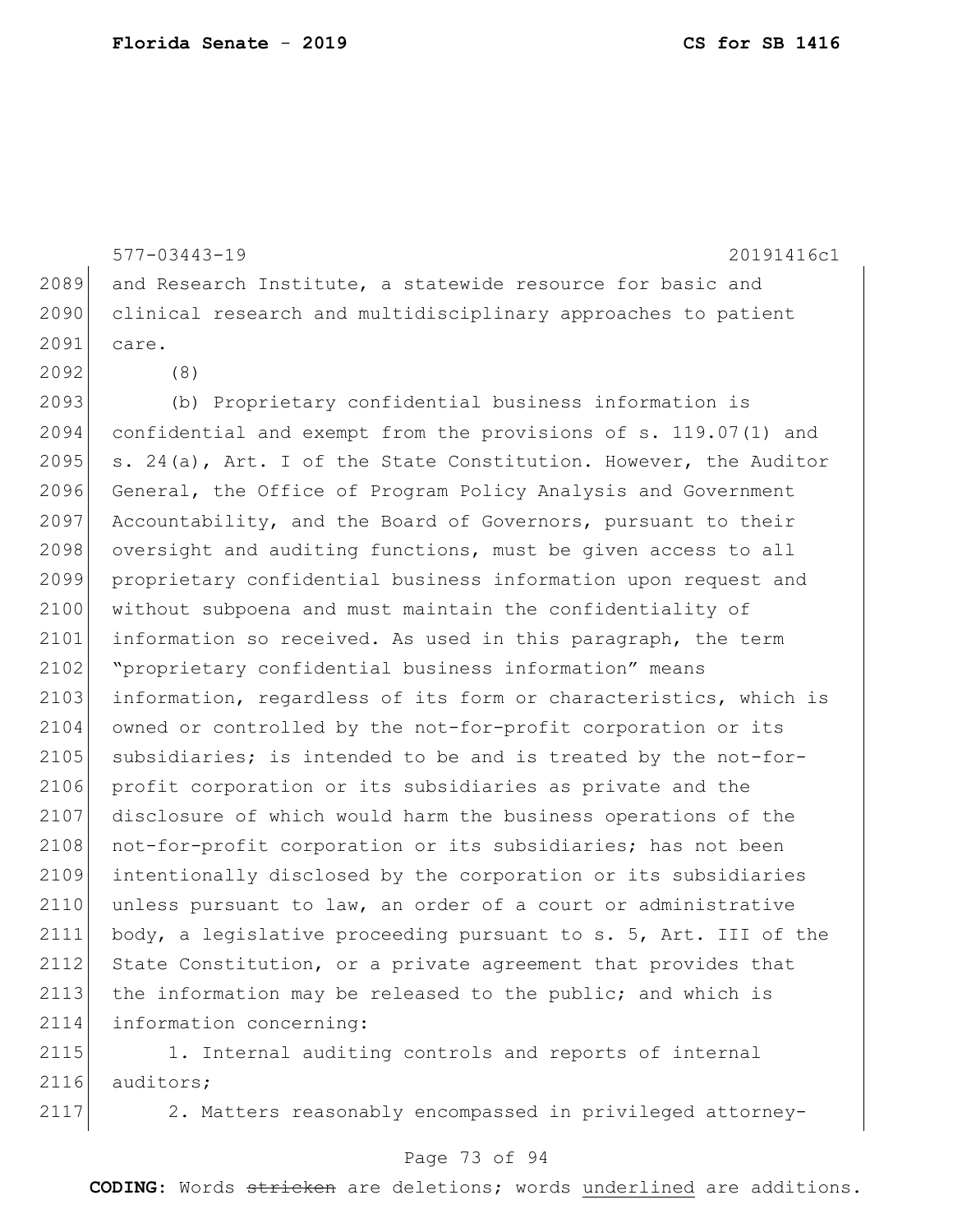577-03443-19 20191416c1 2118 client communications; 2119 3. Contracts for managed-care arrangements, including 2120 preferred provider organization contracts, health maintenance 2121 organization contracts, and exclusive provider organization 2122 contracts, and any documents directly relating to the 2123 negotiation, performance, and implementation of any such 2124 contracts for managed-care arrangements; 2125 4. Bids or other contractual data, banking records, and 2126 credit agreements the disclosure of which would impair the 2127 efforts of the not-for-profit corporation or its subsidiaries to 2128 contract for goods or services on favorable terms; 2129 5. Information relating to private contractual data, the 2130 disclosure of which would impair the competitive interest of the 2131 provider of the information; 2132 6. Corporate officer and employee personnel information; 2133 7. Information relating to the proceedings and records of 2134 credentialing panels and committees and of the governing board 2135 of the not-for-profit corporation or its subsidiaries relating 2136 to credentialing; 2137 8. Minutes of meetings of the governing board of the not-2138 for-profit corporation and its subsidiaries, except minutes of 2139 meetings open to the public pursuant to subsection (9); 2140 9. Information that reveals plans for marketing services 2141 that the corporation or its subsidiaries reasonably expect to be 2142 provided by competitors; 2143 10. Trade secrets as defined in s.  $688.01$   $\text{S}$ .  $688.002$ , 2144 including: 2145 a. Information relating to methods of manufacture or

2146 production, potential trade secrets, potentially patentable

#### Page 74 of 94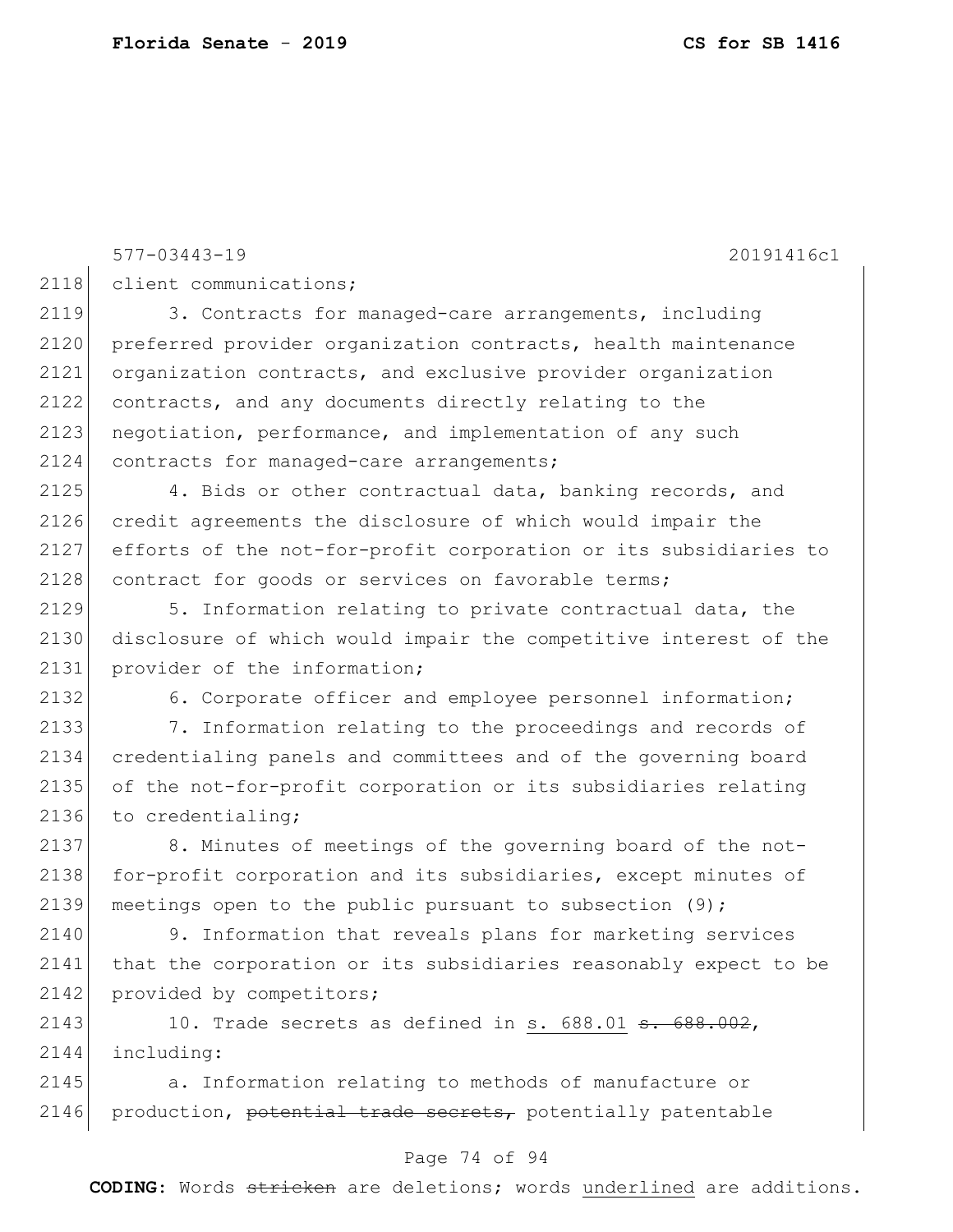577-03443-19 20191416c1 2147 materials, or proprietary information received, generated, 2148 ascertained, or discovered during the course of research 2149 conducted by the not-for-profit corporation or its subsidiaries; 2150 and 2151 b. Reimbursement methodologies or rates; 2152 11. The identity of donors or prospective donors of 2153 property who wish to remain anonymous or any information 2154 identifying such donors or prospective donors. The anonymity of 2155 these donors or prospective donors must be maintained in the 2156 auditor's report; or 2157 12. Any information received by the not-for-profit 2158 corporation or its subsidiaries from an agency in this or 2159 another state or nation or the Federal Government which is 2160 otherwise exempt or confidential pursuant to the laws of this or 2161 another state or nation or pursuant to federal law. 2162 2163 As used in this paragraph, the term "managed care" means systems 2164 or techniques generally used by third-party payors or their 2165 agents to affect access to and control payment for health care 2166 services. Managed-care techniques most often include one or more 2167 of the following: prior, concurrent, and retrospective review of 2168 the medical necessity and appropriateness of services or site of 2169 services; contracts with selected health care providers; 2170 financial incentives or disincentives related to the use of 2171 specific providers, services, or service sites; controlled 2172 access to and coordination of services by a case manager; and 2173 payor efforts to identify treatment alternatives and modify 2174 benefit restrictions for high-cost patient care. 2175 Section 78. Subsection (2) of section 1004.78, Florida

#### Page 75 of 94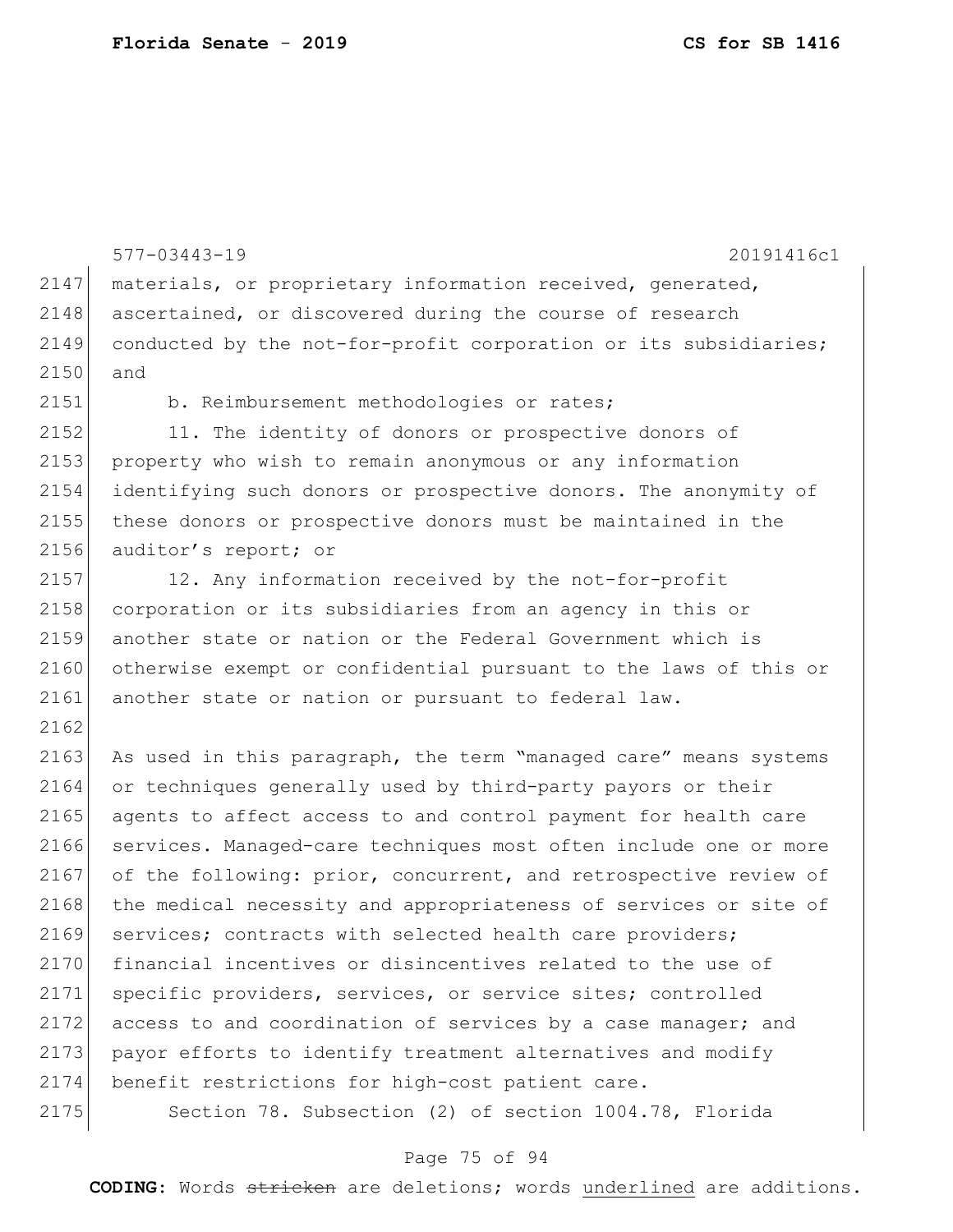577-03443-19 20191416c1 2176 Statutes, is amended to read: 2177 1004.78 Technology transfer centers at Florida College 2178 System institutions.-2179 (2) The Florida College System institution board of 2180 trustees shall set such policies to regulate the activities of 2181 the technology transfer center as it may consider necessary to 2182 effectuate the purposes of this section and to administer the 2183 programs of the center in a manner which assures efficiency and 2184 effectiveness, producing the maximum benefit for the educational 2185 programs and maximum service to the state. To this end, 2186 materials that relate to methods of manufacture or production, 2187 potential trade secrets, potentially patentable material, actual 2188 trade secrets as defined in s. 688.01, business transactions, or 2189 proprietary information received, generated, ascertained, or 2190 discovered during the course of activities conducted within the 2191 Florida College System institutions shall be confidential and 2192 exempt from the provisions of s. 119.07(1), except that a 2193 Florida College System institution shall make available upon 2194 request the title and description of a project, the name of the 2195 investigator, and the amount and source of funding provided for 2196 such project.

2197 Section 79. Section 601.80, Florida Statutes, is amended to 2198 read:

2199 601.80 Unlawful to use uncertified coloring matter.—It is 2200 unlawful for any person to use on oranges or citrus hybrids any 2201 coloring matter which has not first received the approval of the 2202 Department of Agriculture as provided under s. 601.76.

2203 Section 80. Present subsection (11) of section 663.533, 2204 Florida Statutes, is amended, and present subsections (12) and

#### Page 76 of 94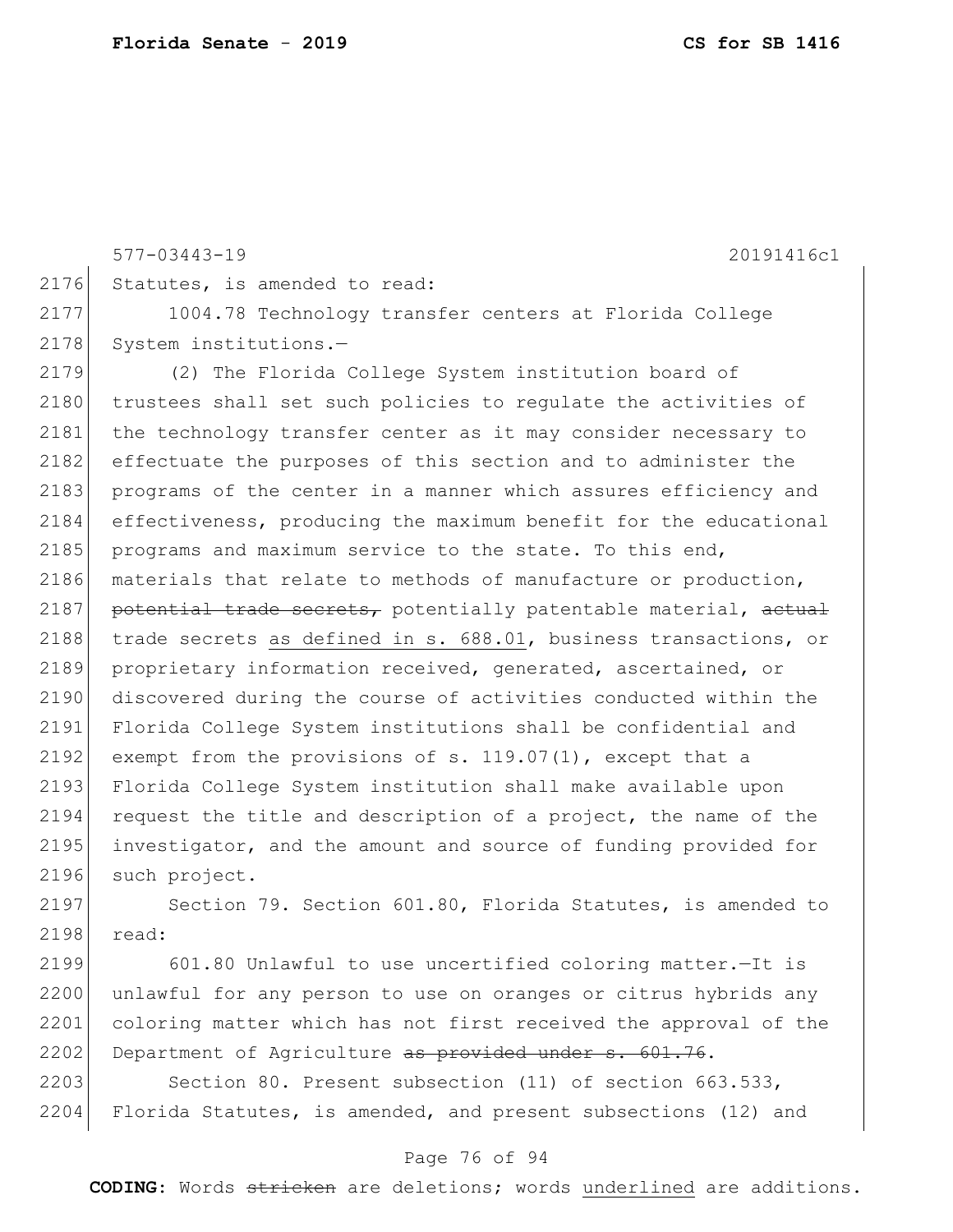|      | $577 - 03443 - 19$<br>20191416c1                                |
|------|-----------------------------------------------------------------|
| 2205 | (13) of that section are renumbered as subsections (11) and     |
| 2206 | $(12)$ , respectively, to read:                                 |
| 2207 | 663.533 Applicability of the financial institutions codes.-     |
| 2208 | A qualified limited service affiliate is subject to the         |
| 2209 | financial institutions codes. Without limiting the foregoing,   |
| 2210 | the following provisions are applicable to a qualified limited  |
| 2211 | service affiliate:                                              |
| 2212 | (11) Section 655.0591, relating to trade secret documents.      |
| 2213 |                                                                 |
| 2214 | This section does not prohibit the office from investigating or |
| 2215 | examining an entity to ensure that it is not in violation of    |
| 2216 | this chapter or applicable provisions of the financial          |
| 2217 | institutions codes.                                             |
| 2218 | Section 81. Paragraph (c) of subsection (12) of section         |
| 2219 | 721.13, Florida Statutes, is amended to read:                   |
| 2220 | 721.13 Management.-                                             |
| 2221 | (12)                                                            |
| 2222 | (c) The managing entity shall maintain copies of all            |
| 2223 | records, data, and information supporting the processes,        |
| 2224 | analyses, procedures, and methods utilized by the managing      |
| 2225 | entity in its determination to reserve accommodations of the    |
| 2226 | timeshare plan pursuant to this subsection for a period of 5    |
| 2227 | years from the date of such determination. In the event of an   |
| 2228 | investigation by the division for failure of a managing entity  |
| 2229 | to comply with this subsection, the managing entity shall make  |
| 2230 | all such records, data, and information available to the        |
| 2231 | division for inspection, provided that if the managing entity   |
| 2232 | complies with the provisions of s. 721.071, any such records,   |
| 2233 | data, and information provided to the division shall constitute |

# Page 77 of 94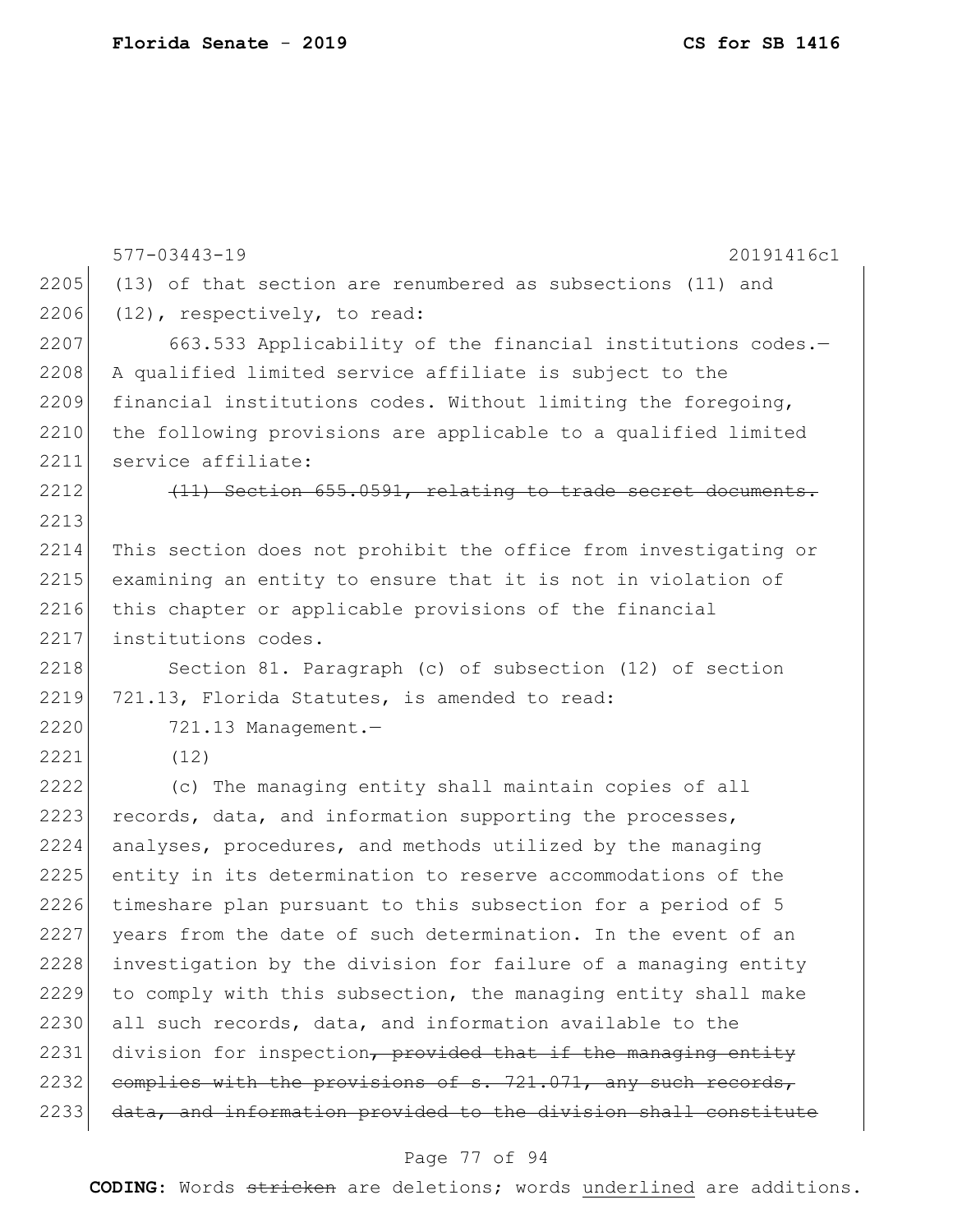|      | $577 - 03443 - 19$                                       |        | 20191416c1                                                  |
|------|----------------------------------------------------------|--------|-------------------------------------------------------------|
| 2234 | a trade secret pursuant to that section.                 |        |                                                             |
| 2235 |                                                          |        | Section 82. Paragraphs (a) and (c) of subsection (3) of     |
| 2236 | section 921.0022, Florida Statutes, are amended to read: |        |                                                             |
| 2237 |                                                          |        | 921.0022 Criminal Punishment Code; offense severity ranking |
| 2238 | $chart. -$                                               |        |                                                             |
| 2239 | (3) OFFENSE SEVERITY RANKING CHART                       |        |                                                             |
| 2240 | $(a)$ LEVEL 1                                            |        |                                                             |
| 2241 |                                                          |        |                                                             |
|      | Florida                                                  | Felony |                                                             |
|      | Statute                                                  | Degree | Description                                                 |
| 2242 |                                                          |        |                                                             |
|      | 24.118(3)(a)                                             | 3rd    | Counterfeit or altered state                                |
|      |                                                          |        | lottery ticket.                                             |
| 2243 |                                                          |        |                                                             |
|      | 212.054(2)(b)                                            | 3rd    | Discretionary sales surtax;                                 |
|      |                                                          |        | limitations, administration,                                |
|      |                                                          |        | and collection.                                             |
| 2244 |                                                          |        |                                                             |
|      | $212.15(2)$ (b)                                          | 3rd    | Failure to remit sales                                      |
|      |                                                          |        | taxes, amount greater than                                  |
|      |                                                          |        | \$300 but less than \$20,000.                               |
| 2245 |                                                          |        |                                                             |
|      | 316.1935(1)                                              | 3rd    | Fleeing or attempting to                                    |
|      |                                                          |        | elude law enforcement                                       |
|      |                                                          |        | officer.                                                    |
| 2246 |                                                          |        |                                                             |
|      | 319.30(5)                                                | 3rd    | Sell, exchange, give away                                   |
|      |                                                          |        | certificate of title or                                     |
|      |                                                          |        | identification number plate.                                |
|      |                                                          |        |                                                             |

# Page 78 of 94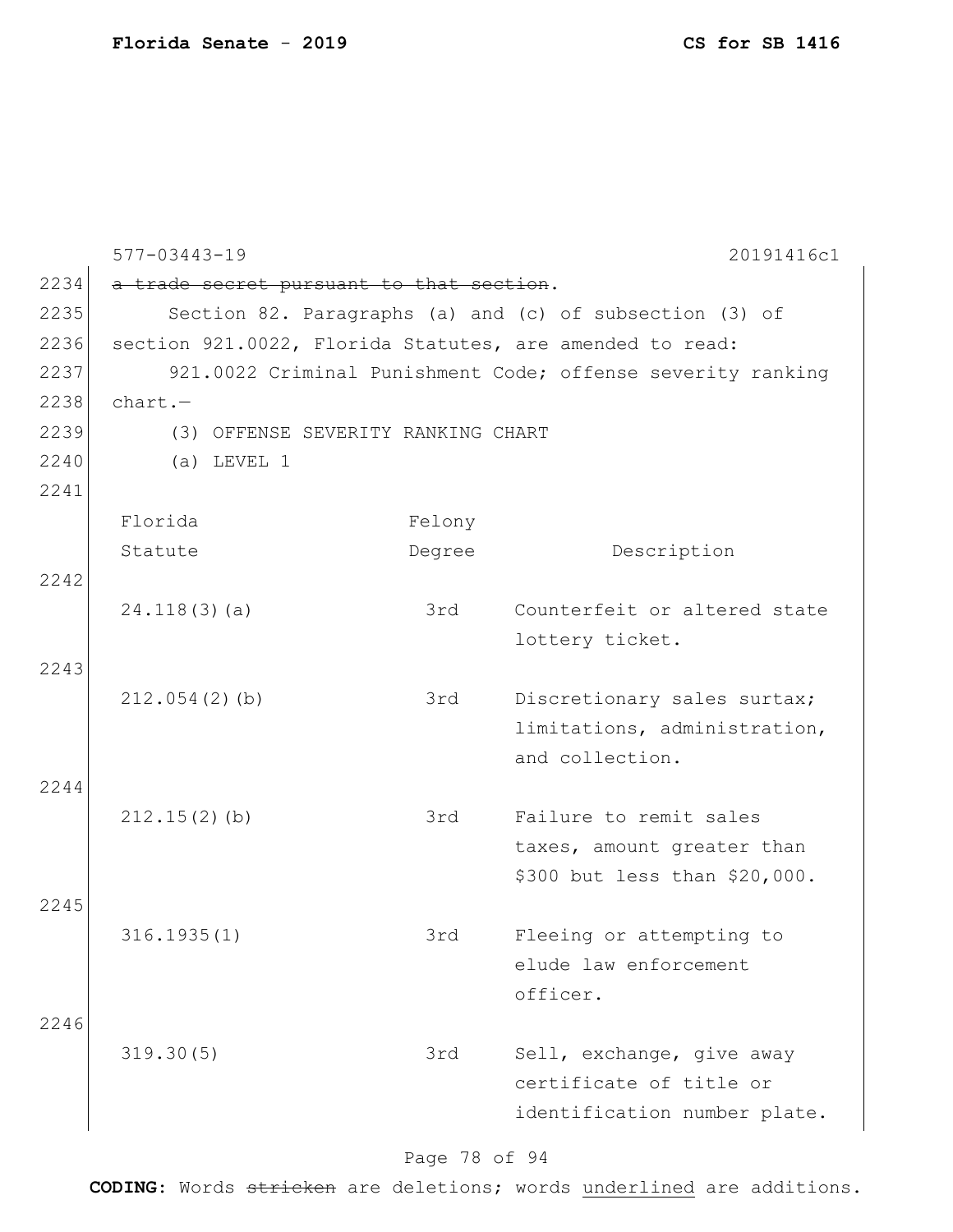|      | 577-03443-19      |     | 20191416c1                                                                                                   |
|------|-------------------|-----|--------------------------------------------------------------------------------------------------------------|
| 2247 |                   |     |                                                                                                              |
|      | 319.35(1)(a)      | 3rd | Tamper, adjust, change,                                                                                      |
|      |                   |     | etc., an odometer.                                                                                           |
| 2248 | 320.26(1)(a)      | 3rd | Counterfeit, manufacture, or<br>sell registration license<br>plates or validation<br>stickers.               |
| 2249 |                   |     |                                                                                                              |
|      | 322.212           | 3rd | Possession of forged,<br>stolen, counterfeit, or                                                             |
|      | $(1)$ $(a) - (c)$ |     | unlawfully issued driver                                                                                     |
|      |                   |     | license; possession of                                                                                       |
|      |                   |     | simulated identification.                                                                                    |
| 2250 | 322.212(4)        | 3rd | Supply or aid in supplying<br>unauthorized driver license<br>or identification card.                         |
| 2251 | $322.212(5)$ (a)  | 3rd | False application for driver                                                                                 |
|      |                   |     | license or identification<br>card.                                                                           |
| 2252 |                   | 3rd |                                                                                                              |
| 2253 | 414.39(3)(a)      |     | Fraudulent misappropriation<br>of public assistance funds<br>by employee/official, value<br>more than \$200. |
|      | 443.071(1)        | 3rd | False statement or                                                                                           |

# Page 79 of 94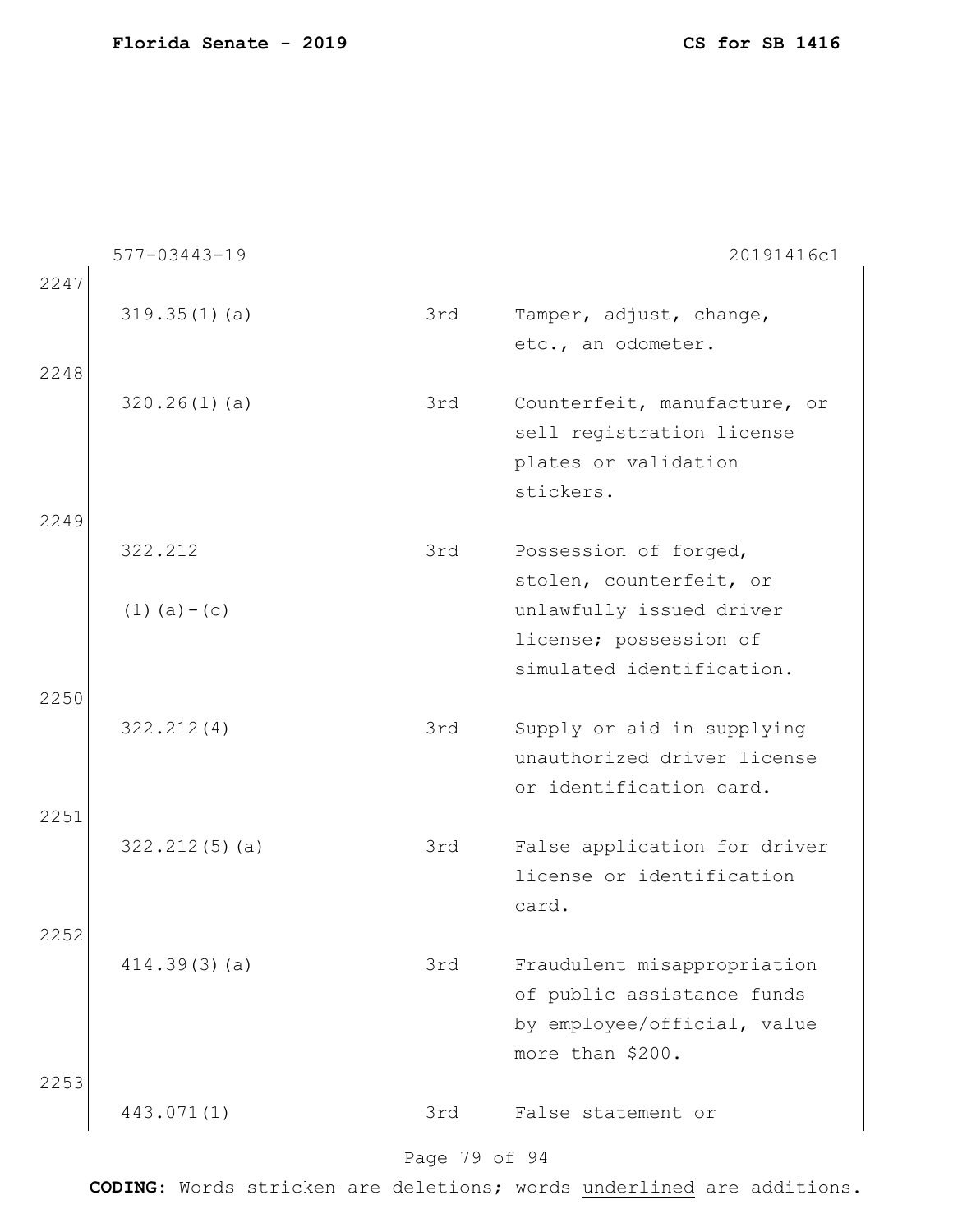|      | $577 - 03443 - 19$ |     | 20191416c1                   |
|------|--------------------|-----|------------------------------|
|      |                    |     | representation to obtain or  |
|      |                    |     | increase reemployment        |
|      |                    |     | assistance benefits.         |
| 2254 |                    |     |                              |
|      | 509.151(1)         | 3rd | Defraud an innkeeper, food   |
|      |                    |     | or lodging value greater     |
|      |                    |     | than \$300.                  |
| 2255 |                    |     |                              |
|      | 517.302(1)         | 3rd | Violation of the Florida     |
|      |                    |     | Securities and Investor      |
|      |                    |     | Protection Act.              |
| 2256 |                    |     |                              |
|      | 562.27(1)          | 3rd | Possess still or still       |
|      |                    |     | apparatus.                   |
| 2257 |                    |     |                              |
|      | 713.69             | 3rd | Tenant removes property upon |
|      |                    |     | which lien has accrued,      |
|      |                    |     | value more than \$50.        |
| 2258 |                    |     |                              |
|      | 812.014(3)(c)      | 3rd | Petit theft (3rd             |
|      |                    |     | conviction); theft of any    |
|      |                    |     | property not specified in    |
|      |                    |     | subsection (2).              |
| 2259 |                    |     |                              |
|      | 812.081(2)         | 3rd | Unlawfully makes or causes   |
|      |                    |     | to be made a reproduction of |
|      |                    |     | a trade secret.              |
| 2260 |                    |     |                              |
|      | 815.04(4)(a)       | 3rd | Offense against intellectual |
|      |                    |     |                              |
|      |                    |     |                              |

#### Page 80 of 94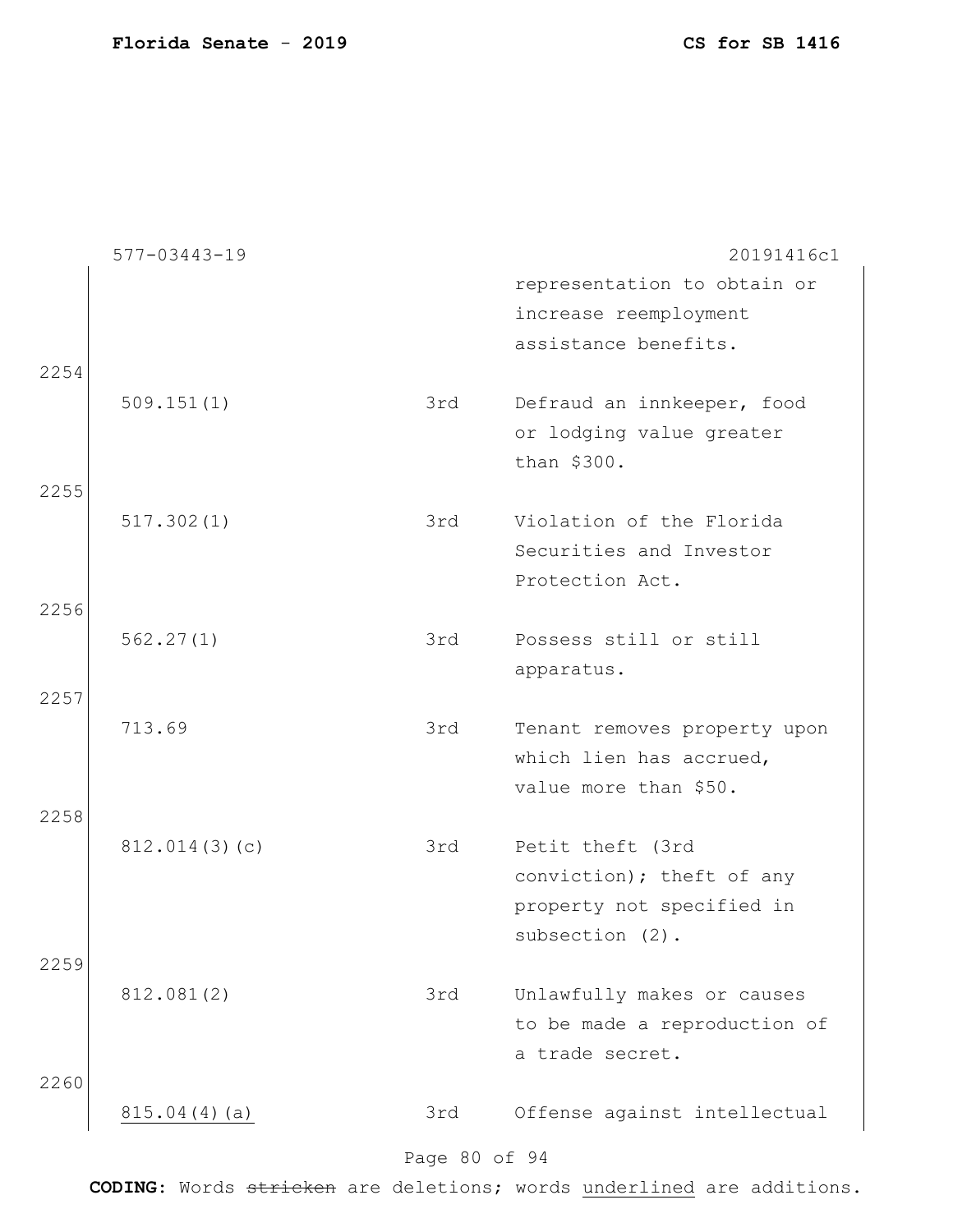|              | 577-03443-19 |     | 20191416c1                                                                                                                          |
|--------------|--------------|-----|-------------------------------------------------------------------------------------------------------------------------------------|
|              | 815.04(5)(a) |     | property (i.e., computer<br>programs, data).                                                                                        |
| 2261         |              |     |                                                                                                                                     |
| 2262         | 817.52(2)    | 3rd | Hiring with intent to<br>defraud, motor vehicle<br>services.                                                                        |
|              | 817.569(2)   | 3rd | Use of public record or<br>public records information<br>or providing false<br>information to facilitate<br>commission of a felony. |
| 2263         |              |     |                                                                                                                                     |
| 2264         | 826.01       | 3rd | Bigamy.                                                                                                                             |
| 2265         | 828.122(3)   | 3rd | Fighting or baiting animals.                                                                                                        |
|              | 831.04(1)    | 3rd | Any erasure, alteration,<br>etc., of any replacement<br>deed, map, plat, or other<br>document listed in s. 92.28.                   |
| 2266<br>2267 | 831.31(1)(a) | 3rd | Sell, deliver, or possess<br>counterfeit controlled<br>substances, all but s.<br>893.03(5) drugs.                                   |
|              | 832.041(1)   | 3rd | Stopping payment with intent<br>to defraud \$150 or more.                                                                           |

# Page 81 of 94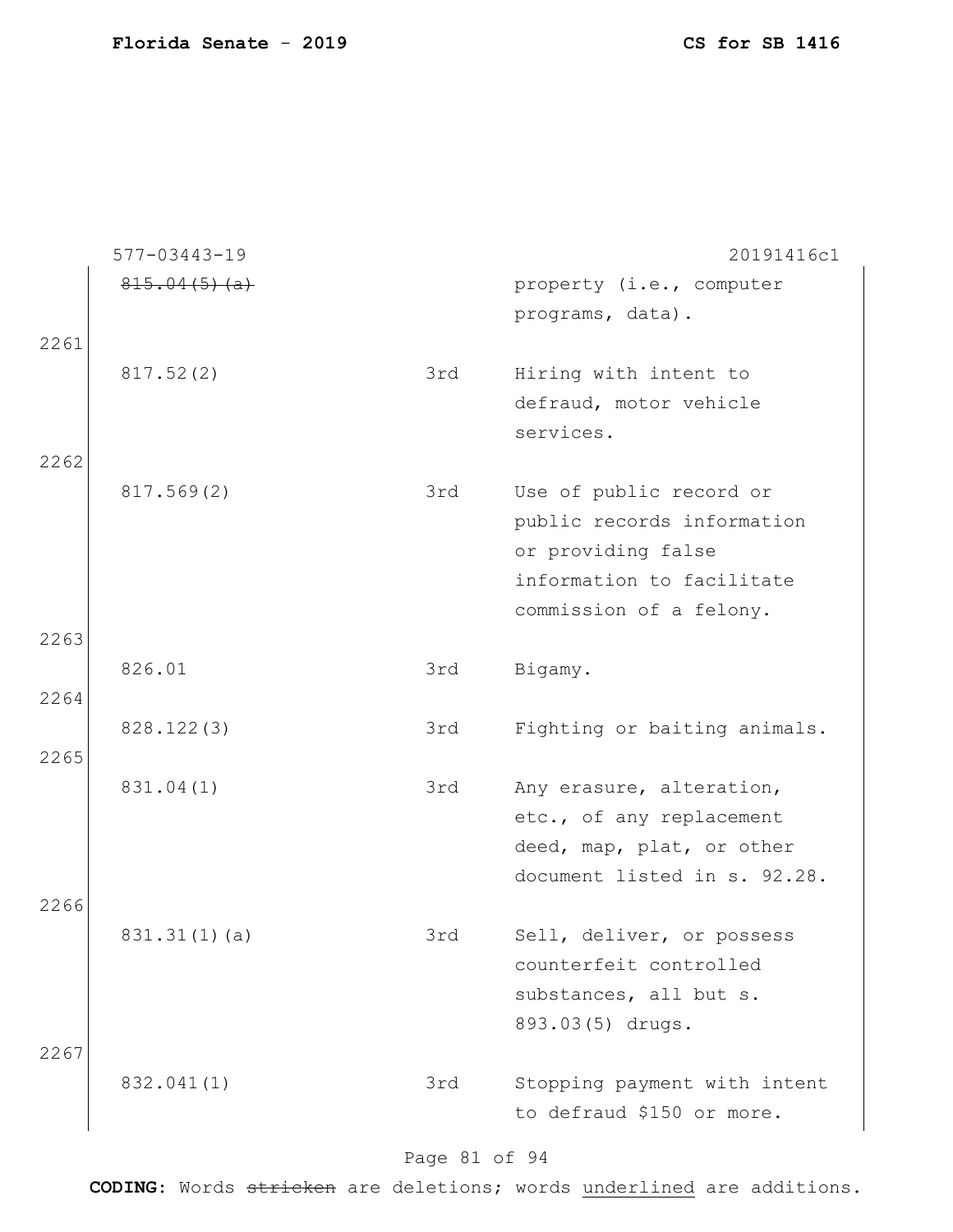|      | 577-03443-19          |     | 20191416c1                                            |
|------|-----------------------|-----|-------------------------------------------------------|
| 2268 |                       |     |                                                       |
|      | $832.05(2)(b)$ &      | 3rd | Knowing, making, issuing<br>worthless checks \$150 or |
|      | $(4)$ (c)             |     | more or obtaining property                            |
|      |                       |     | in return for worthless                               |
|      |                       |     | check \$150 or more.                                  |
| 2269 |                       |     |                                                       |
|      | 838.15(2)             | 3rd | Commercial bribe receiving.                           |
| 2270 |                       |     |                                                       |
|      | 838.16                | 3rd | Commercial bribery.                                   |
| 2271 |                       |     |                                                       |
|      | 843.18                | 3rd | Fleeing by boat to elude a                            |
|      |                       |     | law enforcement officer.                              |
| 2272 |                       |     |                                                       |
|      | $847.011(1)$ (a)      | 3rd | Sell, distribute, etc.,                               |
|      |                       |     | obscene, lewd, etc.,                                  |
|      |                       |     | material (2nd conviction).                            |
| 2273 |                       |     |                                                       |
|      | 849.01                | 3rd | Keeping gambling house.                               |
| 2274 |                       |     |                                                       |
|      | $849.09(1)$ (a) – (d) | 3rd | Lottery; set up, promote,                             |
|      |                       |     | etc., or assist therein,                              |
|      |                       |     | conduct or advertise drawing                          |
|      |                       |     | for prizes, or dispose of                             |
|      |                       |     | property or money by means                            |
|      |                       |     | of lottery.                                           |
| 2275 |                       |     |                                                       |
|      | 849.23                | 3rd | Gambling-related machines;                            |
|      |                       |     | "common offender" as to                               |
|      |                       |     |                                                       |

# Page 82 of 94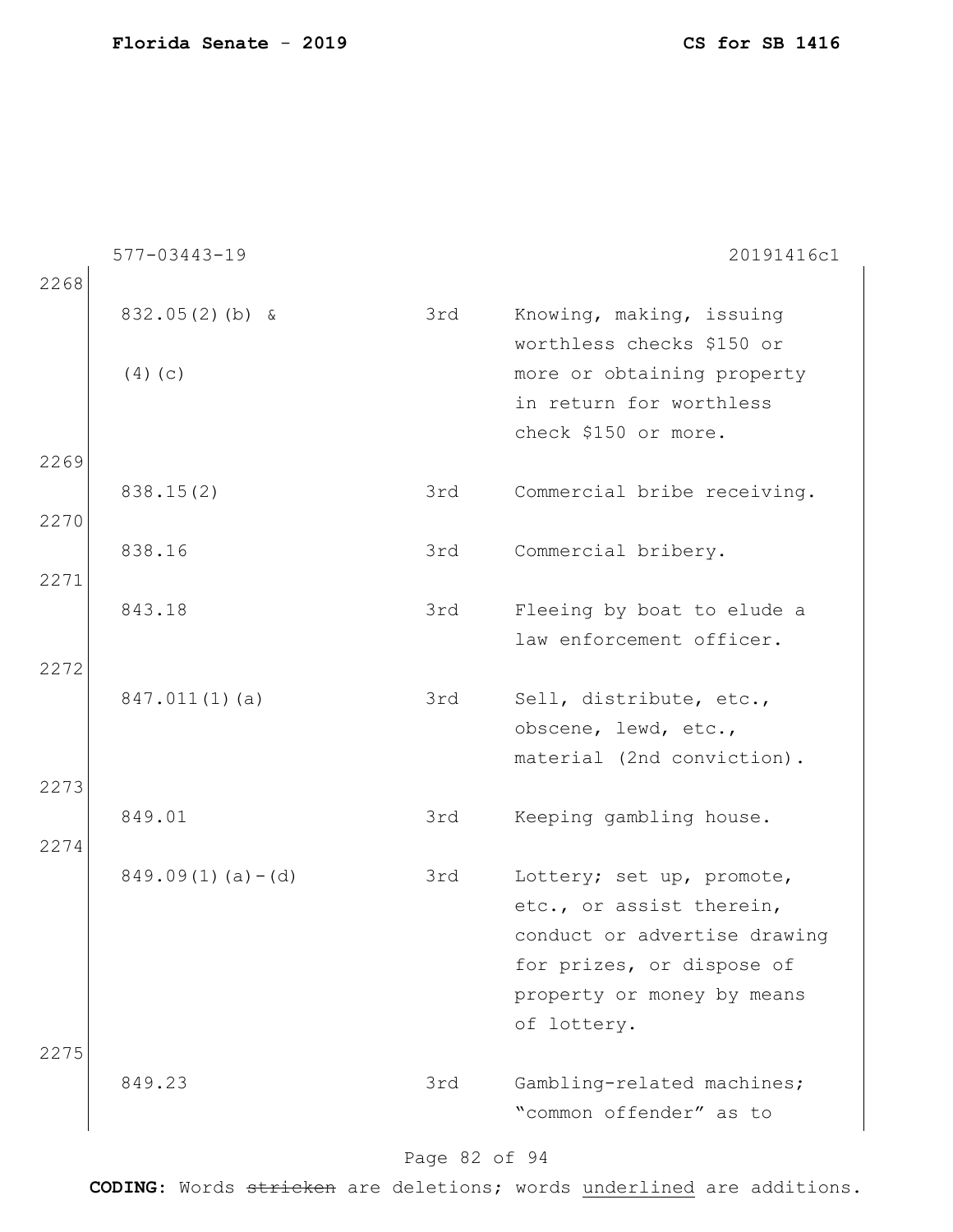|              | 577-03443-19    |        | 20191416c1                   |
|--------------|-----------------|--------|------------------------------|
|              |                 |        | property rights.             |
| 2276         |                 |        |                              |
|              | 849.25(2)       | 3rd    | Engaging in bookmaking.      |
| 2277         |                 |        |                              |
|              | 860.08          | 3rd    | Interfere with a railroad    |
| 2278         |                 |        | signal.                      |
|              | 860.13(1)(a)    | 3rd    | Operate aircraft while under |
|              |                 |        | the influence.               |
| 2279         |                 |        |                              |
|              | 893.13(2)(a)2.  | 3rd    | Purchase of cannabis.        |
| 2280         |                 |        |                              |
|              | 893.13(6)(a)    | 3rd    | Possession of cannabis (more |
|              |                 |        | than 20 grams).              |
| 2281         |                 |        |                              |
|              | 934.03(1)(a)    | 3rd    | Intercepts, or procures any  |
|              |                 |        | other person to intercept,   |
|              |                 |        | any wire or oral             |
|              |                 |        | communication.               |
| 2282<br>2283 |                 |        |                              |
| 2284         | $(c)$ LEVEL 3   |        |                              |
| 2285         |                 |        |                              |
|              | Florida         | Felony |                              |
|              | Statute         | Degree | Description                  |
| 2286         |                 |        |                              |
|              | $119.10(2)$ (b) | 3rd    | Unlawful use of              |
|              |                 |        | confidential information     |
|              |                 |        | from police reports.         |
|              |                 |        |                              |

# Page 83 of 94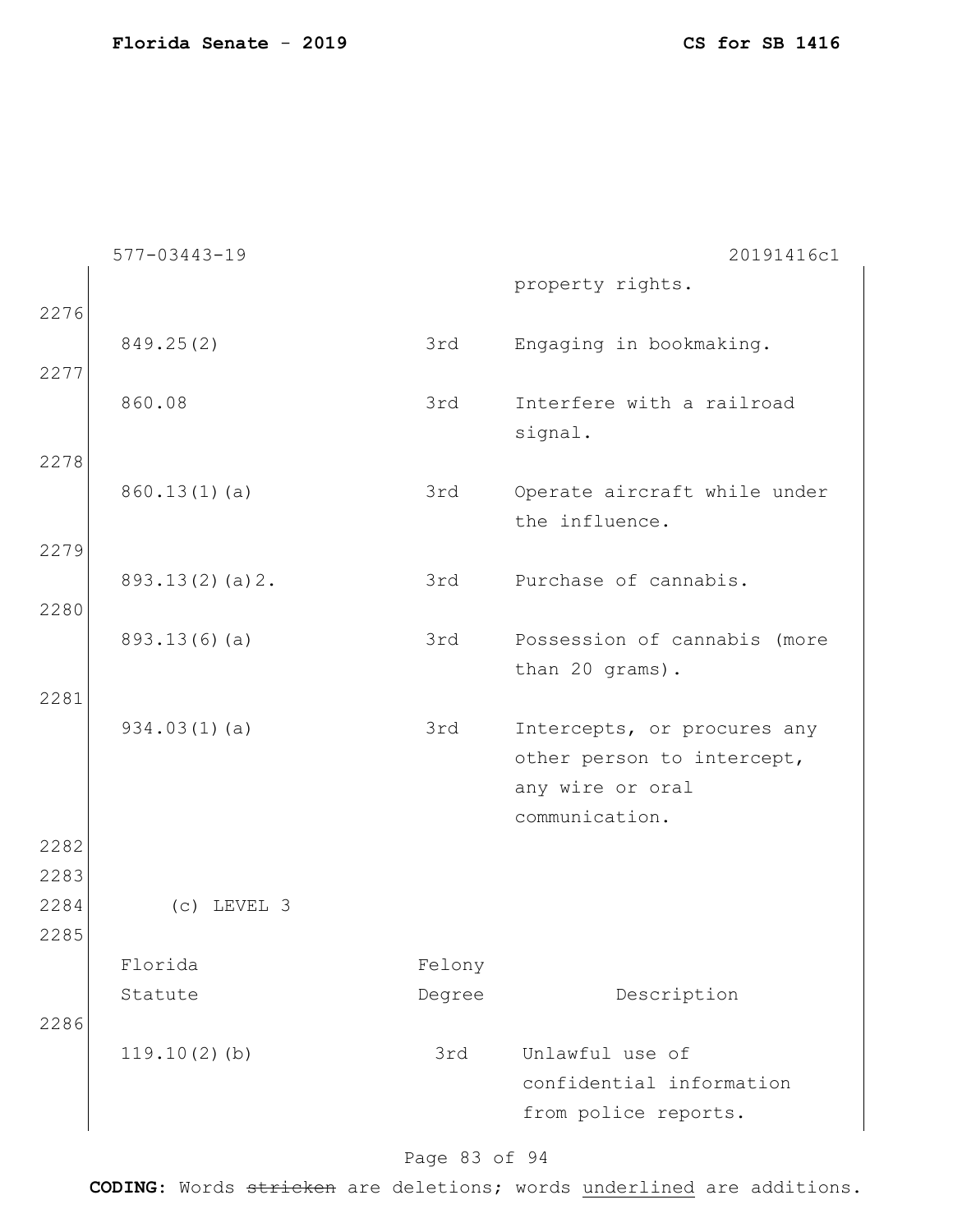|              | 577-03443-19               |     | 20191416c1                                                                                                            |
|--------------|----------------------------|-----|-----------------------------------------------------------------------------------------------------------------------|
| 2287<br>2288 | 316.066<br>$(3)$ (b) – (d) | 3rd | Unlawfully obtaining or<br>using confidential crash<br>reports.                                                       |
| 2289         | $316.193(2)$ (b)           | 3rd | Felony DUI, 3rd conviction.                                                                                           |
|              | 316.1935(2)                | 3rd | Fleeing or attempting to<br>elude law enforcement<br>officer in patrol vehicle<br>with siren and lights<br>activated. |
| 2290<br>2291 | 319.30(4)                  | 3rd | Possession by junkyard of<br>motor vehicle with<br>identification number plate<br>removed.                            |
|              | 319.33(1)(a)               | 3rd | Alter or forge any<br>certificate of title to a<br>motor vehicle or mobile<br>home.                                   |
| 2292         | 319.33(1)(c)               | 3rd | Procure or pass title on<br>stolen vehicle.                                                                           |
| 2293         | 319.33(4)                  | 3rd | With intent to defraud,<br>possess, sell, etc., a<br>blank, forged, or                                                |

# Page 84 of 94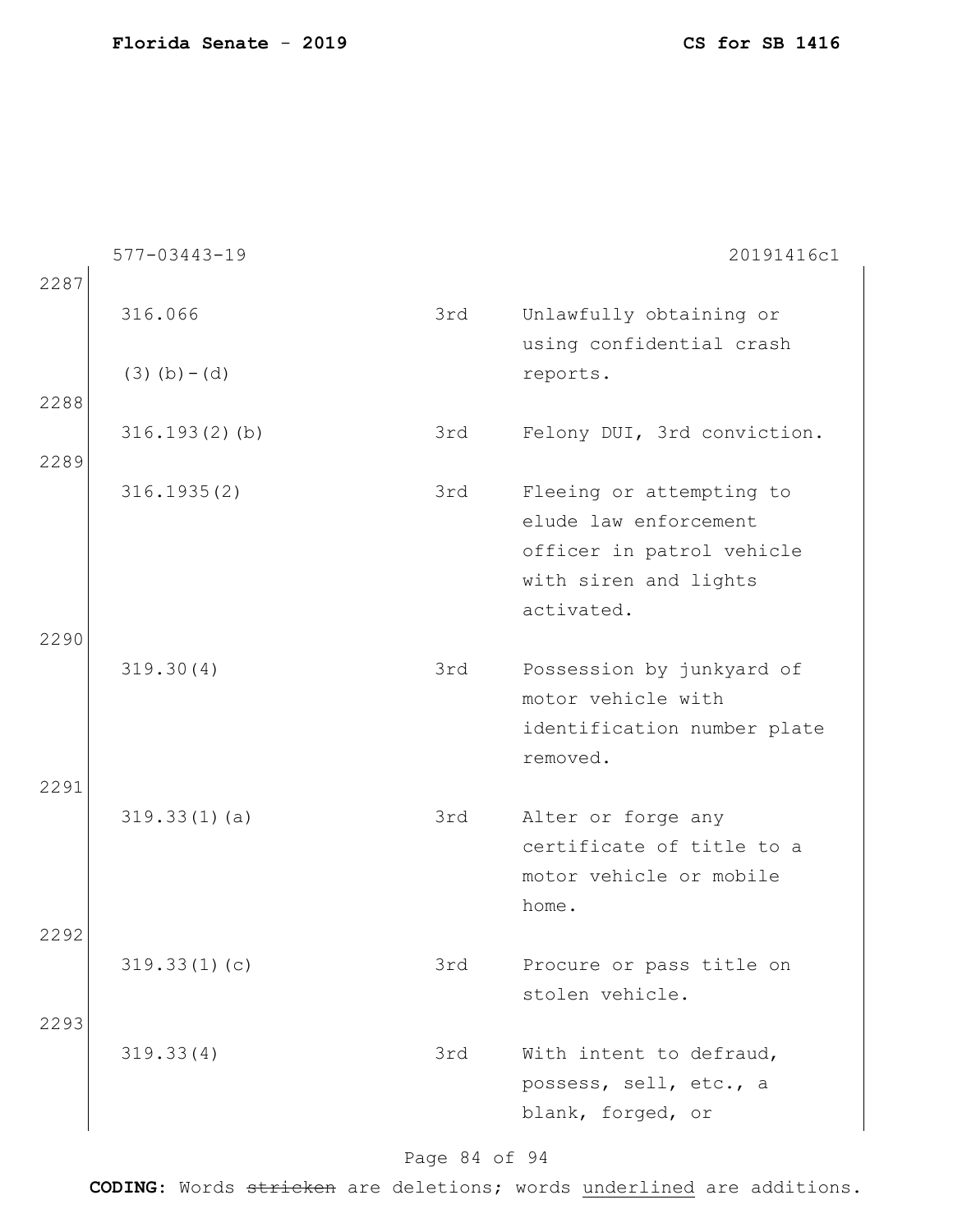|      | $577 - 03443 - 19$ |     | 20191416c1                 |
|------|--------------------|-----|----------------------------|
|      |                    |     | unlawfully obtained title  |
|      |                    |     | or registration.           |
| 2294 |                    |     |                            |
|      | 327.35(2)(b)       | 3rd | Felony BUI.                |
| 2295 |                    |     |                            |
|      | 328.05(2)          | 3rd | Possess, sell, or          |
|      |                    |     | counterfeit fictitious,    |
|      |                    |     | stolen, or fraudulent      |
|      |                    |     | titles or bills of sale of |
|      |                    |     | vessels.                   |
| 2296 |                    |     |                            |
|      | 328.07(4)          | 3rd | Manufacture, exchange, or  |
|      |                    |     | possess vessel with        |
|      |                    |     | counterfeit or wrong ID    |
|      |                    |     | number.                    |
| 2297 |                    |     |                            |
|      | 376.302(5)         | 3rd | Fraud related to           |
|      |                    |     | reimbursement for cleanup  |
|      |                    |     | expenses under the Inland  |
|      |                    |     | Protection Trust Fund.     |
| 2298 |                    |     |                            |
|      | 379.2431           | 3rd | Taking, disturbing,        |
|      |                    |     | mutilating, destroying,    |
|      | $(1)$ (e) $5$ .    |     | causing to be destroyed,   |
|      |                    |     | transferring, selling,     |
|      |                    |     | offering to sell,          |
|      |                    |     | molesting, or harassing    |
|      |                    |     | marine turtles, marine     |
|      |                    |     | turtle eggs, or marine     |
|      |                    |     |                            |

Page 85 of 94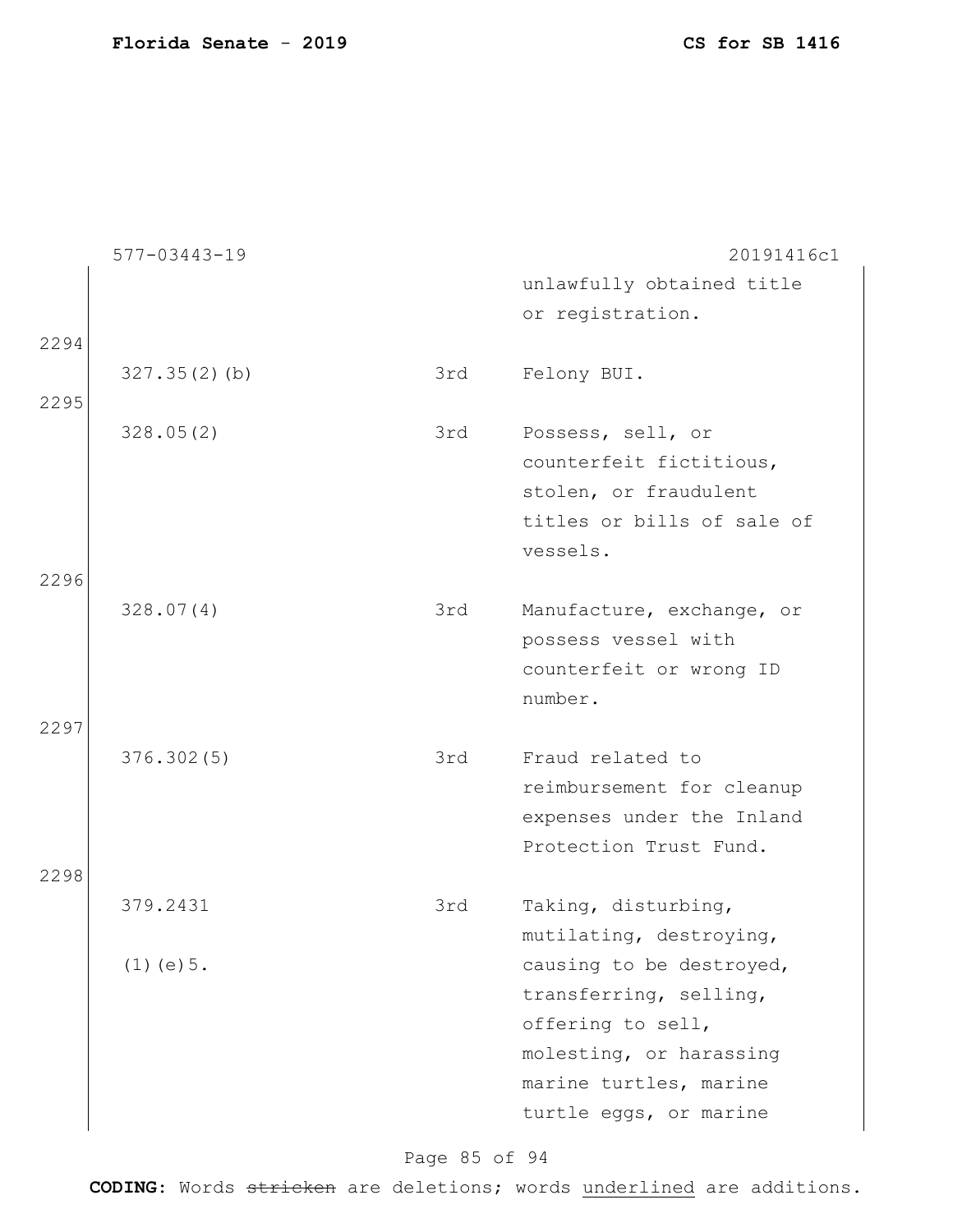|      | $577 - 03443 - 19$ |               | 20191416c1                  |
|------|--------------------|---------------|-----------------------------|
|      |                    |               | turtle nests in violation   |
|      |                    |               | of the Marine Turtle        |
|      |                    |               | Protection Act.             |
| 2299 |                    |               |                             |
|      | 379.2431           | 3rd           | Possessing any marine       |
|      |                    |               | turtle species or           |
|      | $(1)$ (e) $6$ .    |               | hatchling, or parts         |
|      |                    |               | thereof, or the nest of any |
|      |                    |               | marine turtle species       |
|      |                    |               | described in the Marine     |
|      |                    |               | Turtle Protection Act.      |
| 2300 |                    |               |                             |
|      | 379.2431           | 3rd           | Soliciting to commit or     |
|      |                    |               | conspiring to commit a      |
|      | $(1)$ (e) $7$ .    |               | violation of the Marine     |
|      |                    |               | Turtle Protection Act.      |
| 2301 |                    |               |                             |
|      | 400.9935(4)(a)     | 3rd           | Operating a clinic, or      |
|      |                    |               | offering services requiring |
|      | or $(b)$           |               | licensure, without a        |
|      |                    |               | license.                    |
| 2302 |                    |               |                             |
|      | 400.9935(4)(e)     | 3rd           | Filing a false license      |
|      |                    |               | application or other        |
|      |                    |               | required information or     |
|      |                    |               | failing to report           |
|      |                    |               | information.                |
| 2303 |                    |               |                             |
|      | 440.1051(3)        | 3rd           | False report of workers'    |
|      |                    | Page 86 of 94 |                             |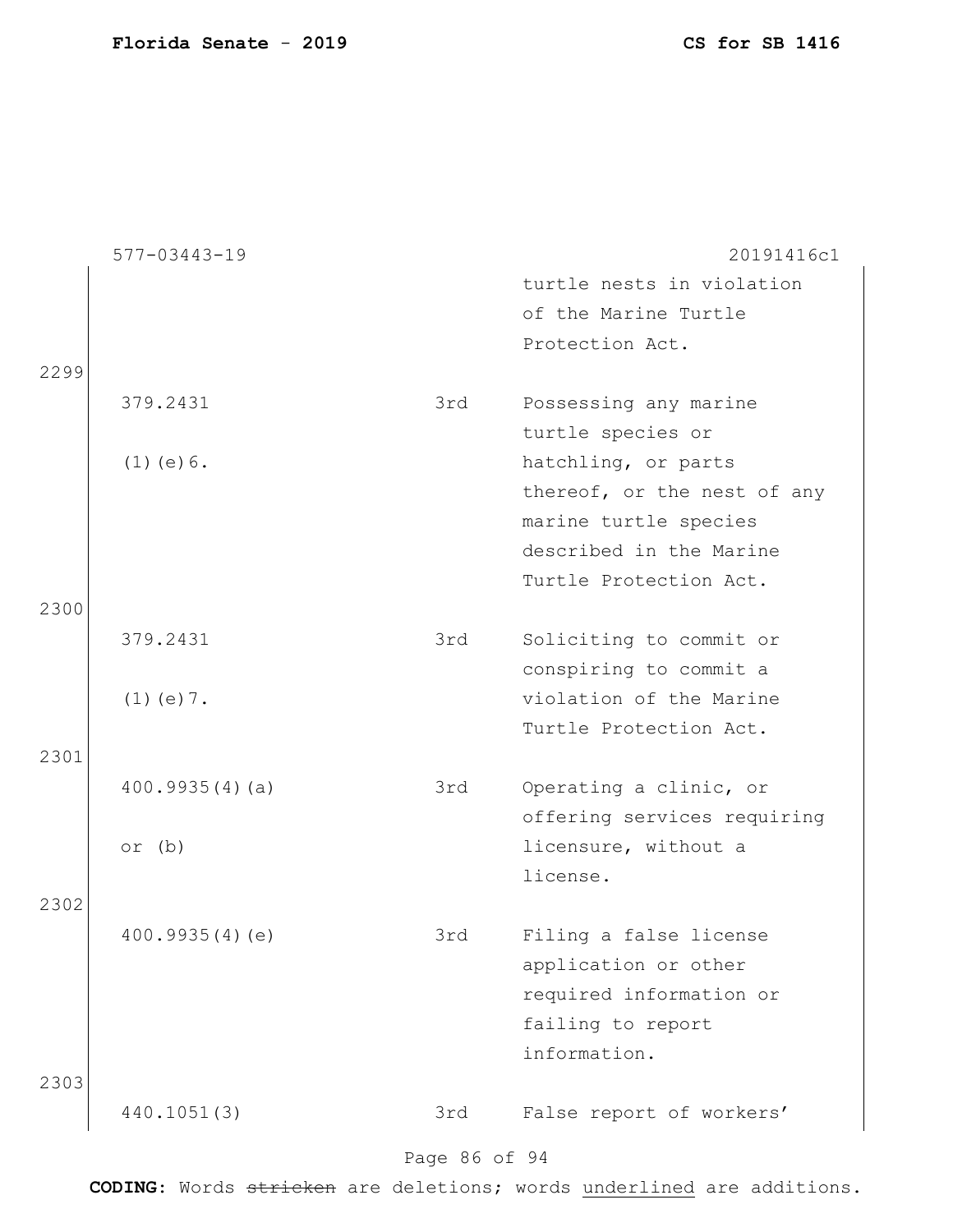|      | 577-03443-19      |     | 20191416c1                                                                                                  |
|------|-------------------|-----|-------------------------------------------------------------------------------------------------------------|
|      |                   |     | compensation fraud or                                                                                       |
|      |                   |     | retaliation for making such                                                                                 |
|      |                   |     | a report.                                                                                                   |
| 2304 | $501.001(2)$ (b)  | 2nd | Tampers with a consumer<br>product or the container<br>using materially<br>false/misleading<br>information. |
| 2305 |                   |     |                                                                                                             |
|      | 624.401(4)(a)     | 3rd | Transacting insurance<br>without a certificate of<br>authority.                                             |
| 2306 |                   |     |                                                                                                             |
|      | 624.401(4)(b)1.   | 3rd | Transacting insurance<br>without a certificate of<br>authority; premium<br>collected less than<br>\$20,000. |
| 2307 |                   |     |                                                                                                             |
|      | $626.902(1)(a)$ & | 3rd | Representing an<br>unauthorized insurer.                                                                    |
|      | (b)               |     |                                                                                                             |
| 2308 |                   |     |                                                                                                             |
|      | 697.08            | 3rd | Equity skimming.                                                                                            |
| 2309 |                   |     |                                                                                                             |
|      | 790.15(3)         | 3rd | Person directs another to<br>discharge firearm from a<br>vehicle.                                           |

# Page 87 of 94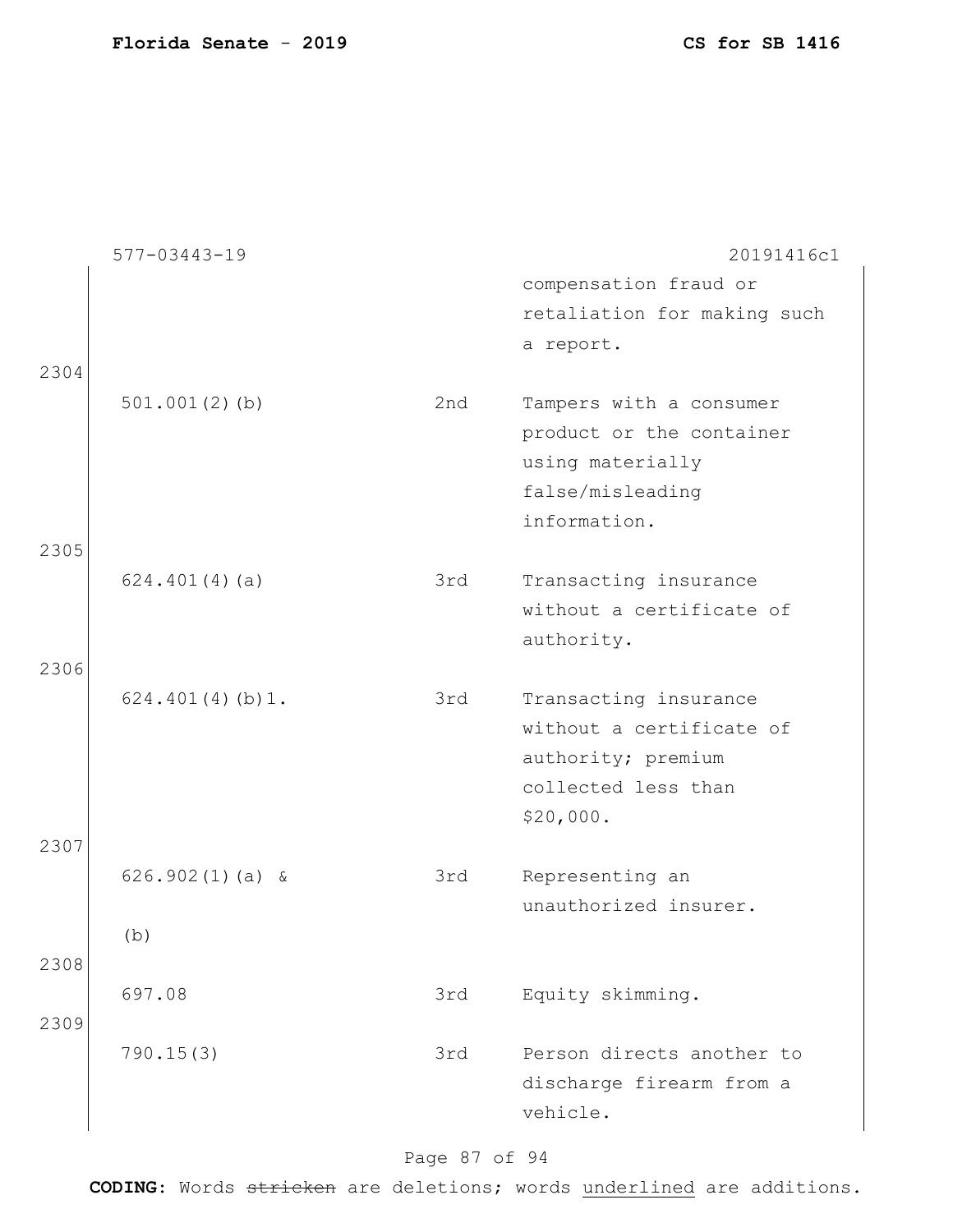|              | 577-03443-19                    |     | 20191416c1                                                                                                  |
|--------------|---------------------------------|-----|-------------------------------------------------------------------------------------------------------------|
| 2310         | 806.10(1)                       | 3rd | Maliciously injure,<br>destroy, or interfere with<br>vehicles or equipment used<br>in firefighting.         |
| 2311         | 806.10(2)                       | 3rd | Interferes with or assaults<br>firefighter in performance<br>of duty.                                       |
| 2312<br>2313 | 810.09(2)(c)                    | 3rd | Trespass on property other<br>than structure or<br>conveyance armed with<br>firearm or dangerous<br>weapon. |
| 2314         | 812.014(2)(c)2.                 | 3rd | Grand theft; \$5,000 or more<br>but less than \$10,000.                                                     |
|              | 812.0145(2)(c)                  | 3rd | Theft from person 65 years<br>of age or older; \$300 or<br>more but less than \$10,000.                     |
| 2315<br>2316 | 815.04(4)(b)<br>$815.04(5)$ (b) | 2nd | Computer offense devised to<br>defraud or obtain property.                                                  |
|              | 817.034(4)(a)3.                 | 3rd | Engages in scheme to<br>defraud (Florida<br>Communications Fraud Act),                                      |

# Page 88 of 94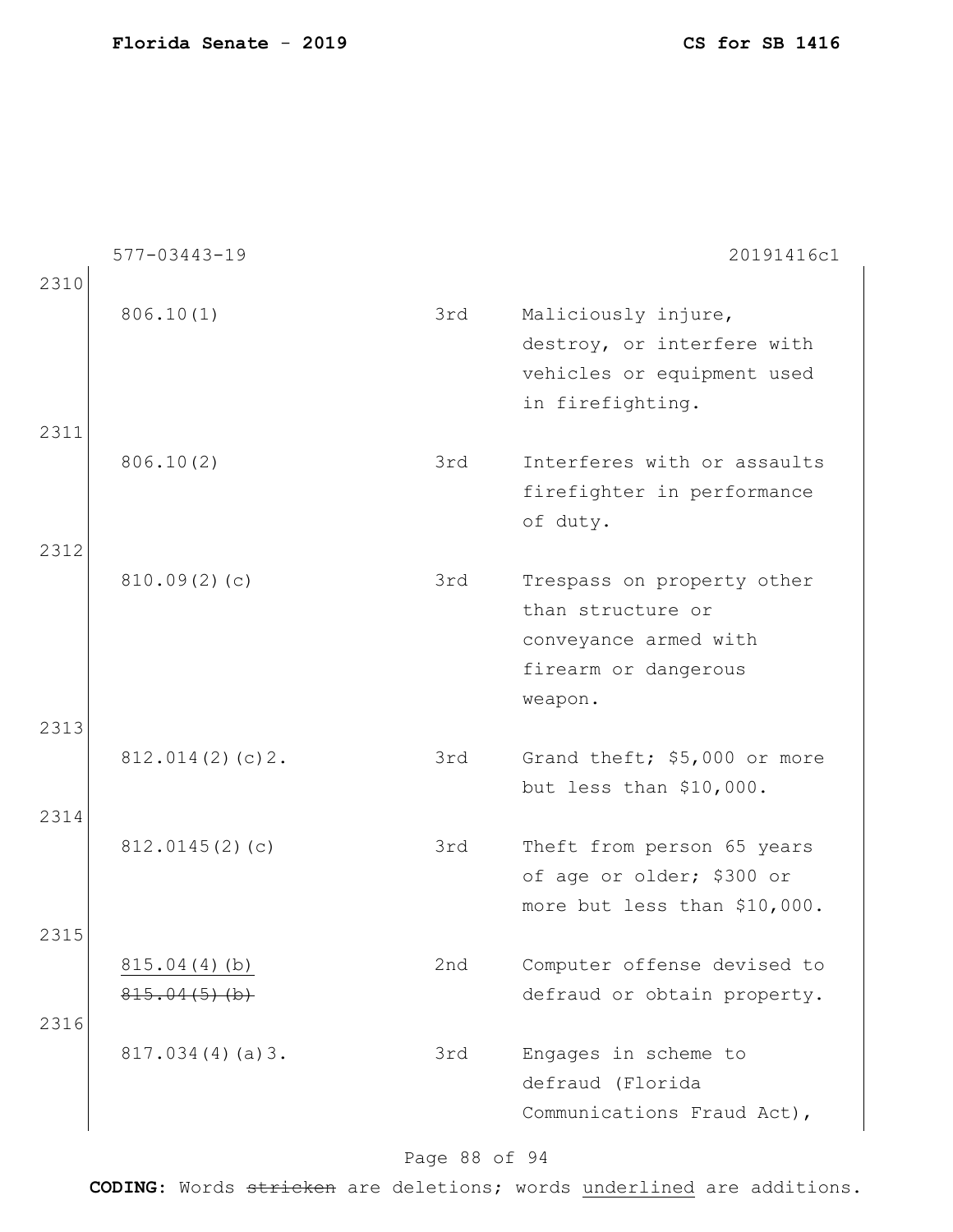|      | $577 - 03443 - 19$ |     | 20191416c1                  |
|------|--------------------|-----|-----------------------------|
|      |                    |     | property valued at less     |
|      |                    |     | than \$20,000.              |
| 2317 |                    |     |                             |
|      | 817.233            | 3rd | Burning to defraud insurer. |
| 2318 |                    |     |                             |
|      | 817.234            | 3rd | Unlawful solicitation of    |
|      |                    |     | persons involved in motor   |
|      |                    |     | vehicle accidents.          |
|      | $(8)$ (b) & (c)    |     |                             |
| 2319 |                    |     |                             |
|      | 817.234(11)(a)     | 3rd | Insurance fraud; property   |
|      |                    |     | value less than \$20,000.   |
| 2320 |                    |     |                             |
|      | 817.236            | 3rd | Filing a false motor        |
|      |                    |     | vehicle insurance           |
|      |                    |     | application.                |
| 2321 |                    |     |                             |
|      | 817.2361           | 3rd | Creating, marketing, or     |
|      |                    |     | presenting a false or       |
|      |                    |     | fraudulent motor vehicle    |
|      |                    |     | insurance card.             |
| 2322 |                    |     |                             |
|      | 817.413(2)         | 3rd | Sale of used goods as new.  |
| 2323 |                    |     |                             |
|      | 831.28(2)(a)       | 3rd | Counterfeiting a payment    |
|      |                    |     | instrument with intent to   |
|      |                    |     |                             |
|      |                    |     | defraud or possessing a     |
|      |                    |     | counterfeit payment         |
|      |                    |     | instrument.                 |
| 2324 |                    |     |                             |

# Page 89 of 94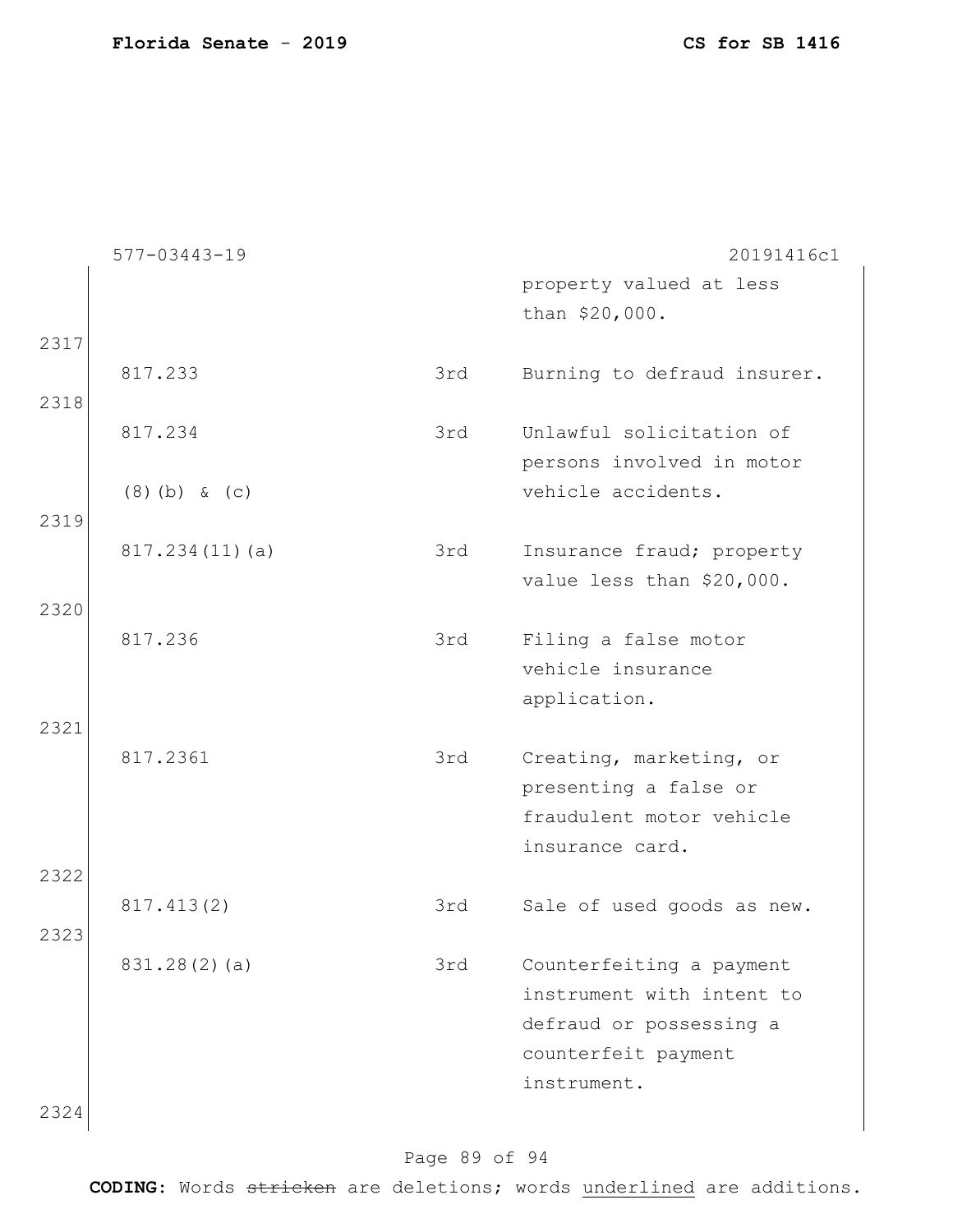|              | $577 - 03443 - 19$ |     | 20191416c1                                                                                                                                                                                                            |
|--------------|--------------------|-----|-----------------------------------------------------------------------------------------------------------------------------------------------------------------------------------------------------------------------|
| 2325         | 831.29             | 2nd | Possession of instruments<br>for counterfeiting driver<br>licenses or identification<br>cards.                                                                                                                        |
|              | 838.021(3)(b)      | 3rd | Threatens unlawful harm to<br>public servant.                                                                                                                                                                         |
| 2326         | 843.19             | 3rd | Injure, disable, or kill<br>police dog or horse.                                                                                                                                                                      |
| 2327         | 860.15(3)          | 3rd | Overcharging for repairs<br>and parts.                                                                                                                                                                                |
| 2328<br>2329 | 870.01(2)          | 3rd | Riot; inciting or<br>encouraging.                                                                                                                                                                                     |
|              | 893.13(1)(a)2.     | 3rd | Sell, manufacture, or<br>deliver cannabis (or other<br>s. $893.03(1)(c)$ , $(2)(c)1.$<br>$(2)$ (c) 2., (2) (c) 3.,<br>$(2)$ (c) 6., (2) (c) 7.,<br>$(2)$ (c) 8., (2) (c) 9.,<br>$(2)$ (c) 10., (3), or (4)<br>drugs). |
| 2330         | 893.13(1)(d)2.     | 2nd | Sell, manufacture, or<br>deliver s. 893.03(1)(c),<br>$(2)$ (c) 1., (2) (c) 2.,                                                                                                                                        |

Page 90 of 94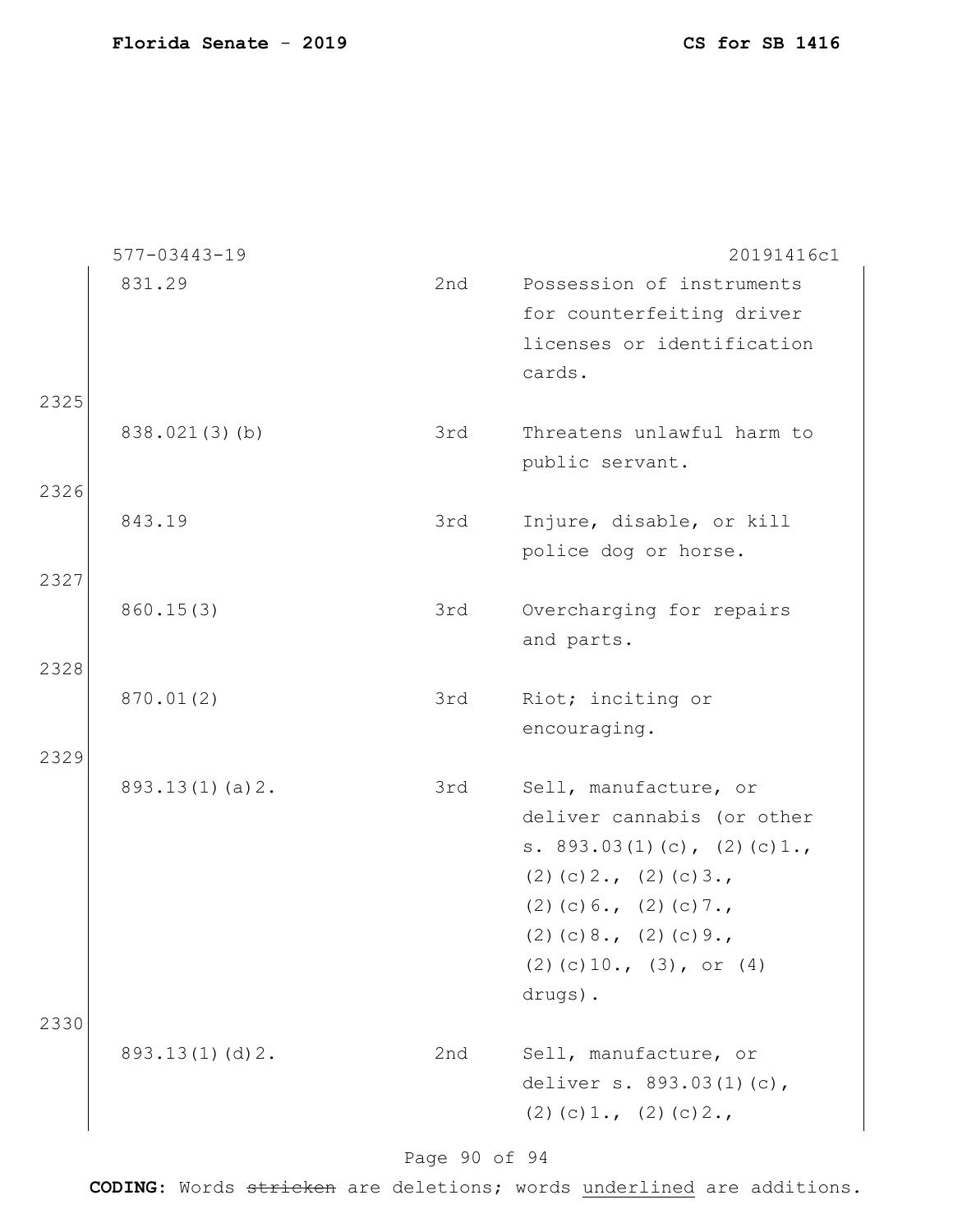|      | 577-03443-19   |     | 20191416c1                      |
|------|----------------|-----|---------------------------------|
|      |                |     | $(2)$ (c) 3., (2) (c) 6.,       |
|      |                |     | $(2)$ (c) 7., (2) (c) 8.,       |
|      |                |     | $(2)$ (c) 9., (2) (c) 10., (3), |
|      |                |     | or (4) drugs within 1,000       |
|      |                |     | feet of university.             |
| 2331 |                |     |                                 |
|      | 893.13(1)(f)2. | 2nd | Sell, manufacture, or           |
|      |                |     | deliver s. 893.03(1)(c),        |
|      |                |     | $(2)$ (c) 1., (2) (c) 2.,       |
|      |                |     | $(2)$ (c) 3., (2) (c) 6.,       |
|      |                |     | $(2)$ (c) 7., (2) (c) 8.,       |
|      |                |     | $(2)$ (c) 9., (2) (c) 10., (3), |
|      |                |     | or (4) drugs within 1,000       |
|      |                |     | feet of public housing          |
|      |                |     | facility.                       |
| 2332 |                |     |                                 |
|      | 893.13(4)(c)   | 3rd | Use or hire of minor;           |
|      |                |     | deliver to minor other          |
|      |                |     | controlled substances.          |
| 2333 |                |     |                                 |
|      | 893.13(6)(a)   | 3rd | Possession of any               |
|      |                |     | controlled substance other      |
|      |                |     | than felony possession of       |
|      |                |     | cannabis.                       |
| 2334 |                |     |                                 |
|      | 893.13(7)(a)8. | 3rd | Withhold information from       |
|      |                |     | practitioner regarding          |
|      |                |     | previous receipt of or          |
|      |                |     | prescription for a              |
|      |                |     |                                 |

Page 91 of 94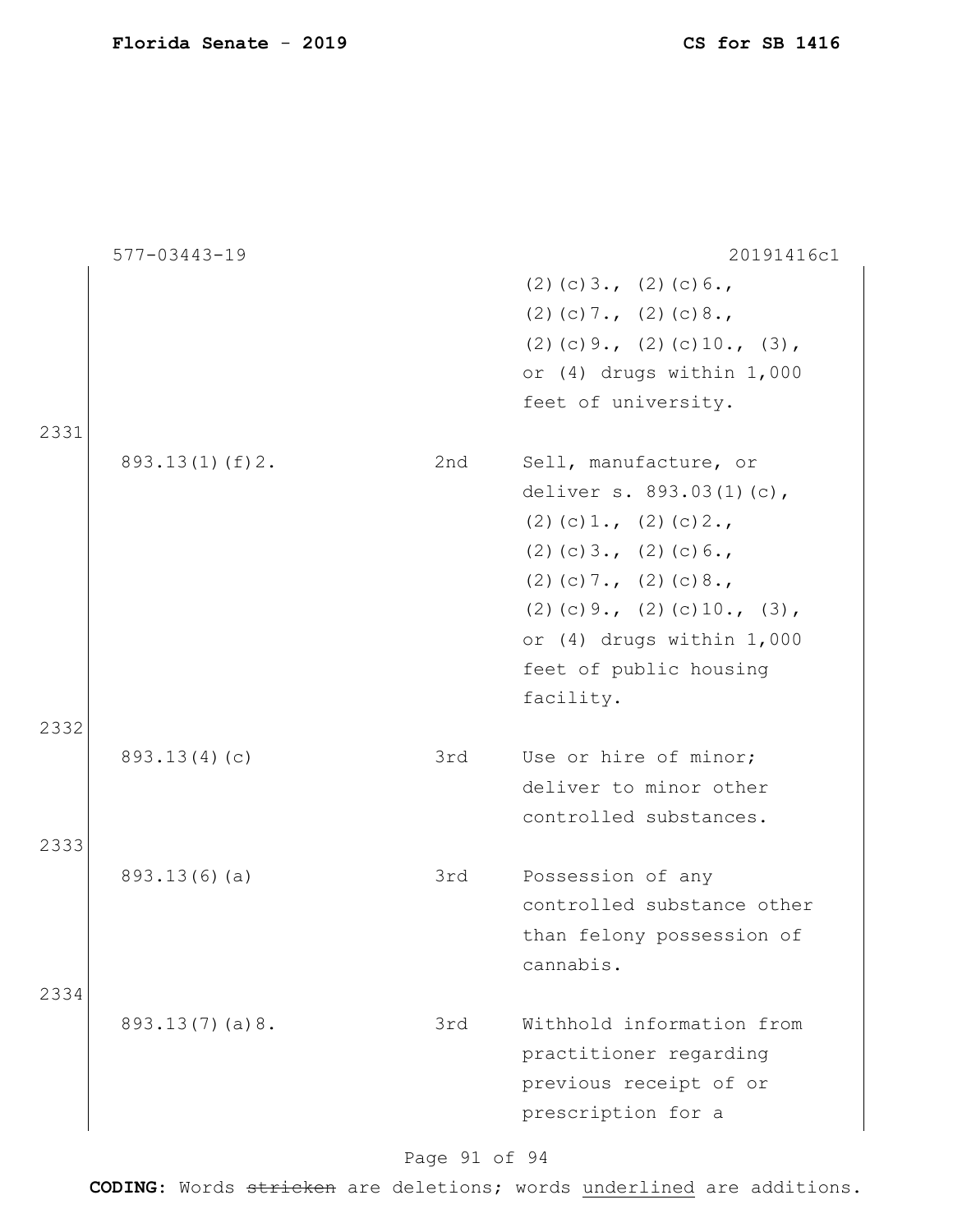|      | $577 - 03443 - 19$ |     | 20191416c1                                                                                                                                                                                                                         |
|------|--------------------|-----|------------------------------------------------------------------------------------------------------------------------------------------------------------------------------------------------------------------------------------|
| 2335 |                    |     | controlled substance.                                                                                                                                                                                                              |
| 2336 | 893.13(7)(a)9.     | 3rd | Obtain or attempt to obtain<br>controlled substance by<br>fraud, forgery,<br>misrepresentation, etc.                                                                                                                               |
|      | 893.13(7)(a)10.    | 3rd | Affix false or forged label<br>to package of controlled<br>substance.                                                                                                                                                              |
| 2337 |                    |     |                                                                                                                                                                                                                                    |
| 2338 | 893.13(7)(a)11.    | 3rd | Furnish false or fraudulent<br>material information on any<br>document or record required<br>by chapter 893.                                                                                                                       |
|      | 893.13(8)(a)1.     | 3rd | Knowingly assist a patient,<br>other person, or owner of<br>an animal in obtaining a<br>controlled substance<br>through deceptive, untrue,<br>or fraudulent<br>representations in or<br>related to the<br>practitioner's practice. |
| 2339 | 893.13(8)(a)2.     | 3rd | Employ a trick or scheme in                                                                                                                                                                                                        |
|      |                    |     | the practitioner's practice<br>to assist a patient, other                                                                                                                                                                          |

# Page 92 of 94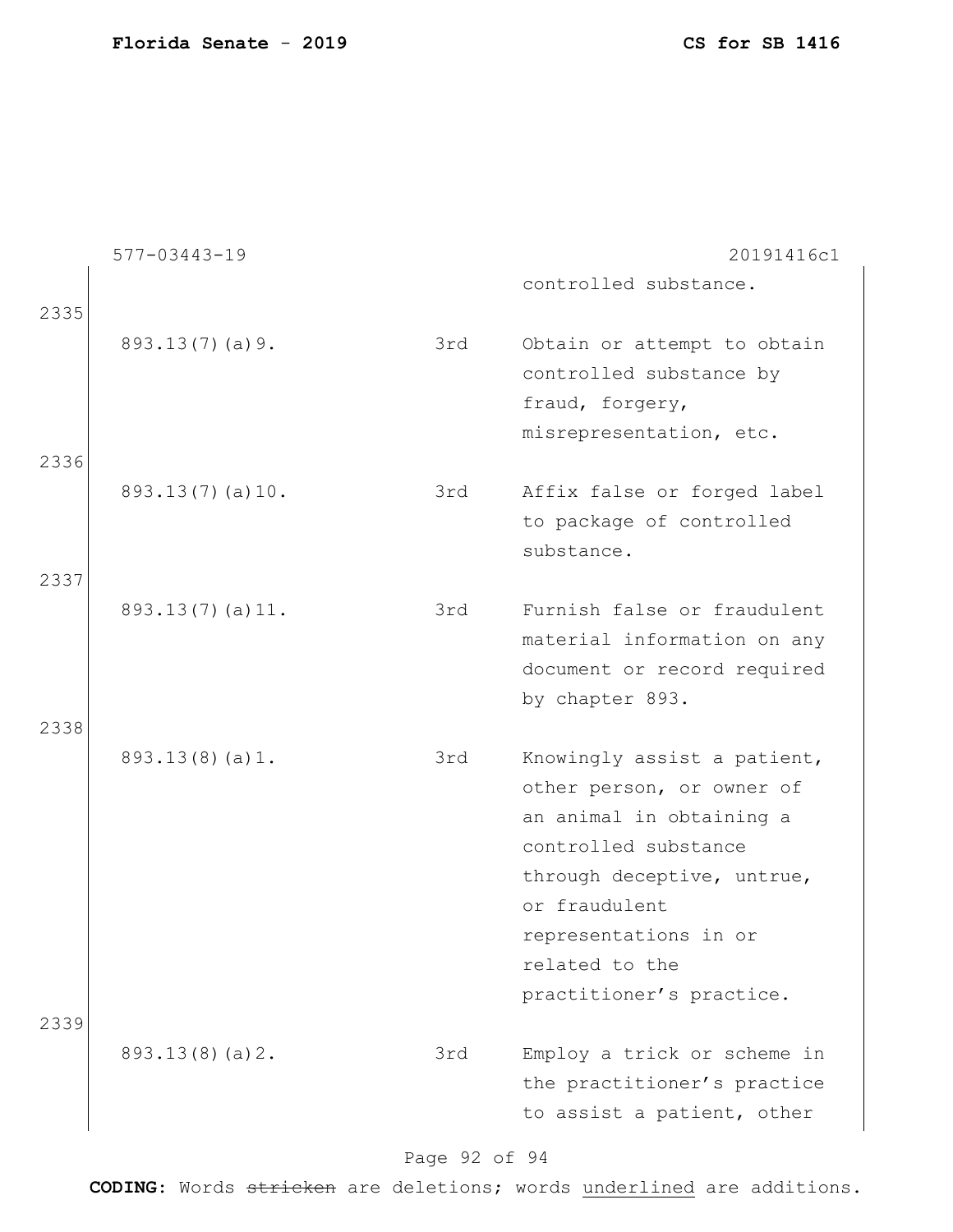|      | $577 - 03443 - 19$ |     | 20191416c1                 |
|------|--------------------|-----|----------------------------|
|      |                    |     | person, or owner of an     |
|      |                    |     | animal in obtaining a      |
|      |                    |     | controlled substance.      |
| 2340 |                    |     |                            |
|      | 893.13(8)(a)3.     | 3rd | Knowingly write a          |
|      |                    |     | prescription for a         |
|      |                    |     | controlled substance for a |
|      |                    |     | fictitious person.         |
| 2341 |                    |     |                            |
|      | 893.13(8)(a)4.     | 3rd | Write a prescription for a |
|      |                    |     | controlled substance for a |
|      |                    |     | patient, other person, or  |
|      |                    |     | an animal if the sole      |
|      |                    |     | purpose of writing the     |
|      |                    |     | prescription is a monetary |
|      |                    |     | benefit for the            |
|      |                    |     | practitioner.              |
| 2342 |                    |     |                            |
|      | 918.13(1)(a)       | 3rd | Alter, destroy, or conceal |
|      |                    |     | investigation evidence.    |
| 2343 |                    |     |                            |
|      | 944.47             | 3rd | Introduce contraband to    |
|      |                    |     | correctional facility.     |
|      | $(1)$ (a) 1. & 2.  |     |                            |
| 2344 |                    |     |                            |
|      | 944.47(1)(c)       | 2nd | Possess contraband while   |
|      |                    |     | upon the grounds of a      |
|      |                    |     | correctional institution.  |
| 2345 |                    |     |                            |

# Page 93 of 94